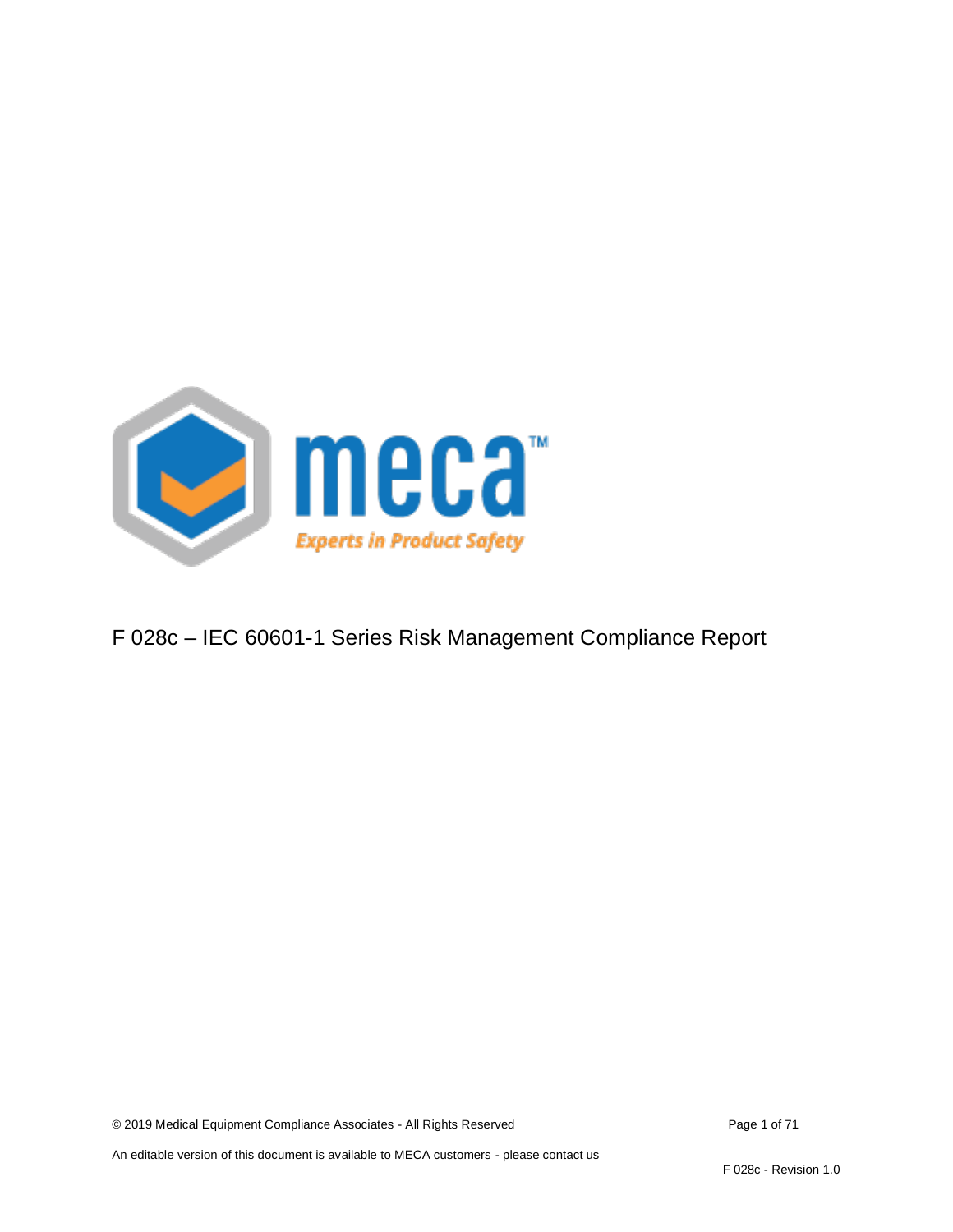

# **Table of Contents**

| © 2019 Medical Equipment Compliance Associates - All Rights Reserved<br>Page 2 of 71 |
|--------------------------------------------------------------------------------------|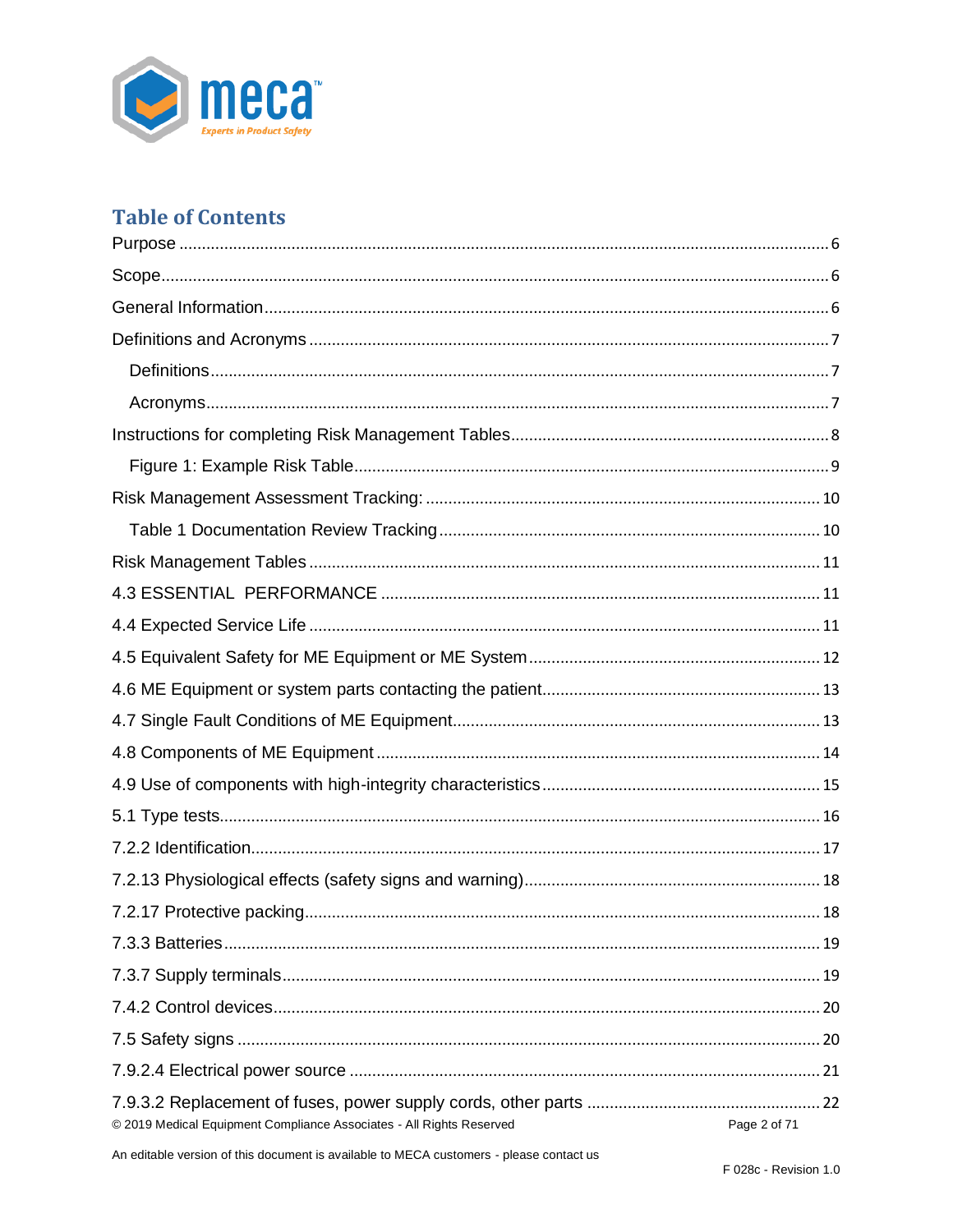

| 8.1 b Fundamental rule of protection against electric shock - accidental detachment of                                                                         |              |
|----------------------------------------------------------------------------------------------------------------------------------------------------------------|--------------|
|                                                                                                                                                                |              |
|                                                                                                                                                                |              |
|                                                                                                                                                                |              |
|                                                                                                                                                                |              |
|                                                                                                                                                                |              |
|                                                                                                                                                                |              |
|                                                                                                                                                                |              |
|                                                                                                                                                                |              |
|                                                                                                                                                                |              |
|                                                                                                                                                                |              |
|                                                                                                                                                                |              |
|                                                                                                                                                                |              |
|                                                                                                                                                                |              |
| 9.8.1 MECHANICAL HAZARDS associated with support systems - General32                                                                                           |              |
|                                                                                                                                                                |              |
| 9.8.3.1 Strength of patient or operator support or suspension systems - General  33                                                                            |              |
|                                                                                                                                                                |              |
| 10.1.2 ME equipment intended to produce diagnostic or therapeutic X-radiation  35                                                                              |              |
|                                                                                                                                                                |              |
|                                                                                                                                                                |              |
| 10.6 RISK associated with infrared radiation other than emitted by lasers and LEDS 36                                                                          |              |
| 10.7 RISK associated with ultraviolet radiation other than emitted by lasers and LEDS  36                                                                      |              |
|                                                                                                                                                                |              |
|                                                                                                                                                                |              |
|                                                                                                                                                                |              |
|                                                                                                                                                                |              |
|                                                                                                                                                                |              |
|                                                                                                                                                                |              |
| 11.5 ME equipment and ME systems intended for use in conjunction of flammable agents41<br>© 2019 Medical Equipment Compliance Associates - All Rights Reserved | Page 3 of 71 |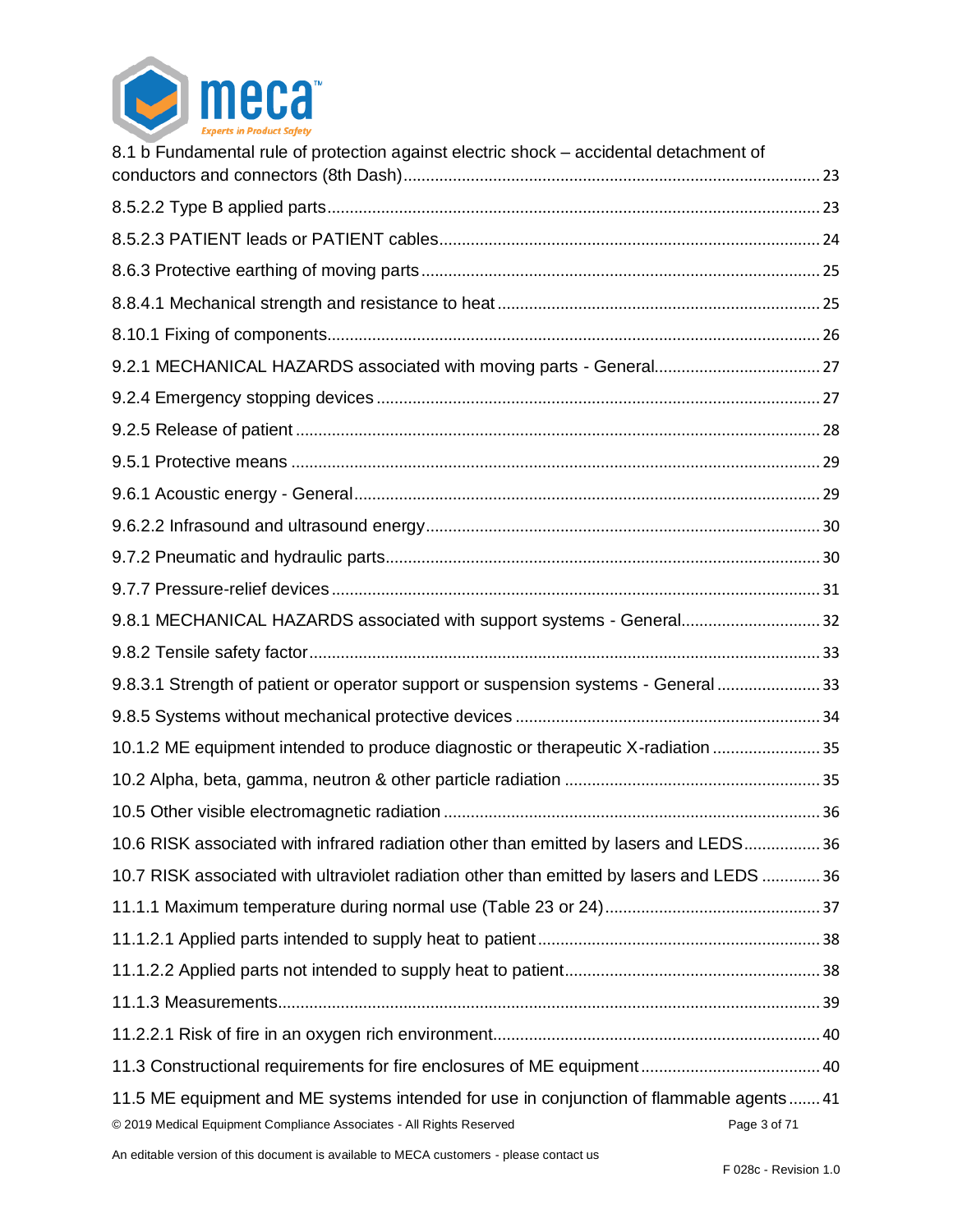

| 12.4.5.4 Other ME equipment producing diagnostic or therapeutic radiation  46 |  |
|-------------------------------------------------------------------------------|--|
|                                                                               |  |
|                                                                               |  |
|                                                                               |  |
|                                                                               |  |
|                                                                               |  |
|                                                                               |  |
|                                                                               |  |
|                                                                               |  |
|                                                                               |  |
|                                                                               |  |
|                                                                               |  |
|                                                                               |  |
|                                                                               |  |
|                                                                               |  |
|                                                                               |  |
|                                                                               |  |
|                                                                               |  |
|                                                                               |  |
|                                                                               |  |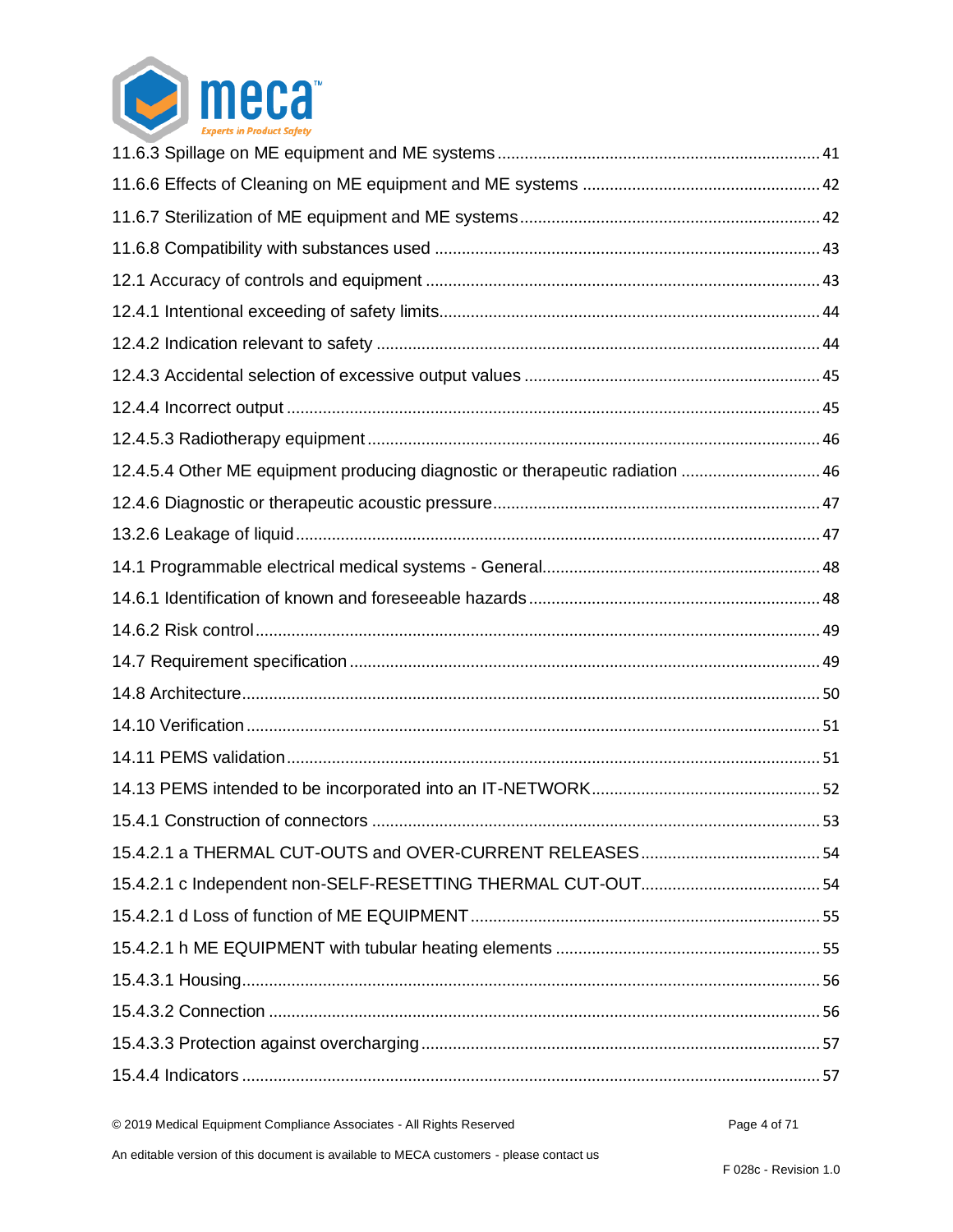

| IEC 60601-1-11, 4.2.2 Environmental conditions of transport and storage between uses 64       |  |
|-----------------------------------------------------------------------------------------------|--|
|                                                                                               |  |
| IEC 60601-1-11, 7.4.1 Additional requirements for warning and safety notices                  |  |
|                                                                                               |  |
| IEC 60601-1-11, 8.4 Additional requirements for interruption of the power supply/supply mains |  |
| IEC 60601-1-11, 9 Accuracy of controls and instruments and protection against hazardous       |  |
|                                                                                               |  |
|                                                                                               |  |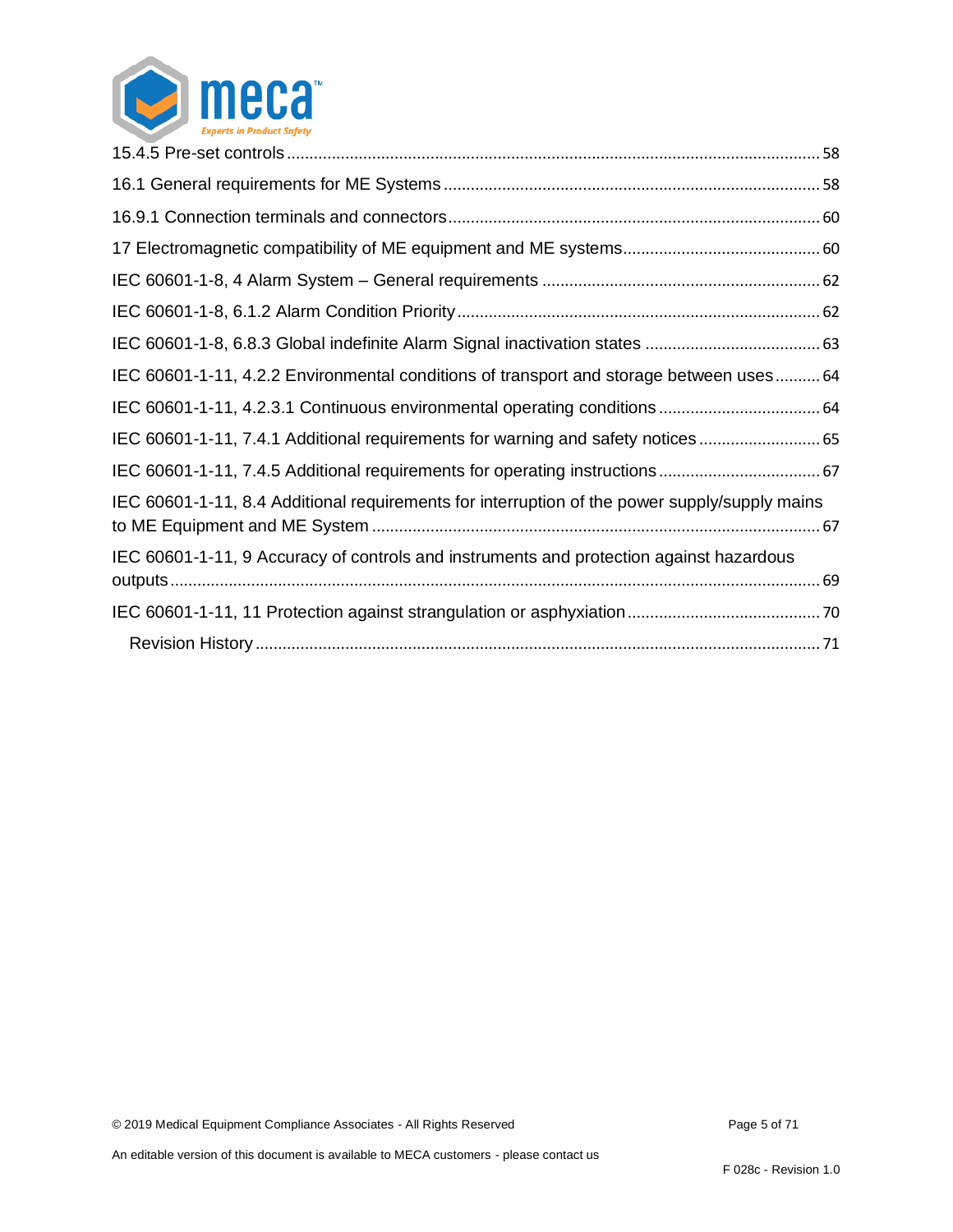

#### <span id="page-5-0"></span>**Purpose**

The purpose of this form is to document the objective evidence required to show compliance with the Risk Management requirements from the referenced standard(s). This document also provides guidance on these requirements as they relate to the Risk Management Processes and the referenced standard(s).

#### <span id="page-5-1"></span>**Scope**

This document provides a summary of the Risk Management Requirements listed in IEC 60601-1:2012 (Ed. 3.1), IEC 60601-1-8:2012 (Ed. 2.1), and IEC 60601-1-11:2015 (Ed. 2) along with the required risk management documentation required by the IECEE Test Report From and IECEE CB Scheme Operational Document OD2044 Rev. 2.2.

### <span id="page-5-2"></span>**General Information**

The following items outline general rules used throughout this document.

References to clauses within the standard are preceded by the term clause followed by the clause number. References to subclauses within the standard are by number only.

In this document, the conjunctive "or" is used as an "inclusive or" so a statement is true if any combination of the conditions is true.

The verbal forms used in this document conform to usage described in Annex H of the ISO/IEC Directives, Part 2. For the purposes of this standard, the auxiliary verb:

"Shall" means that compliance with a requirement or a test is mandatory for compliance with this standard.

"Should" means that compliance with a requirement or a test is recommended but is not mandatory for compliance with this standard.

"May" is used to describe a permissible way to achieve compliance with a requirement or test.

NOTE: This document is not a replacement for the standard, it does not include the full text of any referenced requirements, specifically NOTEs, EXAMPLES and Test Requirements.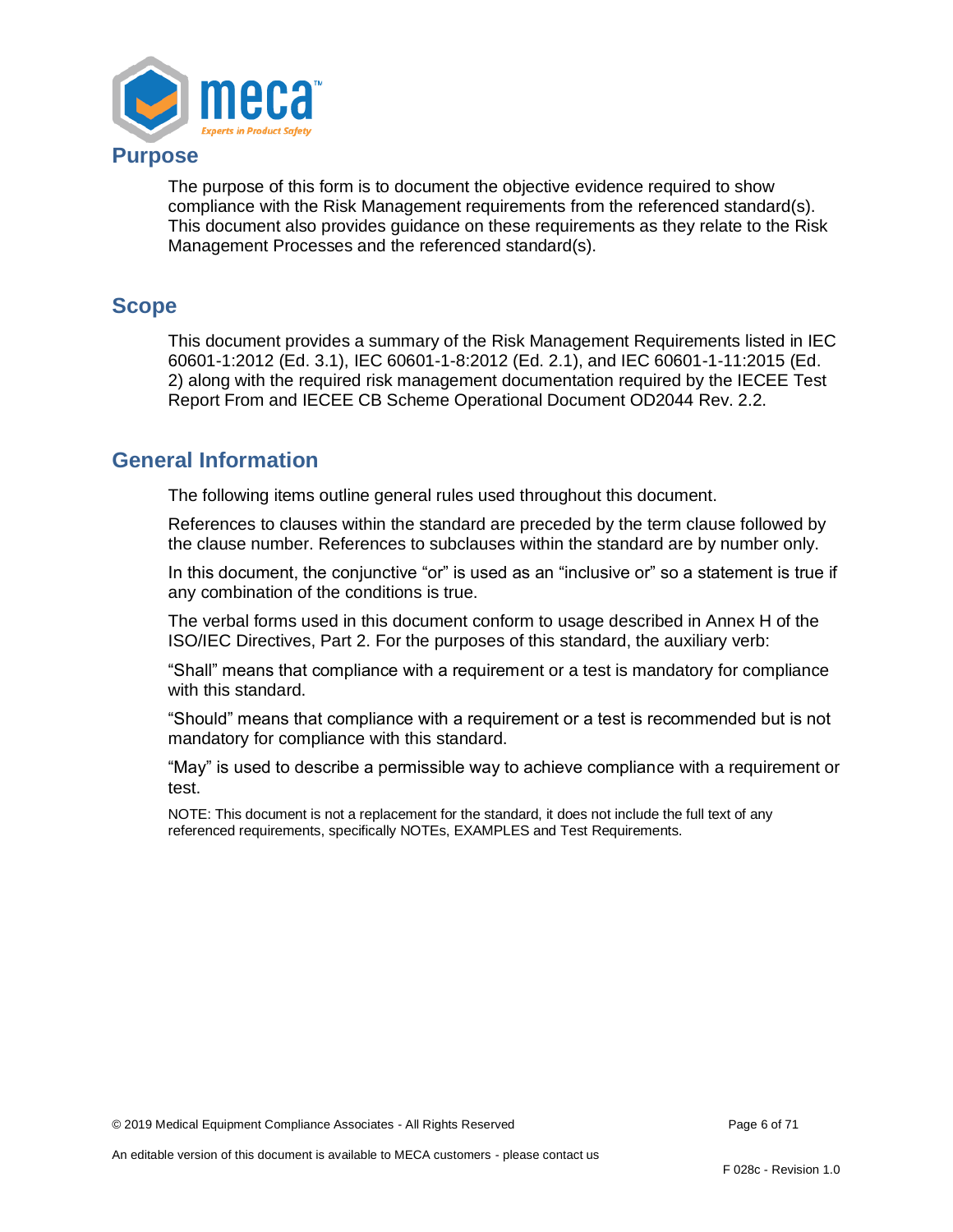

### <span id="page-6-1"></span><span id="page-6-0"></span>**Definitions**

Below are the definitions of terms used within this document.

| Term                                    | <b>Definition</b>                                                                                                                                    |
|-----------------------------------------|------------------------------------------------------------------------------------------------------------------------------------------------------|
| Clause (of standard)                    | One of the numbered divisions within the table of<br>contents, inclusive of all subdivisions (e.g. Clause 4<br>includes sub-clauses 4.1, 4.2, etc.). |
| Subclause (of<br>standard)              | A numbered subdivision of a clause (e.g. 4.1, 4.2)<br>and 4.10.1 are all sub-clauses of Clause 4).                                                   |
| <b>Risk Management</b><br>Process       | A process complying with ISO 14971                                                                                                                   |
| Design Control<br>Process               | A process complying with Clause 7 of ISO 13485                                                                                                       |
| <b>Usability Engineering</b><br>Process | A process complying with either IEC 60601-1-6 or<br>IEC 62366                                                                                        |

NOTE: All definitions of IEC 60601-1:2012, ISO 14971:2007 apply

## <span id="page-6-2"></span>**Acronyms**

Below are the acronyms used within this document.

| Acronym     | Term                                            |
|-------------|-------------------------------------------------|
| <b>DHF</b>  | Design History File (Technical File)            |
| IEC.        | International Electrotechnical Commission       |
| <b>ISO</b>  | International Organization for Standardization  |
| <b>MEE</b>  | <b>Medical Electrical Equipment</b>             |
| <b>MES</b>  | <b>Medical Electrical Systems</b>               |
| <b>NCB</b>  | <b>National Certification Body</b>              |
| <b>RMF</b>  | <b>Risk Management File</b>                     |
| <b>RM</b>   | Risk Management                                 |
| <b>SDLC</b> | Software Development Life-Cycle (See IEC 62304) |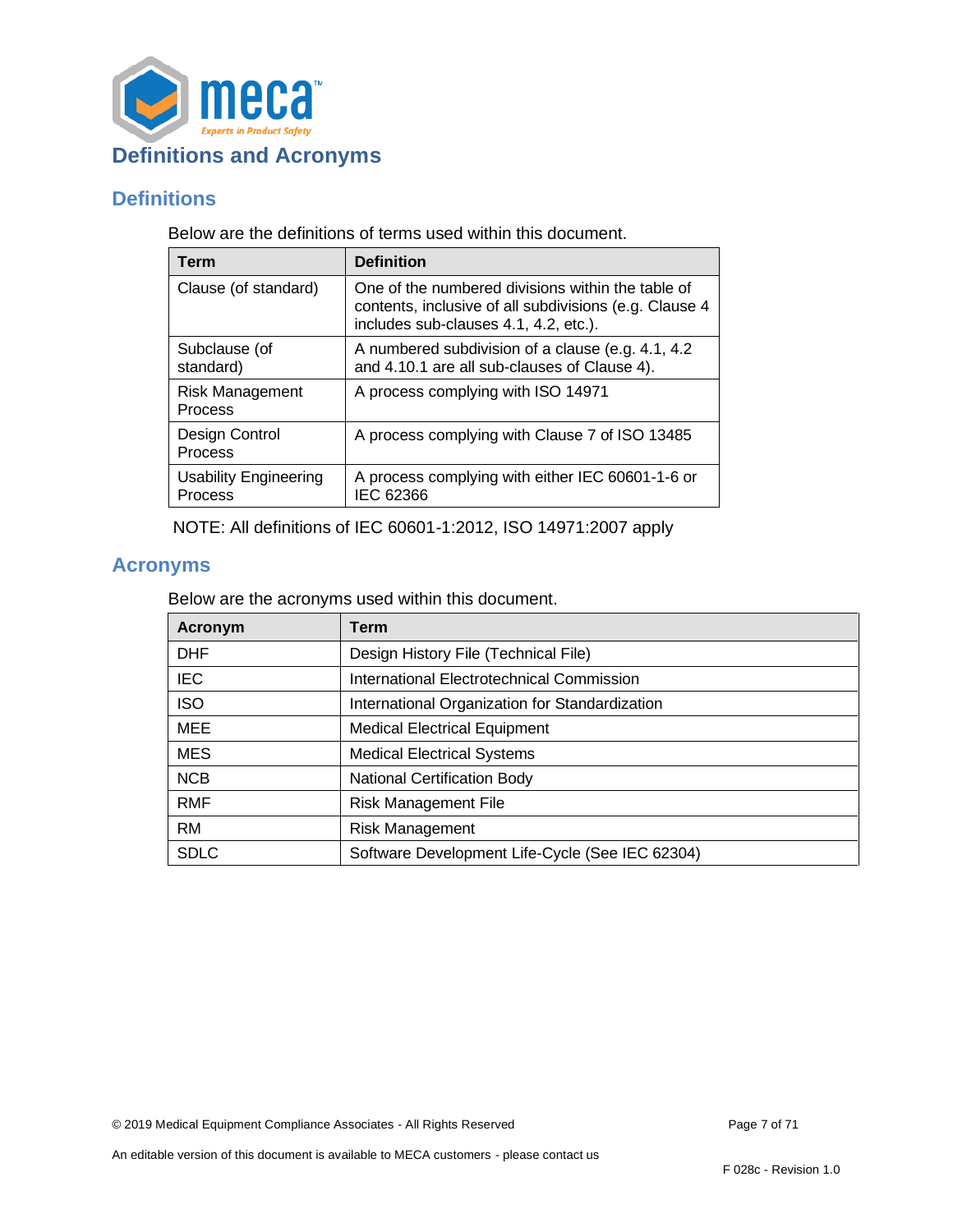

### <span id="page-7-0"></span>**Instructions for completing Risk Management Tables**

The purpose of the following tables is to identify the clauses of IEC 60601-1 that interact with the risk management process, state the requirement, and provide guidance on what is required to prove compliance. The tables below are 2-part tables, the top section of the table identifies the requirement and guidance, along with a place to identify the quality system document (section, page...as precise as possible) where the objective evidence can be found and a verdict for the clause (Pass (P), Fail (F), Not Applicable (NA), Not Evaluated (NE)). The bottom section of the table contains the risk management tables required to be completed for each clause according to the IECEE Test Report Form, and the IECEE CB Scheme Operational Document OD2044. These tables are intended to identify the process requirement (steps) from ISO 14971:2007 that are related to the requirement from IEC 60601-1:2012. See Figure 1 below for an example.

The first two rows of each table identify the **Clause** and **Requirement Summary** from the standard and IEC 60601-1 TRF.

The "**Guidance**" row identifies **When a Clause is Applicable** and provides general guidance on the applicability of the requirement and/or recommendations on how this requirement should be addressed in specific product designs.

*NOTE: Any text in blue font is taken from the IECEE OD2044 document.*

The **Comment** row is provided for answering to questions (i.e. Service life of equipment is 5 years), or may be a justification of why the clause is not applicable (i.e. no batteries).

The "**RMF Reference(s)**" row is where the location of the required information is entered. **Must include: document or file name, revision, and location (section / Hazard ID / Row)**

Tables with Yellow Clauses are required for all equipment types where the clause is applicable.

For each applicable clause:

- Review the requirement summary & guidance rows (and standard, as necessary)
- Enter any comments necessary to answer a question or explain a verdict
- Enter the risk management file location(s) where the required evidence can be found

#### Notes:

The Clause verdicts will be filled in by MECA in the review of the referenced documents.

Every reference will need to be verified in the review, so a copy of every document referenced must be provided with this completed form.

All applicable tables must be completed before the risk management review is conducted.

When completing the tables, the expectation is that the references will be to Quality System Records specific to the Product/Product Family that is under evaluation.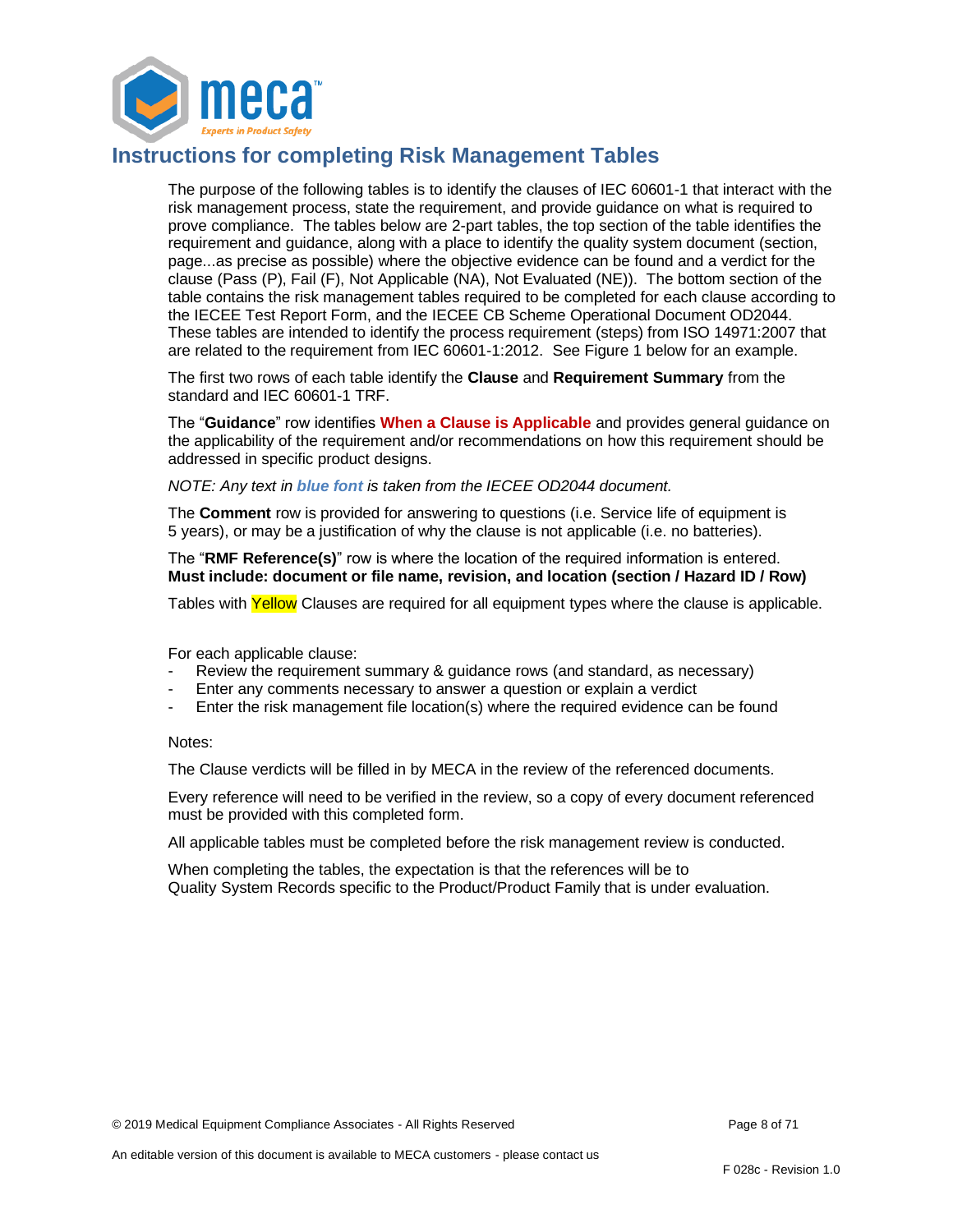

<span id="page-8-0"></span>

| IEC 60601-1:2012 Requirement                                                                   |                                                                                                                                                                                                                                                                                                                                                                                                                                                                                                                                                                                                                                                                                                                                                                                                                                       |         |  |
|------------------------------------------------------------------------------------------------|---------------------------------------------------------------------------------------------------------------------------------------------------------------------------------------------------------------------------------------------------------------------------------------------------------------------------------------------------------------------------------------------------------------------------------------------------------------------------------------------------------------------------------------------------------------------------------------------------------------------------------------------------------------------------------------------------------------------------------------------------------------------------------------------------------------------------------------|---------|--|
| <b>IEC 60601-1 Clause</b>                                                                      | 4.6 ME Equipment or system parts contacting the patient                                                                                                                                                                                                                                                                                                                                                                                                                                                                                                                                                                                                                                                                                                                                                                               | Verdict |  |
|                                                                                                |                                                                                                                                                                                                                                                                                                                                                                                                                                                                                                                                                                                                                                                                                                                                                                                                                                       |         |  |
| <b>Requirement Summary</b>                                                                     | The RISK MANAGEMENT PROCESS shall include an assessment of whether parts that can come<br>into contact with the PATIENT but fall outside of the definition of APPLIED PARTS need to be<br>subject to the requirements for APPLIED PARTS. For the parts concerned, the requirements for<br>TYPE B APPLIED PART shall be applied unless the assessment identifies a need for the<br>requirements for a TYPE BF APPLIED PART or TYPE CF APPLIED PART to apply.<br>If the RISK MANAGEMENT PROCESS determines that such parts are subject to the requirements<br>for APPLIED PARTS, then all the relevant requirements and tests of this standard and of relevant<br>collateral and particular standards shall apply, except that 7.2.10 does not apply to such parts.<br>Compliance is checked by inspection of the RISK MANAGEMENT FILE. |         |  |
|                                                                                                |                                                                                                                                                                                                                                                                                                                                                                                                                                                                                                                                                                                                                                                                                                                                                                                                                                       |         |  |
| Guidance                                                                                       | The APPLIED PART consists of only the parts which must be in contact with the PATIENT for the<br>device to perform it's intended use.<br>Parts which are or may be in contact with the PATIENT based on the device construction (not that<br>they need to be for the device to function properly) must be reviewed to determine if the only<br>acceptable method to minimize the RISKS to the PATIENT is for those parts to be treated<br>(designed/tested) as if they were APPLIED PARTS.<br>This assessment should be documented in the DHF as part of the design input phase. And should<br>also include an assessment if the part should meet the requirements of type B, BF or CF.                                                                                                                                               |         |  |
|                                                                                                | Compliance is checked by inspection of the risk management file.<br>Have parts been identified during the risk management process which can come into contact with                                                                                                                                                                                                                                                                                                                                                                                                                                                                                                                                                                                                                                                                    |         |  |
| Complete                                                                                       | the patient but fall outside the definition of applied parts?                                                                                                                                                                                                                                                                                                                                                                                                                                                                                                                                                                                                                                                                                                                                                                         |         |  |
| comment and                                                                                    | If so, are all the relevant requirements and tests of this standard applied?                                                                                                                                                                                                                                                                                                                                                                                                                                                                                                                                                                                                                                                                                                                                                          |         |  |
| <b>RMF Reference</b><br><b>Section</b>                                                         | If so, are there residual risks which are not acceptable?                                                                                                                                                                                                                                                                                                                                                                                                                                                                                                                                                                                                                                                                                                                                                                             |         |  |
|                                                                                                | If so, are risk controls measures implemented that make the residual risk acceptable?                                                                                                                                                                                                                                                                                                                                                                                                                                                                                                                                                                                                                                                                                                                                                 |         |  |
| Comment                                                                                        | Parts that should be treated as applied parts that fall outside of the definition of applied parts: LCD<br>screen within reach of the patient                                                                                                                                                                                                                                                                                                                                                                                                                                                                                                                                                                                                                                                                                         |         |  |
| <b>RMF Reference(s)</b><br>(Document Name,<br><b>Revision Number and</b><br>Section Reference) | RMF file DOC-000-0000 Rev A Section 5 Hazard 1-5                                                                                                                                                                                                                                                                                                                                                                                                                                                                                                                                                                                                                                                                                                                                                                                      |         |  |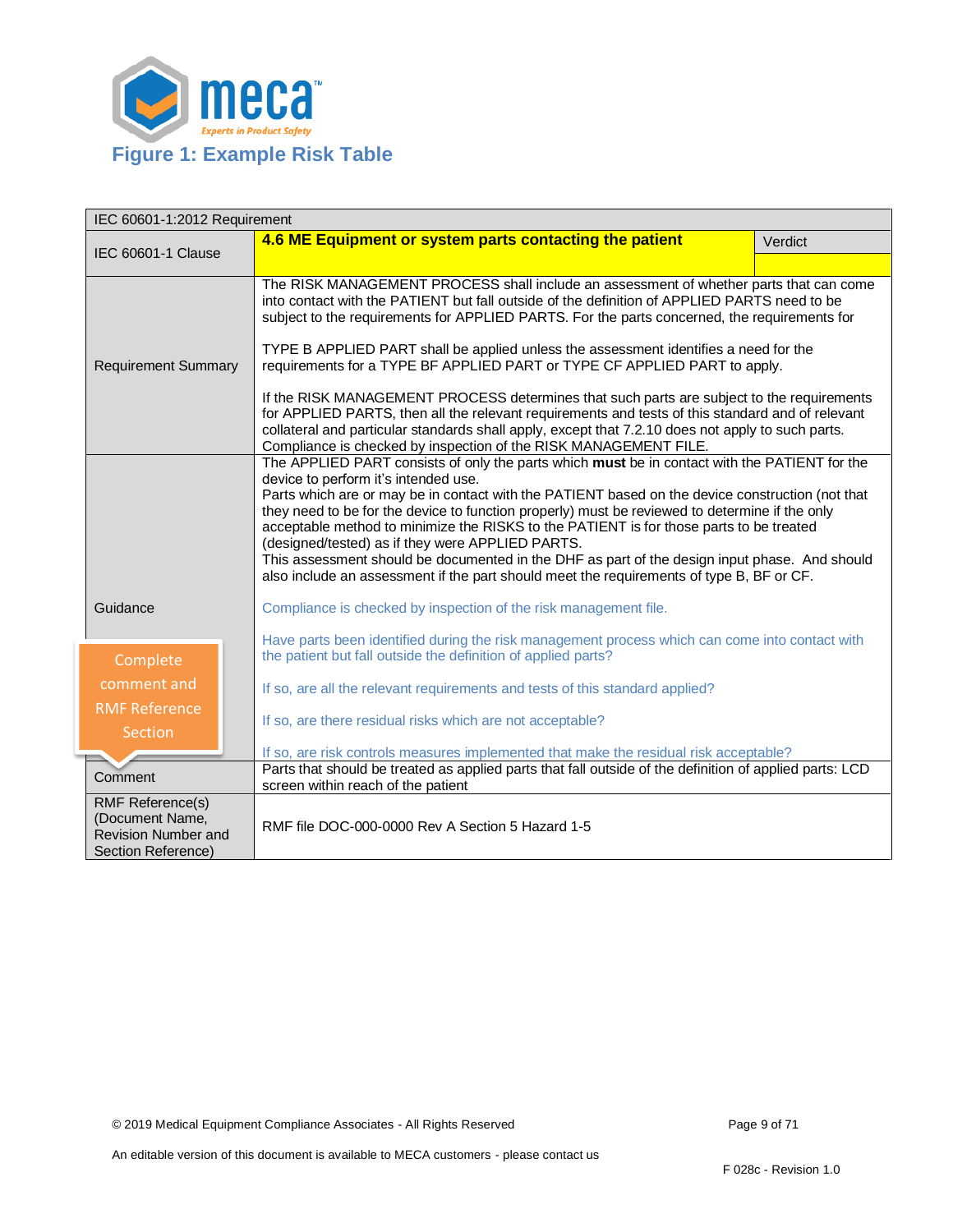

## <span id="page-9-0"></span>**Risk Management Assessment Tracking:**

## <span id="page-9-1"></span>**Table 1 Documentation Review Tracking**

Record documents reviewed during the assessment in the table below

| Document Reference | Title | Revision/Date | Notes |
|--------------------|-------|---------------|-------|
|                    |       |               |       |
|                    |       |               |       |
|                    |       |               |       |
|                    |       |               |       |
|                    |       |               |       |
|                    |       |               |       |
|                    |       |               |       |
|                    |       |               |       |
|                    |       |               |       |
|                    |       |               |       |
|                    |       |               |       |
|                    |       |               |       |
|                    |       |               |       |
|                    |       |               |       |
|                    |       |               |       |
|                    |       |               |       |
|                    |       |               |       |
|                    |       |               |       |
|                    |       |               |       |
|                    |       |               |       |
|                    |       |               |       |
|                    |       |               |       |
|                    |       |               |       |
|                    |       |               |       |
|                    |       |               |       |
|                    |       |               |       |
|                    |       |               |       |
|                    |       |               |       |
|                    |       |               |       |
|                    |       |               |       |
|                    |       |               |       |
|                    |       |               |       |
|                    |       |               |       |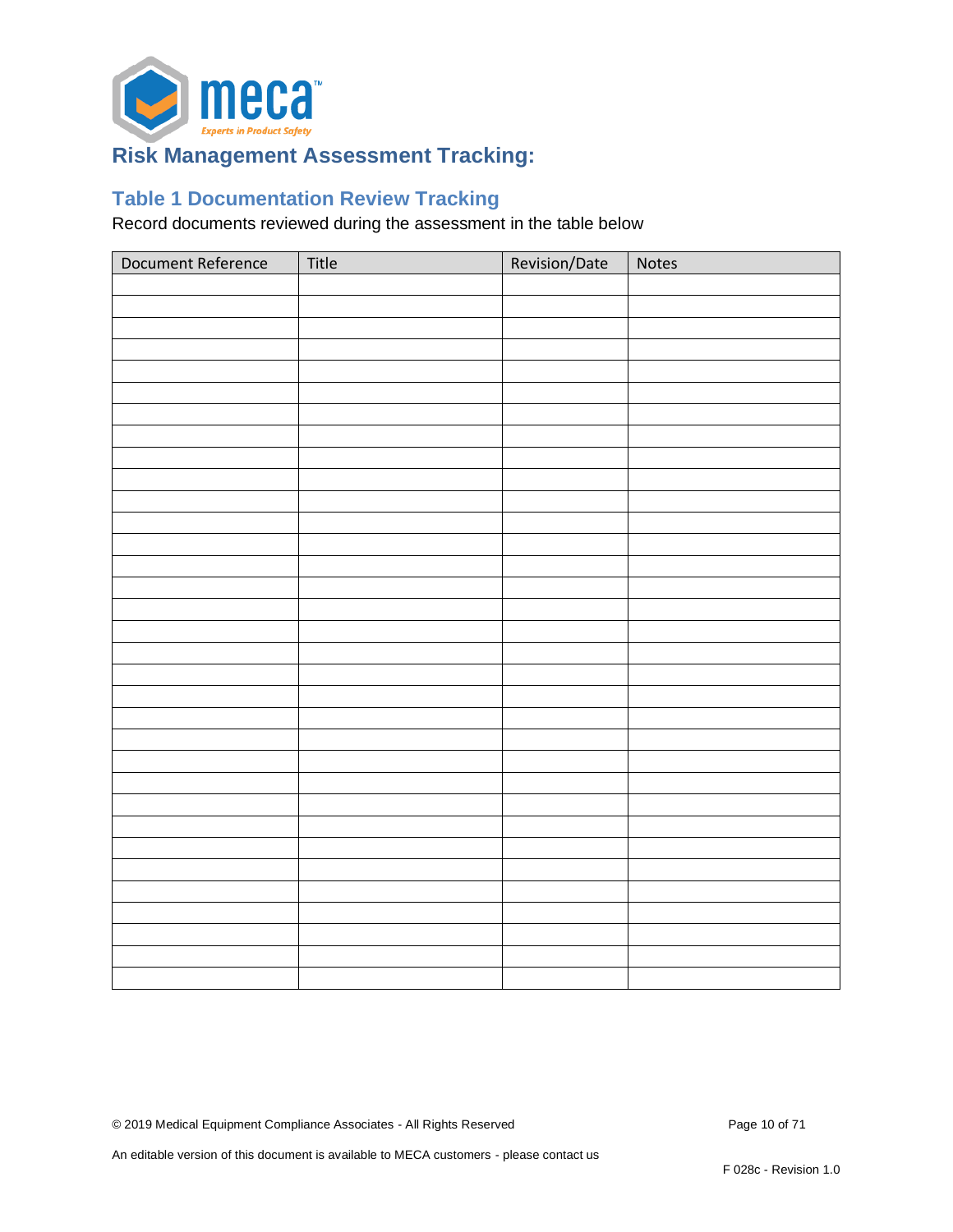

# <span id="page-10-1"></span><span id="page-10-0"></span>**Risk Management Tables**

| IEC 60601-1:2012 Requirement                                                                   |                                                                                                                                                                                                                                                                                                                                                                                                                                                                                                                                                                                                                                                                                                                                                                                                                                                                                                                            |         |  |
|------------------------------------------------------------------------------------------------|----------------------------------------------------------------------------------------------------------------------------------------------------------------------------------------------------------------------------------------------------------------------------------------------------------------------------------------------------------------------------------------------------------------------------------------------------------------------------------------------------------------------------------------------------------------------------------------------------------------------------------------------------------------------------------------------------------------------------------------------------------------------------------------------------------------------------------------------------------------------------------------------------------------------------|---------|--|
| <b>IEC 60601-1 Clause</b>                                                                      | <b>4.3 ESSENTIAL PERFORMANCE</b>                                                                                                                                                                                                                                                                                                                                                                                                                                                                                                                                                                                                                                                                                                                                                                                                                                                                                           | Verdict |  |
|                                                                                                |                                                                                                                                                                                                                                                                                                                                                                                                                                                                                                                                                                                                                                                                                                                                                                                                                                                                                                                            |         |  |
| <b>Requirement Summary</b>                                                                     | Performance of clinical functions required to achieve the INTENDED USE or impacting BASIC<br>SAFETY of the equipment must be identified in the risk management file as ESSENTIAL<br>PERFORMANCE.                                                                                                                                                                                                                                                                                                                                                                                                                                                                                                                                                                                                                                                                                                                           |         |  |
| Guidance                                                                                       | Steps 1-4 required even if it is not believed there is Essential Performance<br>Start with all functions<br>$1_{\cdot}$<br>Remove all non-clinical functions<br>2.<br>3.<br>Remove all functions not tied to the intended use<br>Determine if the loss/degradation of remaining functions leads to unacceptable risk<br>4.<br>5.<br>For all functions where loss or degradation leads to unacceptable risk ESSENTIAL<br>PERFORMANCE is the performance necessary to keep the risk acceptable<br>Compliance is checked by inspection of the risk management file.<br>Have, apart from the essential performance identified in the particular standards, hazardous<br>situations been identified whereby the residual risk is unacceptable due to the absence of<br>performance of the device?<br>If so, has this performance been identified as essential performance for the device during the risk<br>assessment process? |         |  |
|                                                                                                | If so, have risk control measures or particular tests been identified to check whether this<br>performance is maintained?<br>If so, has this been checked by inspection or by functional test?                                                                                                                                                                                                                                                                                                                                                                                                                                                                                                                                                                                                                                                                                                                             |         |  |
| Comment                                                                                        |                                                                                                                                                                                                                                                                                                                                                                                                                                                                                                                                                                                                                                                                                                                                                                                                                                                                                                                            |         |  |
| <b>RMF Reference(s)</b><br>(Document Name,<br><b>Revision Number and</b><br>Section Reference) |                                                                                                                                                                                                                                                                                                                                                                                                                                                                                                                                                                                                                                                                                                                                                                                                                                                                                                                            |         |  |

<span id="page-10-2"></span>

| IEC 60601-1:2012 Requirement |                                                                                                                                                                                                                                                                                                                                                                                                                                                                                                                                                                                                                                                                                                                                                                                                                                                                                                                                                                                                                                                                                            |         |  |
|------------------------------|--------------------------------------------------------------------------------------------------------------------------------------------------------------------------------------------------------------------------------------------------------------------------------------------------------------------------------------------------------------------------------------------------------------------------------------------------------------------------------------------------------------------------------------------------------------------------------------------------------------------------------------------------------------------------------------------------------------------------------------------------------------------------------------------------------------------------------------------------------------------------------------------------------------------------------------------------------------------------------------------------------------------------------------------------------------------------------------------|---------|--|
|                              | <b>4.4 Expected Service Life</b>                                                                                                                                                                                                                                                                                                                                                                                                                                                                                                                                                                                                                                                                                                                                                                                                                                                                                                                                                                                                                                                           | Verdict |  |
| IEC 60601-1 Clause           |                                                                                                                                                                                                                                                                                                                                                                                                                                                                                                                                                                                                                                                                                                                                                                                                                                                                                                                                                                                                                                                                                            |         |  |
| <b>Requirement Summary</b>   | Expected Service Life of the equipment shall be stated in the risk management file                                                                                                                                                                                                                                                                                                                                                                                                                                                                                                                                                                                                                                                                                                                                                                                                                                                                                                                                                                                                         |         |  |
| Guidance                     | Compliance is checked by inspection of the risk management file.<br>The EXPECTED SERVICE LIFE is the time period during which the ME EQUIPMENT or ME<br>SYSTEM is expected to remain suitable for its INTENDED USE. It is also the period when all RISK<br>CONTROL measures need to remain effective to ensure that RISKS remain acceptable.<br>The EXPECTED SERVICE LIFE needs to be determined by the MANUFACTURER, as part of the<br>RISK MANAGEMENT PROCESS, as a precondition for assessing compliance with many<br>requirements of this standard, such as 4.5, 4.7, 7.1.3, 8.6.3, 9.8.2 and 11.6.6.<br>In the ACCOMPANYING DOCUMENTS, the MANUFACTURER should provide information to allow<br>the RESPONSIBLE ORGANIZATION to assess when the ME EQUIPMENT is approaching the end<br>of its life. Such information should include the EXPECTED SERVICE LIFE as determined by the<br>MANUFACTURER (e.g. in terms of years of service or number of uses) but could also include tests<br>to be performed as part of preventive maintenance, or other criteria to allow the RESPONSIBLE |         |  |

© 2019 Medical Equipment Compliance Associates - All Rights Reserved Page 11 of 71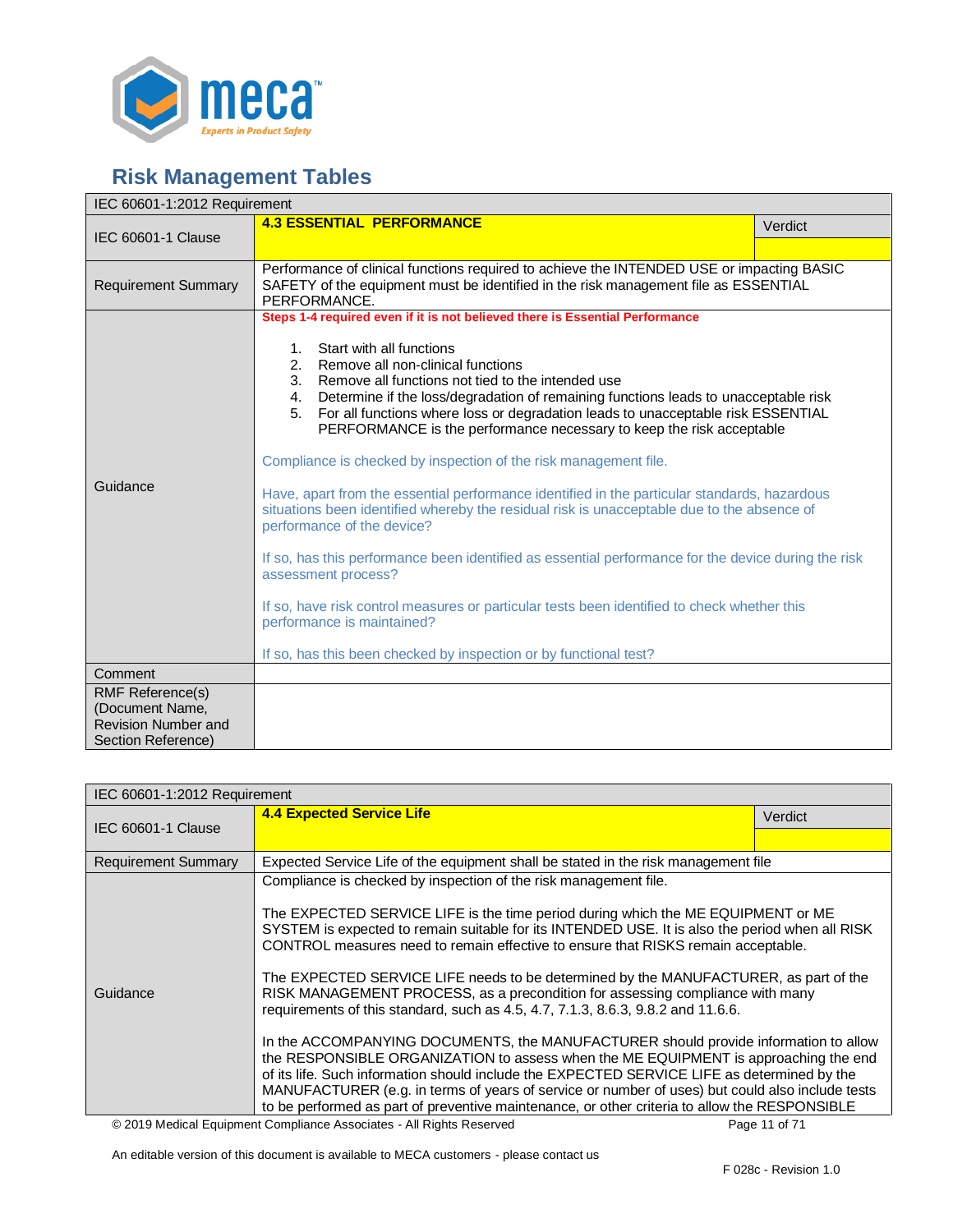

|                         | ORGANIZATION to make an appropriate determination. The need for such information and the<br>appropriate way to present it should be addressed as part of the RISK MANAGEMENT PROCESS.<br>In defining the EXPECTED SERVICE LIFE, the MANUFACTURER should assume that the<br><b>RESPONSIBLE</b> |
|-------------------------|-----------------------------------------------------------------------------------------------------------------------------------------------------------------------------------------------------------------------------------------------------------------------------------------------|
| Comment                 |                                                                                                                                                                                                                                                                                               |
| <b>RMF Reference(s)</b> |                                                                                                                                                                                                                                                                                               |
| (Document Name,         |                                                                                                                                                                                                                                                                                               |
| Revision Number and     |                                                                                                                                                                                                                                                                                               |
| Section Reference)      |                                                                                                                                                                                                                                                                                               |

<span id="page-11-0"></span>

| IEC 60601-1:2012 Requirement                                                                                                                                                                                                                                                                                                                                                                                                                                                                                     |                                                                                                                                                                                                                                                                                                                                                                                                                                                                                                                                                                                                                                                                                                                                                                                                                                                                                                                                                                                                                                                                                                                                                                                                                                                     |         |  |
|------------------------------------------------------------------------------------------------------------------------------------------------------------------------------------------------------------------------------------------------------------------------------------------------------------------------------------------------------------------------------------------------------------------------------------------------------------------------------------------------------------------|-----------------------------------------------------------------------------------------------------------------------------------------------------------------------------------------------------------------------------------------------------------------------------------------------------------------------------------------------------------------------------------------------------------------------------------------------------------------------------------------------------------------------------------------------------------------------------------------------------------------------------------------------------------------------------------------------------------------------------------------------------------------------------------------------------------------------------------------------------------------------------------------------------------------------------------------------------------------------------------------------------------------------------------------------------------------------------------------------------------------------------------------------------------------------------------------------------------------------------------------------------|---------|--|
|                                                                                                                                                                                                                                                                                                                                                                                                                                                                                                                  | 4.5 Equivalent Safety for ME Equipment or ME System                                                                                                                                                                                                                                                                                                                                                                                                                                                                                                                                                                                                                                                                                                                                                                                                                                                                                                                                                                                                                                                                                                                                                                                                 | Verdict |  |
| IEC 60601-1 Clause                                                                                                                                                                                                                                                                                                                                                                                                                                                                                               |                                                                                                                                                                                                                                                                                                                                                                                                                                                                                                                                                                                                                                                                                                                                                                                                                                                                                                                                                                                                                                                                                                                                                                                                                                                     |         |  |
| Where this standard specifies a particular RISK CONTROL measure or test method, an alternative<br>RISK CONTROL measure or test method is acceptable, provided that the MANUFACTURER can<br>demonstrate through scientific data or clinical opinion or comparative studies that the RESIDUAL<br>RISK that results from applying the alternative RISK CONTROL measure or test method remains<br>acceptable and is comparable to the RESIDUAL RISK that results from applying the requirements<br>of this standard. |                                                                                                                                                                                                                                                                                                                                                                                                                                                                                                                                                                                                                                                                                                                                                                                                                                                                                                                                                                                                                                                                                                                                                                                                                                                     |         |  |
| <b>Requirement Summary</b>                                                                                                                                                                                                                                                                                                                                                                                                                                                                                       | Comparative studies in this context mean studies comparing the effect of the alternative RISK<br>CONTROL measure or test method with the RISK CONTROL measure or test method specified in<br>this standard.                                                                                                                                                                                                                                                                                                                                                                                                                                                                                                                                                                                                                                                                                                                                                                                                                                                                                                                                                                                                                                         |         |  |
|                                                                                                                                                                                                                                                                                                                                                                                                                                                                                                                  | NOTE Alternative RISK CONTROL measures can allow for exceeding limits specified in this<br>standard or in its collateral or particular standards if additional measures for compensation are<br>provided.                                                                                                                                                                                                                                                                                                                                                                                                                                                                                                                                                                                                                                                                                                                                                                                                                                                                                                                                                                                                                                           |         |  |
| Compliance is checked by inspection of the RISK MANAGEMENT FILE.                                                                                                                                                                                                                                                                                                                                                                                                                                                 |                                                                                                                                                                                                                                                                                                                                                                                                                                                                                                                                                                                                                                                                                                                                                                                                                                                                                                                                                                                                                                                                                                                                                                                                                                                     |         |  |
| Guidance                                                                                                                                                                                                                                                                                                                                                                                                                                                                                                         | Only applicable where the equipment/system does not comply with one or more stated<br>requirements in the standard<br>If a the device will contain constructions which do not comply with the stated requirements in this<br>standard, or any of the requirements of this standard are modified, it should be clearly identified in<br>the documentation (generally Verification Test Reports) what the deviation/modification was.<br>Generally, if compliance with this standard is referenced as a risk mitigation in the RMF it is<br>assumed that the documented deviation/modification is acceptable for mitigating the referenced<br>risk.<br>The assessment should clearly identify that the risk assumed by not complying with the standard is<br>acceptable.<br>Compliance is checked by inspection of the risk management file.<br>Are there particular risks for which alternative means of controlling these risks are applied such that<br>the resulting risk level is acceptable for these risks?<br>If so, have these risks been identified as such during the risk assessment process?<br>If so, is the resulting risk level equal or less than the residual risk that results from applying the<br>requirements of this standard? |         |  |
| Comment                                                                                                                                                                                                                                                                                                                                                                                                                                                                                                          |                                                                                                                                                                                                                                                                                                                                                                                                                                                                                                                                                                                                                                                                                                                                                                                                                                                                                                                                                                                                                                                                                                                                                                                                                                                     |         |  |
| <b>RMF Reference(s)</b><br>(Document Name,<br><b>Revision Number and</b><br>Section Reference)                                                                                                                                                                                                                                                                                                                                                                                                                   |                                                                                                                                                                                                                                                                                                                                                                                                                                                                                                                                                                                                                                                                                                                                                                                                                                                                                                                                                                                                                                                                                                                                                                                                                                                     |         |  |

© 2019 Medical Equipment Compliance Associates - All Rights Reserved Page 12 of 71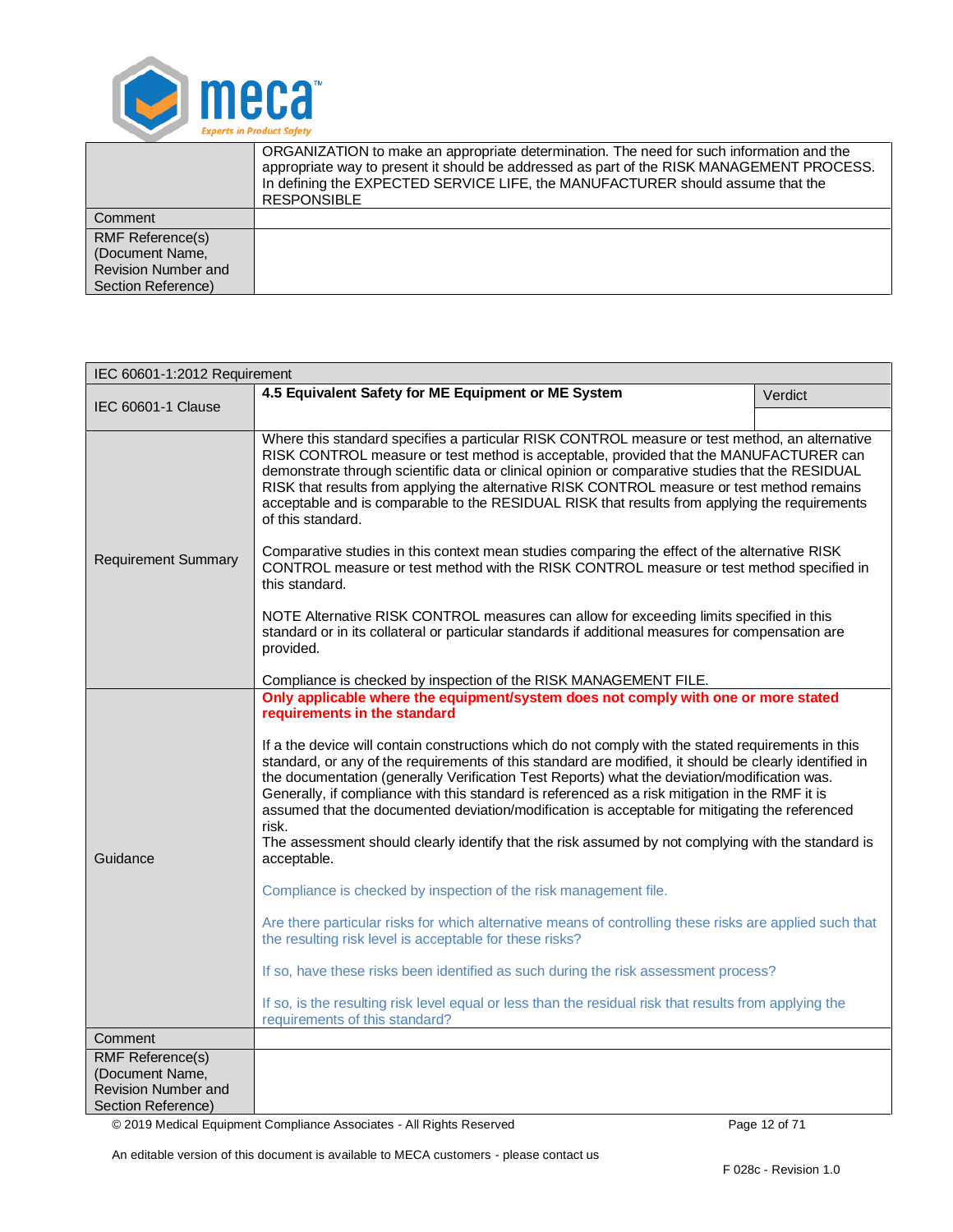

<span id="page-12-0"></span>

| IEC 60601-1:2012 Requirement |                                                                                                                                                                                                                                                                                                                                                                                                                                                                                                                                                                                                                                                                                                                                                                                                                                                                                                                                                                                                                                                                                                                                                 |         |  |
|------------------------------|-------------------------------------------------------------------------------------------------------------------------------------------------------------------------------------------------------------------------------------------------------------------------------------------------------------------------------------------------------------------------------------------------------------------------------------------------------------------------------------------------------------------------------------------------------------------------------------------------------------------------------------------------------------------------------------------------------------------------------------------------------------------------------------------------------------------------------------------------------------------------------------------------------------------------------------------------------------------------------------------------------------------------------------------------------------------------------------------------------------------------------------------------|---------|--|
|                              | 4.6 ME Equipment or system parts contacting the patient                                                                                                                                                                                                                                                                                                                                                                                                                                                                                                                                                                                                                                                                                                                                                                                                                                                                                                                                                                                                                                                                                         | Verdict |  |
| <b>IEC 60601-1 Clause</b>    |                                                                                                                                                                                                                                                                                                                                                                                                                                                                                                                                                                                                                                                                                                                                                                                                                                                                                                                                                                                                                                                                                                                                                 |         |  |
| <b>Requirement Summary</b>   | The RISK MANAGEMENT PROCESS shall include an assessment of whether parts that can come<br>into contact with the PATIENT but fall outside of the definition of APPLIED PARTS need to be<br>subject to the requirements for APPLIED PARTS. For the parts concerned, the requirements for<br>TYPE B APPLIED PART shall be applied unless the assessment identifies a need for the<br>requirements for a TYPE BF APPLIED PART or TYPE CF APPLIED PART to apply.<br>If the RISK MANAGEMENT PROCESS determines that such parts are subject to the requirements<br>for APPLIED PARTS, then all the relevant requirements and tests of this standard and of relevant<br>collateral and particular standards shall apply, except that 7.2.10 does not apply to such parts.                                                                                                                                                                                                                                                                                                                                                                               |         |  |
| Guidance                     | Compliance is checked by inspection of the RISK MANAGEMENT FILE.<br>The APPLIED PART consists of only the parts which must be in contact with the PATIENT for the<br>device to perform it's intended use.<br>Parts which are or may be in contact with the PATIENT based on the device construction (not that<br>they need to be for the device to function properly) must be reviewed to determine if the only<br>acceptable method to minimize the RISKS to the PATIENT is for those parts to be treated<br>(designed/tested) as if they were APPLIED PARTS.<br>This assessment should be documented in the DHF as part of the design input phase. And should<br>also include an assessment if the part should meet the requirements of type B, BF or CF.<br>Compliance is checked by inspection of the risk management file.<br>Have parts been identified during the risk management process which can come into contact with<br>the patient but fall outside the definition of applied parts?<br>If so, are all the relevant requirements and tests of this standard applied?<br>If so, are there residual risks which are not acceptable? |         |  |
| Comment                      | If so, are risk controls measures implemented that make the residual risk acceptable?                                                                                                                                                                                                                                                                                                                                                                                                                                                                                                                                                                                                                                                                                                                                                                                                                                                                                                                                                                                                                                                           |         |  |
| <b>RMF Reference(s)</b>      |                                                                                                                                                                                                                                                                                                                                                                                                                                                                                                                                                                                                                                                                                                                                                                                                                                                                                                                                                                                                                                                                                                                                                 |         |  |
| (Document Name,              |                                                                                                                                                                                                                                                                                                                                                                                                                                                                                                                                                                                                                                                                                                                                                                                                                                                                                                                                                                                                                                                                                                                                                 |         |  |
| <b>Revision Number and</b>   |                                                                                                                                                                                                                                                                                                                                                                                                                                                                                                                                                                                                                                                                                                                                                                                                                                                                                                                                                                                                                                                                                                                                                 |         |  |
| Section Reference)           |                                                                                                                                                                                                                                                                                                                                                                                                                                                                                                                                                                                                                                                                                                                                                                                                                                                                                                                                                                                                                                                                                                                                                 |         |  |

<span id="page-12-1"></span>

| IEC 60601-1:2012 Requirement |                                                                                                                                                                                                                                                                                                                                   |         |  |
|------------------------------|-----------------------------------------------------------------------------------------------------------------------------------------------------------------------------------------------------------------------------------------------------------------------------------------------------------------------------------|---------|--|
| IEC 60601-1 Clause           | 4.7 Single Fault Conditions of ME Equipment                                                                                                                                                                                                                                                                                       | Verdict |  |
|                              |                                                                                                                                                                                                                                                                                                                                   |         |  |
| <b>Requirement Summary</b>   | ME EQUIPMENT shall be so designed and manufactured that it remains SINGLE FAULT SAFE, or<br>the RISK remains acceptable as determined through application of 4.2.                                                                                                                                                                 |         |  |
|                              | ME EQUIPMENT is considered SINGLE FAULT SAFE if:                                                                                                                                                                                                                                                                                  |         |  |
|                              | a) it employs a single means for reducing a RISK that has a negligible probability of failure (e.g.,<br>REINFORCED INSULATION, suspended masses without MECHANICAL PROTECTIVE<br>DEVICES employing a TENSILE SAFETY FACTOR of 8X, COMPONENT WITH HIGH-<br>INTEGRITY CHARACTERISTICS), or b) a SINGLE FAULT CONDITION occurs, but: |         |  |

© 2019 Medical Equipment Compliance Associates - All Rights Reserved Page 13 of 71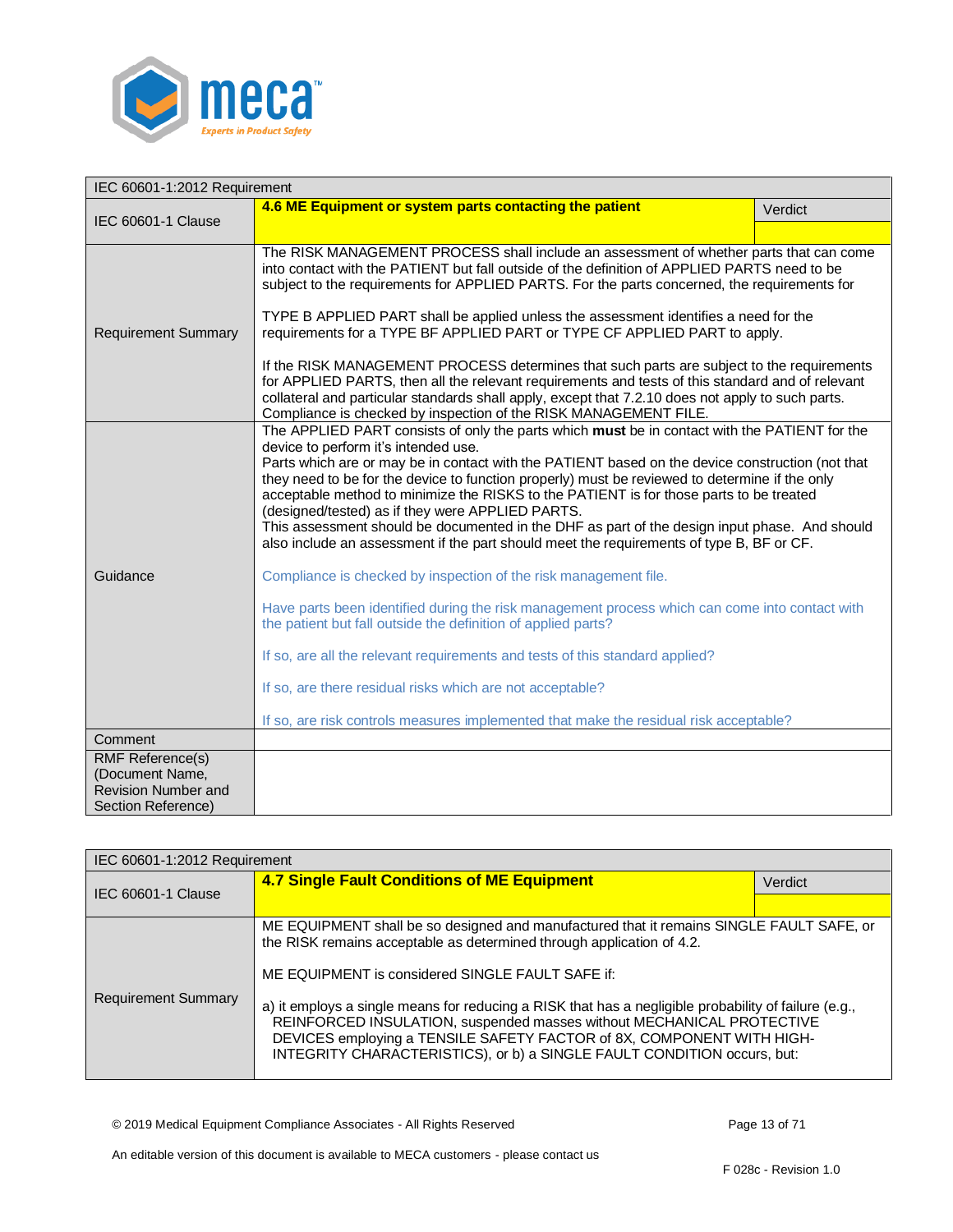

|                                                                                         | - the initial fault will be detected during the EXPECTED SERVICE LIFE of the ME EQUIPMENT<br>and before a second means for reducing a RISK fails (e.g., suspended masses with<br>MECHANICAL PROTECTIVE DEVICES); or                                                                                                                                                                                                                                                                                     |
|-----------------------------------------------------------------------------------------|---------------------------------------------------------------------------------------------------------------------------------------------------------------------------------------------------------------------------------------------------------------------------------------------------------------------------------------------------------------------------------------------------------------------------------------------------------------------------------------------------------|
|                                                                                         | - the probability that the second means of reducing the RISK will fail during the EXPECTED<br>SERVICE LIFE of the ME EQUIPMENT is negligible.                                                                                                                                                                                                                                                                                                                                                           |
|                                                                                         | Where a SINGLE FAULT CONDITION causes another SINGLE FAULT CONDITION, the two<br>failures are considered as one SINGLE FAULT CONDITION.                                                                                                                                                                                                                                                                                                                                                                 |
|                                                                                         | During any test under SINGLE FAULT CONDITION, only one fault at a time shall be applied.<br>The results of the RISK ANALYSIS shall be used to determine which failures shall be tested.                                                                                                                                                                                                                                                                                                                 |
|                                                                                         | The failure of any one component at a time that could result in a HAZARDOUS SITUATION,<br>including those mentioned in 3.1, shall be simulated, physically or theoretically. The evaluation of<br>whether a component is subject to failure simulation shall take into account the RISK associated<br>with the failure of the component during the EXPECTED SERVICE LIFE of the ME EQUIPMENT.                                                                                                           |
|                                                                                         | This evaluation shall be accomplished by applying the principles of RISK MANAGEMENT.                                                                                                                                                                                                                                                                                                                                                                                                                    |
|                                                                                         | The evaluation shall take into account issues such as reliability, TENSILE SAFETY FACTORS, and<br>rating of components. Additionally, during the simulation of SINGLE FAULT CONDITIONS,<br>component failures that are highly probable or undetectable shall be simulated.                                                                                                                                                                                                                              |
|                                                                                         | Compliance is determined by applying the specific requirements and tests associated with the<br>SINGLE FAULT CONDITIONS identified in 13.2, and tests for the failures identified from evaluation<br>of the results of the RISK ANALYSIS. Compliance is confirmed if the introduction of any of the<br>SINGLE FAULT CONDITIONS described in 13.2, one at a time, does not lead directly to the<br>HAZARDOUS SITUATIONS described in 13.1, or any other outcome that results in an unacceptable<br>RISK. |
|                                                                                         | Evidence supporting compliance with this clause should be found in design input documentation as<br>well as verification test reports documenting compliance with this standard.<br>As noted in relation to clause 4.5 of this standard; listing of this standard as a risk mitigation with<br>tracability to a design output (e.g.; verification test report) which clearly defines how the standard<br>was applied to a specific product is sufficient for showing compliance with this requirement.  |
| Guidance                                                                                | Compliance is determined by applying the specific requirements and tests associated with the<br>single fault conditions identified in 13.2, and tests for the failures identified from evaluation of the<br>results of the risk analysis.                                                                                                                                                                                                                                                               |
|                                                                                         | Compliance is determined if the introduction of any of the single fault conditions described in 13.2,<br>one at the time, does not lead directly to the hazardous situations described in 13.1, or any other<br>outcome that results in an unacceptable risk.                                                                                                                                                                                                                                           |
|                                                                                         | Are there single fault conditions which lead directly to hazardous situations described in 13.1 or to<br>risks that are unacceptable?                                                                                                                                                                                                                                                                                                                                                                   |
| Comment                                                                                 |                                                                                                                                                                                                                                                                                                                                                                                                                                                                                                         |
| RMF Reference(s)<br>(Document Name,<br><b>Revision Number and</b><br>Section Reference) |                                                                                                                                                                                                                                                                                                                                                                                                                                                                                                         |

<span id="page-13-0"></span>

| IEC 60601-1:2012 Requirement |                                |         |  |
|------------------------------|--------------------------------|---------|--|
| IEC 60601-1 Clause           | 4.8 Components of ME Equipment | Verdict |  |
|                              |                                |         |  |

© 2019 Medical Equipment Compliance Associates - All Rights Reserved Page 14 of 71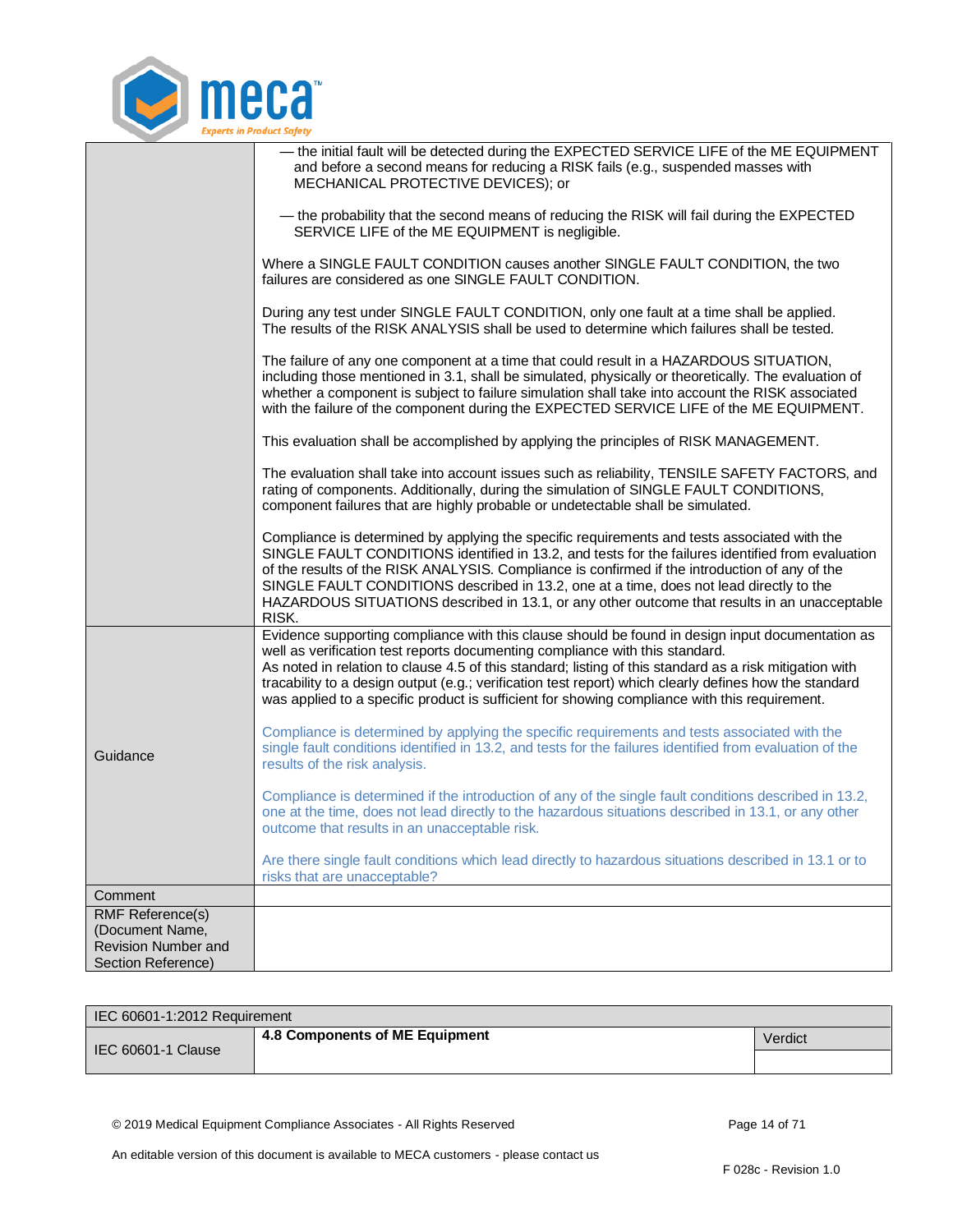

| <b>Requirement Summary</b>                                                                     | All components, including wiring, the failure of which could result in a HAZARDOUS SITUATION<br>shall be used in accordance with their specified ratings unless a specific exception is made in this<br>standard or through the RISK MANAGEMENT PROCESS.<br>The reliability of components that are used as MEANS OF PROTECTION shall be assessed for the<br>conditions of use in the ME EQUIPMENT. They shall comply with one of the following (see also<br>$(4.5)$ :<br>a) the applicable safety requirements of a relevant IEC or ISO standard;<br>b) where there is no relevant IEC/ISO standard, the relevant ANSI standard shall be applied; if no<br>relevant ANSI standard exists, the requirements of this standard shall be applied.<br>See Figure 5 for a schematic flow chart for (a) and (b).<br>Compliance is checked by inspection and, where necessary, by test. The tests of this standard for<br>motors (see 13.2.8 and 13.2.13.3) and transformers (see 15.5.3) are considered to be<br>comprehensive and together with the evaluation of the motor or transformer insulation system<br>according to Table 22 represent all testing required by this standard.<br>ME SYSTEM components that provide isolation from non-ME EQUIPMENT are evaluated to clause<br>16.                                                                                                                                                                                                                   |
|------------------------------------------------------------------------------------------------|--------------------------------------------------------------------------------------------------------------------------------------------------------------------------------------------------------------------------------------------------------------------------------------------------------------------------------------------------------------------------------------------------------------------------------------------------------------------------------------------------------------------------------------------------------------------------------------------------------------------------------------------------------------------------------------------------------------------------------------------------------------------------------------------------------------------------------------------------------------------------------------------------------------------------------------------------------------------------------------------------------------------------------------------------------------------------------------------------------------------------------------------------------------------------------------------------------------------------------------------------------------------------------------------------------------------------------------------------------------------------------------------------------------------------------------------------------------------------------------------------------|
| Guidance                                                                                       | Only applicable where a component is used outside of their ratings to determine if there are<br>any associated risk.<br>Components which could result in a HAZARDOUS SITUATION should be defined as an output of<br>the hazard analysis (e.g.; FMEA), any HAZARDOUS SITUATIONS identified should be mitigated<br>according to the Risk Management procedure and documented in the RMF.<br>Additionally, the DHF should contain an assessment of any components which are used outside<br>their ratings to determine if there are any additional risks - if there are, these risks should be<br>mitigated through application of the Risk Management Process.<br>Compliance is checked by inspection and, where necessary, by test.<br>The tests of this standard for motors (see 13.2.8 and 13.2.13.3) and transformers (see 15.5.3) are<br>considered to be comprehensive and together with the evaluation of the motor or transformer<br>insulation system according to Table 22 represent all testing required by this standard. ME system<br>components that provide isolation from non-ME equipment are evaluated to clause 16.<br>Are specific exceptions made for any component of the device under investigation to allow it to be<br>used not in accordance with its specified rating?<br>If so, are these exceptions formulated as the result of the risk management process?<br>If so, have inspection or test requirements been formulated to make the hazardous situations<br>acceptable? |
| Comment                                                                                        |                                                                                                                                                                                                                                                                                                                                                                                                                                                                                                                                                                                                                                                                                                                                                                                                                                                                                                                                                                                                                                                                                                                                                                                                                                                                                                                                                                                                                                                                                                        |
| <b>RMF Reference(s)</b><br>(Document Name,<br><b>Revision Number and</b><br>Section Reference) |                                                                                                                                                                                                                                                                                                                                                                                                                                                                                                                                                                                                                                                                                                                                                                                                                                                                                                                                                                                                                                                                                                                                                                                                                                                                                                                                                                                                                                                                                                        |

| IEC 60601-1:2012 Requirement   |                                                                                                                                                                  |         |
|--------------------------------|------------------------------------------------------------------------------------------------------------------------------------------------------------------|---------|
| $\parallel$ IEC 60601-1 Clause | 4.9 Use of components with high-integrity characteristics                                                                                                        | Verdict |
|                                |                                                                                                                                                                  |         |
| <b>Requirement Summary</b>     | A COMPONENT WITH HIGH-INTEGRITY CHARACTERISTICS shall be used when a fault in a<br>particular component can generate an unacceptable RISK. COMPONENTS WITH HIGH- |         |

<span id="page-14-0"></span>© 2019 Medical Equipment Compliance Associates - All Rights Reserved Page 15 of 71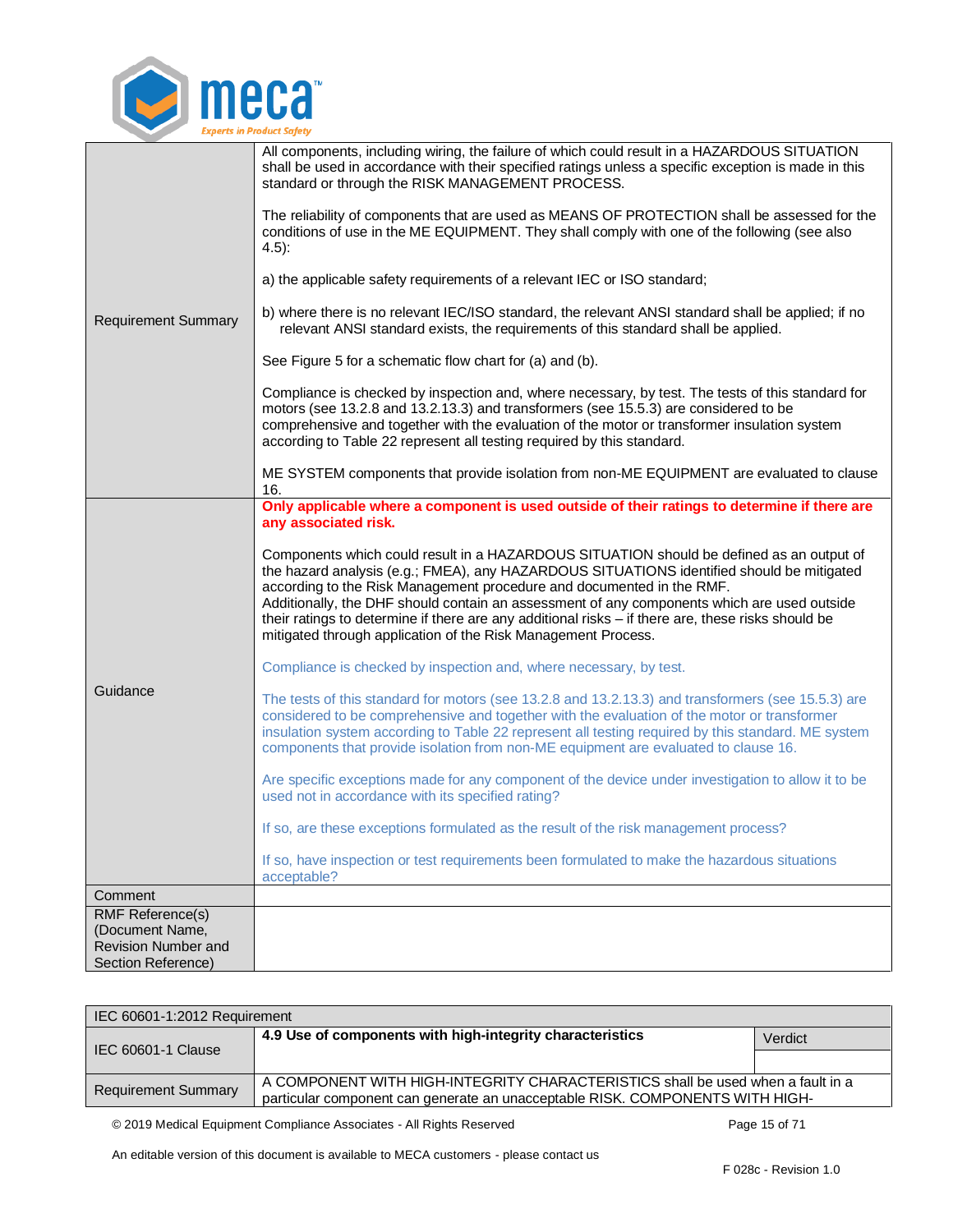

|                                                  | INTEGRITY CHARACTERISTICS shall be selected and evaluated consistent with their conditions of<br>use and reasonably foreseeable misuse during the EXPECTED SERVICE LIFE of the ME<br>EQUIPMENT.                                                                                                                                                                                                                                                                                                             |
|--------------------------------------------------|-------------------------------------------------------------------------------------------------------------------------------------------------------------------------------------------------------------------------------------------------------------------------------------------------------------------------------------------------------------------------------------------------------------------------------------------------------------------------------------------------------------|
|                                                  | Compliance is checked by inspection of the RISK MANAGEMENT FILE and the selection criteria for<br>the COMPONENTS WITH HIGH-INTEGRITY CHARACTERISTICS.                                                                                                                                                                                                                                                                                                                                                       |
| Guidance                                         | Only applicable where a single failure of a single component leads directly to an<br>unacceptable risk (the mitigation is to ensure the component has HIGH INTEGRITY<br><b>CHARACTERISTICS through application of this clause)</b>                                                                                                                                                                                                                                                                          |
|                                                  | This requirement applies only where a single component is used to prevent a SAFETY HAZARD as<br>defined within the scope of this standard. The component specification created as part of the<br>design process should contain sufficient definition of the component to verify it meets the<br>requirements of a high interity componnet. All high-integrity components should be clearly identified<br>in the DHF and tracable to the verification test report documenting compliance with this standard. |
|                                                  | Compliance is checked by inspection of the risk management file and the selection criteria for the<br>components with high integrity characteristics.                                                                                                                                                                                                                                                                                                                                                       |
|                                                  | Are components with high-integrity characteristics applied?                                                                                                                                                                                                                                                                                                                                                                                                                                                 |
|                                                  | If so, have the risks associated with its use been identified as such during the risk assessment<br>process, or in other words are they selected and evaluated consistent with their conditions of use<br>and reasonably foreseeable misuse during the expected service life of the ME equipment?                                                                                                                                                                                                           |
| Comment                                          |                                                                                                                                                                                                                                                                                                                                                                                                                                                                                                             |
| <b>RMF Reference(s)</b><br>(Document Name,       |                                                                                                                                                                                                                                                                                                                                                                                                                                                                                                             |
| <b>Revision Number and</b><br>Section Reference) |                                                                                                                                                                                                                                                                                                                                                                                                                                                                                                             |
|                                                  |                                                                                                                                                                                                                                                                                                                                                                                                                                                                                                             |

<span id="page-15-0"></span>

| IEC 60601-1:2012 Requirement |                                                                                                                                                                                                                                                                                                                                                                                        |         |  |
|------------------------------|----------------------------------------------------------------------------------------------------------------------------------------------------------------------------------------------------------------------------------------------------------------------------------------------------------------------------------------------------------------------------------------|---------|--|
| IEC 60601-1 Clause           | 5.1 Type tests                                                                                                                                                                                                                                                                                                                                                                         | Verdict |  |
|                              |                                                                                                                                                                                                                                                                                                                                                                                        |         |  |
|                              | The tests described in this standard are TYPE TESTS. The tests to be performed are determined<br>taking into consideration the requirements of clause 4, in particular 4.2.                                                                                                                                                                                                            |         |  |
| <b>Requirement Summary</b>   | A test need not be performed if analysis shows that the condition being tested has been adequately<br>evaluated by other tests or methods.                                                                                                                                                                                                                                             |         |  |
|                              | The combination of simultaneous independent faults that could result in a HAZARDOUS<br>SITUATION shall be documented in the RISK MANAGEMENT FILE (see also 4.7). When testing is<br>necessary to demonstrate that BASIC SAFETY and ESSENTIAL PERFORMANCE are maintained<br>under such simultaneous independent faults, the related testing may be limited to worst case<br>situations. |         |  |
|                              | This is not a specific requirement, only clarification that the results of the HAZARD ANALYSIS<br>should be used as a reference when evaluating compliance with this standard. Additionally, the<br>results of testing against this standard should be reviewed to determine if the HAZARD ANALYSIS<br>needs to be updated.                                                            |         |  |
| Guidance                     | The tests to be performed are determined taking into consideration the requirements of clause 4, in<br>particular 4.2.                                                                                                                                                                                                                                                                 |         |  |
|                              | For the selection of the tests to be performed, is a risk management process according to<br>ISO14971:2000 applied?                                                                                                                                                                                                                                                                    |         |  |
|                              | If so, this requirement is fulfilled.                                                                                                                                                                                                                                                                                                                                                  |         |  |

© 2019 Medical Equipment Compliance Associates - All Rights Reserved Page 16 of 71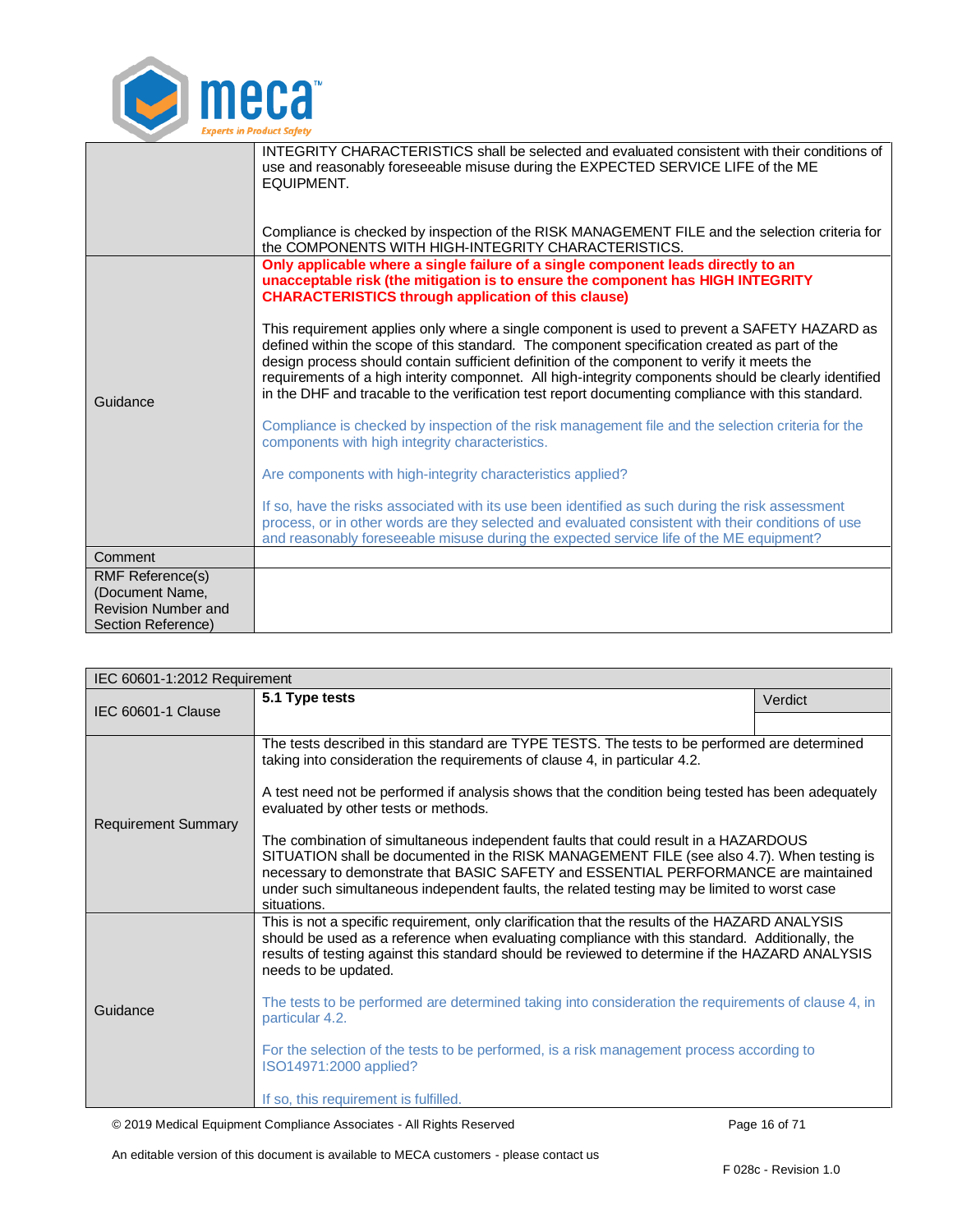

<span id="page-16-0"></span>

| IEC 60601-1:2012 Requirement                  |                                                                                                                                                                                              |         |  |
|-----------------------------------------------|----------------------------------------------------------------------------------------------------------------------------------------------------------------------------------------------|---------|--|
|                                               | 7.2.2 Identification                                                                                                                                                                         | Verdict |  |
| IEC 60601-1 Clause                            |                                                                                                                                                                                              |         |  |
| <b>Requirement Summary</b>                    | ME EQUIPMENT shall be marked with:                                                                                                                                                           |         |  |
|                                               | - the name or trademark and contact information of the MANUFACTURER;                                                                                                                         |         |  |
|                                               | - a MODEL OR TYPE REFERENCE;                                                                                                                                                                 |         |  |
|                                               | - a serial number or lot or batch identifier; and                                                                                                                                            |         |  |
|                                               | - the date of manufacture or use by date, if applicable.                                                                                                                                     |         |  |
|                                               | NOTE See ISO 15223-1 for symbols for MANUFACTURER, serial number, lot or batch, year of<br>manufacture and use by date.                                                                      |         |  |
|                                               | The serial number, lot or batch identifier, and the date of manufacture may be provided in a human<br>readable code or through automatic identification technology such as barcodes or RFID. |         |  |
|                                               | Detachable components of the ME EQUIPMENT shall be marked with:                                                                                                                              |         |  |
|                                               | - the name or trademark of the MANUFACTURER; and                                                                                                                                             |         |  |
|                                               | - a MODEL OR TYPE REFERENCE;                                                                                                                                                                 |         |  |
|                                               | unless misidentification does not result in an unacceptable RISK.                                                                                                                            |         |  |
|                                               | Only applicable where a detachable component is not marked with mfr name/trademark<br>model/type reference.                                                                                  |         |  |
| Guidance                                      | The labeling should be developed with this requirement taken into account. If there is an<br>assessment relating to the risk of misidentification it should be included in the RMF.          |         |  |
|                                               | ME Equipment and its detachable parts not marked with the name or trademark of the manufacturer<br>and with a Model or Type reference does not present an unacceptable risk?                 |         |  |
| Comment                                       |                                                                                                                                                                                              |         |  |
| <b>RMF Reference(s)</b>                       |                                                                                                                                                                                              |         |  |
| (Document Name,<br><b>Revision Number and</b> |                                                                                                                                                                                              |         |  |
| Section Reference)                            |                                                                                                                                                                                              |         |  |

© 2019 Medical Equipment Compliance Associates - All Rights Reserved Page 17 of 71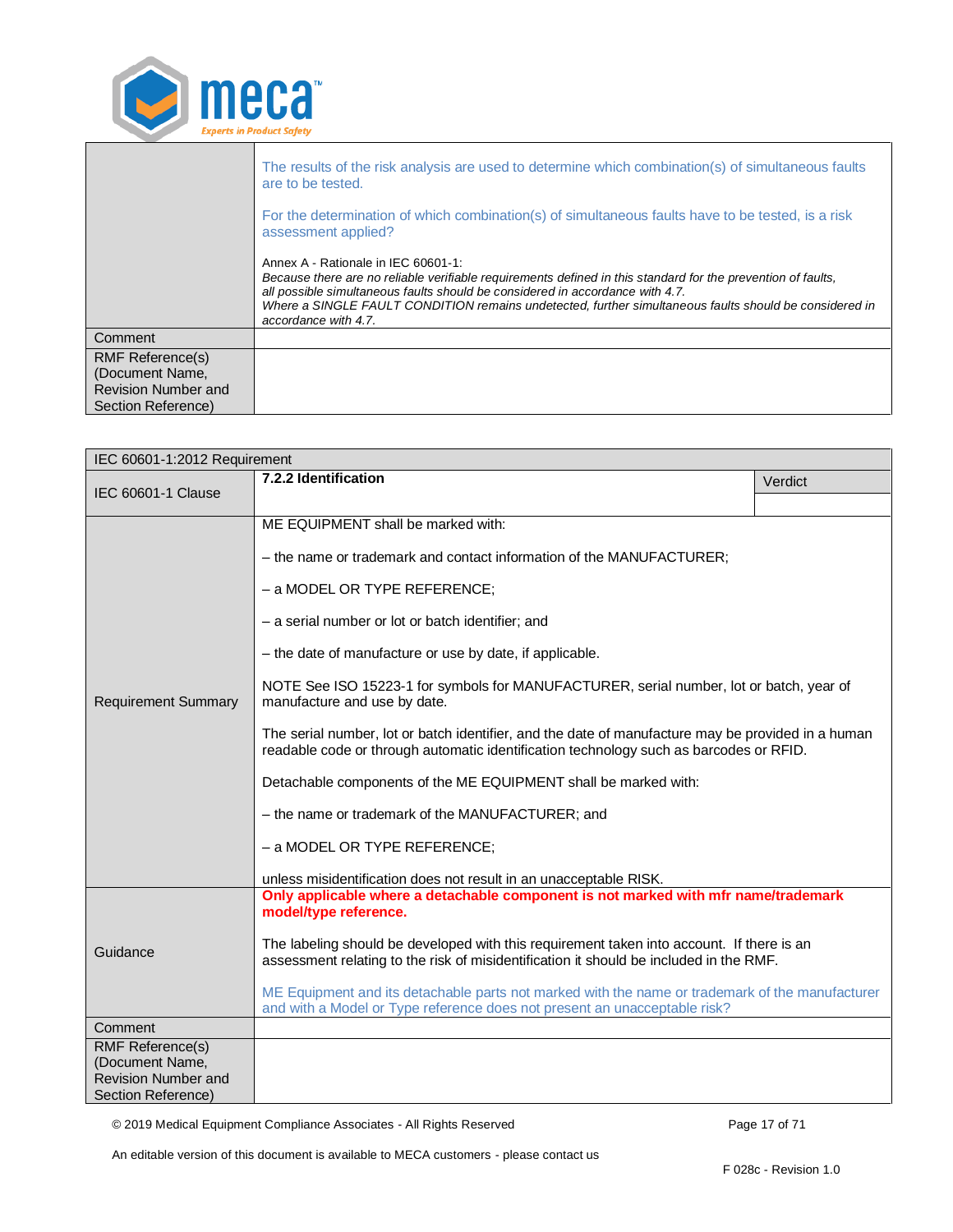

<span id="page-17-0"></span>

| IEC 60601-1:2012 Requirement                  |                                                                                                                                                                                                                                                                                                                                                                                                                                                                                                                                                                        |         |  |
|-----------------------------------------------|------------------------------------------------------------------------------------------------------------------------------------------------------------------------------------------------------------------------------------------------------------------------------------------------------------------------------------------------------------------------------------------------------------------------------------------------------------------------------------------------------------------------------------------------------------------------|---------|--|
| IEC 60601-1 Clause                            | 7.2.13 Physiological effects (safety signs and warning)                                                                                                                                                                                                                                                                                                                                                                                                                                                                                                                | Verdict |  |
|                                               |                                                                                                                                                                                                                                                                                                                                                                                                                                                                                                                                                                        |         |  |
| <b>Requirement Summary</b>                    | ME EQUIPMENT producing physiological effects that are not obvious to the OPERATOR and can<br>cause HARM to the PATIENT or OPERATOR shall bear a suitable safety sign (see 7.5). The safety<br>sign shall appear in a prominent location so that it will be CLEARLY LEGIBLE in NORMAL USE<br>after the ME EQUIPMENT has been PROPERLY INSTALLED.<br>The instructions for use shall describe the nature of the HAZARD and the precautions for avoiding it<br>or minimizing the associated RISK.                                                                          |         |  |
| Guidance                                      | Only applicable where there are physiological effects that can cause HARM to the PATIENT<br>and are not obvious to the OPERATOR<br>The labeling should be developed with this requirement taken into account – including the use of the<br>appropriate safety sign.<br>Hazards related to physiological effects should be included in the RMF – there is no requirement for<br>these to be reviewed as part of this clause.<br>Do the instructions for use describe the nature of the HAZARD and the precautions for avoiding it or<br>minimizing the associated RISK? |         |  |
| Comment                                       |                                                                                                                                                                                                                                                                                                                                                                                                                                                                                                                                                                        |         |  |
| <b>RMF Reference(s)</b>                       |                                                                                                                                                                                                                                                                                                                                                                                                                                                                                                                                                                        |         |  |
| (Document Name,<br><b>Revision Number and</b> |                                                                                                                                                                                                                                                                                                                                                                                                                                                                                                                                                                        |         |  |
| Section Reference)                            |                                                                                                                                                                                                                                                                                                                                                                                                                                                                                                                                                                        |         |  |

<span id="page-17-1"></span>

| IEC 60601-1:2012 Requirement                                                                   |                                                                                                                                                                                                                                                                                                                                                                                                                                                                                                                                                                                                                                   |         |  |
|------------------------------------------------------------------------------------------------|-----------------------------------------------------------------------------------------------------------------------------------------------------------------------------------------------------------------------------------------------------------------------------------------------------------------------------------------------------------------------------------------------------------------------------------------------------------------------------------------------------------------------------------------------------------------------------------------------------------------------------------|---------|--|
| <b>IEC 60601-1 Clause</b>                                                                      | 7.2.17 Protective packing                                                                                                                                                                                                                                                                                                                                                                                                                                                                                                                                                                                                         | Verdict |  |
|                                                                                                |                                                                                                                                                                                                                                                                                                                                                                                                                                                                                                                                                                                                                                   |         |  |
| <b>Requirement Summary</b>                                                                     | If special handling measures have to be taken during transport or storage, the packaging shall be<br>marked accordingly (see ISO 780).<br>The permissible environmental conditions for transport and storage shall be marked on the outside<br>of the packaging (see 7.9.3.1 and ISO 15223-1).<br>Where premature unpacking of ME EQUIPMENT or its parts could result in an unacceptable RISK,<br>the packaging shall be marked with a suitable safety sign (see 7.5).<br>The packaging of ME EQUIPMENT or ACCESSORIES supplied sterile shall be marked as sterile<br>and indicate the method of sterilization (see ISO 15223-1). |         |  |
| Guidance                                                                                       | Only applicable where premature unpacking of the equipment could result in an<br>unacceptable RISK (e.g. sterile packaging)<br>The labeling should be developed with this requirement taken into account.<br>Can premature unpacking of ME Equipment or its parts result in an unacceptable RISK?<br>Is the packaging marked with a suitable safety sign?                                                                                                                                                                                                                                                                         |         |  |
| Comment                                                                                        |                                                                                                                                                                                                                                                                                                                                                                                                                                                                                                                                                                                                                                   |         |  |
| <b>RMF Reference(s)</b><br>(Document Name,<br><b>Revision Number and</b><br>Section Reference) |                                                                                                                                                                                                                                                                                                                                                                                                                                                                                                                                                                                                                                   |         |  |

© 2019 Medical Equipment Compliance Associates - All Rights Reserved Page 18 of 71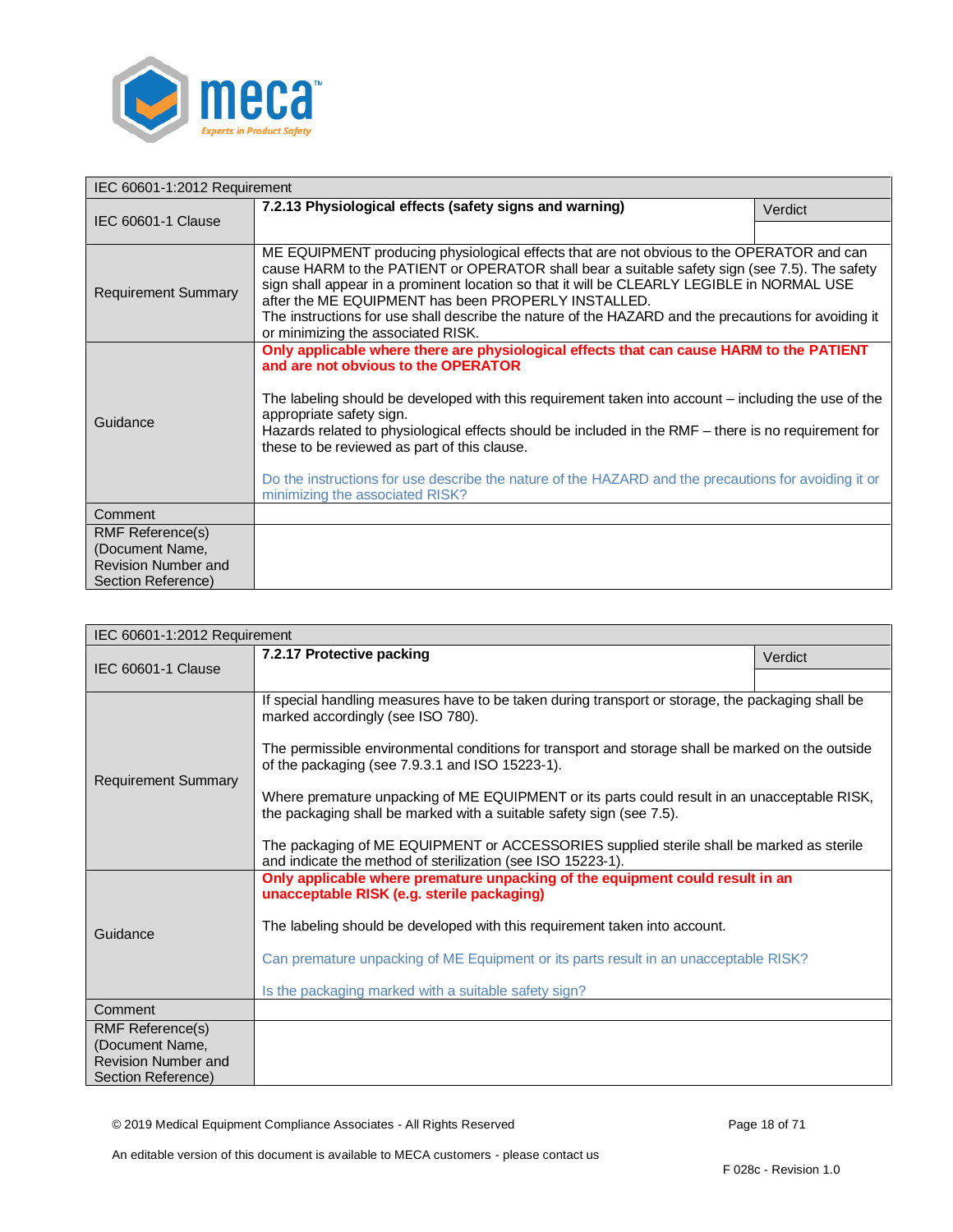

<span id="page-18-0"></span>

| IEC 60601-1:2012 Requirement                                                                   |                                                                                                                                                                                                                                                                                                                                                                                                                                                                                                                                                                                                                                                                                                                                                                                                               |         |  |
|------------------------------------------------------------------------------------------------|---------------------------------------------------------------------------------------------------------------------------------------------------------------------------------------------------------------------------------------------------------------------------------------------------------------------------------------------------------------------------------------------------------------------------------------------------------------------------------------------------------------------------------------------------------------------------------------------------------------------------------------------------------------------------------------------------------------------------------------------------------------------------------------------------------------|---------|--|
| IEC 60601-1 Clause                                                                             | 7.3.3 Batteries                                                                                                                                                                                                                                                                                                                                                                                                                                                                                                                                                                                                                                                                                                                                                                                               | Verdict |  |
|                                                                                                |                                                                                                                                                                                                                                                                                                                                                                                                                                                                                                                                                                                                                                                                                                                                                                                                               |         |  |
| <b>Requirement Summary</b>                                                                     | The type of battery and the mode of insertion (if applicable) shall be marked (see 15.4.3.2).<br>For batteries intended to be changed only by SERVICE PERSONNEL with the use of a TOOL, an<br>identifying marking referring to information stated in the ACCOMPANYING DOCUMENTS is<br>sufficient.<br>Where lithium batteries or fuel cells are incorporated and where incorrect replacement would result<br>in an unacceptable RISK, a warning indicating that replacement by inadequately trained personnel<br>could result in a HAZARD (such as excessive temperatures, fire, or explosion) shall be given in                                                                                                                                                                                               |         |  |
|                                                                                                | addition to the identifying marking referring to information stated in the ACCOMPANYING                                                                                                                                                                                                                                                                                                                                                                                                                                                                                                                                                                                                                                                                                                                       |         |  |
| Guidance                                                                                       | DOCUMENTS.<br>Only applicable to equipment with batteries used to operate the equipment (e.g. excludes<br>coin cells for memory backup)<br>Devices with batteries should be designed and labeled taking this requirement into account.<br>Any HAZARDs identified (as referenced in this requirement) must be disclosed in the instructions for<br>use (ACCOMPANYING DOCUMENTS).<br>General RISKS associated with the use of batteries should be included in the RMF. There is no<br>requirement to review the RMF as part of this clause.<br>Are there lithium batteries or fuel cells which are incorporated where incorrect replacement could<br>result in an unacceptable<br>RISK?<br>If so, is there a warning indicating that replacement by inadequately trained personnel could result<br>in a HAZARD? |         |  |
| Comment                                                                                        |                                                                                                                                                                                                                                                                                                                                                                                                                                                                                                                                                                                                                                                                                                                                                                                                               |         |  |
| <b>RMF Reference(s)</b><br>(Document Name,<br><b>Revision Number and</b><br>Section Reference) |                                                                                                                                                                                                                                                                                                                                                                                                                                                                                                                                                                                                                                                                                                                                                                                                               |         |  |

<span id="page-18-1"></span>

| IEC 60601-1:2012 Requirement |                                                                                                                                                                                                                                                                                                                                                                                                                                                                                                                                                                                                                                                                                                                                                                                                                                                                                |         |  |
|------------------------------|--------------------------------------------------------------------------------------------------------------------------------------------------------------------------------------------------------------------------------------------------------------------------------------------------------------------------------------------------------------------------------------------------------------------------------------------------------------------------------------------------------------------------------------------------------------------------------------------------------------------------------------------------------------------------------------------------------------------------------------------------------------------------------------------------------------------------------------------------------------------------------|---------|--|
| IEC 60601-1 Clause           | 7.3.7 Supply terminals                                                                                                                                                                                                                                                                                                                                                                                                                                                                                                                                                                                                                                                                                                                                                                                                                                                         | Verdict |  |
|                              |                                                                                                                                                                                                                                                                                                                                                                                                                                                                                                                                                                                                                                                                                                                                                                                                                                                                                |         |  |
| <b>Requirement Summary</b>   | Terminals for supply conductors shall be marked adjacent to the terminals unless it can be<br>demonstrated that no unacceptable RISK can result if connections are interchanged.<br>If ME EQUIPMENT is so small that the terminal marking cannot be affixed, they shall be included in<br>the ACCOMPANYING DOCUMENTS.<br>Terminals that are provided exclusively for the connection of the neutral supply conductor in<br>PERMANENTLY INSTALLED ME EQUIPMENT shall be marked with the appropriate code from IEC<br>60445 (see Table D.3, Code 1).<br>If marking for connection to a three-phase supply is necessary, it shall be according to IEC 60445.<br>Markings that are on or adjacent to electrical connection points shall not be affixed to parts that<br>have to be removed to make the connection. They shall remain visible after the connection has<br>been made. |         |  |
| Guidance                     | Only applicable to PERMANENTLY INSTALLED equipment                                                                                                                                                                                                                                                                                                                                                                                                                                                                                                                                                                                                                                                                                                                                                                                                                             |         |  |

© 2019 Medical Equipment Compliance Associates - All Rights Reserved Page 19 of 71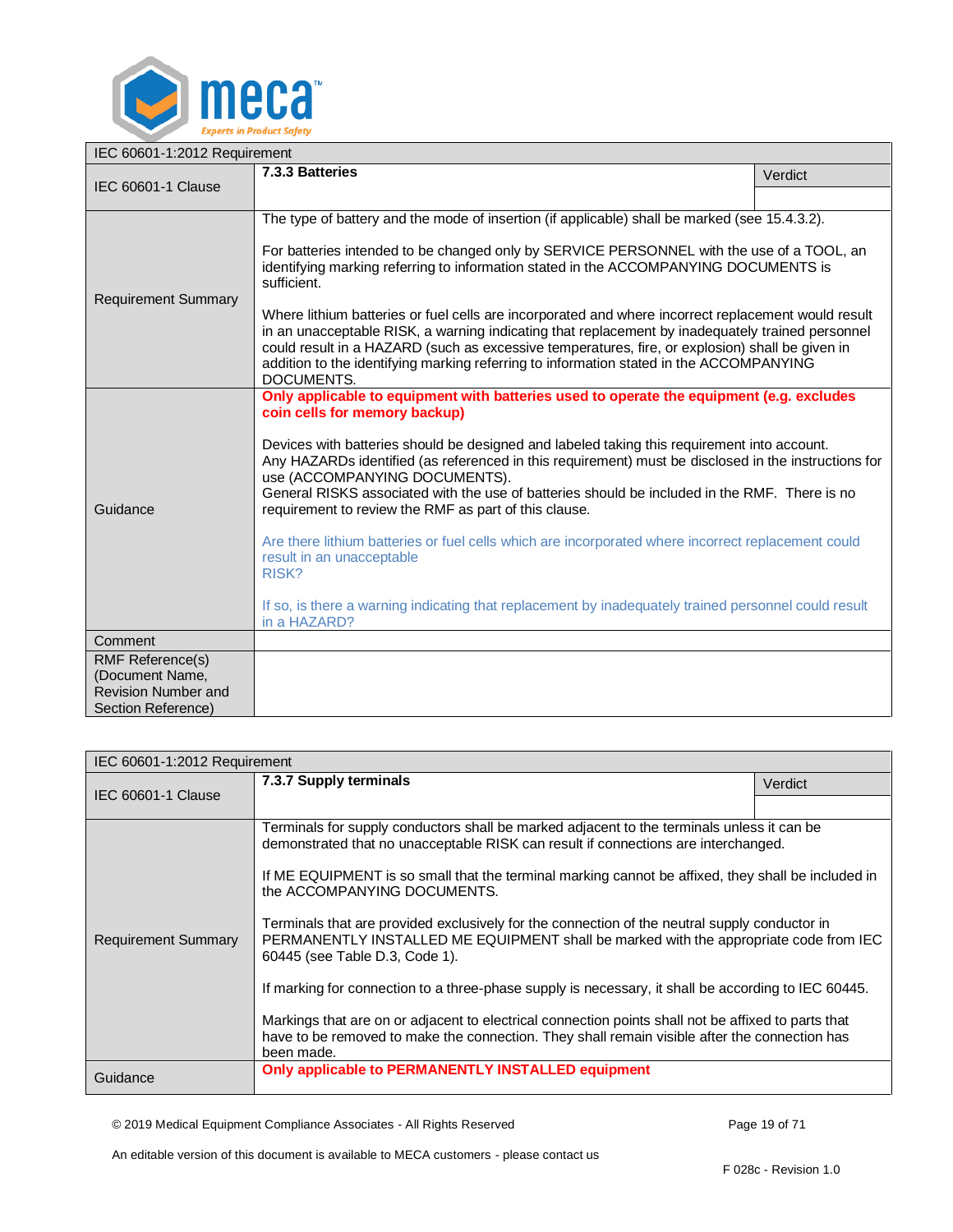

|                                                                                         | Supply terminals must be marked with their connection points unless it can be shown that there is<br>no hazard resulting from miss connection.                                |  |
|-----------------------------------------------------------------------------------------|-------------------------------------------------------------------------------------------------------------------------------------------------------------------------------|--|
|                                                                                         | Are Terminals for supply conductors marked adjacent to the terminals?                                                                                                         |  |
|                                                                                         | If not, does the identification of known or foreseeable hazards (risk management file) demonstrate<br>that no HAZARDOUS SITUATION can result if connections are interchanged? |  |
| Comment                                                                                 |                                                                                                                                                                               |  |
| <b>RMF Reference(s)</b><br>(Document Name,<br>Revision Number and<br>Section Reference) |                                                                                                                                                                               |  |

<span id="page-19-0"></span>

| IEC 60601-1:2012 Requirement                     |                                                                                                                                                                                                                                                                                                                                                                                                                                                                                                                                                                                                                                                                                                                                                                                                              |         |
|--------------------------------------------------|--------------------------------------------------------------------------------------------------------------------------------------------------------------------------------------------------------------------------------------------------------------------------------------------------------------------------------------------------------------------------------------------------------------------------------------------------------------------------------------------------------------------------------------------------------------------------------------------------------------------------------------------------------------------------------------------------------------------------------------------------------------------------------------------------------------|---------|
| IEC 60601-1 Clause                               | 7.4.2 Control devices                                                                                                                                                                                                                                                                                                                                                                                                                                                                                                                                                                                                                                                                                                                                                                                        | Verdict |
|                                                  |                                                                                                                                                                                                                                                                                                                                                                                                                                                                                                                                                                                                                                                                                                                                                                                                              |         |
| <b>Requirement Summary</b>                       | Different positions of control devices and different positions of switches on ME EQUIPMENT shall<br>be indicated by figures, letters, or other visual means, e.g., by use of symbols IEC 60417-5264<br>(2002-10) and IEC 60417-5265 (2002-10) (see Table D.1, symbols 16 and 17).<br>If in NORMAL USE the change of setting of a control could result in an unacceptable RISK to the<br>PATIENT, such controls shall be provided with either:<br>- an associated indicating device, e.g., instruments or scale, or<br>- an indication of the direction in which the magnitude of the function changes. See also 15.4.6.2.<br>A control device or switch that brings the ME EQUIPMENT into the "stand-by" condition may be<br>indicated by use of symbol IEC 60417-5009 (2002-10) (see Table D.1, Symbol 29). |         |
| Guidance                                         | Only applicable where a change in a control setting in NORMAL USE could result in an<br>unacceptable RISK to the PATIENT<br>The design of the control devices should be done taking this requirement into account.<br>Additionally, application of a Usability Engineering Process should result in the information required<br>here being developed and recorded in the DHF.<br>In normal use, can the change of the setting of a control result in an unacceptable RISK to the<br>patient?<br>If so, review the manufacturers risk management file for risk analysis, risk evaluation and where<br>necessary implementation of risk control.                                                                                                                                                               |         |
| Comment                                          |                                                                                                                                                                                                                                                                                                                                                                                                                                                                                                                                                                                                                                                                                                                                                                                                              |         |
| <b>RMF Reference(s)</b>                          |                                                                                                                                                                                                                                                                                                                                                                                                                                                                                                                                                                                                                                                                                                                                                                                                              |         |
| (Document Name,                                  |                                                                                                                                                                                                                                                                                                                                                                                                                                                                                                                                                                                                                                                                                                                                                                                                              |         |
| <b>Revision Number and</b><br>Section Reference) |                                                                                                                                                                                                                                                                                                                                                                                                                                                                                                                                                                                                                                                                                                                                                                                                              |         |

<span id="page-19-1"></span>

| IEC 60601-1:2012 Requirement |                                                                                                                                                                                                                                                                                                                                                                                                  |         |
|------------------------------|--------------------------------------------------------------------------------------------------------------------------------------------------------------------------------------------------------------------------------------------------------------------------------------------------------------------------------------------------------------------------------------------------|---------|
| IEC 60601-1 Clause           | 7.5 Safety signs                                                                                                                                                                                                                                                                                                                                                                                 | Verdict |
|                              |                                                                                                                                                                                                                                                                                                                                                                                                  |         |
| <b>Requirement Summary</b>   | For the purpose of this clause, markings used to convey a warning, prohibition, or mandatory action<br>that mitigates a RISK that is not obvious to the OPERATOR shall be a safety sign selected from ISO<br>7010. If a safety sign with an established meaning is appropriately used, the use of the general<br>warning sign ISO 7010:2003-W001 (see Table D.2, safety sign 2) is not required. |         |

© 2019 Medical Equipment Compliance Associates - All Rights Reserved Page 20 of 71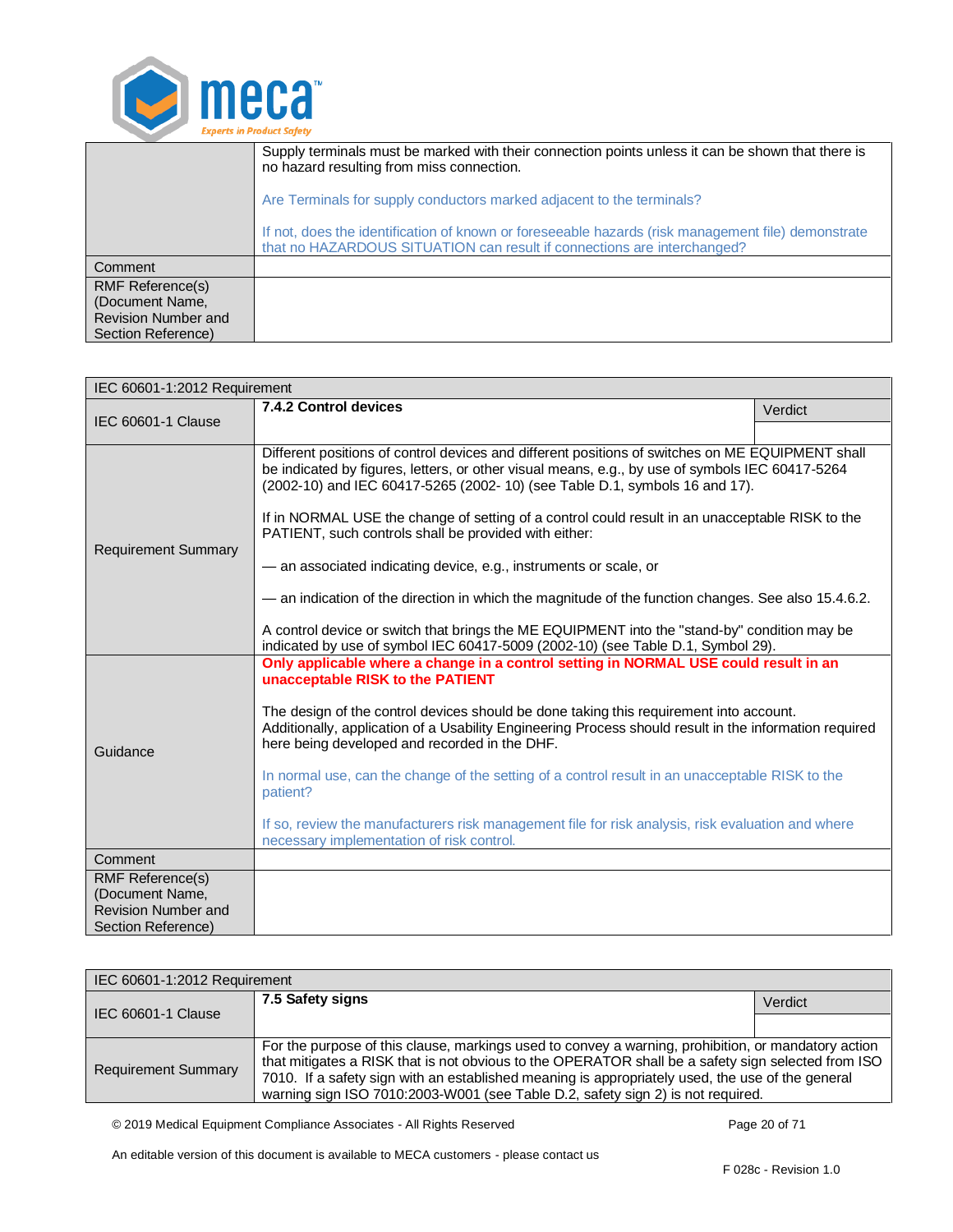

|                                               | Where a safety sign is not available to indicate a particular desired meaning, the meaning may be<br>obtained by one of the following methods.                                                                                                                                                                                                                      |
|-----------------------------------------------|---------------------------------------------------------------------------------------------------------------------------------------------------------------------------------------------------------------------------------------------------------------------------------------------------------------------------------------------------------------------|
|                                               | a) Constructing a safety sign according to ISO 3864-1:2002, clause 7 (for the corresponding<br>templates, see Table D.2, safety signs 1, 4, and 8).                                                                                                                                                                                                                 |
|                                               | Using the general warning sign ISO 7010:2003-W001 (see Table D.2, safety sign 2) placed<br>b)<br>together with a supplementary symbol or text. The text associated with the general warning<br>sign shall be an affirmative statement (i.e., a safety notice) describing the principal RISK(S)<br>foreseen (e.g., "Causes burns", "RISK of explosion", etc.).       |
|                                               | Using the general prohibition sign ISO 7010:2003-P001 (see Table D.2, safety sign 4)<br>C)<br>placed together with a supplementary symbol or text. The text associated with the general<br>prohibition sign shall be a statement (i.e., a safety notice) describing what is prohibited<br>(e.g., "Do not open", "Do not drop", etc.).                               |
|                                               | Using the general mandatory action sign ISO 7010:2003-M001 (see Table D.2, safety sign<br>d)<br>8) placed together with a supplementary symbol or text. The text associated with the<br>general mandatory action sign shall be a command (i.e., a safety notice) describing<br>required action (e.g., "Wear protective gloves", "Scrub before entering", etc.).     |
|                                               | If there is insufficient space to place the affirmative statement together with the safety sign on the<br>ME EQUIPMENT, it may be placed in the instructions for use.                                                                                                                                                                                               |
|                                               | Safety signs, including any supplementary symbol or text, shall be explained in the instructions for<br>use (see 7.9.2).                                                                                                                                                                                                                                            |
|                                               | Compliance is checked by inspection.                                                                                                                                                                                                                                                                                                                                |
|                                               | Only applicable when safety signs are used on the equipment.                                                                                                                                                                                                                                                                                                        |
|                                               | During the design of labeling - specifically labeling used as a RISK MITIGATION, there must be an<br>assessment to determine if the item being mitigated is obvious to the OPERATOR. If it is, then a<br>symbol is acceptable; if not then a safety sign is required.<br>Evidence of the RISKS mitigated through the use of labeling should be noted in the RMF - a |
| Guidance                                      | smaller subset of these where the mitigation is a symbol require this additional assessment.<br>The DHF should contain the labeling requirements (design).                                                                                                                                                                                                          |
|                                               | Is marking used to convey a warning, prohibition or mandatory action that mitigates a RISK that is<br>not obvious to the operator?                                                                                                                                                                                                                                  |
|                                               | If so, review the manufacturers risk management file for risk analysis, risk evaluation and where<br>necessary implementation of risk control.                                                                                                                                                                                                                      |
| Comment                                       |                                                                                                                                                                                                                                                                                                                                                                     |
| <b>RMF Reference(s)</b>                       |                                                                                                                                                                                                                                                                                                                                                                     |
| (Document Name,<br><b>Revision Number and</b> |                                                                                                                                                                                                                                                                                                                                                                     |
| Section Reference)                            |                                                                                                                                                                                                                                                                                                                                                                     |

<span id="page-20-0"></span>

| IEC 60601-1:2012 Requirement |                                                                                                                                                                                                                                                                                                |         |
|------------------------------|------------------------------------------------------------------------------------------------------------------------------------------------------------------------------------------------------------------------------------------------------------------------------------------------|---------|
| IEC 60601-1 Clause           | 7.9.2.4 Electrical power source                                                                                                                                                                                                                                                                | Verdict |
|                              |                                                                                                                                                                                                                                                                                                |         |
| <b>Requirement Summary</b>   | For mains-operated ME EQUIPMENT with an additional power source not automatically maintained<br>in a fully usable condition, the instructions for use shall include a warning statement referring to the<br>necessity for periodic checking or replacement of such an additional power source. |         |

© 2019 Medical Equipment Compliance Associates - All Rights Reserved Page 21 of 71

٦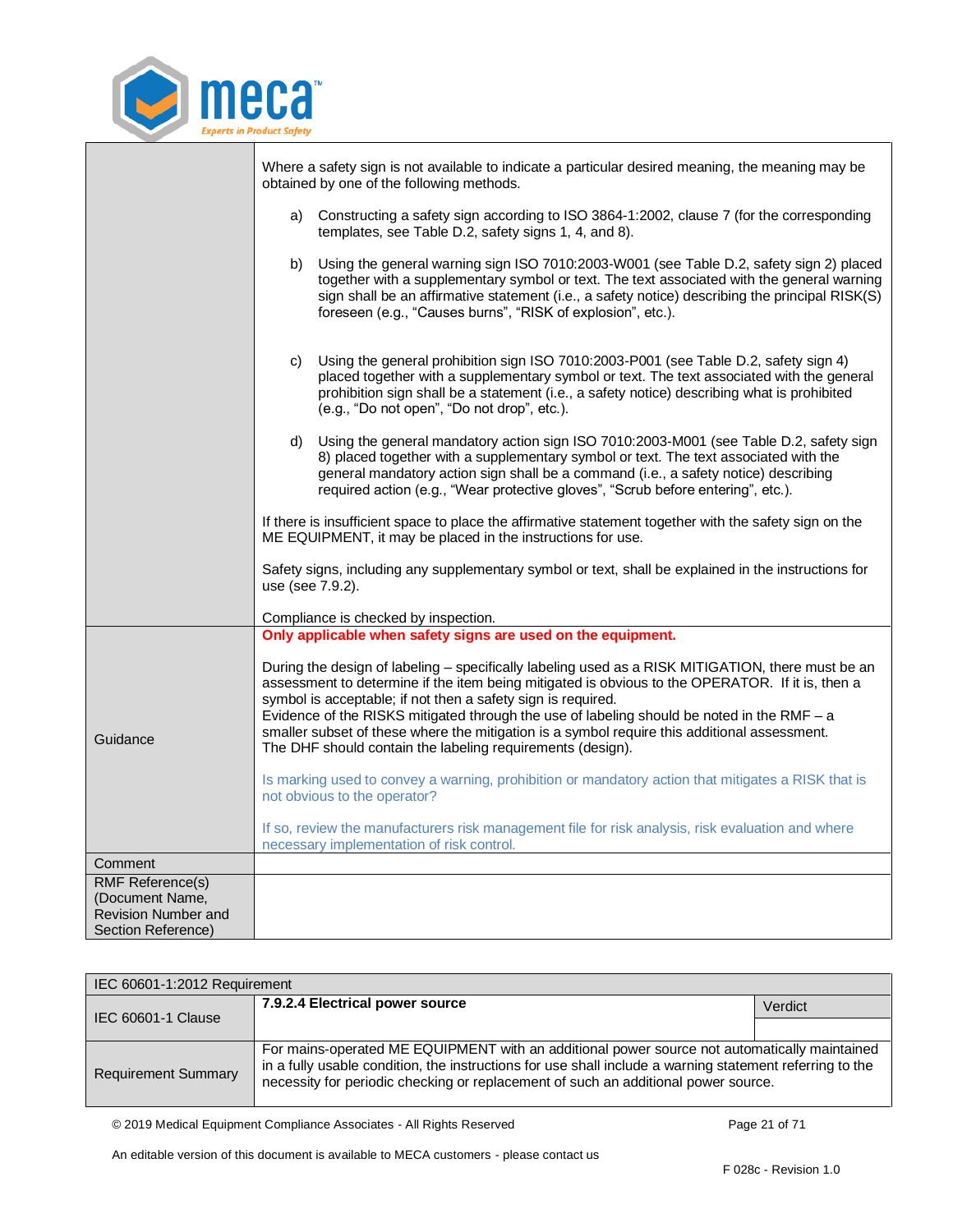

|                            | If leakage from a battery would result in an unacceptable RISK, the instructions for use shall include                                                                                             |
|----------------------------|----------------------------------------------------------------------------------------------------------------------------------------------------------------------------------------------------|
|                            | a warning to remove the battery if the ME EQUIPMENT is not likely to be used for some time.                                                                                                        |
|                            | If an INTERNAL ELECTRICAL POWER SOURCE is replaceable, the instructions for use shall state<br>its specification.                                                                                  |
|                            | If loss of the power source would result in an unacceptable RISK, the instructions for use shall<br>contain a warning that the ME EQUIPMENT must be connected to an appropriate power source.      |
|                            | Only applicable to equipment with batteries intended to operate the equipment (e.g. excludes<br>coin cells for memory backup)                                                                      |
|                            | Devices with batteries (or other non-MAINS supplies) should be designed and labeled taking this<br>requirement into account.                                                                       |
|                            | Any HAZARDs identified (as referenced in this requirement) must be disclosed in the instructions for<br>use (ACCOMPANYING DOCUMENTS).                                                              |
|                            | General RISKS associated with the use of batteries should be included in the RMF. There is no<br>requirement to review the RMF as part of this clause.                                             |
| Guidance                   | If leakage from a battery would result in an unacceptable RISK, do the instructions for use include a<br>warning to remove the battery if the ME Equipment is not likely to be used for some time? |
|                            | If so, review the manufacturers risk management file for risk analysis, risk evaluation and where<br>necessary implementation of risk control.                                                     |
|                            | If loss of power would result in an unacceptable risk, do the instructions for use include a Warning<br>that the ME Equipment must be connected to an appropriate power source?                    |
|                            | If so, review the manufacturers risk management file for risk analysis, risk evaluation and where<br>necessary implementation of risk control.                                                     |
| Comment                    |                                                                                                                                                                                                    |
| RMF Reference(s)           |                                                                                                                                                                                                    |
| (Document Name,            |                                                                                                                                                                                                    |
| <b>Revision Number and</b> |                                                                                                                                                                                                    |
| Section Reference)         |                                                                                                                                                                                                    |

<span id="page-21-0"></span>

| IEC 60601-1:2012 Requirement |                                                                                                                                                                                                                                                                                                                                                                                                                                                                                                                                                                                                                                                                                                                                                                                                                                                                                                                                                                                                                                                                                                                    |         |  |
|------------------------------|--------------------------------------------------------------------------------------------------------------------------------------------------------------------------------------------------------------------------------------------------------------------------------------------------------------------------------------------------------------------------------------------------------------------------------------------------------------------------------------------------------------------------------------------------------------------------------------------------------------------------------------------------------------------------------------------------------------------------------------------------------------------------------------------------------------------------------------------------------------------------------------------------------------------------------------------------------------------------------------------------------------------------------------------------------------------------------------------------------------------|---------|--|
| IEC 60601-1 Clause           | 7.9.3.2 Replacement of fuses, power supply cords, other parts                                                                                                                                                                                                                                                                                                                                                                                                                                                                                                                                                                                                                                                                                                                                                                                                                                                                                                                                                                                                                                                      | Verdict |  |
| <b>Requirement Summary</b>   | The technical description shall contain, as applicable, the following:<br>— the required type and full rating of fuses used in the SUPPLY MAINS external to<br>PERMANENTLY INSTALLED ME EQUIPMENT, if the type and rating of these fuses are not<br>apparent from the information concerning RATED current and mode of operation of ME<br>EQUIPMENT:<br>- for ME EQUIPMENT having a non-DETACHABLE POWER SUPPLY CORD, a statement as to<br>whether the POWER SUPPLY CORD is replaceable by SERVICE PERSONNEL, and if so,<br>instructions for correct connection and anchoring to ensure that the requirements of 8.11.3 will<br>continue to be met:<br>- instructions for correct replacement of interchangeable or detachable parts that the<br>MANUFACTURER specifies as replaceable by SERVICE PERSONNEL; and<br>— where replacement of a component could result in an unacceptable RISK, appropriate warnings<br>that identify the nature of the HAZARD and, if the MANUFACTURER specifies the component as<br>replaceable by SERVICE PERSONNEL, all information necessary to safely replace the<br>component. |         |  |

© 2019 Medical Equipment Compliance Associates - All Rights Reserved Page 22 of 71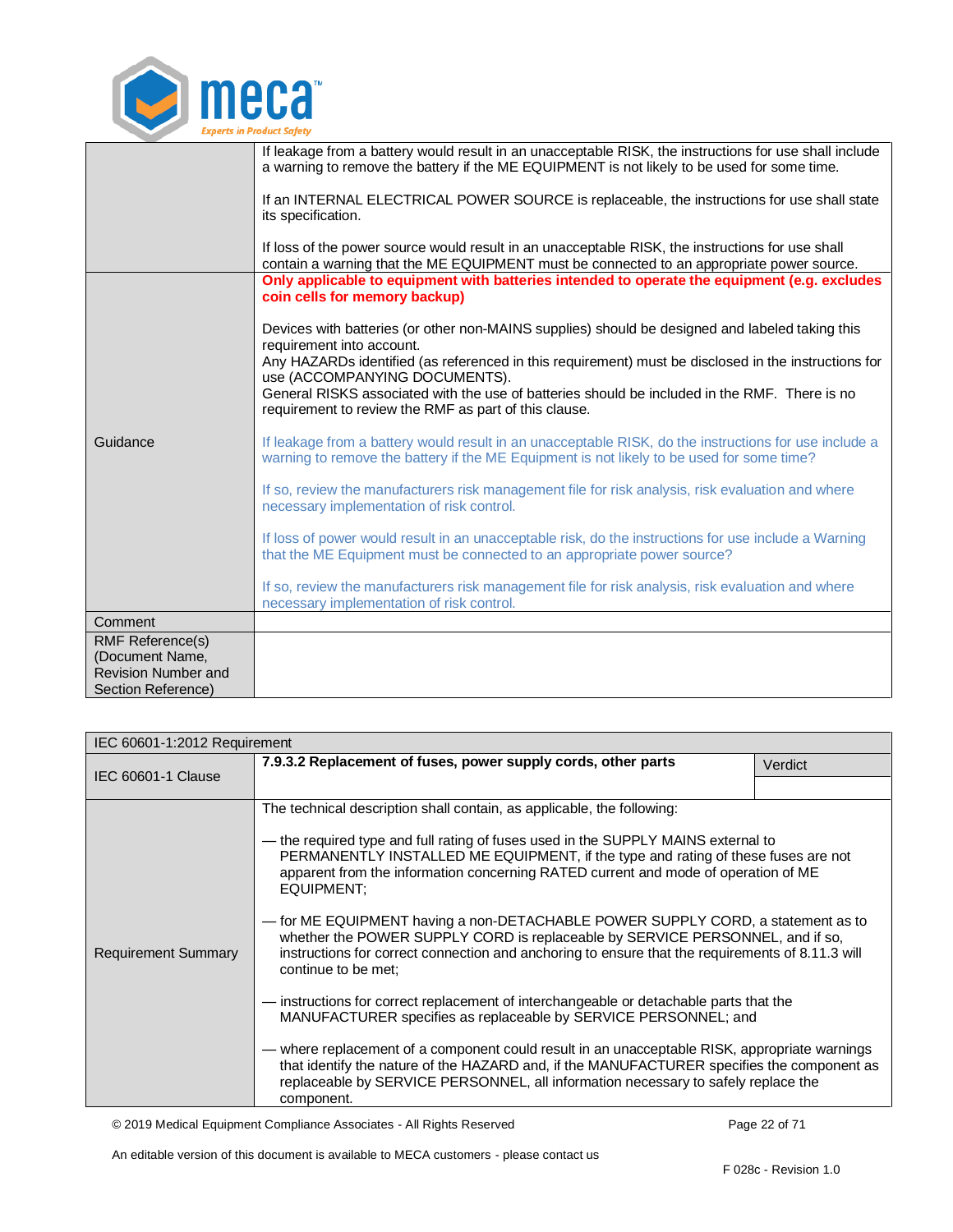

|                                           | Only applicable where there are service replaceable fuses, power cords or other parts                                                                                                                                                                                                               |
|-------------------------------------------|-----------------------------------------------------------------------------------------------------------------------------------------------------------------------------------------------------------------------------------------------------------------------------------------------------|
|                                           | The technical description should be developed taking this requirement into account.                                                                                                                                                                                                                 |
| Guidance                                  | Where replacement of a component could result in an unacceptable RISK, is there appropriate<br>warnings to identify the nature of the HAZARD and, if the Manufacturer specifies the component as<br>replaceable by service personnel, is all information necessary to safely replace the component? |
|                                           | Review the manufacturers risk management file for risk analysis, risk evaluation and where<br>necessary risk control measures.                                                                                                                                                                      |
| Comment                                   |                                                                                                                                                                                                                                                                                                     |
| <b>RMF Reference(s)</b>                   |                                                                                                                                                                                                                                                                                                     |
| (Document Name,                           |                                                                                                                                                                                                                                                                                                     |
| Revision Number and<br>Section Reference) |                                                                                                                                                                                                                                                                                                     |
|                                           |                                                                                                                                                                                                                                                                                                     |

<span id="page-22-0"></span>

| IEC 60601-1:2012 Requirement                                                         |                                                                                                                                                                                                                                                                                                                                                                                                                                                                      |         |  |
|--------------------------------------------------------------------------------------|----------------------------------------------------------------------------------------------------------------------------------------------------------------------------------------------------------------------------------------------------------------------------------------------------------------------------------------------------------------------------------------------------------------------------------------------------------------------|---------|--|
| <b>IEC 60601-1 Clause</b>                                                            | 8.1 b Fundamental rule of protection against electric shock - accidental<br>detachment of conductors and connectors (8th Dash)                                                                                                                                                                                                                                                                                                                                       | Verdict |  |
| <b>Requirement Summary</b>                                                           | - accidental detachment of conductors and connectors where breaking free could lead to a                                                                                                                                                                                                                                                                                                                                                                             |         |  |
|                                                                                      | HAZARDOUS SITUATION. See also 8.10.2.<br>Only applicable where accidental detachment of conductors & connectors could lead to a<br><b>HAZARDOUS SITUATION (excessive leakage current)</b>                                                                                                                                                                                                                                                                            |         |  |
| Guidance                                                                             | This requirement only applies to parts where there are power carrying conductors running between<br>separate parts of the ME EQUIPMENT (parts with separate enclosures).<br>The design should be reviewed to determine if fault testing on these conductors should be<br>conducted - if it is determined that fault testing is required, the results should be reviewed to<br>determine if the construction is in compliance with the requirements of this standard. |         |  |
|                                                                                      | Has the manufacturer identified in their risk management process accidental detachment of<br>conductors and connectors?                                                                                                                                                                                                                                                                                                                                              |         |  |
| If so, then during product safety verification, this must be one of the SFC's tested |                                                                                                                                                                                                                                                                                                                                                                                                                                                                      |         |  |
| Comment                                                                              |                                                                                                                                                                                                                                                                                                                                                                                                                                                                      |         |  |
| RMF Reference(s)                                                                     |                                                                                                                                                                                                                                                                                                                                                                                                                                                                      |         |  |
| (Document Name,<br>Revision Number and                                               |                                                                                                                                                                                                                                                                                                                                                                                                                                                                      |         |  |
| Section Reference)                                                                   |                                                                                                                                                                                                                                                                                                                                                                                                                                                                      |         |  |

<span id="page-22-1"></span>

| IEC 60601-1:2012 Requirement |                                                                                                                                                                                                                                                                                                                                                                                                                                                                                                                        |         |
|------------------------------|------------------------------------------------------------------------------------------------------------------------------------------------------------------------------------------------------------------------------------------------------------------------------------------------------------------------------------------------------------------------------------------------------------------------------------------------------------------------------------------------------------------------|---------|
| <b>IEC 60601-1 Clause</b>    | 8.5.2.2 Type B applied parts                                                                                                                                                                                                                                                                                                                                                                                                                                                                                           | Verdict |
|                              |                                                                                                                                                                                                                                                                                                                                                                                                                                                                                                                        |         |
| <b>Requirement Summary</b>   | The PATIENT CONNECTION(s) of a TYPE B APPLIED PART that is not PROTECTIVELY<br>EARTHED shall be separated by one MEANS OF PATIENT PROTECTION from metal<br>ACCESSIBLE PARTS that are not PROTECTIVELY EARTHED, unless:<br>— the metal ACCESSIBLE PART is physically contiguous with the APPLIED PART and can be<br>regarded as a part of the APPLIED PART; and<br>— the RISK that the metal ACCESSIBLE PART will make contact with a source of voltage or<br>LEAKAGE CURRENT above permitted limits is acceptably low. |         |

© 2019 Medical Equipment Compliance Associates - All Rights Reserved Page 23 of 71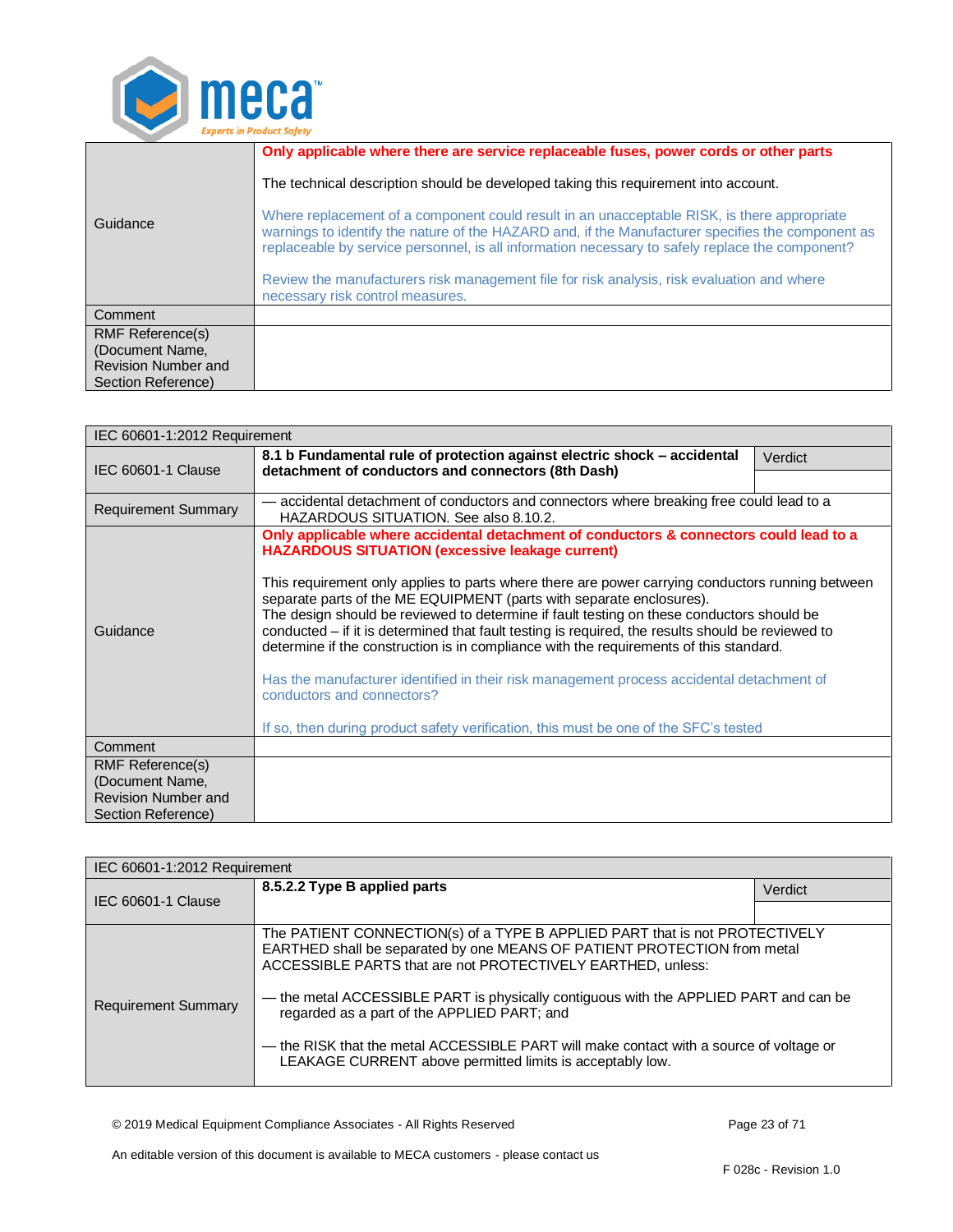

|                            | Compliance is checked by inspection, by the LEAKAGE CURRENT tests of 8.7.4, by the dielectric                                                                                                                                                                                                                                                                                                                                                                                                                                                                                                                                                             |
|----------------------------|-----------------------------------------------------------------------------------------------------------------------------------------------------------------------------------------------------------------------------------------------------------------------------------------------------------------------------------------------------------------------------------------------------------------------------------------------------------------------------------------------------------------------------------------------------------------------------------------------------------------------------------------------------------|
|                            | strength test of 8.8.3, by measurement of relevant CREEPAGE DISTANCES and AIR<br>CLEARANCES, and by reference to the RISK MANAGEMENT FILE.                                                                                                                                                                                                                                                                                                                                                                                                                                                                                                                |
| Guidance                   | Only applicable to equipment with TYPE B APPLIED PARTS<br>The requirement related to risk is the $2^{nd}$ bullet. The construction of the device (APPLIED PART<br>and ACCESSIBLE PART) should be reviewed to determine if it is likely that the ACCESSIBLE<br>PART will contact source voltages - this should be documented in the DHF.<br>If the connection is possible, then the MOP shall be maintained in accordance with this requirement.<br>Has the manufacturer identified in their risk management file, unearthed Type B applied parts that<br>are not separated from unearthed conductive accessible parts, however, determined that the level |
|                            | of risk that the unearthed accessible part will make contact with a source of voltage or leakage<br>current above permitted limits is acceptably low?                                                                                                                                                                                                                                                                                                                                                                                                                                                                                                     |
|                            | If so, accepted.                                                                                                                                                                                                                                                                                                                                                                                                                                                                                                                                                                                                                                          |
|                            | If not, then one means of protection is required.                                                                                                                                                                                                                                                                                                                                                                                                                                                                                                                                                                                                         |
| Comment                    |                                                                                                                                                                                                                                                                                                                                                                                                                                                                                                                                                                                                                                                           |
| <b>RMF Reference(s)</b>    |                                                                                                                                                                                                                                                                                                                                                                                                                                                                                                                                                                                                                                                           |
| (Document Name,            |                                                                                                                                                                                                                                                                                                                                                                                                                                                                                                                                                                                                                                                           |
| <b>Revision Number and</b> |                                                                                                                                                                                                                                                                                                                                                                                                                                                                                                                                                                                                                                                           |
| Section Reference)         |                                                                                                                                                                                                                                                                                                                                                                                                                                                                                                                                                                                                                                                           |

<span id="page-23-0"></span>

| IEC 60601-1:2012 Requirement |                                                                                                                                                                                                                                                                                                                                                                                                                                                                                                                                                                                                                                                                                                                                                                                                                                                                                                                                                                                                                                                                                                                                                                                                                                                                                                                                                                                                                                                                           |         |  |
|------------------------------|---------------------------------------------------------------------------------------------------------------------------------------------------------------------------------------------------------------------------------------------------------------------------------------------------------------------------------------------------------------------------------------------------------------------------------------------------------------------------------------------------------------------------------------------------------------------------------------------------------------------------------------------------------------------------------------------------------------------------------------------------------------------------------------------------------------------------------------------------------------------------------------------------------------------------------------------------------------------------------------------------------------------------------------------------------------------------------------------------------------------------------------------------------------------------------------------------------------------------------------------------------------------------------------------------------------------------------------------------------------------------------------------------------------------------------------------------------------------------|---------|--|
| <b>IEC 60601-1 Clause</b>    | 8.5.2.3 PATIENT leads or PATIENT cables                                                                                                                                                                                                                                                                                                                                                                                                                                                                                                                                                                                                                                                                                                                                                                                                                                                                                                                                                                                                                                                                                                                                                                                                                                                                                                                                                                                                                                   | Verdict |  |
|                              |                                                                                                                                                                                                                                                                                                                                                                                                                                                                                                                                                                                                                                                                                                                                                                                                                                                                                                                                                                                                                                                                                                                                                                                                                                                                                                                                                                                                                                                                           |         |  |
| <b>Requirement Summary</b>   | Any connector for electrical connections on a PATIENT lead that:<br>- is at the end of the lead or cable that is remote from the PATIENT; and<br>- contains a conductive part that is not separated from all PATIENT CONNECTION(S) by one<br>MEANS OF PATIENT PROTECTION for a WORKING VOLTAGE equal to the MAXIMUM<br>MAINS VOLTAGE shall be constructed so that the said part cannot become connected to earth<br>or possible hazardous voltage while the PATIENT CONNECTION(S) contact the PATIENT.<br>In particular:<br>— the said part shall not come into contact with a flat conductive plate of not less than 100 mm<br>diameter;<br>- the AIR CLEARANCE between connector pins and a flat surface shall be at least 0.5 mm;<br>- if able to be plugged into a mains socket, the said part shall be protected from making contact<br>with parts at MAINS VOLTAGE by insulating means providing a CREEPAGE DISTANCE of at<br>least 1.0 mm and a dielectric strength of 1,500 V and complying with 8.8.4.1;<br>— the straight unjointed test finger with the same dimensions as the standard test finger of Figure 6<br>shall not make electrical contact with the said part if applied in the least favorable position against<br>the access openings with a force of 10 N, unless the RISK MANAGEMENT PROCESS<br>demonstrates that no unacceptable RISK exists from contact with objects other than a mains<br>socket or a flat surface (e.g., corners or edges). |         |  |
|                              | Compliance is checked by inspection and test as required.<br>Only applicable to equipment with PATIENT leads                                                                                                                                                                                                                                                                                                                                                                                                                                                                                                                                                                                                                                                                                                                                                                                                                                                                                                                                                                                                                                                                                                                                                                                                                                                                                                                                                              |         |  |
| Guidance                     |                                                                                                                                                                                                                                                                                                                                                                                                                                                                                                                                                                                                                                                                                                                                                                                                                                                                                                                                                                                                                                                                                                                                                                                                                                                                                                                                                                                                                                                                           |         |  |

© 2019 Medical Equipment Compliance Associates - All Rights Reserved Page 24 of 71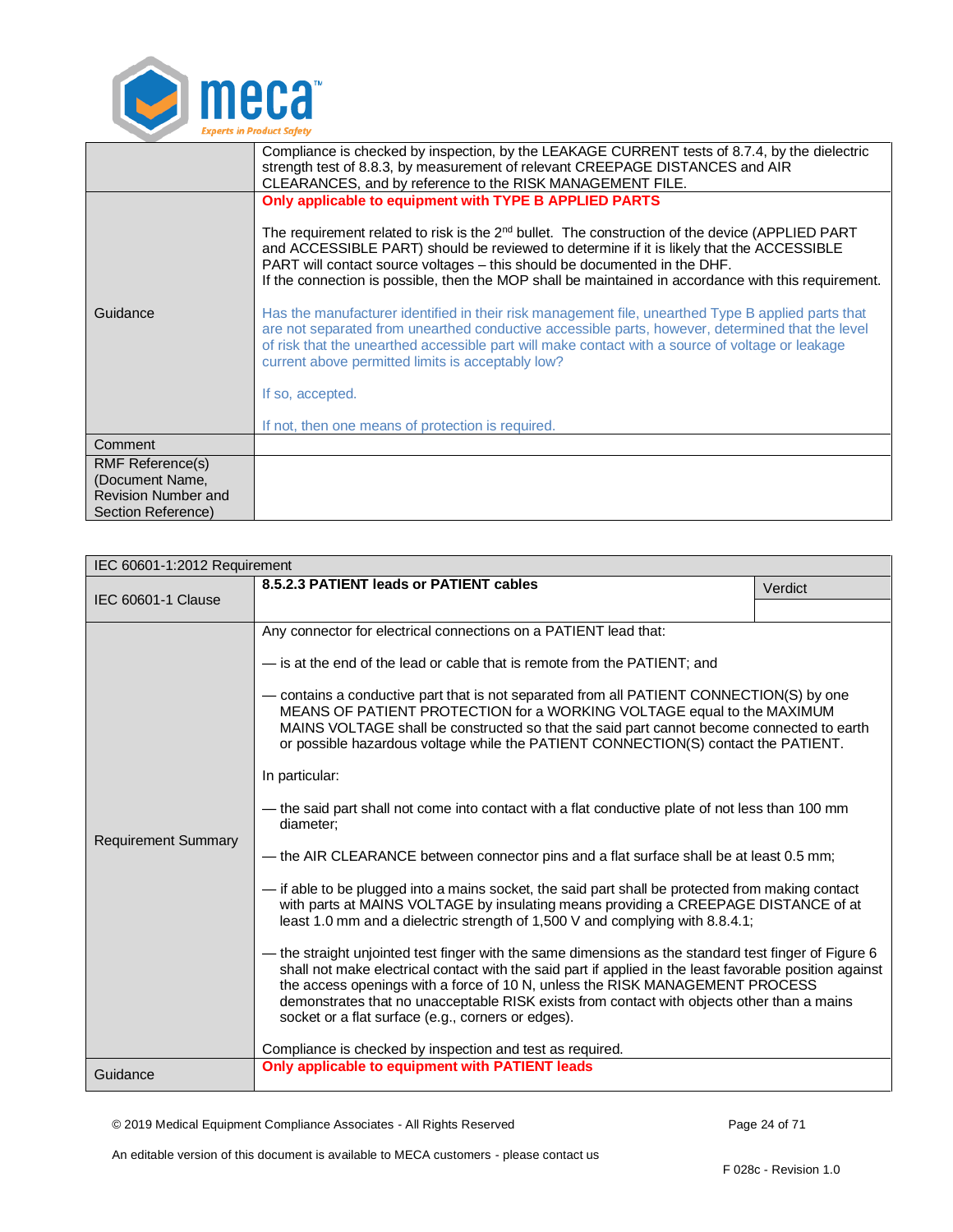

|                                                  | This requirement does not make specific reference to the RMF, however it does require an<br>assessment with the unjointed test finger unless the RISK MANAGEMENT PROCESS shows there<br>is no risk.<br>This assessment should be made as part of the design if the unjointed test finger can make contact<br>the design should be reviewed to determine if it is acceptable. If the exception will be utilized, then<br>the RMF should contain a pointer to the assessment.                |  |
|--------------------------------------------------|--------------------------------------------------------------------------------------------------------------------------------------------------------------------------------------------------------------------------------------------------------------------------------------------------------------------------------------------------------------------------------------------------------------------------------------------------------------------------------------------|--|
|                                                  | Has the manufacturer identified in their risk management process connectors for electrical<br>connections on a patient lead at the end of the lead remote from the patient and that contains a<br>conductive part that is not separated from all patient connections by one MOPP for a working<br>voltage equal to the maximum mains voltage, that will not present an unacceptable risk from contact<br>with objects other than a mains socket or a flat surface (e.g. corners or edges)? |  |
|                                                  | If so, during product safety verification, the test using a straight, rigid test finger with a force of 10 N<br>is not required, however, the remaining inspections of this clause are required.                                                                                                                                                                                                                                                                                           |  |
| Comment                                          |                                                                                                                                                                                                                                                                                                                                                                                                                                                                                            |  |
| <b>RMF Reference(s)</b>                          |                                                                                                                                                                                                                                                                                                                                                                                                                                                                                            |  |
| (Document Name,                                  |                                                                                                                                                                                                                                                                                                                                                                                                                                                                                            |  |
| <b>Revision Number and</b><br>Section Reference) |                                                                                                                                                                                                                                                                                                                                                                                                                                                                                            |  |
|                                                  |                                                                                                                                                                                                                                                                                                                                                                                                                                                                                            |  |

<span id="page-24-0"></span>

| IEC 60601-1:2012 Requirement                                                            |                                                                                                                                                                                                                                                                                                                                                                                                                                                                                                    |         |  |
|-----------------------------------------------------------------------------------------|----------------------------------------------------------------------------------------------------------------------------------------------------------------------------------------------------------------------------------------------------------------------------------------------------------------------------------------------------------------------------------------------------------------------------------------------------------------------------------------------------|---------|--|
| <b>IEC 60601-1 Clause</b>                                                               | 8.6.3 Protective earthing of moving parts                                                                                                                                                                                                                                                                                                                                                                                                                                                          | Verdict |  |
|                                                                                         |                                                                                                                                                                                                                                                                                                                                                                                                                                                                                                    |         |  |
| <b>Requirement Summary</b>                                                              | Any PROTECTIVE EARTH CONNECTION shall not be used for a moving part unless the<br>MANUFACTURER demonstrates that the connection will remain reliable during the EXPECTED<br>SERVICE LIFE of the ME EQUIPMENT.<br>Compliance is checked by inspection of the ME EQUIPMENT and, if necessary, inspection of the                                                                                                                                                                                      |         |  |
|                                                                                         | <b>RISK MANAGEMENT FILE.</b>                                                                                                                                                                                                                                                                                                                                                                                                                                                                       |         |  |
| Guidance                                                                                | Only applicable to equipment with protectively earthed moving parts<br>The information required here should be part of the DHF – there should not be a need to assess this<br>requirement through the application of the RISK MANAGEMENT PROCESS.<br>Does the manufacturer's risk management file indicate the need to bond moving parts to the<br>protective earth connection?<br>If so, has the manufacturer demonstrated the reliability of the connection during the expected<br>service life? |         |  |
| Comment                                                                                 |                                                                                                                                                                                                                                                                                                                                                                                                                                                                                                    |         |  |
| RMF Reference(s)<br>(Document Name,<br><b>Revision Number and</b><br>Section Reference) |                                                                                                                                                                                                                                                                                                                                                                                                                                                                                                    |         |  |

<span id="page-24-1"></span>

| IEC 60601-1:2012 Requirement |                                                                                                                                                                                                                                                                                                                                                                   |         |
|------------------------------|-------------------------------------------------------------------------------------------------------------------------------------------------------------------------------------------------------------------------------------------------------------------------------------------------------------------------------------------------------------------|---------|
| IEC 60601-1 Clause           | 8.8.4.1 Mechanical strength and resistance to heat                                                                                                                                                                                                                                                                                                                | Verdict |
|                              |                                                                                                                                                                                                                                                                                                                                                                   |         |
| <b>Requirement Summary</b>   | The resistance to heat shall be retained by all types of insulation, including insulating partition walls,<br>during the EXPECTED SERVICE LIFE of the ME EQUIPMENT.<br>Compliance is checked by inspection of the ME EQUIPMENT and the design documentation and, if<br>necessary, inspection of the RISK MANAGEMENT FILE in conjunction with the following tests: |         |

© 2019 Medical Equipment Compliance Associates - All Rights Reserved Page 25 of 71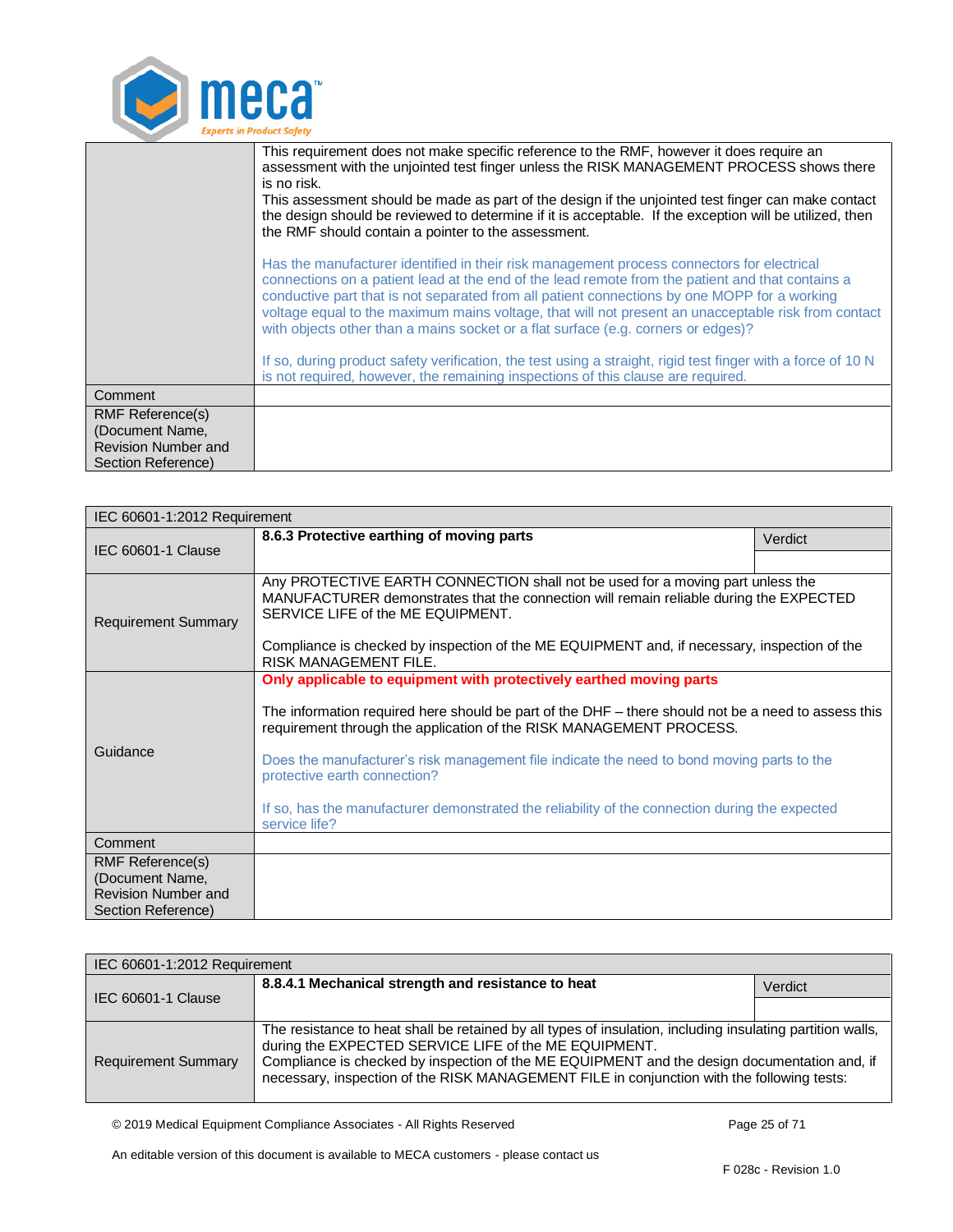

|                                                                                                | - resistance to moisture, etc. (see 11.6);                                                                                                                                                                                                                                                                                                                                                                                                                                                                                                                                                                                                                                                                                                                                                                                                                                                                                                                                                                                                                       |
|------------------------------------------------------------------------------------------------|------------------------------------------------------------------------------------------------------------------------------------------------------------------------------------------------------------------------------------------------------------------------------------------------------------------------------------------------------------------------------------------------------------------------------------------------------------------------------------------------------------------------------------------------------------------------------------------------------------------------------------------------------------------------------------------------------------------------------------------------------------------------------------------------------------------------------------------------------------------------------------------------------------------------------------------------------------------------------------------------------------------------------------------------------------------|
|                                                                                                | - dielectric strength (see 8.8.3);                                                                                                                                                                                                                                                                                                                                                                                                                                                                                                                                                                                                                                                                                                                                                                                                                                                                                                                                                                                                                               |
|                                                                                                | - mechanical strength (see 15.3).                                                                                                                                                                                                                                                                                                                                                                                                                                                                                                                                                                                                                                                                                                                                                                                                                                                                                                                                                                                                                                |
|                                                                                                | Resistance to heat is established by the following tests, which need not be performed if satisfactory<br>evidence of compliance is provided.                                                                                                                                                                                                                                                                                                                                                                                                                                                                                                                                                                                                                                                                                                                                                                                                                                                                                                                     |
|                                                                                                | a) For parts of the ENCLOSURE and other external insulating parts, the deterioration of which could<br>result in an unacceptable RISK, by the ball-pressure test:<br>ENCLOSURES and other external parts of insulating material, except the insulation of flexible<br>cords and parts of ceramic material, are subjected to a ball-pressure test using the test apparatus<br>shown in Figure 21. The surface of the part to be tested is placed in the horizontal position and a<br>steel ball of 5 mm diameter is pressed against the surface with a force of 20 N. The test is<br>performed in a heating cabinet at a temperature of 75 $C \pm 2$ C or the ambient temperature<br>indicated in the technical description (see 7.9.3.1) $\pm$ 2 C plus the temperature rise of the relevant<br>part of insulating material measured during the test of 11.1, whichever is the higher.<br>The ball is withdrawn after 1 h and the diameter of the impression made by the ball is measured.<br>An impression greater than 2 mm in diameter constitutes a failure. |
|                                                                                                | b) For parts of insulating material that support uninsulated parts of the MAINS PART, the<br>deterioration of which could influence the safety of the ME EQUIPMENT, by the ball-pressure<br>test:                                                                                                                                                                                                                                                                                                                                                                                                                                                                                                                                                                                                                                                                                                                                                                                                                                                                |
|                                                                                                | A test is performed as described in (a) above, but at a temperature of 125 $C \pm 2$ C or at the<br>ambient temperature indicated in the technical description (see $7.9.3.1$ ) $\pm$ 2 C plus the temperature<br>rise that was determined during the test of 11.1 of the relevant part, whichever is the higher.                                                                                                                                                                                                                                                                                                                                                                                                                                                                                                                                                                                                                                                                                                                                                |
|                                                                                                | The test is not performed on parts of ceramic material, insulating parts of commutators, brush-caps,<br>and the like, and on coil formers not used as REINFORCED INSULATION.                                                                                                                                                                                                                                                                                                                                                                                                                                                                                                                                                                                                                                                                                                                                                                                                                                                                                     |
|                                                                                                | NOTE-For SUPPLEMENTARY INSULATION and REINFORCED INSULATION of thermoplastic<br>materials, see also 13.1.2.                                                                                                                                                                                                                                                                                                                                                                                                                                                                                                                                                                                                                                                                                                                                                                                                                                                                                                                                                      |
|                                                                                                | The design data for insulation should be contained within the DHF (the EXPECTED SERVICE LIFE<br>should also be included in the DHF).                                                                                                                                                                                                                                                                                                                                                                                                                                                                                                                                                                                                                                                                                                                                                                                                                                                                                                                             |
| Guidance                                                                                       | Has the manufacturer identified in the risk management file the need for insulations of all types,<br>considering its resistance to heat in the application and the expected service life?                                                                                                                                                                                                                                                                                                                                                                                                                                                                                                                                                                                                                                                                                                                                                                                                                                                                       |
|                                                                                                | Has the manufacturer identified any specific test protocols that must be performed during product<br>safety verification?                                                                                                                                                                                                                                                                                                                                                                                                                                                                                                                                                                                                                                                                                                                                                                                                                                                                                                                                        |
|                                                                                                | If so, conduct the tests required in this clause and any additional tests or inspections identified in the<br>risk management file.                                                                                                                                                                                                                                                                                                                                                                                                                                                                                                                                                                                                                                                                                                                                                                                                                                                                                                                              |
| Comment                                                                                        |                                                                                                                                                                                                                                                                                                                                                                                                                                                                                                                                                                                                                                                                                                                                                                                                                                                                                                                                                                                                                                                                  |
| <b>RMF Reference(s)</b><br>(Document Name,<br><b>Revision Number and</b><br>Section Reference) |                                                                                                                                                                                                                                                                                                                                                                                                                                                                                                                                                                                                                                                                                                                                                                                                                                                                                                                                                                                                                                                                  |

<span id="page-25-0"></span>

| IEC 60601-1:2012 Requirement |                                                                                                                                                         |         |
|------------------------------|---------------------------------------------------------------------------------------------------------------------------------------------------------|---------|
| IEC 60601-1 Clause           | 8.10.1 Fixing of components                                                                                                                             | Verdict |
|                              |                                                                                                                                                         |         |
| <b>Requirement Summary</b>   | Components of ME EQUIPMENT, the unwanted movement of which could result in an<br>unacceptable RISK, shall be mounted securely to prevent such movement. |         |

© 2019 Medical Equipment Compliance Associates - All Rights Reserved Page 26 of 71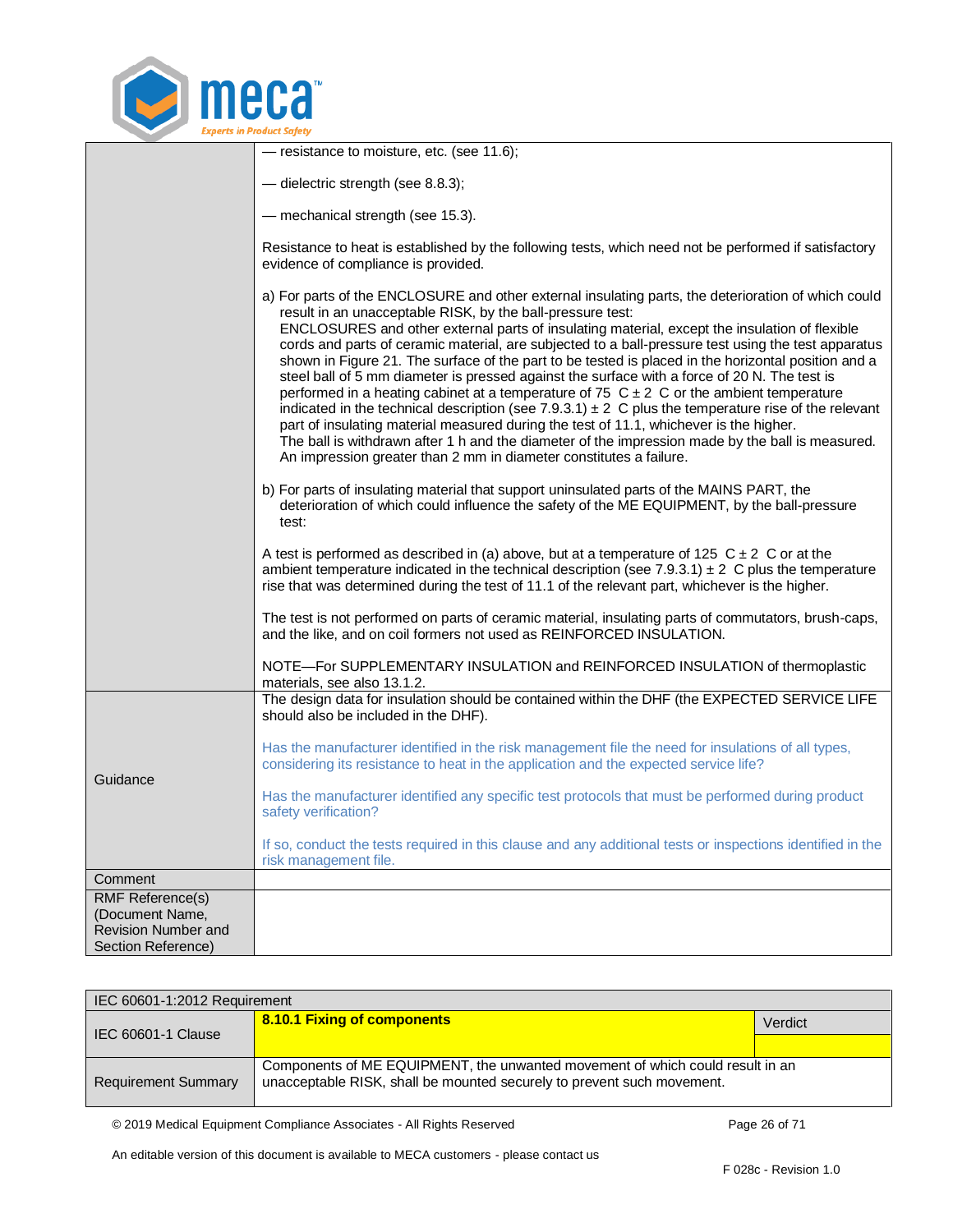

|                                        | Compliance is checked by inspection of the ME EQUIPMENT and the RISK MANAGEMENT FILE.                                                                                                                                     |  |
|----------------------------------------|---------------------------------------------------------------------------------------------------------------------------------------------------------------------------------------------------------------------------|--|
|                                        | Information on the fixing of components should be included in the DHF.<br>Specific risks associated with components may be included in the RMF where a specific hazard<br>exists (identified during the HAZARD ANALYSIS). |  |
| Guidance                               | Has the manufacturer identified components the movement of which could result in an unacceptable<br>risk in their risk management file?                                                                                   |  |
|                                        | If so, verify that such identified components are securely mounted and will remain so for the<br>expected service life.                                                                                                   |  |
| Comment                                |                                                                                                                                                                                                                           |  |
| <b>RMF Reference(s)</b>                |                                                                                                                                                                                                                           |  |
| (Document Name,<br>Revision Number and |                                                                                                                                                                                                                           |  |
| Section Reference)                     |                                                                                                                                                                                                                           |  |

<span id="page-26-0"></span>

| IEC 60601-1:2012 Requirement                                                                   |                                                                                                                                                                                                                                                                                                                                                                                                                                                                                              |         |  |
|------------------------------------------------------------------------------------------------|----------------------------------------------------------------------------------------------------------------------------------------------------------------------------------------------------------------------------------------------------------------------------------------------------------------------------------------------------------------------------------------------------------------------------------------------------------------------------------------------|---------|--|
| IEC 60601-1 Clause                                                                             | 9.2.1 MECHANICAL HAZARDS associated with moving parts - General                                                                                                                                                                                                                                                                                                                                                                                                                              | Verdict |  |
|                                                                                                |                                                                                                                                                                                                                                                                                                                                                                                                                                                                                              |         |  |
| <b>Requirement Summary</b>                                                                     | ME EQUIPMENT with moving parts shall be designed, built, and laid out so that, when PROPERLY<br>INSTALLED and used as indicated in the ACCOMPANYING DOCUMENTS or under reasonably<br>foreseeable misuse, the RISKS associated with those moving parts are reduced to an acceptable<br>level.<br>The RISK from contact with the moving parts shall be reduced to an acceptable level by use of<br>RISK CONTROL, bearing in mind the ease of access, the ME EQUIPMENT'S function, the shape of |         |  |
|                                                                                                | the parts, the energy and speed of the motion and the benefits to the PATIENT.                                                                                                                                                                                                                                                                                                                                                                                                               |         |  |
|                                                                                                | The RESIDUAL RISK associated with moving parts is considered acceptable if exposure is needed<br>for the ME EQUIPMENT to perform its intended functionand RISK CONTROL measures have been<br>implemented (e.g. warnings).                                                                                                                                                                                                                                                                    |         |  |
|                                                                                                | Only applicable to equipment with moving parts                                                                                                                                                                                                                                                                                                                                                                                                                                               |         |  |
|                                                                                                | The DHF and RMF should contain the evidence required.                                                                                                                                                                                                                                                                                                                                                                                                                                        |         |  |
|                                                                                                | Are protective measures used to reduce the risk from contact with moving parts?                                                                                                                                                                                                                                                                                                                                                                                                              |         |  |
| Guidance                                                                                       | Considering use as indicated in the Accompanying Documents or reasonably foreseeable misuse<br>and bearing in mind the ease of access, the ME Equipment function, the shape of the parts, the<br>energy and speed of the motion and the benefits to the patient, is this risk reduced to an acceptable<br>level?                                                                                                                                                                             |         |  |
|                                                                                                | Is exposure to moving parts needed for MEE to perform its intended function?                                                                                                                                                                                                                                                                                                                                                                                                                 |         |  |
|                                                                                                | Have all reasonable protective measures including warning markings on the MEE where the<br>hazards persist been implemented?                                                                                                                                                                                                                                                                                                                                                                 |         |  |
| Comment                                                                                        |                                                                                                                                                                                                                                                                                                                                                                                                                                                                                              |         |  |
| <b>RMF Reference(s)</b><br>(Document Name,<br><b>Revision Number and</b><br>Section Reference) |                                                                                                                                                                                                                                                                                                                                                                                                                                                                                              |         |  |

| IEC 60601-1:2012 Requirement |                                  |         |
|------------------------------|----------------------------------|---------|
| IEC 60601-1 Clause           | 9.2.4 Emergency stopping devices | Verdict |

<span id="page-26-1"></span>© 2019 Medical Equipment Compliance Associates - All Rights Reserved Page 27 of 71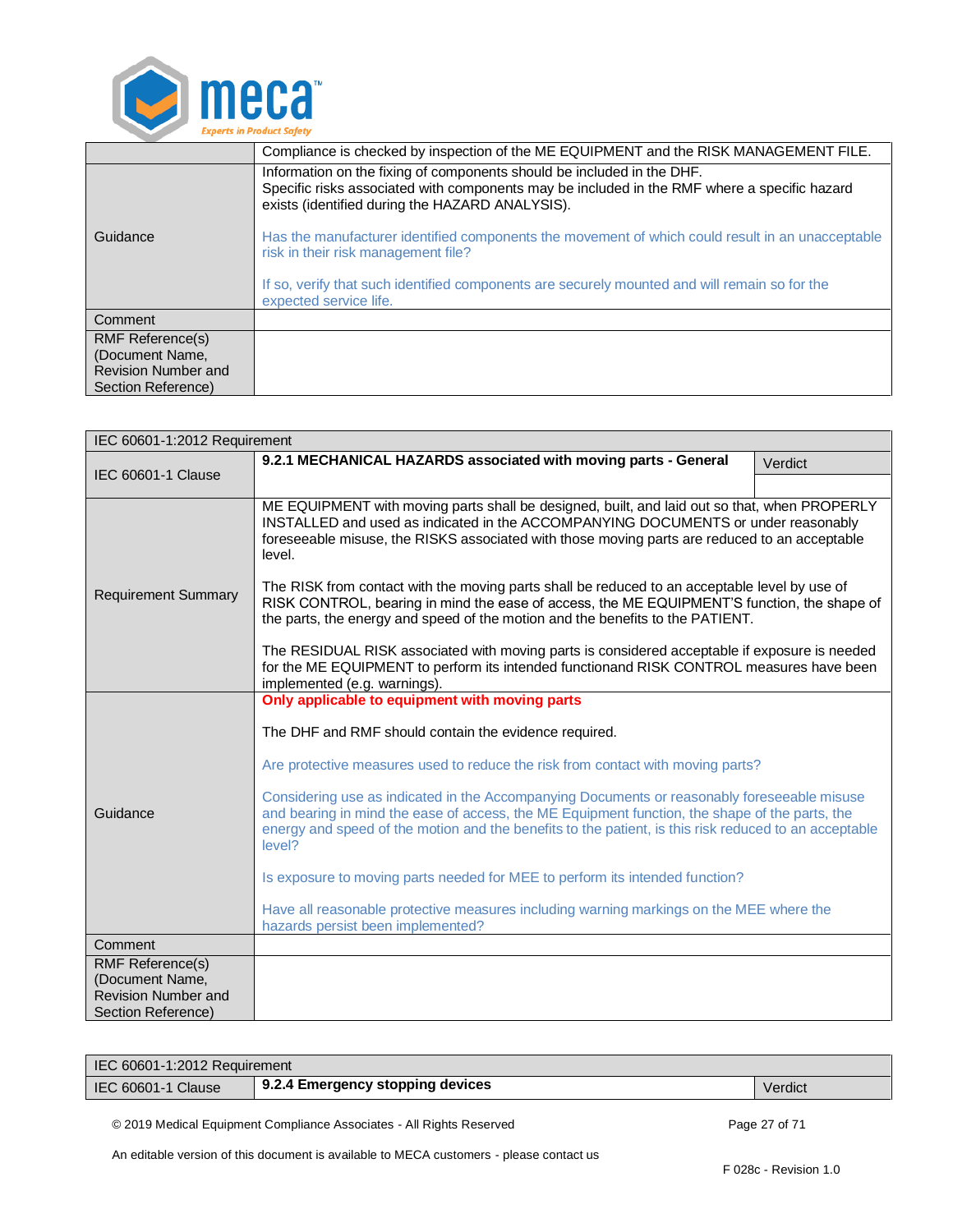

|                                               | Where it is considered necessary to have one or more emergency stopping device(s), the<br>emergency stopping device shall comply with all the following requirements.                                                        |  |
|-----------------------------------------------|------------------------------------------------------------------------------------------------------------------------------------------------------------------------------------------------------------------------------|--|
|                                               | a) The emergency stopping device shall reduce the RISK to an acceptable level.                                                                                                                                               |  |
|                                               | b) The proximity and response of the OPERATOR to actuate the emergency stopping device can be<br>relied on to prevent HARM.                                                                                                  |  |
|                                               | c) The emergency stopping device actuator shall be readily accessible to the OPERATOR.                                                                                                                                       |  |
|                                               | d) Emergency stopping device(s) shall not be part of the normal operation of the ME EQUIPMENT.                                                                                                                               |  |
| <b>Requirement Summary</b>                    | e) Operation of an emergency switching or stopping means shall neither introduce a further<br>MECHANICAL HAZARD nor interfere with the complete operation necessary to remove the<br>original HAZARD.                        |  |
|                                               | f) Emergency stopping device(s) shall be able to break the full load of the relevant circuit, taking into<br>account possible stalled motor currents and the like.                                                           |  |
|                                               | g) Means for stopping of movements shall operate as a result of one single action.                                                                                                                                           |  |
|                                               | h) The emergency stopping device shall have an actuator colored red designed to be distinctive and<br>easily identifiable from that of other controls.                                                                       |  |
|                                               | i) An actuator that interrupts/opens mechanical movements shall be marked on, or immediately<br>adjacent to, the face of the actuator with symbol IEC 60417-5638 (2002-10) (see Table D.1,<br>symbol 18) or the word "STOP". |  |
|                                               | j) The emergency stopping device, once actuated, shall maintain the ME EQUIPMENT in the<br>disabled condition until a deliberate action, different from that used to actuate it, is performed.                               |  |
|                                               | k) The emergency stopping device shall be shown to be suitable for its application.                                                                                                                                          |  |
|                                               | Compliance is checked by inspection of the ME EQUIPMENT and the RISK MANAGEMENT FILE,<br>and by functional test.                                                                                                             |  |
|                                               | Only applicable to equipment with moving parts and an emergency stop                                                                                                                                                         |  |
|                                               | The mechanical system should be design taking these requirements into account. The information<br>required here should be included in the DHF.                                                                               |  |
| Guidance                                      | Does the MEE use emergency stopping devices?                                                                                                                                                                                 |  |
|                                               | Are risks caused by mechanical hazards which are reduced by the use of the emergency stopping<br>devices reduced to an acceptable level?                                                                                     |  |
| Comment                                       |                                                                                                                                                                                                                              |  |
| <b>RMF Reference(s)</b>                       |                                                                                                                                                                                                                              |  |
| (Document Name,<br><b>Revision Number and</b> |                                                                                                                                                                                                                              |  |
| Section Reference)                            |                                                                                                                                                                                                                              |  |

<span id="page-27-0"></span>

| IEC 60601-1:2012 Requirement |                                                                                                                                                                                                                                                                                       |         |  |
|------------------------------|---------------------------------------------------------------------------------------------------------------------------------------------------------------------------------------------------------------------------------------------------------------------------------------|---------|--|
| IEC 60601-1 Clause           | 9.2.5 Release of patient                                                                                                                                                                                                                                                              | Verdict |  |
|                              |                                                                                                                                                                                                                                                                                       |         |  |
| <b>Requirement Summary</b>   | Means shall be provided to permit the release of the PATIENT quickly and safely in the event of<br>breakdown of the ME EQUIPMENT or failure of the power supply (see 11.8), activation of a RISK<br>CONTROL or emergency stopping. Special attention shall be given to the following. |         |  |
|                              |                                                                                                                                                                                                                                                                                       |         |  |
|                              | @0010 Medical Faugment Compliance Associates All Dishts Deserved<br>$D = 20$ $\leq 74$                                                                                                                                                                                                |         |  |

© 2019 Medical Equipment Compliance Associates - All Rights Reserved Page 28 of 71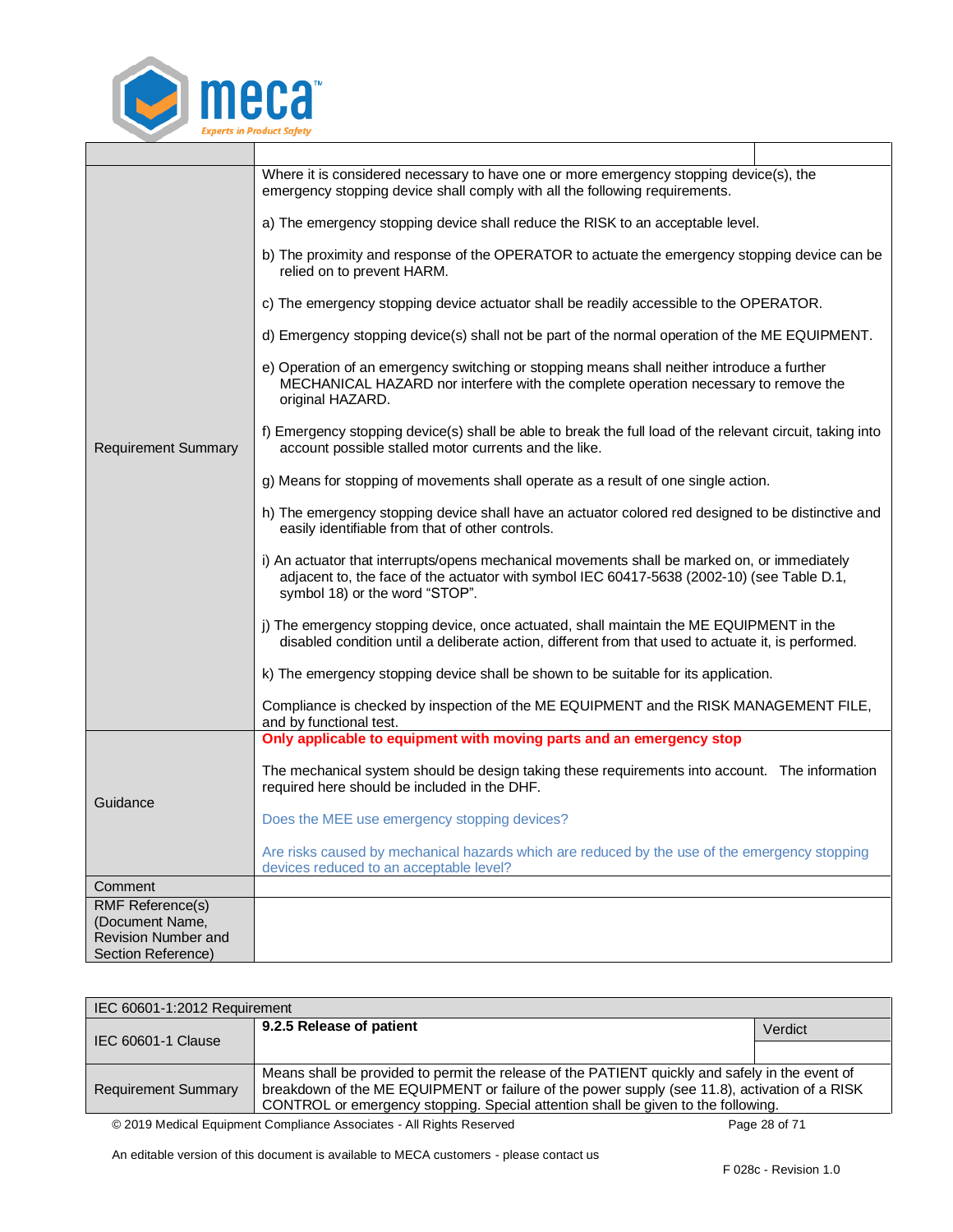

|                                                                                                | — Uncontrolled or unintended movement of the ME EQUIPMENT that could result in an<br>unacceptable RISK shall be prevented.                                                            |  |
|------------------------------------------------------------------------------------------------|---------------------------------------------------------------------------------------------------------------------------------------------------------------------------------------|--|
|                                                                                                | — Situations where the PATIENT is subjected to unacceptable RISKS due to the proximity of<br>moving parts, removal of normal exit routes, or other HAZARDS, shall be prevented.       |  |
|                                                                                                | — When, after removal of counterbalanced parts, other parts of the ME EQUIPMENT can move in a<br>hazardous way, measures shall be provided to reduce the RISK to an acceptable level. |  |
|                                                                                                | Compliance is checked by inspection of the ME EQUIPMENT and the RISK MANAGEMENT FILE,<br>and by functional tests.                                                                     |  |
|                                                                                                | Only applicable to equipment that restrains the patient                                                                                                                               |  |
| Guidance                                                                                       | The mechanical system should be design taking these requirements into account. The information<br>required here should be included in the DHF.                                        |  |
|                                                                                                | The risks caused by mechanical hazards associated with release of the patient addressed?                                                                                              |  |
| Comment                                                                                        |                                                                                                                                                                                       |  |
| <b>RMF Reference(s)</b><br>(Document Name,<br><b>Revision Number and</b><br>Section Reference) |                                                                                                                                                                                       |  |

<span id="page-28-0"></span>

| IEC 60601-1:2012 Requirement                  |                                                                                                                                                 |         |  |
|-----------------------------------------------|-------------------------------------------------------------------------------------------------------------------------------------------------|---------|--|
| IEC 60601-1 Clause                            | 9.5.1 Protective means                                                                                                                          | Verdict |  |
|                                               |                                                                                                                                                 |         |  |
| <b>Requirement Summary</b>                    | Where expelled parts could result in an unacceptable RISK, the ME EQUIPMENT shall be provided<br>with a means for protecting against such RISK. |         |  |
|                                               | Compliance is checked by assessment of the suitability of the protective means and by inspection of<br>the RISK MANAGEMENT FILE.                |         |  |
|                                               | Only applicable to equipment where expelled parts are possible                                                                                  |         |  |
| Guidance                                      | The mechanical system should be design taking these requirements into account. The information<br>required here should be included in the DHF.  |         |  |
|                                               | Have the risks caused by mechanical hazards associated with expelled parts been addressed?                                                      |         |  |
| Comment                                       |                                                                                                                                                 |         |  |
| RMF Reference(s)                              |                                                                                                                                                 |         |  |
| (Document Name,<br><b>Revision Number and</b> |                                                                                                                                                 |         |  |
| Section Reference)                            |                                                                                                                                                 |         |  |

<span id="page-28-1"></span>

| IEC 60601-1:2012 Requirement |                                                                                                                                                                                                                  |         |  |
|------------------------------|------------------------------------------------------------------------------------------------------------------------------------------------------------------------------------------------------------------|---------|--|
| IEC 60601-1 Clause           | 9.6.1 Acoustic energy - General                                                                                                                                                                                  | Verdict |  |
|                              |                                                                                                                                                                                                                  |         |  |
|                              | ME EQUIPMENT shall be designed so that human exposure to acoustic energy and vibration shall<br>not result in an unacceptable RISK.                                                                              |         |  |
| <b>Requirement Summary</b>   | Compliance is checked by the tests in 9.6.2 and 9.6.3, and, if necessary by inspection of the RISK<br>MANAGEMENT FILE (taking into account the audibility of auditory alarm signals and PATIENT<br>sensitivity). |         |  |

© 2019 Medical Equipment Compliance Associates - All Rights Reserved Page 29 of 71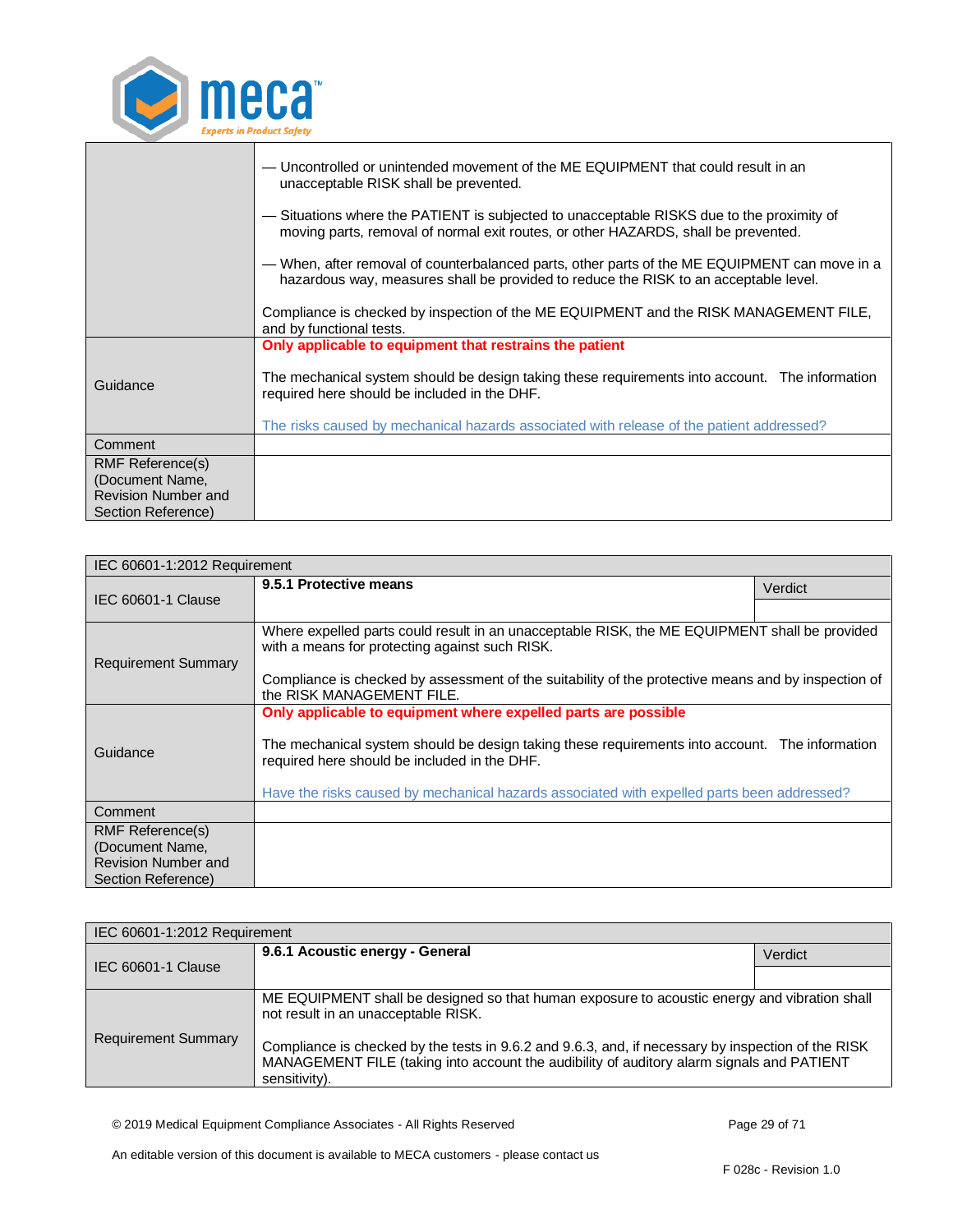

| Only applicable where equipment exceeds the limits specified in 9.6.2 and 9.6.3 or the risk<br>management file identifies the possibility of unacceptable RISK associated with acoustic<br>energy or vibration.                                                     |  |
|---------------------------------------------------------------------------------------------------------------------------------------------------------------------------------------------------------------------------------------------------------------------|--|
| For devices with sources of acoustic energy and vibration, there should be corresponding<br>information in the RMF. Additionally the design should take these requirements into account. The<br>information required here should be included in the DHF and/or RMF. |  |
| Have the risks caused by mechanical hazards associated with acoustic energy and vibration been<br>addressed?                                                                                                                                                        |  |
|                                                                                                                                                                                                                                                                     |  |
|                                                                                                                                                                                                                                                                     |  |
|                                                                                                                                                                                                                                                                     |  |
|                                                                                                                                                                                                                                                                     |  |
|                                                                                                                                                                                                                                                                     |  |

<span id="page-29-0"></span>

| IEC 60601-1:2012 Requirement                  |                                                                                                                                                                                                                                                                                                                                                                                                                                                                                        |         |  |
|-----------------------------------------------|----------------------------------------------------------------------------------------------------------------------------------------------------------------------------------------------------------------------------------------------------------------------------------------------------------------------------------------------------------------------------------------------------------------------------------------------------------------------------------------|---------|--|
| <b>IEC 60601-1 Clause</b>                     | 9.6.2.2 Infrasound and ultrasound energy                                                                                                                                                                                                                                                                                                                                                                                                                                               | Verdict |  |
|                                               |                                                                                                                                                                                                                                                                                                                                                                                                                                                                                        |         |  |
| <b>Requirement Summary</b>                    | When applicable, the MANUFACTURER shall address the RISKS associated with infrasound or<br>ultrasound in the RISK MANAGEMENT PROCESS.                                                                                                                                                                                                                                                                                                                                                  |         |  |
|                                               | Compliance is checked by inspection of the RISK MANAGEMENT FILE.                                                                                                                                                                                                                                                                                                                                                                                                                       |         |  |
|                                               | Only applicable to equipment that generates infrasound or ultrasound energy                                                                                                                                                                                                                                                                                                                                                                                                            |         |  |
| Guidance                                      | For devices with sources of infrasound or ultrasound, there should be corresponding information in<br>the RMF. Additionally the design should take these requirements into account. The information<br>required here should be included in the DHF and/or RMF.<br>NOTE: there are particular (-2-x) standards for different types of Ultrasound which should be<br>considered as needed.<br>Have the risks caused by mechanical hazards associated with infrasound and ultrasound been |         |  |
|                                               | addressed?                                                                                                                                                                                                                                                                                                                                                                                                                                                                             |         |  |
| Comment                                       |                                                                                                                                                                                                                                                                                                                                                                                                                                                                                        |         |  |
| RMF Reference(s)                              |                                                                                                                                                                                                                                                                                                                                                                                                                                                                                        |         |  |
| (Document Name,<br><b>Revision Number and</b> |                                                                                                                                                                                                                                                                                                                                                                                                                                                                                        |         |  |
| Section Reference)                            |                                                                                                                                                                                                                                                                                                                                                                                                                                                                                        |         |  |

<span id="page-29-1"></span>

| IEC 60601-1:2012 Requirement |                                                                                                                                                                                                                                                                                          |         |  |
|------------------------------|------------------------------------------------------------------------------------------------------------------------------------------------------------------------------------------------------------------------------------------------------------------------------------------|---------|--|
| <b>IEC 60601-1 Clause</b>    | 9.7.2 Pneumatic and hydraulic parts                                                                                                                                                                                                                                                      | Verdict |  |
|                              |                                                                                                                                                                                                                                                                                          |         |  |
| <b>Requirement Summary</b>   | Pneumatic and hydraulic parts of ME EQUIPMENT or ACCESSORIES shall be so designed that:                                                                                                                                                                                                  |         |  |
|                              | - no unacceptable RISK results from loss of pressure or loss of vacuum;                                                                                                                                                                                                                  |         |  |
|                              | - no unacceptable RISK results from a fluid jet caused by leakage or a component failure;                                                                                                                                                                                                |         |  |
|                              | - elements of the ME EQUIPMENT or an ACCESSORY, and especially pipes and hoses, that can<br>lead to an unacceptable RISK shall be protected against harmful external effects;                                                                                                            |         |  |
|                              | - reservoirs and similar vessels (e.g., hydro-pneumatic accumulators) that can lead to an<br>unacceptable RISK are automatically depressurized when the ME EQUIPMENT is isolated from<br>its power supply (e.g., pulling out the pneumatic plug at the connector mounted on the facility |         |  |

© 2019 Medical Equipment Compliance Associates - All Rights Reserved Page 30 of 71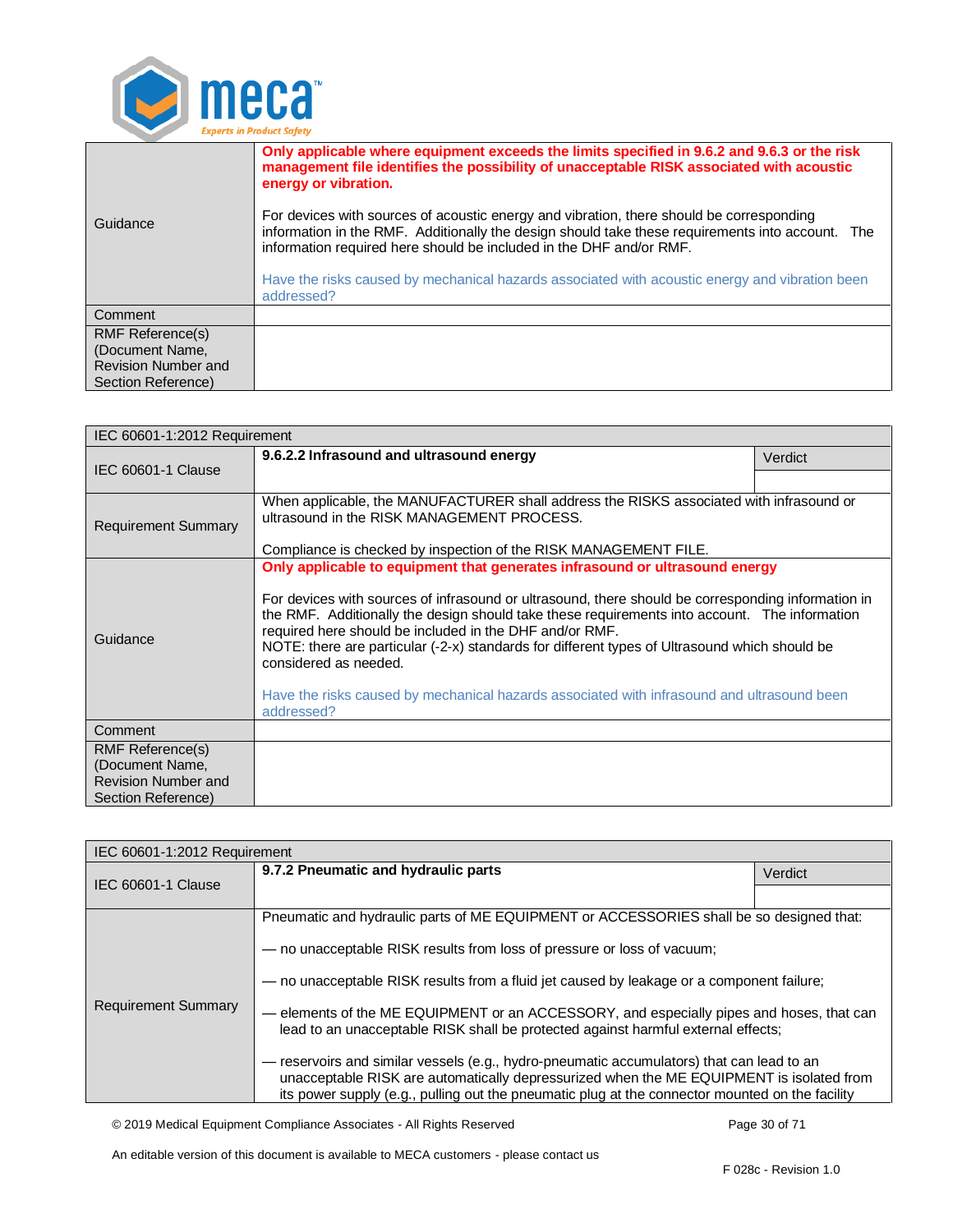

|                                                                                                | wall). If this is not possible, means shall be provided for the isolation (e.g., cutting off from the<br>peripheral circuit), or local depressurizing of reservoirs and similar vessels, and pressure<br>indication;<br>— all elements that can remain under pressure after isolation of the ME EQUIPMENT or an<br>ACCESSORY from its power supply and that could result in an unacceptable RISK shall be<br>provided with clearly identified exhaust devices, and a warning label drawing attention to the<br>necessity of depressurizing these elements before any setting or maintenance activity on the ME<br><b>EQUIPMENT or ACCESSORIES.</b><br>Compliance is checked by inspection and examination of the RISK MANAGEMENT FILE. |  |
|------------------------------------------------------------------------------------------------|----------------------------------------------------------------------------------------------------------------------------------------------------------------------------------------------------------------------------------------------------------------------------------------------------------------------------------------------------------------------------------------------------------------------------------------------------------------------------------------------------------------------------------------------------------------------------------------------------------------------------------------------------------------------------------------------------------------------------------------|--|
| Guidance                                                                                       | Only applicable to equipment with parts subject to pneumatic or hydraulic pressure (even<br>where the pressure/volume is below 200KPaL)<br>The mechanical system should be design taking these requirements into account. The information<br>required here should be included in the DHF.<br>Have risks caused by mechanical hazards associated with pneumatic and hydraulic parts been<br>addressed?                                                                                                                                                                                                                                                                                                                                  |  |
| Comment                                                                                        |                                                                                                                                                                                                                                                                                                                                                                                                                                                                                                                                                                                                                                                                                                                                        |  |
| <b>RMF Reference(s)</b><br>(Document Name,<br><b>Revision Number and</b><br>Section Reference) |                                                                                                                                                                                                                                                                                                                                                                                                                                                                                                                                                                                                                                                                                                                                        |  |

<span id="page-30-0"></span>

| IEC 60601-1:2012 Requirement |                                                                                                                                                                                                                                                                                                                                                                                                                                                                                                                                                                                                                                                                                                                                                                                                                                                                                                                                                                                                                                                                                                                                                                                                                                                                                                                                                                                                                                 |         |  |
|------------------------------|---------------------------------------------------------------------------------------------------------------------------------------------------------------------------------------------------------------------------------------------------------------------------------------------------------------------------------------------------------------------------------------------------------------------------------------------------------------------------------------------------------------------------------------------------------------------------------------------------------------------------------------------------------------------------------------------------------------------------------------------------------------------------------------------------------------------------------------------------------------------------------------------------------------------------------------------------------------------------------------------------------------------------------------------------------------------------------------------------------------------------------------------------------------------------------------------------------------------------------------------------------------------------------------------------------------------------------------------------------------------------------------------------------------------------------|---------|--|
| IEC 60601-1 Clause           | 9.7.7 Pressure-relief devices                                                                                                                                                                                                                                                                                                                                                                                                                                                                                                                                                                                                                                                                                                                                                                                                                                                                                                                                                                                                                                                                                                                                                                                                                                                                                                                                                                                                   | Verdict |  |
|                              |                                                                                                                                                                                                                                                                                                                                                                                                                                                                                                                                                                                                                                                                                                                                                                                                                                                                                                                                                                                                                                                                                                                                                                                                                                                                                                                                                                                                                                 |         |  |
| <b>Requirement Summary</b>   | ME EQUIPMENT shall incorporate pressure-relief device(s) where the MAXIMUM PERMISSIBLE<br>WORKING PRESSURE could otherwise be exceeded.<br>A pressure-relief device shall comply with all of the following requirements:<br>a) it shall be connected as close as reasonably practical to the pressure vessel or parts of the<br>system that it is intended to protect;<br>b) it shall be so installed that it is readily accessible for inspection, maintenance, and repair;<br>c) it shall not be capable of being adjusted or rendered inoperative without the use of a TOOL;<br>d) it shall have its discharge opening so located and directed that the released material is not<br>directed towards any person;<br>e) it shall have its discharge opening so located and directed that operation of the device will not<br>deposit material on parts that could result in an unacceptable RISK;<br>f) it shall be of adequate discharge capacity to ensure that the pressure will not exceed the<br>MAXIMUM PERMISSIBLE WORKING PRESSURE of the system to which it is connected by more<br>than 10 % in the event of a failure in the control of the supply pressure;<br>g) there shall be no shut-off valve between a pressure-relief device and the parts that it is intended<br>to protect:<br>h) the minimum number of cycles of operation shall be 100,000, except for one-time use devices<br>such as bursting disks. |         |  |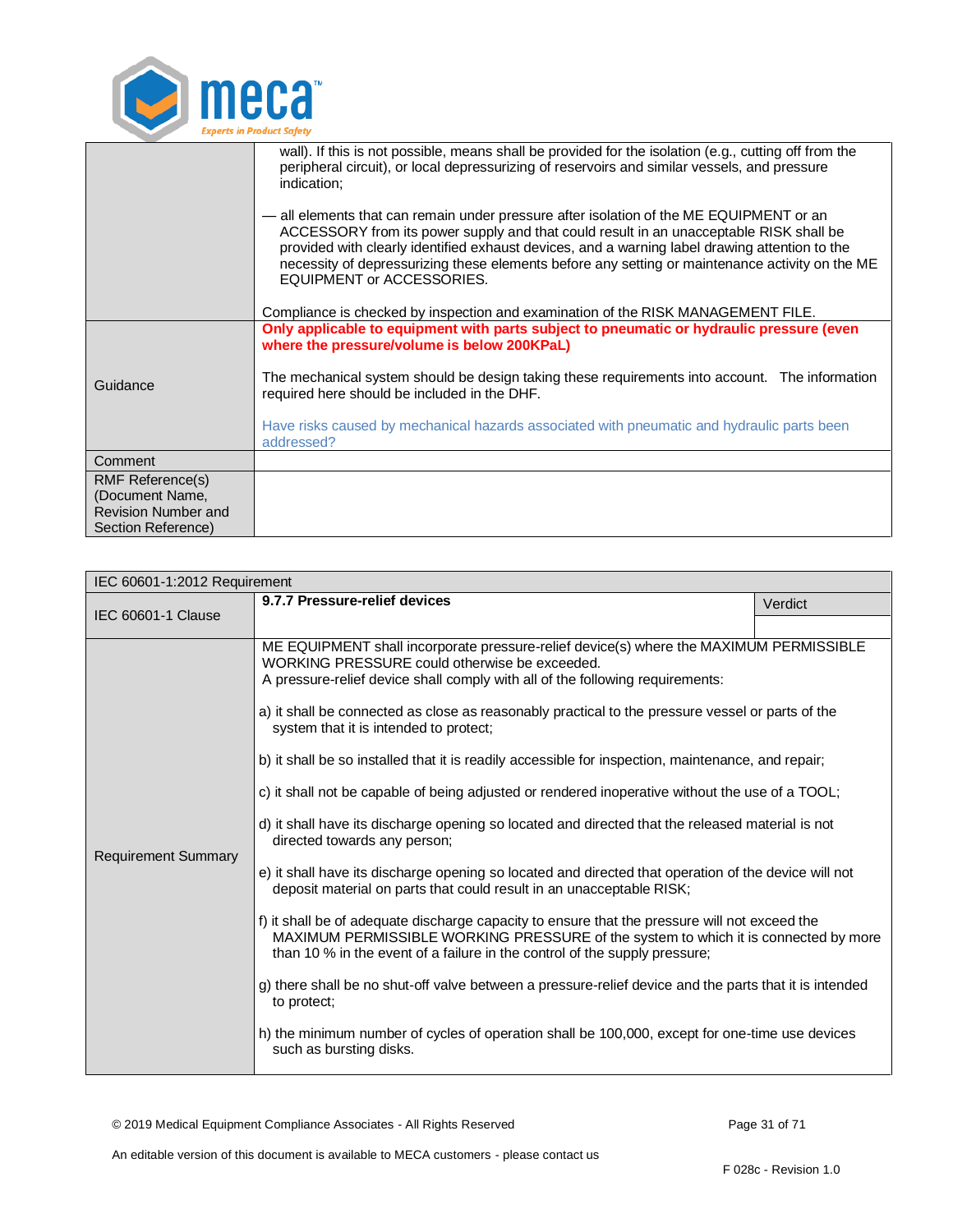

|                            | Compliance is checked by inspection of the MANUFACTURER's data for the component, inspection<br>of the ME EQUIPMENT, inspection of the RISK MANAGEMENT FILE, and, where necessary, by<br>functional test. |  |
|----------------------------|-----------------------------------------------------------------------------------------------------------------------------------------------------------------------------------------------------------|--|
|                            | Only applicable to equipment with pressure vessels where it is possible to exceed the<br>maximum permissible working pressure                                                                             |  |
| Guidance                   | The mechanical system should be design taking these requirements into account. The information<br>required here should be included in the DHF.                                                            |  |
|                            | Have the risks caused by mechanical hazards associated with a pressure-relief device been<br>addressed?                                                                                                   |  |
| Comment                    |                                                                                                                                                                                                           |  |
| <b>RMF Reference(s)</b>    |                                                                                                                                                                                                           |  |
| (Document Name,            |                                                                                                                                                                                                           |  |
| <b>Revision Number and</b> |                                                                                                                                                                                                           |  |
| Section Reference)         |                                                                                                                                                                                                           |  |

<span id="page-31-0"></span>

| IEC 60601-1:2012 Requirement |                                                                                                                                                                                                                                                                                                                                                                                                                                                                                                                                                                                                                                                                                                                                                                                                                                                                                                                                                                                                                                                                                                                                                                                                                                                                                                                                                                                                                                                                                                                                      |         |  |
|------------------------------|--------------------------------------------------------------------------------------------------------------------------------------------------------------------------------------------------------------------------------------------------------------------------------------------------------------------------------------------------------------------------------------------------------------------------------------------------------------------------------------------------------------------------------------------------------------------------------------------------------------------------------------------------------------------------------------------------------------------------------------------------------------------------------------------------------------------------------------------------------------------------------------------------------------------------------------------------------------------------------------------------------------------------------------------------------------------------------------------------------------------------------------------------------------------------------------------------------------------------------------------------------------------------------------------------------------------------------------------------------------------------------------------------------------------------------------------------------------------------------------------------------------------------------------|---------|--|
| IEC 60601-1 Clause           | 9.8.1 MECHANICAL HAZARDS associated with support systems -<br>General                                                                                                                                                                                                                                                                                                                                                                                                                                                                                                                                                                                                                                                                                                                                                                                                                                                                                                                                                                                                                                                                                                                                                                                                                                                                                                                                                                                                                                                                | Verdict |  |
| <b>Requirement Summary</b>   | Where ME EQUIPMENT parts are designed to support loads or to provide actuating forces, the<br>following requirements shall be applied if a mechanical fault could constitute an unacceptable RISK.<br>- The construction of the support, suspension, or actuation system shall be designed based upon<br>Table 21 and the TOTAL LOAD.<br>- Means of attachment of ACCESSORIES shall be designed such that any possibility of incorrect<br>attachment that could result in an unacceptable RISK is avoided.<br>- The RISK ANALYSIS of support systems shall consider MECHANICAL HAZARDS arising from<br>static, dynamic, vibration, impact, and pressure loading, foundation, and other movements,<br>temperature, environmental, manufacture, and service conditions.<br>- All likely failure effects shall be considered in the RISK ANALYSIS. These include excessive<br>deflection, plastic deformation, ductile or brittle fracture, fatigue fracture, instability (buckling),<br>stress-assisted corrosion cracking, wear, material creep, material deterioration, and residual<br>stresses resulting from the manufacturing PROCESSES, e.g., machining, assembling, welding,<br>heat treatment, or surface coating.<br>- The ACCOMPANYING DOCUMENTS shall contain instructions on attachment of structures to a<br>floor, wall, ceiling, etc. making adequate allowances for quality of the materials used to make the<br>connection and shall list the required materials. Additionally there shall be advice on checking the |         |  |
| Guidance                     | Only applicable to equipment with support systems (suspended massespatient, operator<br>or other, e.g. shelving)<br>The mechanical system should be design taking these requirements into account. The information<br>required here should be included in the DHF.<br>This requirement does not make direct reference to the RMF.<br>Have the risks caused by hazards arising from static, dynamic, vibration, impact and pressure<br>loading, foundation and other movements, temperature, environmental, manufacture and service<br>conditions been addressed?<br>Were all of the following failures considered: excessive deflection, plastic deformation, ductile or<br>brittle fracture, fatigue fracture, instability (buckling), stress-assisted corrosion cracking, wear,<br>material creep, and material deterioration?                                                                                                                                                                                                                                                                                                                                                                                                                                                                                                                                                                                                                                                                                                     |         |  |

© 2019 Medical Equipment Compliance Associates - All Rights Reserved Page 32 of 71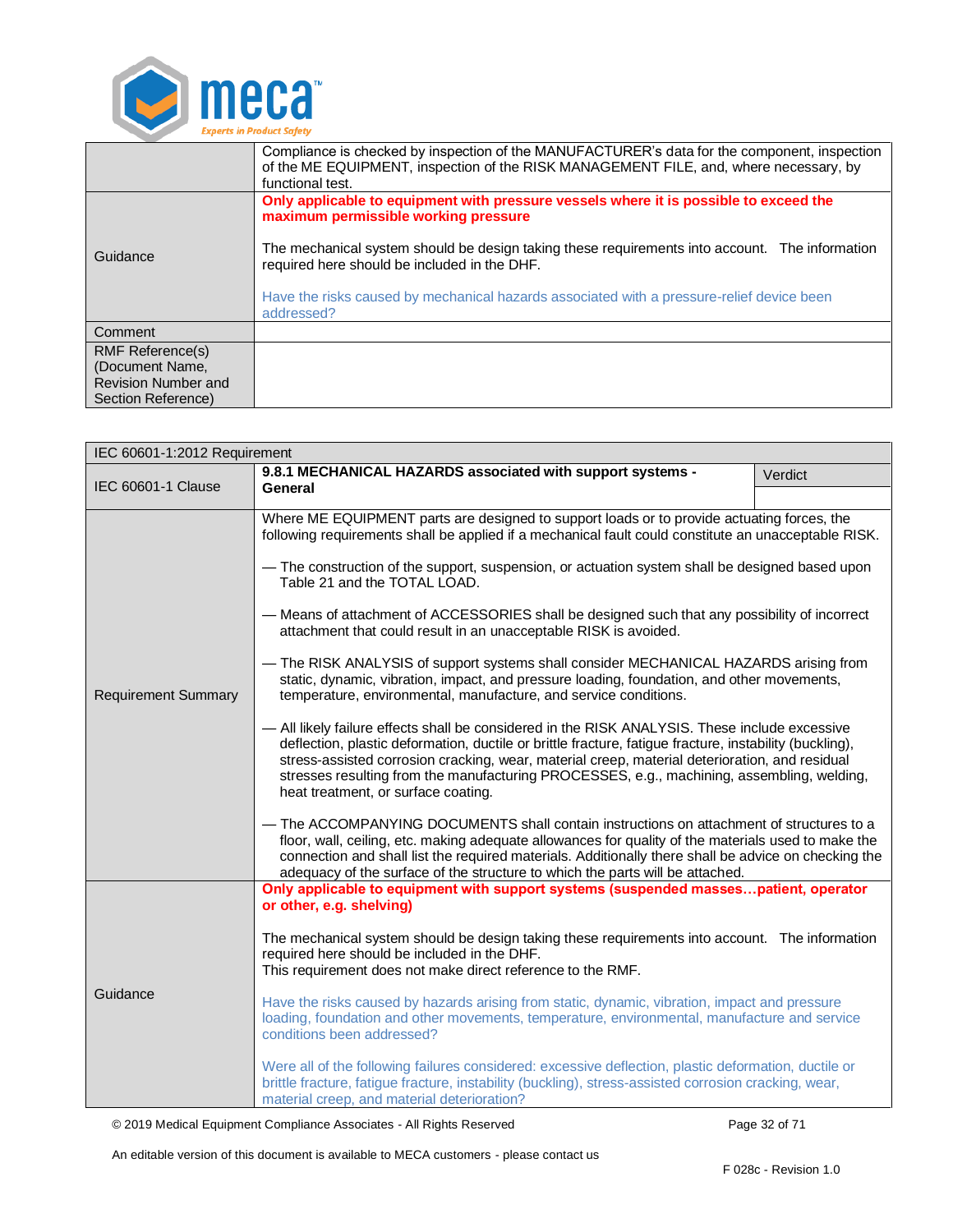

|                                                                                                | Were the following residual stresses resulting from the manufacturing process, e.g. machining,<br>assembling, welding, heat treatment or surface coating considered? |
|------------------------------------------------------------------------------------------------|----------------------------------------------------------------------------------------------------------------------------------------------------------------------|
| Comment                                                                                        |                                                                                                                                                                      |
| <b>RMF Reference(s)</b><br>(Document Name,<br><b>Revision Number and</b><br>Section Reference) |                                                                                                                                                                      |

<span id="page-32-0"></span>

| IEC 60601-1:2012 Requirement |                                                                                                                                                                                                                                                                                                                                                                                                                                                                                                                                                                                                                                                                                                                                                                                                                                                                                                                                                                                 |         |  |
|------------------------------|---------------------------------------------------------------------------------------------------------------------------------------------------------------------------------------------------------------------------------------------------------------------------------------------------------------------------------------------------------------------------------------------------------------------------------------------------------------------------------------------------------------------------------------------------------------------------------------------------------------------------------------------------------------------------------------------------------------------------------------------------------------------------------------------------------------------------------------------------------------------------------------------------------------------------------------------------------------------------------|---------|--|
| IEC 60601-1 Clause           | 9.8.2 Tensile safety factor                                                                                                                                                                                                                                                                                                                                                                                                                                                                                                                                                                                                                                                                                                                                                                                                                                                                                                                                                     | Verdict |  |
|                              |                                                                                                                                                                                                                                                                                                                                                                                                                                                                                                                                                                                                                                                                                                                                                                                                                                                                                                                                                                                 |         |  |
| <b>Requirement Summary</b>   | Support systems shall maintain structural integrity during the EXPECTED SERVICE LIFE of the ME<br>EQUIPMENT. TENSILE SAFETY FACTORS shall not be less than those shown in Table 21 unless<br>an alternative method demonstrates structural integrity throughout the EXPECTED SERVICE LIFE<br>of the ME EQUIPMENT, or the support is a foot rest. The requirements for foot rests are in 9.8.3.2<br>(a).<br>See Table 21<br>Compliance with 9.8.1 and 9.8.2 is checked by inspection of the ME EQUIPMENT, the RISK<br>MANAGEMENT FILE, the specifications of materials used and the processing specifications for<br>these materials.<br>If testing is needed to demonstrate compliance with 9.8.1 or 9.8.2, a test load equal to the TOTAL<br>LOAD times the required TENSILE SAFETY FACTOR is gradually applied to the support assembly<br>under test The support assembly under test is to be in equilibrium after 1 min, or otherwise not<br>result in an unacceptable RISK. |         |  |
| Guidance                     | Only applicable to equipment with support systems<br>The mechanical system should be design taking these requirements into account. The information<br>required here should be included in the DHF.<br>When not according to Table 21, what alternative method was used to determine the tensile safety<br>factor?<br>Have the risks related to the value of the tensile factor been addressed?                                                                                                                                                                                                                                                                                                                                                                                                                                                                                                                                                                                 |         |  |
| Comment                      |                                                                                                                                                                                                                                                                                                                                                                                                                                                                                                                                                                                                                                                                                                                                                                                                                                                                                                                                                                                 |         |  |
| <b>RMF Reference(s)</b>      |                                                                                                                                                                                                                                                                                                                                                                                                                                                                                                                                                                                                                                                                                                                                                                                                                                                                                                                                                                                 |         |  |
| (Document Name,              |                                                                                                                                                                                                                                                                                                                                                                                                                                                                                                                                                                                                                                                                                                                                                                                                                                                                                                                                                                                 |         |  |
| <b>Revision Number and</b>   |                                                                                                                                                                                                                                                                                                                                                                                                                                                                                                                                                                                                                                                                                                                                                                                                                                                                                                                                                                                 |         |  |
| Section Reference)           |                                                                                                                                                                                                                                                                                                                                                                                                                                                                                                                                                                                                                                                                                                                                                                                                                                                                                                                                                                                 |         |  |

<span id="page-32-1"></span>

| IEC 60601-1:2012 Requirement |                                                                                                                                                                                                                                                                                                                                 |         |  |
|------------------------------|---------------------------------------------------------------------------------------------------------------------------------------------------------------------------------------------------------------------------------------------------------------------------------------------------------------------------------|---------|--|
| IEC 60601-1 Clause           | 9.8.3.1 Strength of patient or operator support or suspension systems -<br>General                                                                                                                                                                                                                                              | Verdict |  |
|                              |                                                                                                                                                                                                                                                                                                                                 |         |  |
|                              | ME EQUIPMENT parts serving for support or immobilization of PATIENTS shall be designed and<br>manufactured sothere is no unacceptable RISK of physical injuries or of accidental loosening of<br>fixings.                                                                                                                       |         |  |
| <b>Requirement Summary</b>   | The SAFE WORKING LOAD of ME EQUIPMENT or its parts serving for support or suspension of<br>PATIENTS or OPERATORS shall be the sum of the mass of the PATIENTS or the mass of the<br>OPERATORS plus the mass of ACCESSORIES intended by MANUFACTURERS to be supported<br>or suspended by the ME EQUIPMENT or ME EQUIPMENT parts. |         |  |

© 2019 Medical Equipment Compliance Associates - All Rights Reserved Page 33 of 71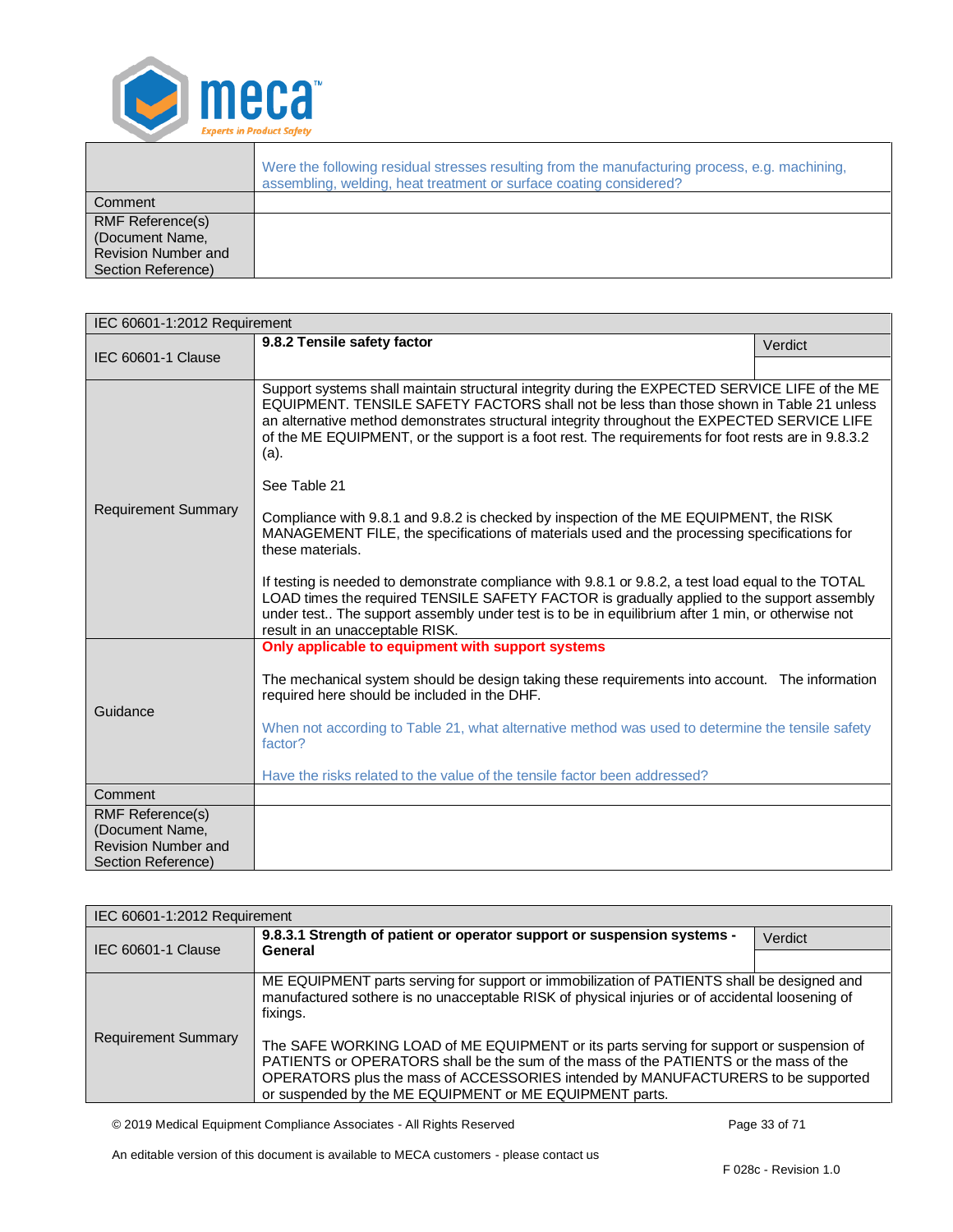

|                                               | Unless otherwise stated by the MANUFACTURER, supporting and suspending parts for adult<br>human PATIENTS or OPERATORS shall be designed for a PATIENT or OPERATOR having a<br>minimum mass of 135 kg and ACCESSORIES having a minimum mass of 15 kg.                                                                                                                                                                                                                                                                                                                                |  |
|-----------------------------------------------|-------------------------------------------------------------------------------------------------------------------------------------------------------------------------------------------------------------------------------------------------------------------------------------------------------------------------------------------------------------------------------------------------------------------------------------------------------------------------------------------------------------------------------------------------------------------------------------|--|
|                                               | Where a MANUFACTURER specifies particular applications (e.g., pediatric use), the maximum<br>mass of the PATIENT included in the SAFE WORKING LOAD of the ME EQUIPMENT or its parts<br>serving for support or suspension of PATIENTS may be adapted. When the maximum allowable<br>value of the mass of the PATIENT is less than 135 kg, that value shall be marked on the ME<br>EQUIPMENT and described in ACCOMPANYING DOCUMENTS. When the maximum allowable<br>value of the mass of the PATIENT is more than 135 kg, that value shall be described in<br>ACCOMPANYING DOCUMENTS. |  |
|                                               | Compliance is checked by inspection of the ME EQUIPMENT (including markings), the<br>ACCOMPANYING DOCUMENTS, the MANUFACTURER'S data for the component, the RISK<br>MANAGEMENT FILE, and, where necessary, functional test.                                                                                                                                                                                                                                                                                                                                                         |  |
|                                               | Only applicable to equipment supporting/suspending the PATIENT or OPERATOR                                                                                                                                                                                                                                                                                                                                                                                                                                                                                                          |  |
| Guidance                                      | The mechanical system should be design taking these requirements into account. The information<br>required here should be included in the DHF.                                                                                                                                                                                                                                                                                                                                                                                                                                      |  |
|                                               | Have the risks caused by mechanical hazards associated with the support or suspension of the<br>patient (including particular applications) been addressed?                                                                                                                                                                                                                                                                                                                                                                                                                         |  |
| Comment                                       |                                                                                                                                                                                                                                                                                                                                                                                                                                                                                                                                                                                     |  |
| <b>RMF Reference(s)</b>                       |                                                                                                                                                                                                                                                                                                                                                                                                                                                                                                                                                                                     |  |
| (Document Name,<br><b>Revision Number and</b> |                                                                                                                                                                                                                                                                                                                                                                                                                                                                                                                                                                                     |  |
| Section Reference)                            |                                                                                                                                                                                                                                                                                                                                                                                                                                                                                                                                                                                     |  |

<span id="page-33-0"></span>

| IEC 60601-1:2012 Requirement                  |                                                                                                                                                                      |         |
|-----------------------------------------------|----------------------------------------------------------------------------------------------------------------------------------------------------------------------|---------|
| <b>IEC 60601-1 Clause</b>                     | 9.8.5 Systems without mechanical protective devices                                                                                                                  | Verdict |
|                                               |                                                                                                                                                                      |         |
|                                               | A MECHANICAL PROTECTIVE DEVICE is not required if:                                                                                                                   |         |
| <b>Requirement Summary</b>                    | – the support system parts are not impaired by wear and have TENSILE SAFETY FACTORS<br>greater than or equal to the values specified in rows 1 and 2 of Table 21; or |         |
|                                               | — the support system parts are impaired by wear but have TENSILE SAFETY FACTORS greater<br>than or equal to the values specified in rows 3 and 4 of Table 21.        |         |
|                                               | Compliance is checked by inspection of the ME EQUIPMENT, the design documentation and the<br>RISK MANAGEMENT FILE.                                                   |         |
|                                               | Only applicable to equipment with support systems that do not have a mechanical protective<br>device                                                                 |         |
| Guidance                                      | The mechanical system should be design taking these requirements into account. The information<br>required here should be included in the DHF.                       |         |
|                                               | Has the manufacturer determined that the use of mechanical protective devices in the MEE is not<br>required?                                                         |         |
|                                               | Has the manufacturer justified the reasons not to use mechanical protective devices?                                                                                 |         |
| Comment                                       |                                                                                                                                                                      |         |
| <b>RMF Reference(s)</b>                       |                                                                                                                                                                      |         |
| (Document Name,<br><b>Revision Number and</b> |                                                                                                                                                                      |         |
| Section Reference)                            |                                                                                                                                                                      |         |

© 2019 Medical Equipment Compliance Associates - All Rights Reserved Page 34 of 71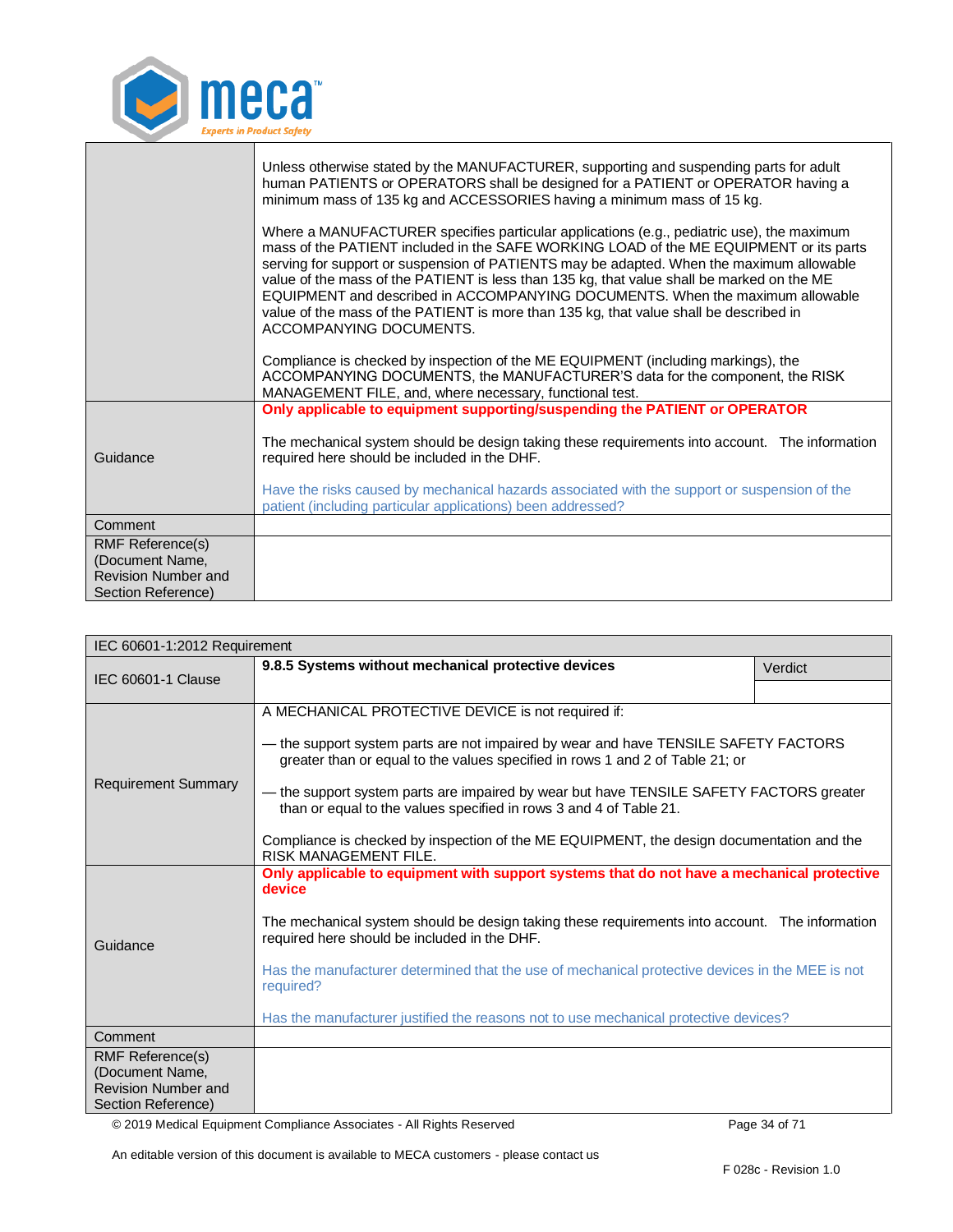

<span id="page-34-0"></span>

| IEC 60601-1:2012 Requirement               |                                                                                                                                                                                                                                                                                                                                                                                                                                                                                                                                                                                                                                                               |         |
|--------------------------------------------|---------------------------------------------------------------------------------------------------------------------------------------------------------------------------------------------------------------------------------------------------------------------------------------------------------------------------------------------------------------------------------------------------------------------------------------------------------------------------------------------------------------------------------------------------------------------------------------------------------------------------------------------------------------|---------|
| IEC 60601-1 Clause                         | 10.1.2 ME equipment intended to produce diagnostic or therapeutic X-                                                                                                                                                                                                                                                                                                                                                                                                                                                                                                                                                                                          | Verdict |
|                                            | radiation                                                                                                                                                                                                                                                                                                                                                                                                                                                                                                                                                                                                                                                     |         |
| <b>Requirement Summary</b>                 | Unintended X-radiation from ME EQUIPMENT designed to produce diagnostic or therapeutic<br>Xradiation shall be reduced as far as possible by application of applicable particular and collateral<br>standards, or in the absence of these standards by application of the RISK<br><b>MANAGEMENT PROCESS.</b><br>For intended X-radiation, also see 12.4.5.2 and 12.4.5.3.<br>Compliance is checked by application of applicable particular and collateral standards or inspection<br>of the RISK MANAGEMENT FILE.                                                                                                                                              |         |
| Guidance                                   | Only applicable to equipment intentionally producing X-radiation for diagnostic or<br>therapeutic purposes<br>For devices with sources of radiation, there should be corresponding information in the RMF.<br>Additionally the design should take these requirements into account.  The information required here<br>should be included in the DHF and/or RMF.<br>Additionally, there are particular (-2-x) standards for radiation emitting equipment that should be<br>considered as needed.<br>When applicable, has the manufacturer identified hazards and hazardous situations associated with<br>production of x-radiation in the risk management file? |         |
| Comment                                    |                                                                                                                                                                                                                                                                                                                                                                                                                                                                                                                                                                                                                                                               |         |
| <b>RMF Reference(s)</b><br>(Document Name, |                                                                                                                                                                                                                                                                                                                                                                                                                                                                                                                                                                                                                                                               |         |
| <b>Revision Number and</b>                 |                                                                                                                                                                                                                                                                                                                                                                                                                                                                                                                                                                                                                                                               |         |
| Section Reference)                         |                                                                                                                                                                                                                                                                                                                                                                                                                                                                                                                                                                                                                                                               |         |

<span id="page-34-1"></span>

| IEC 60601-1:2012 Requirement                     |                                                                                                                                                                                                                                                                                                                                                                                                                                                                                                                                                                                                                                                                                                 |         |
|--------------------------------------------------|-------------------------------------------------------------------------------------------------------------------------------------------------------------------------------------------------------------------------------------------------------------------------------------------------------------------------------------------------------------------------------------------------------------------------------------------------------------------------------------------------------------------------------------------------------------------------------------------------------------------------------------------------------------------------------------------------|---------|
|                                                  | 10.2 Alpha, beta, gamma, neutron & other particle radiation                                                                                                                                                                                                                                                                                                                                                                                                                                                                                                                                                                                                                                     | Verdict |
| <b>IEC 60601-1 Clause</b>                        |                                                                                                                                                                                                                                                                                                                                                                                                                                                                                                                                                                                                                                                                                                 |         |
| <b>Requirement Summary</b>                       | When applicable, the MANUFACTURER shall address in the RISK MANAGEMENT PROCESS the<br>RISKS associated with alpha, beta, gamma, neutron, and other particle radiation.<br>Compliance is checked by inspection of the RISK MANAGEMENT FILE.                                                                                                                                                                                                                                                                                                                                                                                                                                                      |         |
| Guidance                                         | Only applicable to equipment producing Alpha, beta, gamma, neutron or other particle<br>radiation<br>For devices with sources of radiation, there should be corresponding information in the RMF.<br>Additionally the design should take these requirements into account. The information required here<br>should be included in the DHF and/or RMF.<br>Additionally, there are particular (-2-x) standards for radiation emitting equipment that should be<br>considered as needed.<br>When applicable, has the manufacturer identified hazards and hazardous situations associated with<br>production of alpha, beta, gamma, neutron or other particle radiation in the risk management file? |         |
| Comment                                          |                                                                                                                                                                                                                                                                                                                                                                                                                                                                                                                                                                                                                                                                                                 |         |
| RMF Reference(s)<br>(Document Name,              |                                                                                                                                                                                                                                                                                                                                                                                                                                                                                                                                                                                                                                                                                                 |         |
| <b>Revision Number and</b><br>Section Reference) |                                                                                                                                                                                                                                                                                                                                                                                                                                                                                                                                                                                                                                                                                                 |         |

© 2019 Medical Equipment Compliance Associates - All Rights Reserved Page 35 of 71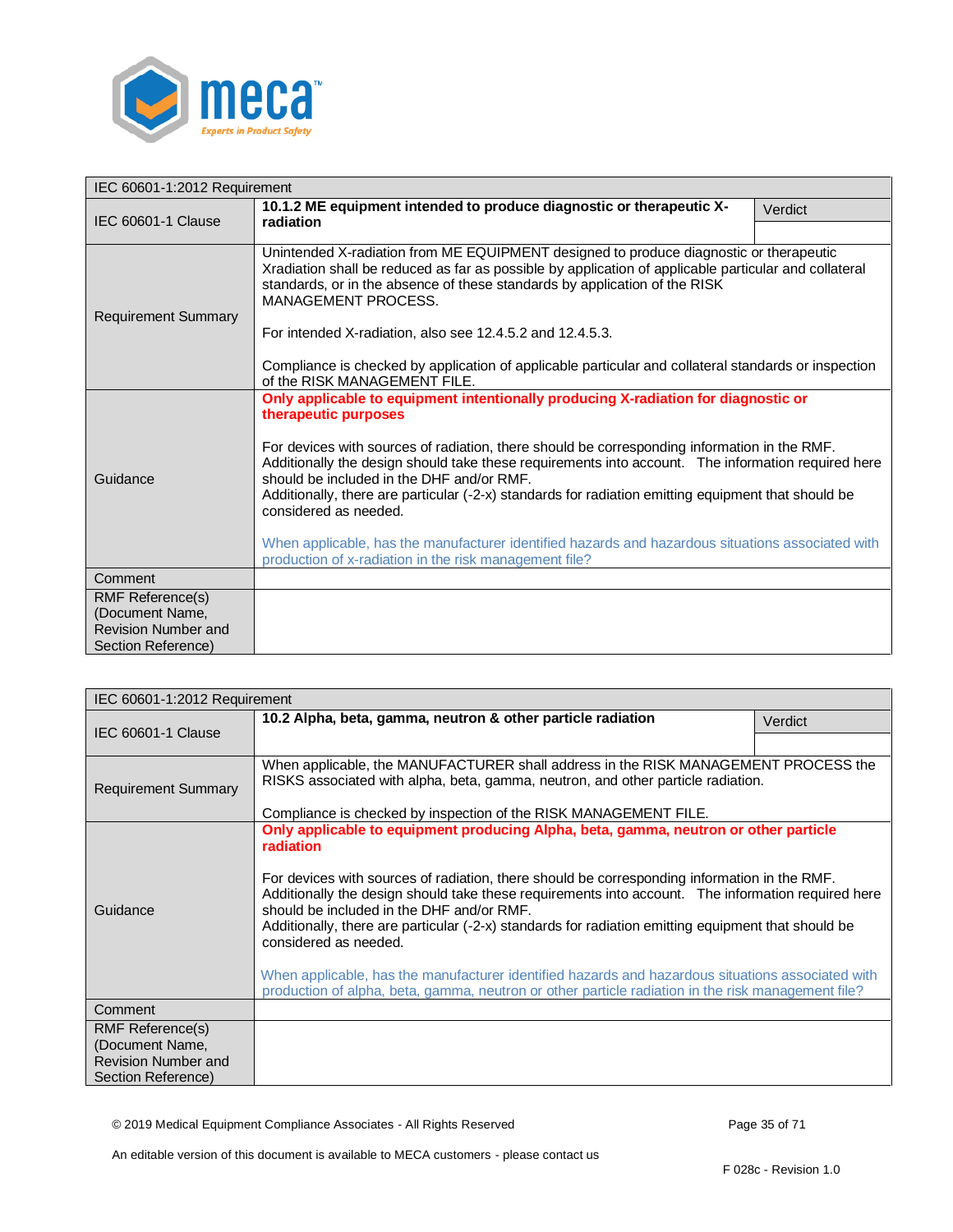

<span id="page-35-0"></span>

| IEC 60601-1:2012 Requirement                                                            |                                                                                                                                                                                                                                                                                                                                                                                                                                                                                                                                                                                                                                                                                                                                                             |         |
|-----------------------------------------------------------------------------------------|-------------------------------------------------------------------------------------------------------------------------------------------------------------------------------------------------------------------------------------------------------------------------------------------------------------------------------------------------------------------------------------------------------------------------------------------------------------------------------------------------------------------------------------------------------------------------------------------------------------------------------------------------------------------------------------------------------------------------------------------------------------|---------|
| IEC 60601-1 Clause                                                                      | 10.5 Other visible electromagnetic radiation                                                                                                                                                                                                                                                                                                                                                                                                                                                                                                                                                                                                                                                                                                                | Verdict |
|                                                                                         |                                                                                                                                                                                                                                                                                                                                                                                                                                                                                                                                                                                                                                                                                                                                                             |         |
| <b>Requirement Summary</b>                                                              | When applicable, the MANUFACTURER shall address in the RISK MANAGEMENT PROCESS the<br>RISKS associated with visible electromagnetic radiation, other than that produced by lasers and<br>light emitting diodes (see 10.4).<br>Compliance is checked by inspection of the RISK MANAGEMENT FILE.                                                                                                                                                                                                                                                                                                                                                                                                                                                              |         |
| Guidance                                                                                | Only applicable to equipment producing visible electromagnetic radiation (excluding lasers<br>& LEDs) where hazards exist associated with the visible electromagnetic radiation<br>For devices with sources of radiation, there should be corresponding information in the RMF.<br>Additionally the design should take these requirements into account. The information required here<br>should be included in the DHF and/or RMF.<br>Additionally, there are standards for visible (IEC 60825-x) radiation emitting equipment that should<br>be considered as needed.<br>When applicable, has the manufacturer identified hazards and hazardous situations associated with<br>production of visible electromagnetic radiation in the risk management file? |         |
| Comment                                                                                 |                                                                                                                                                                                                                                                                                                                                                                                                                                                                                                                                                                                                                                                                                                                                                             |         |
| RMF Reference(s)<br>(Document Name,<br><b>Revision Number and</b><br>Section Reference) |                                                                                                                                                                                                                                                                                                                                                                                                                                                                                                                                                                                                                                                                                                                                                             |         |

<span id="page-35-1"></span>

| IEC 60601-1:2012 Requirement                  |                                                                                                                                                                                                                                                                                                                                                                                                                                                                                                                                            |         |
|-----------------------------------------------|--------------------------------------------------------------------------------------------------------------------------------------------------------------------------------------------------------------------------------------------------------------------------------------------------------------------------------------------------------------------------------------------------------------------------------------------------------------------------------------------------------------------------------------------|---------|
| IEC 60601-1 Clause                            | 10.6 RISK associated with infrared radiation other than emitted by lasers                                                                                                                                                                                                                                                                                                                                                                                                                                                                  | Verdict |
|                                               | and LEDS                                                                                                                                                                                                                                                                                                                                                                                                                                                                                                                                   |         |
| <b>Requirement Summary</b>                    | When applicable, the MANUFACTURER shall address in the RISK MANAGEMENT PROCESS the<br>RISKS associated with infrared radiation, other than that produced by lasers and light emitting<br>$diodes$ (see 10.4).                                                                                                                                                                                                                                                                                                                              |         |
|                                               | Compliance is checked by inspection of the RISK MANAGEMENT FILE.                                                                                                                                                                                                                                                                                                                                                                                                                                                                           |         |
| Guidance                                      | Only applicable to equipment emitting infrared radiation (excluding emissions from Lasers &<br>LED <sub>s</sub> )<br>For devices with sources of radiation, there should be corresponding information in the RMF.<br>Additionally the design should take these requirements into account. The information required here<br>should be included in the DHF and/or RMF.<br>When applicable, has the manufacturer identified hazards and hazardous situations associated with<br>production of infrared radiation in the risk management file? |         |
| Comment                                       |                                                                                                                                                                                                                                                                                                                                                                                                                                                                                                                                            |         |
| <b>RMF Reference(s)</b>                       |                                                                                                                                                                                                                                                                                                                                                                                                                                                                                                                                            |         |
| (Document Name,<br><b>Revision Number and</b> |                                                                                                                                                                                                                                                                                                                                                                                                                                                                                                                                            |         |
| Section Reference)                            |                                                                                                                                                                                                                                                                                                                                                                                                                                                                                                                                            |         |

| IEC 60601-1:2012 Requirement |                                                                       |         |
|------------------------------|-----------------------------------------------------------------------|---------|
| IEC 60601-1 Clause           | 10.7 RISK associated with ultraviolet radiation other than emitted by | Verdict |
|                              | lasers and LEDS                                                       |         |

<span id="page-35-2"></span>© 2019 Medical Equipment Compliance Associates - All Rights Reserved Page 36 of 71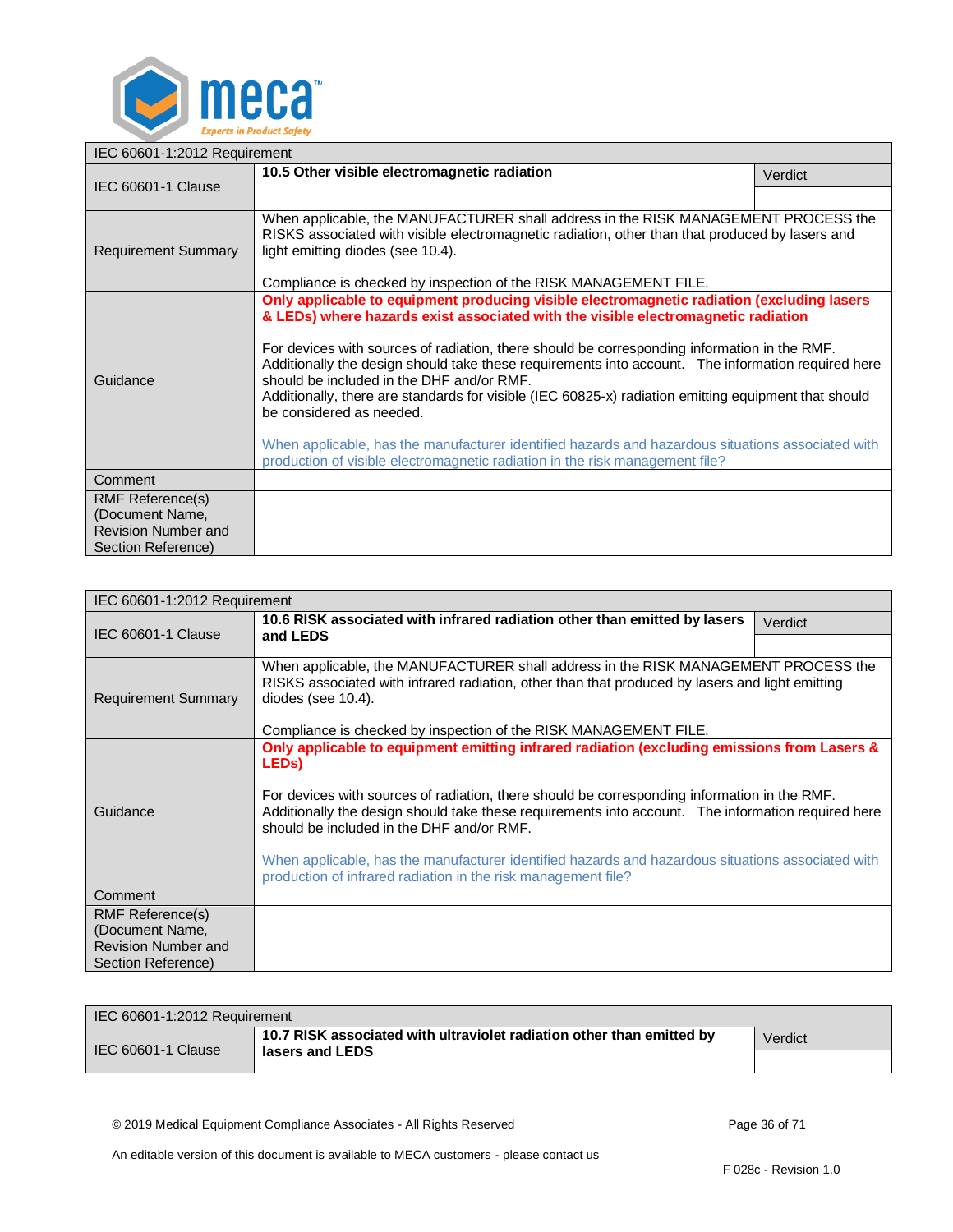

| <b>Requirement Summary</b>                                                              | When applicable, the MANUFACTURER shall address in the RISK MANAGEMENT PROCESS the<br>RISKS associated with ultraviolet radiation, other than that produced by lasers and light emitting<br>diodes (see $10.4$ ).<br>Compliance is checked by inspection of the RISK MANAGEMENT FILE.                                                                                                                                                                                                                                   |  |
|-----------------------------------------------------------------------------------------|-------------------------------------------------------------------------------------------------------------------------------------------------------------------------------------------------------------------------------------------------------------------------------------------------------------------------------------------------------------------------------------------------------------------------------------------------------------------------------------------------------------------------|--|
| Guidance                                                                                | Only applicable to equipment emitting ultraviolet radiation (excluding emissions from Lasers<br>& LED <sub>s</sub> )<br>For devices with sources of radiation, there should be corresponding information in the RMF.<br>Additionally the design should take these requirements into account. The information required here<br>should be included in the DHF and/or RMF.<br>When applicable, has the manufacturer identified hazards associated with production of ultraviolet<br>radiation in the risk management file? |  |
| Comment                                                                                 |                                                                                                                                                                                                                                                                                                                                                                                                                                                                                                                         |  |
| <b>RMF Reference(s)</b><br>(Document Name,<br>Revision Number and<br>Section Reference) |                                                                                                                                                                                                                                                                                                                                                                                                                                                                                                                         |  |

<span id="page-36-0"></span>

| IEC 60601-1:2012 Requirement |                                                                                                                                                                                                                                                                                                                                                                                                                                                                                                                                  |         |  |
|------------------------------|----------------------------------------------------------------------------------------------------------------------------------------------------------------------------------------------------------------------------------------------------------------------------------------------------------------------------------------------------------------------------------------------------------------------------------------------------------------------------------------------------------------------------------|---------|--|
|                              | 11.1.1 Maximum temperature during normal use (Table 23 or 24)                                                                                                                                                                                                                                                                                                                                                                                                                                                                    | Verdict |  |
| IEC 60601-1 Clause           |                                                                                                                                                                                                                                                                                                                                                                                                                                                                                                                                  |         |  |
|                              | Table 23:<br>These temperature limit values are applicable for touching the healthy skin of adults. They are not<br>applicable when large areas of the skin (10 % of total body surface or more) can be in contact with a<br>hot surface. This also applies in the case of skin contact with over 10 % of the head surface. Where<br>this is the case, appropriate limits shall be determined and documented in the RISK MANAGEMENT<br>FILE.                                                                                     |         |  |
| <b>Requirement Summary</b>   | Table 24:<br>a These temperature limit values are applicable for the healthy skin of adults. They are not<br>applicable when large areas of the skin (10 % of total body surface or more) can be in contact with a<br>hot surface. They are not applicable in the case of skin contact with over 10 % of the head surface.<br>Where this is the case, appropriate limits shall be determined and documented in the RISK<br>MANAGEMENT FILE.                                                                                      |         |  |
|                              | b) Where it is necessary for APPLIED PARTS to exceed the temperature limits of Table 24 in order<br>to provide clinical benefit, the RISK MANAGEMENT FILE shall contain documentation showing<br>that the resulting benefit exceeds any associated increase in RISK.                                                                                                                                                                                                                                                             |         |  |
| Guidance                     | Only applicable where the APPLIED PART is in contact with 10% of the head or body; or<br>where the temperatures for applied and accessible parts exceed the limits for the maximum<br>duration based on the material and contact times defined in Tables 23 & 24<br>Table 23:<br>For devices which fall under this clause (contact with 10% of the head of body), the temperature<br>limits should be assessed with clinical input and the final limits (if different from those listed here)<br>shall be documented in the DHF. |         |  |
|                              | Has the manufacturer identified parts of the ME Equipment that are likely to be touched in normal or<br>foreseeable misuse that can contact more than 10% of the surface area operator or patient's body<br>or 10% of the surface area of the patient's or operator's head?                                                                                                                                                                                                                                                      |         |  |
|                              | Has the manufacturer identified the duration of continuous or aggregate contact?                                                                                                                                                                                                                                                                                                                                                                                                                                                 |         |  |
|                              | Has the manufacturer identified and addressed such risks?                                                                                                                                                                                                                                                                                                                                                                                                                                                                        |         |  |

© 2019 Medical Equipment Compliance Associates - All Rights Reserved Page 37 of 71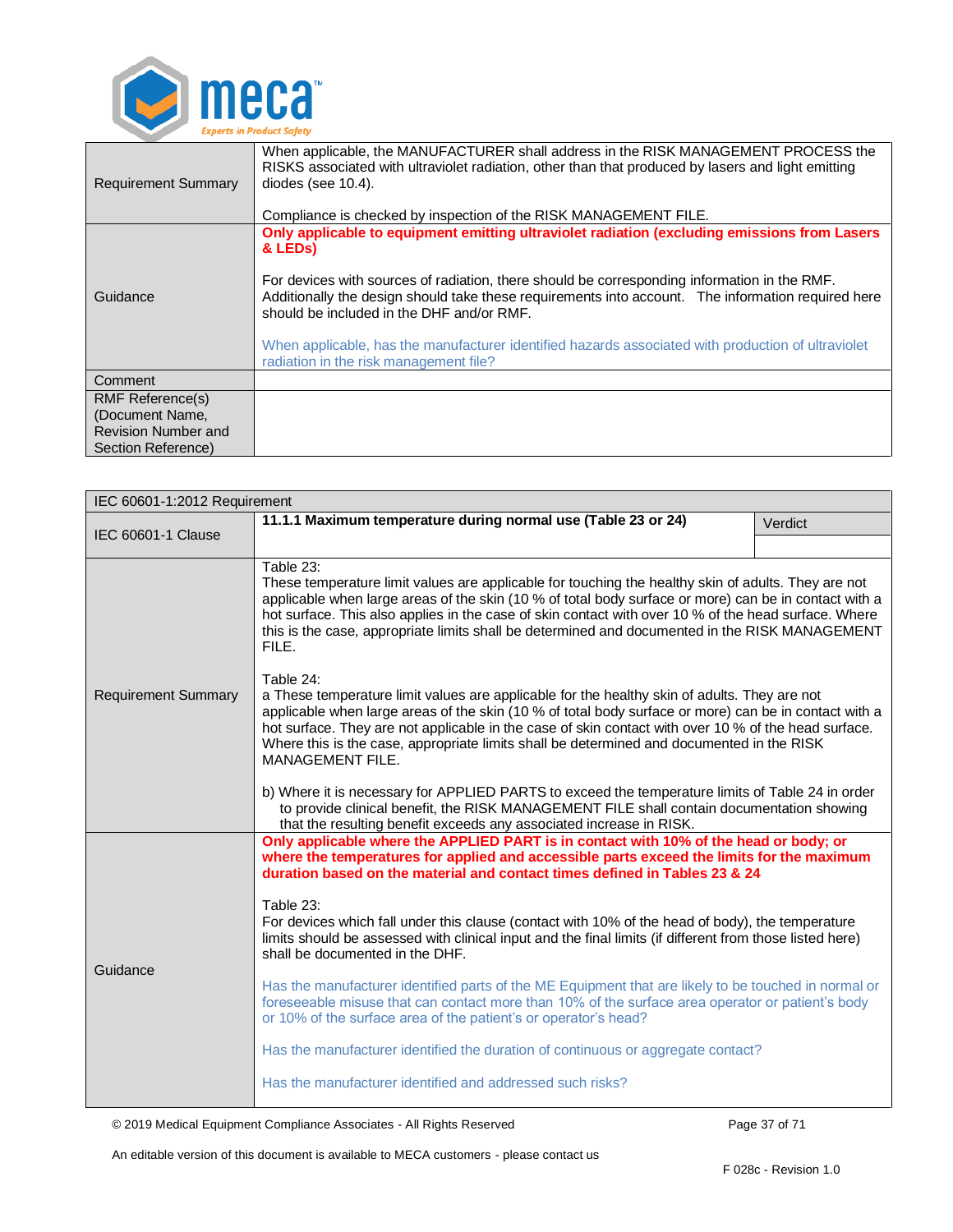

|                                            | Has the RM process determined suitable limits for temperature based on the risk acceptability<br>criteria and risk benefit analysis in association with patient state of health and whether adult,<br>pediatric or neonate?<br>Table 24:<br>For devices which fall under this clause (contact with 10% of the head of body), the temperature<br>limits should be assessed with clinical input and the final limits (if different from those listed here)<br>shall be documented in the DHF. |
|--------------------------------------------|---------------------------------------------------------------------------------------------------------------------------------------------------------------------------------------------------------------------------------------------------------------------------------------------------------------------------------------------------------------------------------------------------------------------------------------------------------------------------------------------|
|                                            | Has the manufacturer identified applied parts of the ME Equipment that can contact more than 10%<br>of the surface area operator or patient's body or 10% of the surface area of the patient's or<br>operator's head during normal or foreseeable misuse?                                                                                                                                                                                                                                   |
|                                            | Has the manufacturer identified the duration of continuous or aggregate contact of these applied<br>parts?                                                                                                                                                                                                                                                                                                                                                                                  |
|                                            | Has the manufacturer identified and addressed such risks?                                                                                                                                                                                                                                                                                                                                                                                                                                   |
|                                            | Has the RM process determined suitable limits for temperature based on the risk acceptability<br>criteria?                                                                                                                                                                                                                                                                                                                                                                                  |
|                                            | If the temperature limits exceed the values in table 24 has a favorable risk benefit analysis in<br>association with patient state of health and whether adult, pediatric or neonate been documented?                                                                                                                                                                                                                                                                                       |
| Comment                                    |                                                                                                                                                                                                                                                                                                                                                                                                                                                                                             |
| <b>RMF Reference(s)</b><br>(Document Name, |                                                                                                                                                                                                                                                                                                                                                                                                                                                                                             |
| Revision Number and<br>Section Reference)  |                                                                                                                                                                                                                                                                                                                                                                                                                                                                                             |

<span id="page-37-0"></span>

| IEC 60601-1:2012 Requirement                  |                                                                                                                                                       |         |
|-----------------------------------------------|-------------------------------------------------------------------------------------------------------------------------------------------------------|---------|
| <b>IEC 60601-1 Clause</b>                     | 11.1.2.1 Applied parts intended to supply heat to patient                                                                                             | Verdict |
|                                               |                                                                                                                                                       |         |
|                                               | The temperature (hot or cold surfaces) or (where appropriate) the clinical effects shall be<br>determined and documented in the RISK MANAGEMENT FILE. |         |
| <b>Requirement Summary</b>                    |                                                                                                                                                       |         |
|                                               | The temperatures and clinical effects shall be disclosed in the instructions for use.                                                                 |         |
|                                               | Only applicable to equipment with APPLIED PARTS intended to supply heat to the patient as                                                             |         |
|                                               | part of the intended use                                                                                                                              |         |
|                                               | The clinical effects should be reviewed and documented in the DHF.                                                                                    |         |
| Guidance                                      | Is any part of the ME Equipment intended to supply heat or otherwise intended to cool a patient?                                                      |         |
|                                               | Has the manufacturer identified and addressed the clinical risks associated with hazards?                                                             |         |
|                                               | Has the manufacturer disclosed such risks?                                                                                                            |         |
| Comment                                       |                                                                                                                                                       |         |
| <b>RMF Reference(s)</b>                       |                                                                                                                                                       |         |
| (Document Name,<br><b>Revision Number and</b> |                                                                                                                                                       |         |
| Section Reference)                            |                                                                                                                                                       |         |

| IEC 60601-1:2012 Requirement |                                                               |         |
|------------------------------|---------------------------------------------------------------|---------|
| IEC 60601-1 Clause           | 11.1.2.2 Applied parts not intended to supply heat to patient | Verdict |

<span id="page-37-1"></span>© 2019 Medical Equipment Compliance Associates - All Rights Reserved Page 38 of 71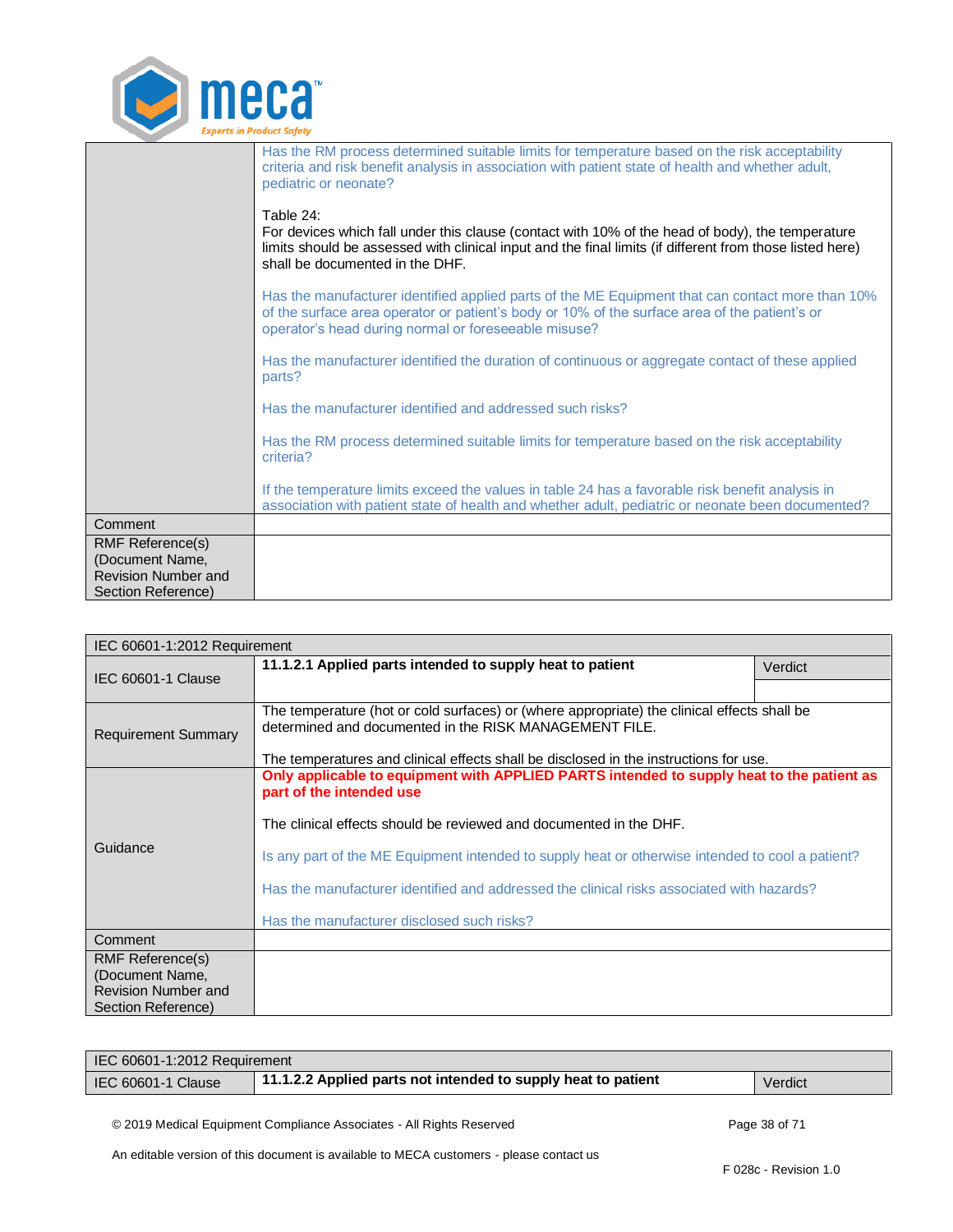

|                            | The limits of Table 24 shall apply in both NORMAL CONDITION and SINGLE FAULT CONDITION.<br>If the surface temperature of an APPLIED PART exceeds 41 °C:                                                                                                                    |
|----------------------------|----------------------------------------------------------------------------------------------------------------------------------------------------------------------------------------------------------------------------------------------------------------------------|
|                            | - the maximum temperature shall be disclosed in the instructions for use;                                                                                                                                                                                                  |
|                            | - the conditions for safe contact, e.g. duration or condition of the PATIENT, shall be disclosed; and                                                                                                                                                                      |
| <b>Requirement Summary</b> | - the clinical effects with respect to characteristics such as body surface, maturity of PATIENTS,<br>medications being taken or surface pressure shall be determined and documented in the RISK<br>MANAGEMENT FILE.                                                       |
|                            | Where 41°C is not exceeded, no justification is required.                                                                                                                                                                                                                  |
|                            | If analyses documented in the RISK MANAGEMENT FILE demonstrate that APPLIED PART<br>temperatures cannot be affected by operation of the ME EQUIPMENT including in SINGLE FAULT<br>CONDITIONS, measurement of APPLIED PART temperature according to 11.1.3 is not required. |
|                            | Surfaces of APPLIED PARTS that are cooled below ambient temperatures can also result in an<br>unacceptable RISK and shall be evaluated as part of the RISK MANAGEMENT PROCESS.                                                                                             |
|                            | Applicable to equipment with applied parts not intended to supply heat to the patient as part<br>of the intended use                                                                                                                                                       |
| Guidance                   | The clinical effects should be reviewed and documented in the DHF.                                                                                                                                                                                                         |
|                            | Does the ME equipment have any applied parts that are not intended to heat or cool the patient that<br>could in normal or foreseeable misuse exceed 41 °C or cool below ambient temperature?                                                                               |
| Comment                    |                                                                                                                                                                                                                                                                            |
| <b>RMF Reference(s)</b>    |                                                                                                                                                                                                                                                                            |
| (Document Name,            |                                                                                                                                                                                                                                                                            |
| <b>Revision Number and</b> |                                                                                                                                                                                                                                                                            |
| Section Reference)         |                                                                                                                                                                                                                                                                            |

<span id="page-38-0"></span>

| IEC 60601-1:2012 Requirement |                                                                                                                                                                                                                                                                           |         |
|------------------------------|---------------------------------------------------------------------------------------------------------------------------------------------------------------------------------------------------------------------------------------------------------------------------|---------|
|                              | 11.1.3 Measurements                                                                                                                                                                                                                                                       | Verdict |
| IEC 60601-1 Clause           |                                                                                                                                                                                                                                                                           |         |
| <b>Requirement Summary</b>   | Where engineering judgement by the MANUFACTURER indicates that temperature limits cannot be<br>exceeded, no measurement is required.                                                                                                                                      |         |
|                              | Where such judgements indicate that the test corner will not impact the measurements, it may be<br>omitted. However, the rationale for such judgement shall be documented in the RISK<br>MANAGEMENT FILE. If the test corner is used, its surfaces shall not exceed 90 C. |         |
|                              | For ME EQUIPMENT parts that are likely to be touched and for APPLIED PARTS, the probability of<br>occurrence of contact and of the duration of contact is determined and documented in the RISK<br><b>MANAGEMENT FILE.</b>                                                |         |
|                              | Compliance with the requirements of 11.1.1 and 11.1.2 is checked by inspection of the RISK<br>MANAGEMENT FILE and the instructions for use, operation of ME EQUIPMENT, and temperature<br>measurements as follows:                                                        |         |
|                              | Only applicable where temperature measurements are not taken based on documentation in<br>the risk management file                                                                                                                                                        |         |
| Guidance                     | The data required here should be developed based on scientific review of the design. This review<br>and its conclusion should be documented in the DHF.                                                                                                                   |         |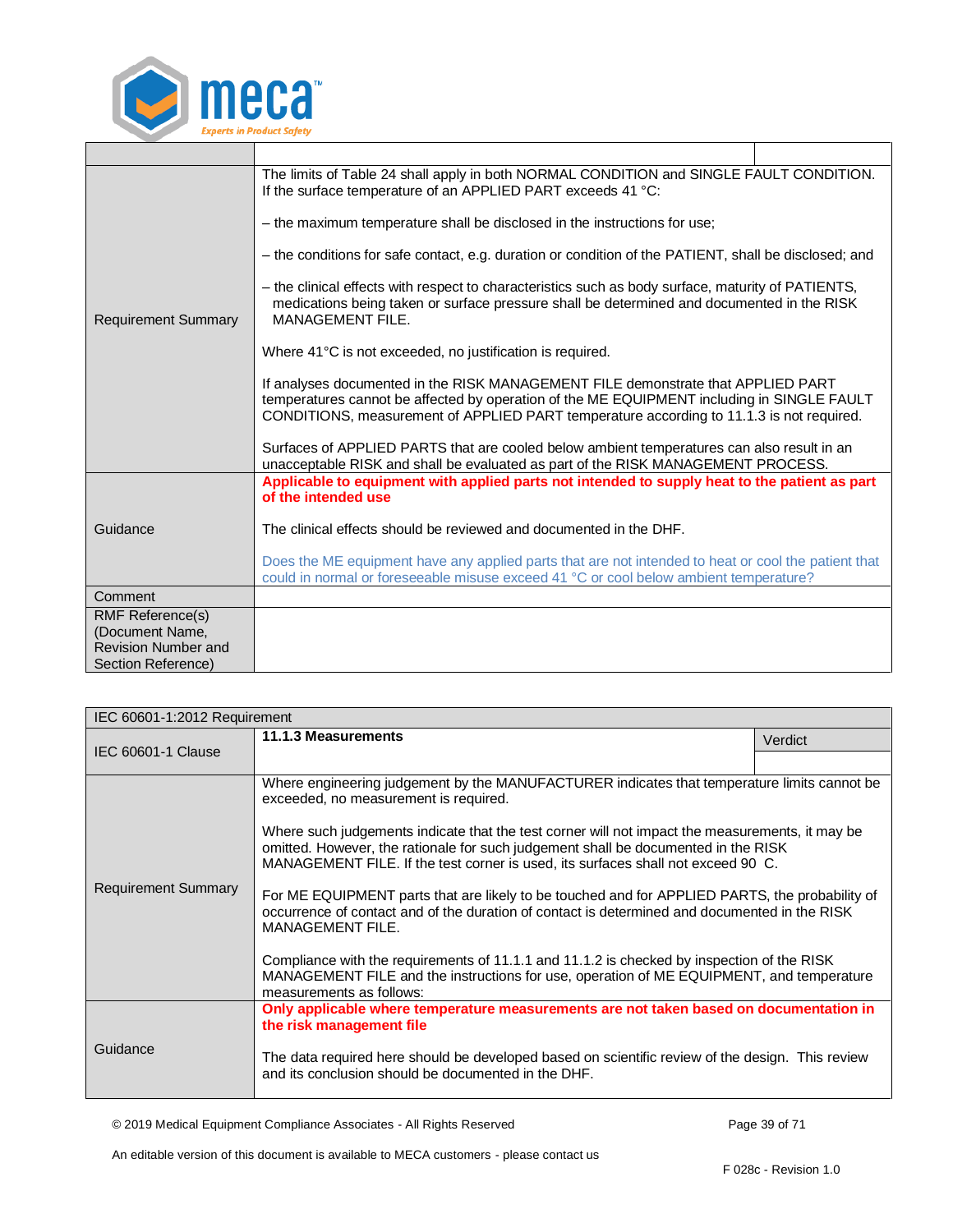

|                                           | Has the manufacturer identified hazardous situations that relate to maximum heating effect of<br>nearby surfaces?                                                                            |
|-------------------------------------------|----------------------------------------------------------------------------------------------------------------------------------------------------------------------------------------------|
|                                           | If no hazardous situations are apparent has the manufacturer made appropriate declarations in the<br>RMF?                                                                                    |
|                                           | Has the manufacturer identified all conditions of intended use and foreseeable misuse to determine<br>occurrence and duration of contact with parts and applied parts that could be touched? |
| Comment                                   |                                                                                                                                                                                              |
| <b>RMF Reference(s)</b>                   |                                                                                                                                                                                              |
| (Document Name,                           |                                                                                                                                                                                              |
| Revision Number and<br>Section Reference) |                                                                                                                                                                                              |
|                                           |                                                                                                                                                                                              |

<span id="page-39-0"></span>

| IEC 60601-1:2012 Requirement                                                                   |                                                                                                                                                                                                                                                                                                                                                                                                                                                                                                                                                                                                                                                                               |         |
|------------------------------------------------------------------------------------------------|-------------------------------------------------------------------------------------------------------------------------------------------------------------------------------------------------------------------------------------------------------------------------------------------------------------------------------------------------------------------------------------------------------------------------------------------------------------------------------------------------------------------------------------------------------------------------------------------------------------------------------------------------------------------------------|---------|
|                                                                                                | 11.2.2.1 Risk of fire in an oxygen rich environment                                                                                                                                                                                                                                                                                                                                                                                                                                                                                                                                                                                                                           | Verdict |
| <b>IEC 60601-1 Clause</b>                                                                      |                                                                                                                                                                                                                                                                                                                                                                                                                                                                                                                                                                                                                                                                               |         |
| <b>Requirement Summary</b>                                                                     | In ME EQUIPMENT and ME SYSTEMS, the RISK of fire in an OXYGEN RICH ENVIRONMENT<br>shall be reduced as far as possible under NORMAL CONDITION or SINGLE FAULT CONDITIONS<br>(as identified in 11.2.3). An unacceptable RISK of fire is considered to exist in an OXYGEN RICH<br>ENVIRONMENT when a source of ignition is in contact with ignitable material and there is no<br>means that would limit the spread of a fire.                                                                                                                                                                                                                                                    |         |
| Guidance                                                                                       | Only applicable to equipment intended for use in an oxygen rich environment (>25% O <sub>2</sub><br>concentration)<br>This requirement only applies to devices intended for use in OXYGEN RICH ENVIRONMENTS.<br>These devices should be designed with these requirements taken into account.<br>This requirement does not make specific reference to the RMF.<br>Has the manufacturer identified that there is a risk of fire from an oxygen rich environment?<br>Where scenario number 3 is applicable, has the manufacturer conducted a risk assessment to<br>determine hazards associated with leaks or component failures causing a source of ignition been<br>conducted? |         |
| Comment                                                                                        |                                                                                                                                                                                                                                                                                                                                                                                                                                                                                                                                                                                                                                                                               |         |
| <b>RMF Reference(s)</b><br>(Document Name,<br><b>Revision Number and</b><br>Section Reference) |                                                                                                                                                                                                                                                                                                                                                                                                                                                                                                                                                                                                                                                                               |         |

<span id="page-39-1"></span>

| IEC 60601-1:2012 Requirement |                                                                                                                                                                                                                                                                                                                                                                                                                                                                                                                                   |         |
|------------------------------|-----------------------------------------------------------------------------------------------------------------------------------------------------------------------------------------------------------------------------------------------------------------------------------------------------------------------------------------------------------------------------------------------------------------------------------------------------------------------------------------------------------------------------------|---------|
|                              | 11.3 Constructional requirements for fire enclosures of ME equipment                                                                                                                                                                                                                                                                                                                                                                                                                                                              | Verdict |
| IEC 60601-1 Clause           |                                                                                                                                                                                                                                                                                                                                                                                                                                                                                                                                   |         |
| <b>Requirement Summary</b>   | This subclause provides an alternative means of compliance with selected HAZARDOUS<br>SITUATIONS and fault conditions as identified in 13.1.2. In doing so, the following constructional<br>requirements shall be met or specifically analyzed in the RISK MANAGEMENT FILE, and if not met,<br>specific justification shall also be given                                                                                                                                                                                         |         |
| Guidance                     | Only applicable to equipment where there is >15 W or 900 J of energy and no fire enclosure<br>is provided<br>For devices that will follow this exception to compliance with Clause 13.1.2, all parts of this clause<br>shall be reviewed and the appropriate design input requirements should be developed related to the<br>design of the enclosure. Other than the standard flammability items on the RMF, there should not<br>need to be any additional items specified. The RMF should reference the testing required by this |         |

© 2019 Medical Equipment Compliance Associates - All Rights Reserved Page 40 of 71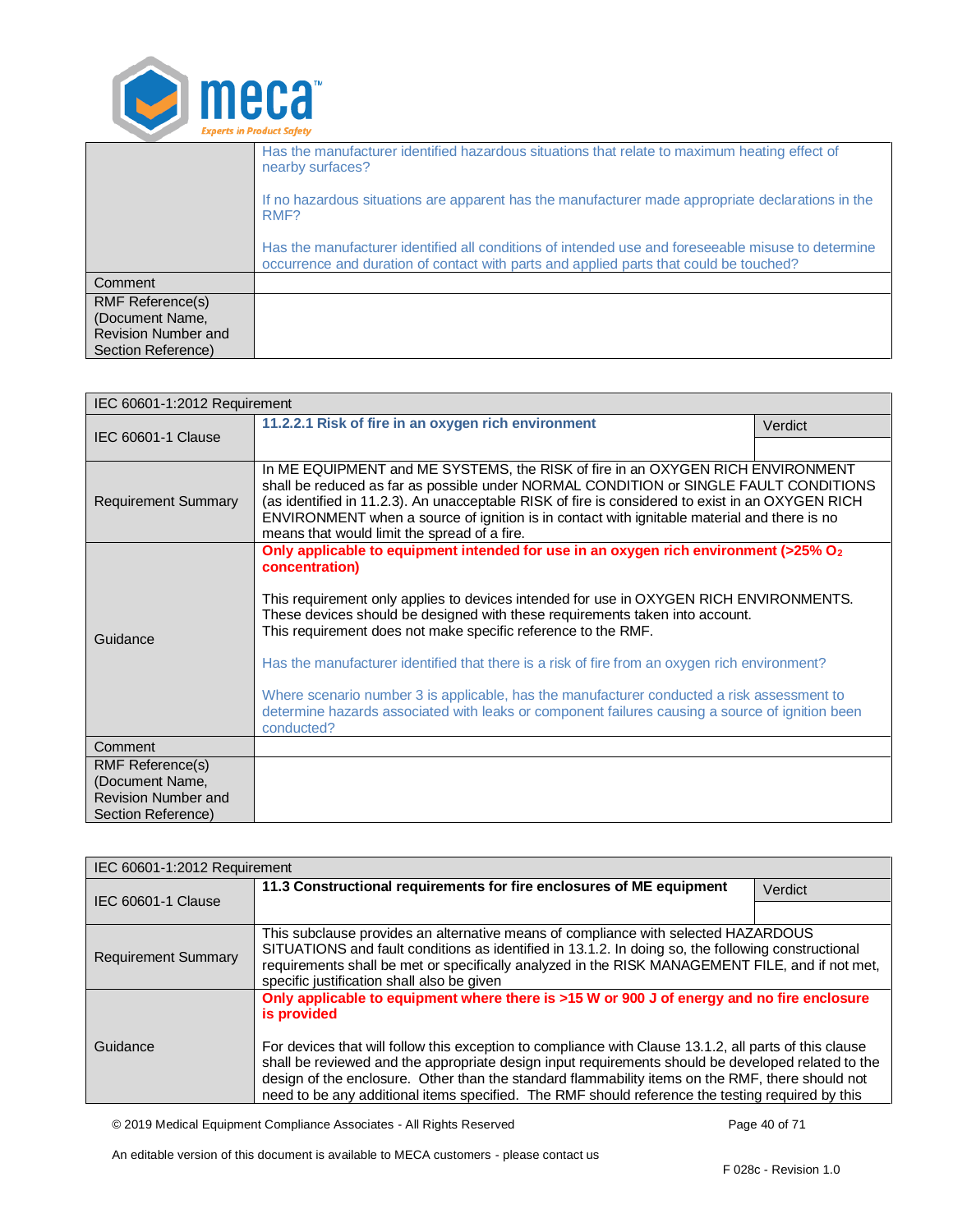

|                                                                                         | clause as evidence the risk of fire from the device have been mitigated to an acceptable level. The<br>evidence should be located in the DHF.                                       |  |
|-----------------------------------------------------------------------------------------|-------------------------------------------------------------------------------------------------------------------------------------------------------------------------------------|--|
|                                                                                         | Have the specific requirements of this clause been employed to comply with cl 13.1.2?                                                                                               |  |
|                                                                                         | Has the manufacturer analyzed and addressed risks of not complying with the constructional<br>requirements and showed than an equivalent level of risk / benefit has been provided? |  |
| Comment                                                                                 |                                                                                                                                                                                     |  |
| <b>RMF Reference(s)</b><br>(Document Name,<br>Revision Number and<br>Section Reference) |                                                                                                                                                                                     |  |

<span id="page-40-0"></span>

| IEC 60601-1:2012 Requirement                  |                                                                                                                    |         |
|-----------------------------------------------|--------------------------------------------------------------------------------------------------------------------|---------|
| IEC 60601-1 Clause                            | 11.5 ME equipment and ME systems intended for use in conjunction of<br>flammable agents                            | Verdict |
|                                               |                                                                                                                    |         |
| <b>Requirement Summary</b>                    | The MANUFACTURER's RISK MANAGEMENT PROCESS shall address the possibility of fire and<br>associated mitigations.    |         |
|                                               | Compliance is determined by inspection of the RISK MANAGEMENT FILE.                                                |         |
|                                               | Only applicable to equipment intended for use in conjunction with flammable agents                                 |         |
| Guidance                                      | Possibility of fire and any associated mitigations must be covered in the Risk Management Process.                 |         |
|                                               | Is the ME Equipment intended to (or can it through foreseeable misuse) come into contact with<br>flammable agents? |         |
| Comment                                       |                                                                                                                    |         |
| RMF Reference(s)                              |                                                                                                                    |         |
| (Document Name,<br><b>Revision Number and</b> |                                                                                                                    |         |
| Section Reference)                            |                                                                                                                    |         |

<span id="page-40-1"></span>

| IEC 60601-1:2012 Requirement |                                                                                                                                                                                                                                                                                                                                                                                                                                                                                                                                                                                                                                                                                                                                                                                                                                                                                                                                                                                                                                                                                                                                                                                                                                                                              |         |
|------------------------------|------------------------------------------------------------------------------------------------------------------------------------------------------------------------------------------------------------------------------------------------------------------------------------------------------------------------------------------------------------------------------------------------------------------------------------------------------------------------------------------------------------------------------------------------------------------------------------------------------------------------------------------------------------------------------------------------------------------------------------------------------------------------------------------------------------------------------------------------------------------------------------------------------------------------------------------------------------------------------------------------------------------------------------------------------------------------------------------------------------------------------------------------------------------------------------------------------------------------------------------------------------------------------|---------|
|                              | 11.6.3 Spillage on ME equipment and ME systems                                                                                                                                                                                                                                                                                                                                                                                                                                                                                                                                                                                                                                                                                                                                                                                                                                                                                                                                                                                                                                                                                                                                                                                                                               | Verdict |
| <b>IEC 60601-1 Clause</b>    |                                                                                                                                                                                                                                                                                                                                                                                                                                                                                                                                                                                                                                                                                                                                                                                                                                                                                                                                                                                                                                                                                                                                                                                                                                                                              |         |
| <b>Requirement Summary</b>   | ME EQUIPMENT and ME SYSTEMS requiring the handling of liquids in NORMAL USE, including<br>ME EQUIPMENT or ME SYSTEMS used in an enviornment where the PROCESS has determined<br>that spillage on the ME EQUIPMENT is likely to occur, shall be so constructed that spillage does not<br>wet parts that are likely to result in the loss of BASIC SAFETY or ESSENTIAL PERFORMANCE.<br>Compliance is checked by inspection of the RISK MANAGEMENT FILE and by the following test.<br>The ME EQUIPMENT is positioned according to 5.4 (a). A quantity of liquid is poured steadily on a<br>point on the top of the ME EQUIPMENT. The type of liquid, volume, duration of the spill, and<br>location (point) are determined through RISK ANALYSIS. Terst conditions that simulate the worst<br>case for spillage shall be documented in the RISK MANAGEMENT FILE.<br>After these PROCEDURES, the ME EQUIPMENT is to pass the appropriate dielectric strength and<br>LEAKAGE CURRENT tests and is to show no signs of wetting of uninsulated electrical parts or<br>electrical insulation of parts that could result in the loss of BASIC SAFETY or ESSENTIAL<br>PERFORMANCE in NORMAL CONDITION or in combination with a SINGLE FAULT CONDITION<br>(based on visual inspection). |         |
| Guidance                     | Only applicable to equipment that utilizes liquid, or where the risk management process<br>identifies a risk of spillage on the equipment based on the intended use (environment)                                                                                                                                                                                                                                                                                                                                                                                                                                                                                                                                                                                                                                                                                                                                                                                                                                                                                                                                                                                                                                                                                            |         |

© 2019 Medical Equipment Compliance Associates - All Rights Reserved Page 41 of 71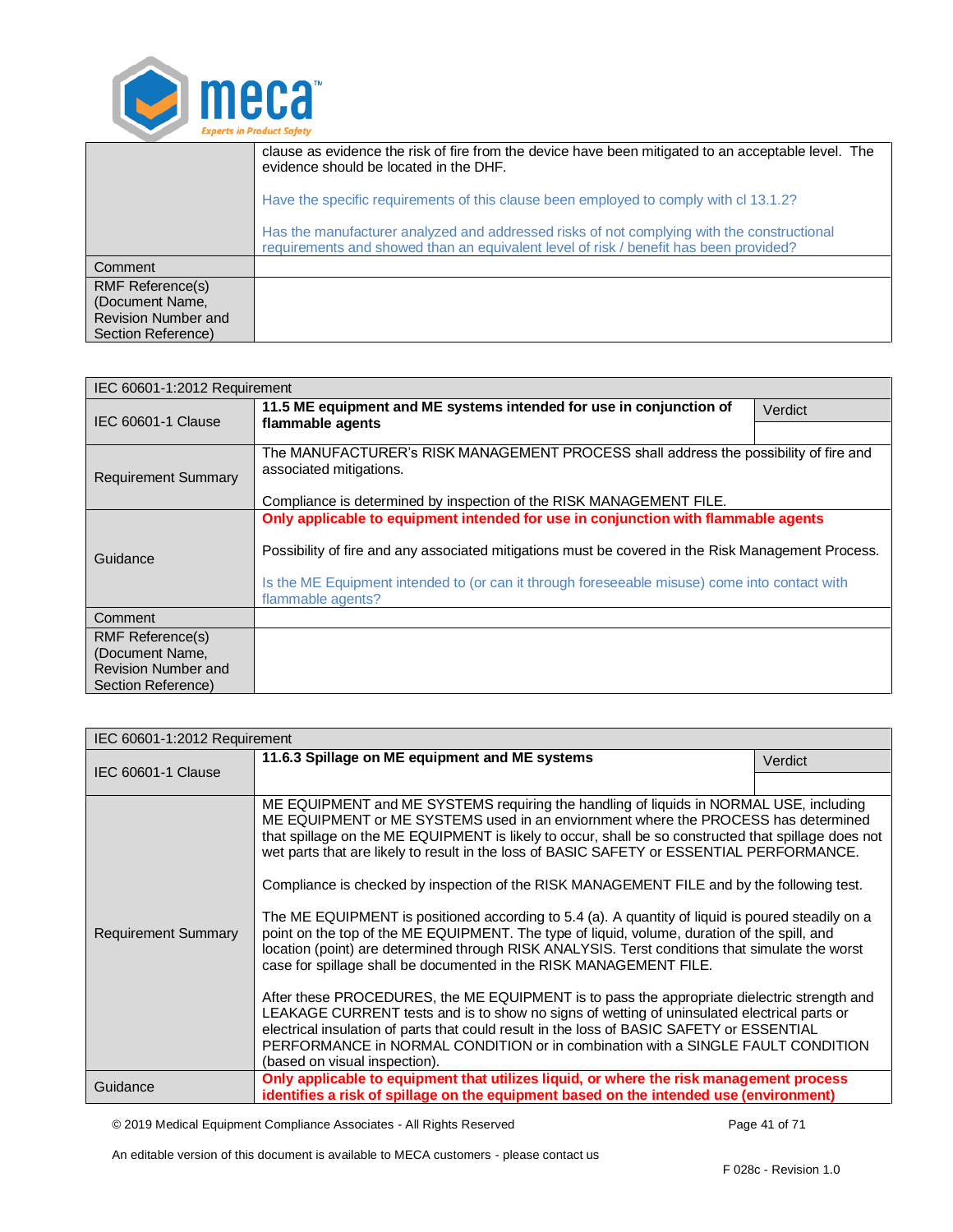

|                                                                                                | This requirement applies to equipment which require liquids based on their intended use/intended<br>use environment.<br>This should be identified during the design input phase.<br>For equipment falling under this requirement, the intended use/intended use environment should be<br>reviewed to determine the following items needed to perform this test:<br>Liquid to be used<br>1.<br>Quantity to be used<br>2.<br>3. Location of the spill<br>4. Duration of the spill<br>5. Pass/fail criteria |
|------------------------------------------------------------------------------------------------|----------------------------------------------------------------------------------------------------------------------------------------------------------------------------------------------------------------------------------------------------------------------------------------------------------------------------------------------------------------------------------------------------------------------------------------------------------------------------------------------------------|
|                                                                                                | This should be listed as a design input requirement, with the verification test specified as stated in<br>the standard using items 1-6 to write the test requirements.<br>The evidence should be located in the DHF.                                                                                                                                                                                                                                                                                     |
|                                                                                                | Does the ME Equipment require the handling of liquids in normal or foreseeable misuse?                                                                                                                                                                                                                                                                                                                                                                                                                   |
|                                                                                                | Could the wetting of the ME equipment result in a hazardous situation?                                                                                                                                                                                                                                                                                                                                                                                                                                   |
|                                                                                                | Has the manufacturer identified hazardous situations relating to the worst case volume and type of<br>liquid?                                                                                                                                                                                                                                                                                                                                                                                            |
|                                                                                                | Has the manufacturer identified hazardous situations relating to the worst location for the equipment<br>to spill? (should be - for the equipment to be spilled on)                                                                                                                                                                                                                                                                                                                                      |
| Comment                                                                                        |                                                                                                                                                                                                                                                                                                                                                                                                                                                                                                          |
| <b>RMF Reference(s)</b><br>(Document Name,<br><b>Revision Number and</b><br>Section Reference) |                                                                                                                                                                                                                                                                                                                                                                                                                                                                                                          |

<span id="page-41-0"></span>

| IEC 60601-1:2012 Requirement           |                                                                                                                                                                                                                                                                                                                                                                                                                                                                 |         |
|----------------------------------------|-----------------------------------------------------------------------------------------------------------------------------------------------------------------------------------------------------------------------------------------------------------------------------------------------------------------------------------------------------------------------------------------------------------------------------------------------------------------|---------|
|                                        | 11.6.6 Effects of Cleaning on ME equipment and ME systems                                                                                                                                                                                                                                                                                                                                                                                                       | Verdict |
| IEC 60601-1 Clause                     |                                                                                                                                                                                                                                                                                                                                                                                                                                                                 |         |
| <b>Requirement Summary</b>             | The MANUFACTURER shall evaluate the effects of multiple cleanings/disinfections as indicated in<br>the instructions for use during the EXPECTED SERVICE LIFE of the ME EQUIPMENT, ME<br>SYSTEM, their parts and ACCESSORIES and assure that these PROCESSES do not result in the<br>loss of BASIC SAFETY or ESSENTIAL PERFORMANCE.<br>The RISK MANAGEMENT FILE is inspected to verify that the MANUFACTURER has evaluated the<br>affects of multiple cleanings. |         |
| Guidance                               | Are there hazards associated with degradation of materials or labels from cleaning chemicals?<br>The device should be designed to withstand the effects of multiple cleaning cycles as identified in<br>the instructions for use based on the EXPECTED SERVICE LIFE, verification tests should be<br>performed as stated here. The evidence should be located in the DHF.                                                                                       |         |
| Comment                                |                                                                                                                                                                                                                                                                                                                                                                                                                                                                 |         |
| RMF Reference(s)                       |                                                                                                                                                                                                                                                                                                                                                                                                                                                                 |         |
| (Document Name,<br>Revision Number and |                                                                                                                                                                                                                                                                                                                                                                                                                                                                 |         |
| Section Reference)                     |                                                                                                                                                                                                                                                                                                                                                                                                                                                                 |         |

| IEC 60601-1:2012 Requirement |                                                     |         |
|------------------------------|-----------------------------------------------------|---------|
| IEC 60601-1 Clause           | 11.6.7 Sterilization of ME equipment and ME systems | Verdict |

<span id="page-41-1"></span>© 2019 Medical Equipment Compliance Associates - All Rights Reserved Page 42 of 71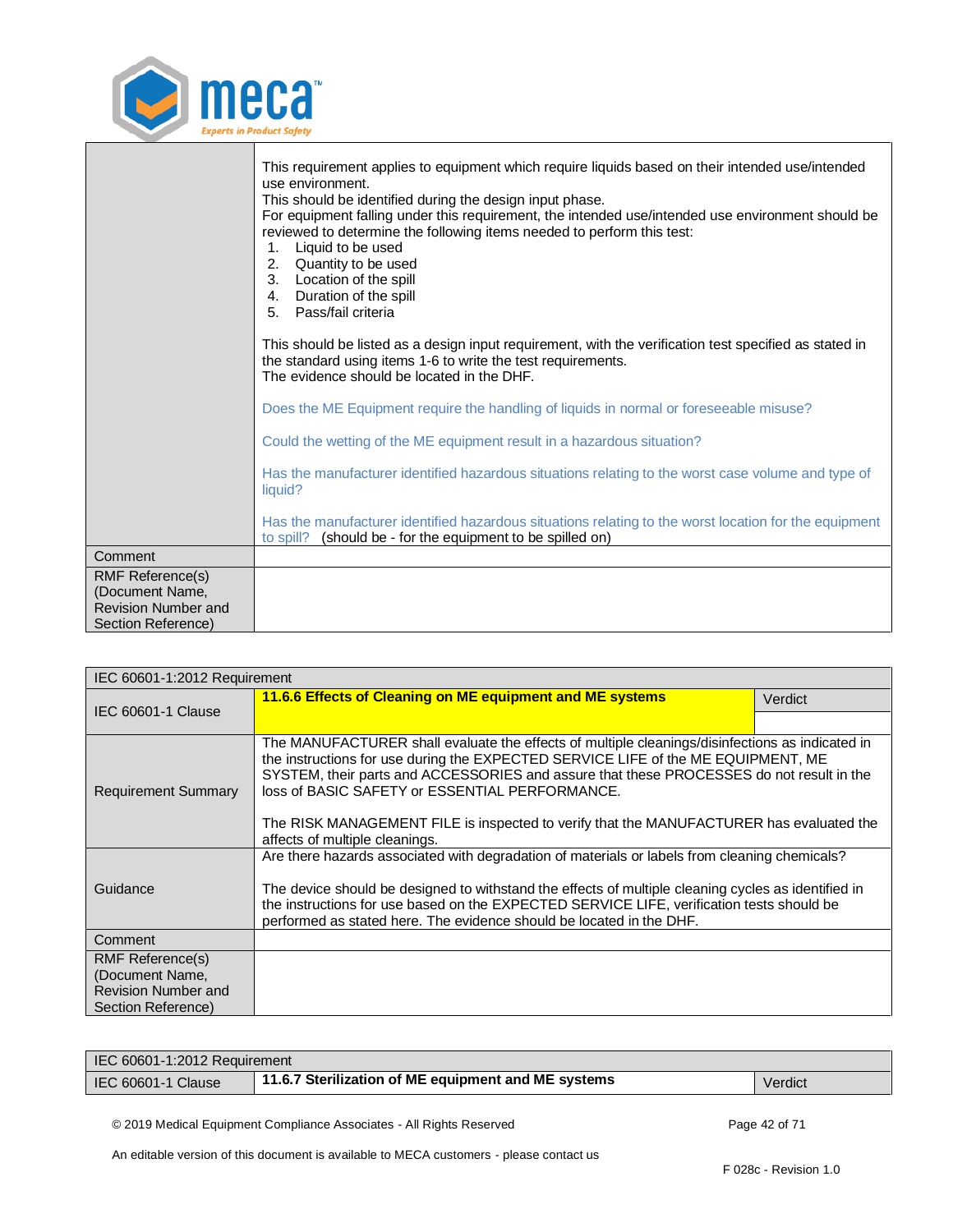

|                                               | ME EQUIPMENT, ME SYSTEMS, and their parts or ACCESSORIES intended to be sterilized shall<br>be assessed and documented according to ISO 11135-1, ISO 11137-1 or ISO 17665-1 as<br>appropriate. See also 7.9.2.12.                                                                                                         |  |
|-----------------------------------------------|---------------------------------------------------------------------------------------------------------------------------------------------------------------------------------------------------------------------------------------------------------------------------------------------------------------------------|--|
| <b>Requirement Summary</b>                    | After these PROCEDURES, the ME EQUIPMENT, ME SYSTEM, and their parts or ACCESSORIES<br>are to show no signs of deterioration that could result in an unacceptable RISK (visual inspection)<br>followed by the appropriate dielectric strength and LEAKAGE CURRENT tests and by inspection of<br>the RISK MANAGEMENT FILE. |  |
|                                               | Only applicable to sterile equipment or equipment parts                                                                                                                                                                                                                                                                   |  |
| Guidance                                      | This requirement applies only to devices/components which are intended to be sterilized.<br>These devices should be designed to withstand the sterilization procedures based on the<br>EXPECTED SERVICE LIFE, verification tests should be performed as stated here.<br>The evidence should be located in the DHF.        |  |
|                                               | Has the manufacturer identified the parts of the ME equipment which may be subject to sterilization<br>in normal or foreseeable misuse and the type of sterilization?                                                                                                                                                     |  |
| Comment                                       |                                                                                                                                                                                                                                                                                                                           |  |
| RMF Reference(s)                              |                                                                                                                                                                                                                                                                                                                           |  |
| (Document Name,<br><b>Revision Number and</b> |                                                                                                                                                                                                                                                                                                                           |  |
| Section Reference)                            |                                                                                                                                                                                                                                                                                                                           |  |

<span id="page-42-0"></span>

| IEC 60601-1:2012 Requirement                                                                   |                                                                                                                                                                                                                                                                                                                                                                                                                                                                                                                                                                                                                                      |         |  |
|------------------------------------------------------------------------------------------------|--------------------------------------------------------------------------------------------------------------------------------------------------------------------------------------------------------------------------------------------------------------------------------------------------------------------------------------------------------------------------------------------------------------------------------------------------------------------------------------------------------------------------------------------------------------------------------------------------------------------------------------|---------|--|
| IEC 60601-1 Clause                                                                             | 11.6.8 Compatibility with substances used                                                                                                                                                                                                                                                                                                                                                                                                                                                                                                                                                                                            | Verdict |  |
|                                                                                                |                                                                                                                                                                                                                                                                                                                                                                                                                                                                                                                                                                                                                                      |         |  |
| <b>Requirement Summary</b>                                                                     | Applicable when substances are used with the equipment<br>When applicable, the MANUFACTURER shall address in the RISK MANAGEMENT PROCESS the<br>RISKS associated with compatibility with substances used with the ME EQUIPMENT. Such RISKS<br>may be addressed through the application of appropriate ISO or IEC standards (giving the<br>presumption of acceptable RISK according to 4.2) such as ISO 15001 [70] for components that<br>contain oxygen at pressures greater than 50 kPa or through the MANUFACTURER'S own testing<br>and RISK CONTROL measures.<br>Compliance is checked by inspection of the RISK MANAGEMENT FILE. |         |  |
| Guidance                                                                                       | Devices should be designed so that substances intended to be used with the devices do not have a<br>detrimental impact on the safety and/or function of the device.<br>Evidence should be located in the DHF.<br>NOTE: any additional hazards related to substances should be also captured in the RMF.<br>Has the manufacturer identified all substances to which the ME Equipment may come into contact<br>with in normal or foreseeable misuse?                                                                                                                                                                                   |         |  |
| Comment                                                                                        |                                                                                                                                                                                                                                                                                                                                                                                                                                                                                                                                                                                                                                      |         |  |
| <b>RMF Reference(s)</b><br>(Document Name,<br><b>Revision Number and</b><br>Section Reference) |                                                                                                                                                                                                                                                                                                                                                                                                                                                                                                                                                                                                                                      |         |  |

| IEC 60601-1:2012 Requirement |                                         |         |
|------------------------------|-----------------------------------------|---------|
| <b>IEC 60601-1 Clause</b>    | 12.1 Accuracy of controls and equipment | Verdict |
|                              |                                         |         |
|                              |                                         |         |

<span id="page-42-1"></span>© 2019 Medical Equipment Compliance Associates - All Rights Reserved Page 43 of 71

T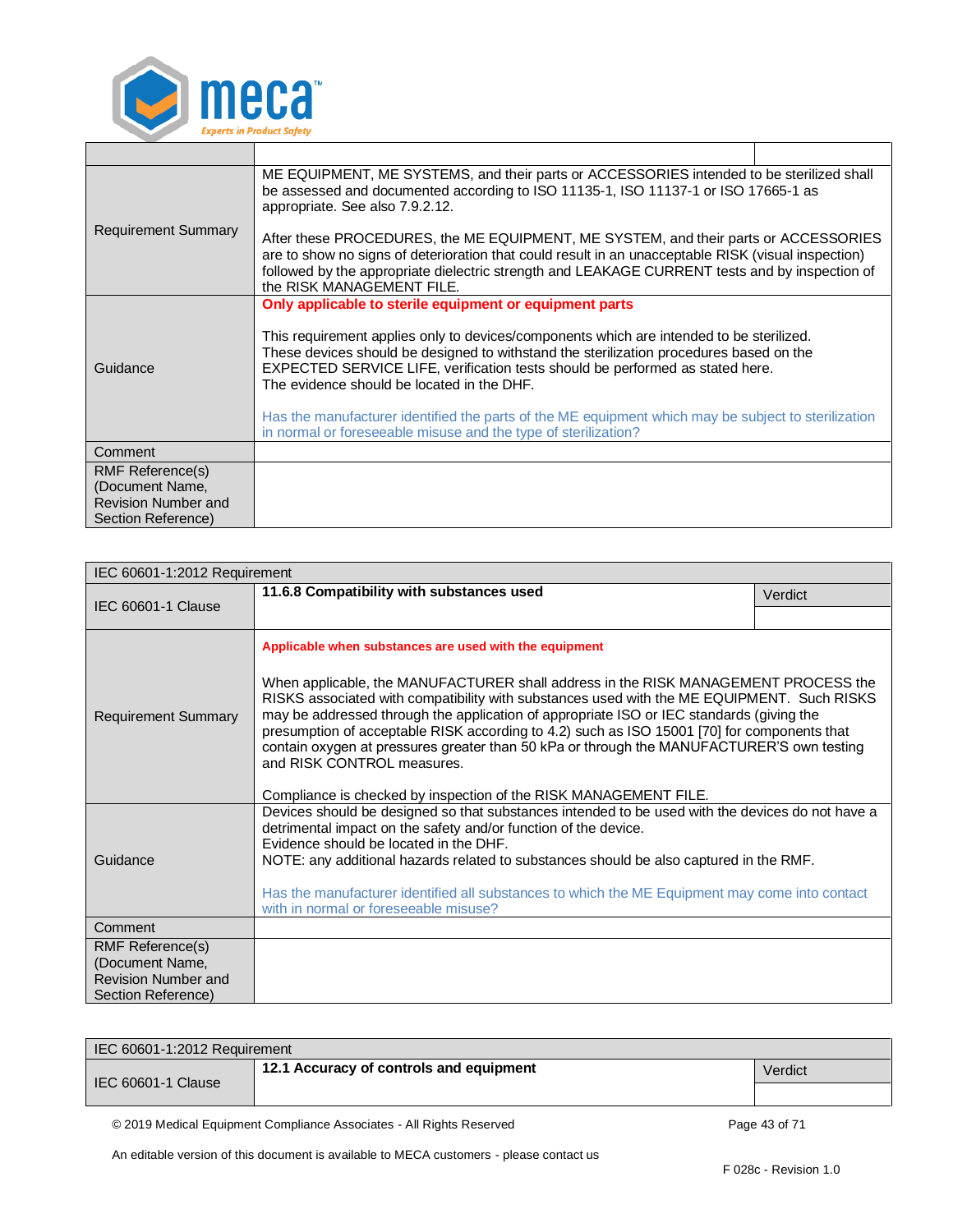

| <b>Requirement Summary</b>                                                                     | When applicable, the MANUFACTURER shall address in the RISK MANAGEMENT PROCESS the<br>RISKS associated with accuracy of controls and instruments.<br>Compliance is checked by inspection of the RISK MANAGEMENT FILE.                                                                                                                                                                                                                                                                                                                                                                                                                                                               |
|------------------------------------------------------------------------------------------------|-------------------------------------------------------------------------------------------------------------------------------------------------------------------------------------------------------------------------------------------------------------------------------------------------------------------------------------------------------------------------------------------------------------------------------------------------------------------------------------------------------------------------------------------------------------------------------------------------------------------------------------------------------------------------------------|
| Guidance                                                                                       | Only applicable to equipment where inaccurate controls could lead to RISK<br>See also particular standards (IEC 60601-2-xx) for additional quidance/requirements.<br>Accuracy that is important to clinical function or safety should be identified as a design input<br>requirement. The evidence should be located in the DHF.<br>NOTE: any additional hazards related to accuracy should be also captured in the RMF.<br>Has the manufacturer identified all controls and instruments contained on the ME Equipment?<br>Has the manufacturer conducted a hazard analysis to identify the risks associated with the accuracy<br>of the above identified controls and instruments? |
| Comment                                                                                        |                                                                                                                                                                                                                                                                                                                                                                                                                                                                                                                                                                                                                                                                                     |
| <b>RMF Reference(s)</b><br>(Document Name,<br><b>Revision Number and</b><br>Section Reference) |                                                                                                                                                                                                                                                                                                                                                                                                                                                                                                                                                                                                                                                                                     |

<span id="page-43-0"></span>

| IEC 60601-1:2012 Requirement                  |                                                                                                                                                                                                                                                                                                                                                                                                                                                                                                                                                                                                                                                                                                                                                                                                                                                                                        |         |
|-----------------------------------------------|----------------------------------------------------------------------------------------------------------------------------------------------------------------------------------------------------------------------------------------------------------------------------------------------------------------------------------------------------------------------------------------------------------------------------------------------------------------------------------------------------------------------------------------------------------------------------------------------------------------------------------------------------------------------------------------------------------------------------------------------------------------------------------------------------------------------------------------------------------------------------------------|---------|
| <b>IEC 60601-1 Clause</b>                     | 12.4.1 Intentional exceeding of safety limits                                                                                                                                                                                                                                                                                                                                                                                                                                                                                                                                                                                                                                                                                                                                                                                                                                          | Verdict |
|                                               |                                                                                                                                                                                                                                                                                                                                                                                                                                                                                                                                                                                                                                                                                                                                                                                                                                                                                        |         |
| <b>Requirement Summary</b>                    | When applicable, the MANUFACTURER shall address in the RISK MANAGEMENT PROCESS the<br>RISKS associated with hazardous output arising from the intentional exceeding of safety limits.<br>Compliance is checked by inspection of the RISK MANAGEMENT FILE.                                                                                                                                                                                                                                                                                                                                                                                                                                                                                                                                                                                                                              |         |
| Guidance                                      | Only applicable where equipment intentionally exceeds safety limits (e.g. leakage current) as<br>part of the intended use. NOTE: where the exceeding of limits is NORMAL USEnot a fault<br>condition<br>This requirement applies where the device allows the identified safe limits to be exceeded<br>intentionally by the OPERATOR or by the EQUIPMENT (e.g.; entering a mode on an imaging<br>device where the radiation exposure can exceed the generally recognized safe limits for a specific<br>treatment/patient).<br>Where applicable these items shall be identified and the risks associated with exceeding the limits<br>should be included on the RMF.<br>Has the manufacturer identified risks associated with the intentional exceeding of safety limits?<br>Has the manufacturer addressed such risks to comply with the manufacturer's risk acceptability<br>criteria? |         |
| Comment                                       |                                                                                                                                                                                                                                                                                                                                                                                                                                                                                                                                                                                                                                                                                                                                                                                                                                                                                        |         |
| <b>RMF Reference(s)</b>                       |                                                                                                                                                                                                                                                                                                                                                                                                                                                                                                                                                                                                                                                                                                                                                                                                                                                                                        |         |
| (Document Name,<br><b>Revision Number and</b> |                                                                                                                                                                                                                                                                                                                                                                                                                                                                                                                                                                                                                                                                                                                                                                                                                                                                                        |         |
| Section Reference)                            |                                                                                                                                                                                                                                                                                                                                                                                                                                                                                                                                                                                                                                                                                                                                                                                                                                                                                        |         |

<span id="page-43-1"></span>

| IEC 60601-1:2012 Requirement |                                                                                                                                                                  |         |
|------------------------------|------------------------------------------------------------------------------------------------------------------------------------------------------------------|---------|
| IEC 60601-1 Clause           | 12.4.2 Indication relevant to safety                                                                                                                             | Verdict |
|                              |                                                                                                                                                                  |         |
| <b>Requirement Summary</b>   | When applicable, the MANUFACTURER shall address in the RISK MANAGEMENT PROCESS the<br>need to indicate any parameters that are associated with hazardous output. |         |

© 2019 Medical Equipment Compliance Associates - All Rights Reserved Page 44 of 71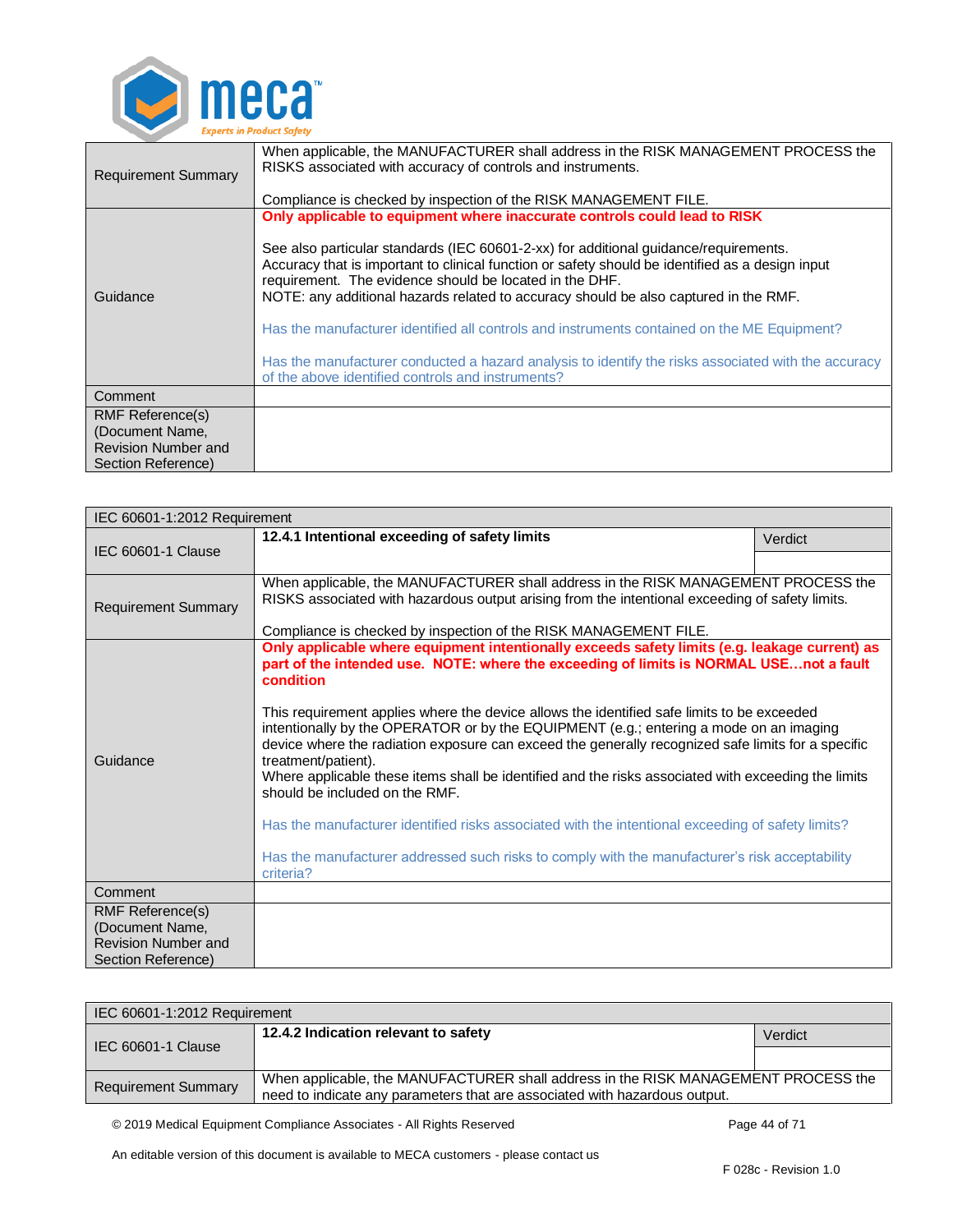

|                                                                                                | Compliance is checked by inspection of the RISK MANAGEMENT FILE.                                                                                                                                                                                                                                                                                                                                                                                                                                                                                                                                                                                                                            |  |
|------------------------------------------------------------------------------------------------|---------------------------------------------------------------------------------------------------------------------------------------------------------------------------------------------------------------------------------------------------------------------------------------------------------------------------------------------------------------------------------------------------------------------------------------------------------------------------------------------------------------------------------------------------------------------------------------------------------------------------------------------------------------------------------------------|--|
| Guidance                                                                                       | Only applicable to equipment where the indication of any hazardous output is required as a<br>risk mitigation<br>During the deign input phase, all parameters which will be indicated to the OPERATOR shall be<br>identified (including those indicated as a risk mitigation).<br>Evidence should be included in the DHF. Those items which are indicated specifically as a risk<br>mitigation shall be included in the RMF.<br>Has the manufacturer identified all functions related to the delivery of energy or substances to the<br>patient?<br>Has the manufacturer explored such functions for hazardous situations in which these functions can<br>produce an output to the patient? |  |
| Comment                                                                                        |                                                                                                                                                                                                                                                                                                                                                                                                                                                                                                                                                                                                                                                                                             |  |
| <b>RMF Reference(s)</b><br>(Document Name,<br><b>Revision Number and</b><br>Section Reference) |                                                                                                                                                                                                                                                                                                                                                                                                                                                                                                                                                                                                                                                                                             |  |

<span id="page-44-0"></span>

| IEC 60601-1:2012 Requirement                                                            |                                                                                                                                                                                                                                                                                                                                                                                                                                                                                                                                                                                                                                                                                                                                                                                                                                                                                                                                                                                 |         |
|-----------------------------------------------------------------------------------------|---------------------------------------------------------------------------------------------------------------------------------------------------------------------------------------------------------------------------------------------------------------------------------------------------------------------------------------------------------------------------------------------------------------------------------------------------------------------------------------------------------------------------------------------------------------------------------------------------------------------------------------------------------------------------------------------------------------------------------------------------------------------------------------------------------------------------------------------------------------------------------------------------------------------------------------------------------------------------------|---------|
| IEC 60601-1 Clause                                                                      | 12.4.3 Accidental selection of excessive output values                                                                                                                                                                                                                                                                                                                                                                                                                                                                                                                                                                                                                                                                                                                                                                                                                                                                                                                          | Verdict |
|                                                                                         |                                                                                                                                                                                                                                                                                                                                                                                                                                                                                                                                                                                                                                                                                                                                                                                                                                                                                                                                                                                 |         |
| <b>Requirement Summary</b>                                                              | Where ME EQUIPMENT is a multi-purpose unit designed for providing both low-intensity and high-<br>intensity outputs for different treatments, the MANUFACTURER shall address in the RISK<br>MANAGEMENT PROCESS the RISKS associated with accidental selection of excessive output<br>values.                                                                                                                                                                                                                                                                                                                                                                                                                                                                                                                                                                                                                                                                                    |         |
| Guidance                                                                                | Compliance is checked by inspection of the RISK MANAGEMENT FILE.<br>Only applicable to equipment where an excessive output is possible (e.g. where both high<br>and low output modes are possible)<br>Where a device has both high & low intensity output the design shall include the requirements<br>related to selection of high/low intensity outputs.<br>Any risks associated with incorrect selection should be evaluated as part of the USABILITY<br>ENGINEERING PROCESS where appropriate the evidence should be included in the RMF or the<br>Usability Engineering File.<br>Has the manufacturer identified all features of the ME Equipment that provide an output to the<br>patient for therapeutic purposes?<br>Has the manufacturer identified which of these features have multiple purposes that require different<br>intensities for different treatments?<br>Has the manufacturer identified hazards associated with accidental selection of excessive output |         |
| Comment                                                                                 |                                                                                                                                                                                                                                                                                                                                                                                                                                                                                                                                                                                                                                                                                                                                                                                                                                                                                                                                                                                 |         |
| RMF Reference(s)<br>(Document Name,<br><b>Revision Number and</b><br>Section Reference) |                                                                                                                                                                                                                                                                                                                                                                                                                                                                                                                                                                                                                                                                                                                                                                                                                                                                                                                                                                                 |         |

| IEC 60601-1:2012 Requirement |                         |         |
|------------------------------|-------------------------|---------|
| <b>IEC 60601-1 Clause</b>    | 12.4.4 Incorrect output | Verdict |

<span id="page-44-1"></span>© 2019 Medical Equipment Compliance Associates - All Rights Reserved Page 45 of 71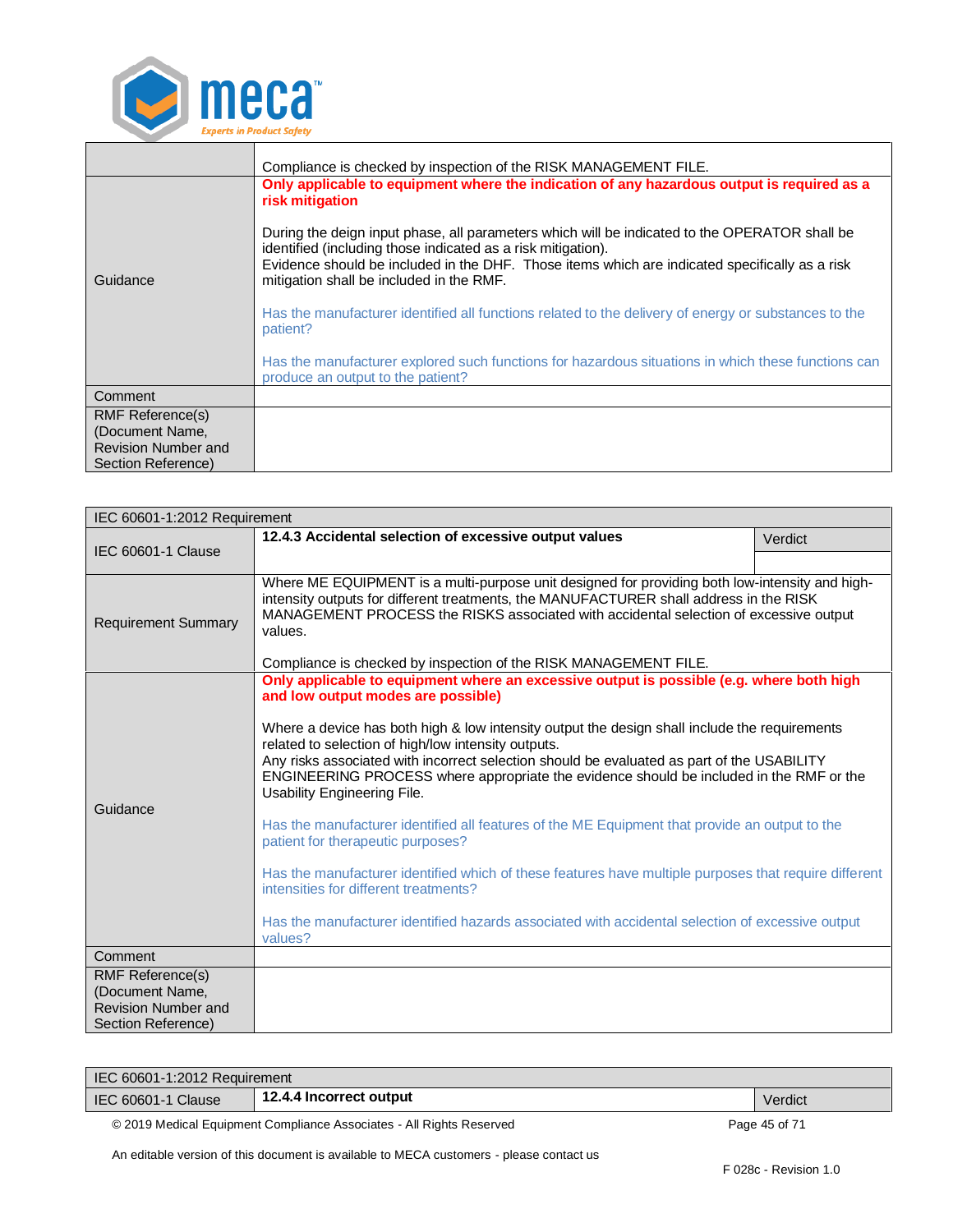

| <b>Requirement Summary</b> | When applicable, the MANUFACTURER shall address in the RISK MANAGEMENT PROCESS the<br>RISKS associated with incorrect output.<br>Compliance is checked by inspection of the RISK MANAGEMENT FILE.                                                                                                                                  |  |
|----------------------------|------------------------------------------------------------------------------------------------------------------------------------------------------------------------------------------------------------------------------------------------------------------------------------------------------------------------------------|--|
|                            | Only applicable to equipment where an incorrect output (e.g. energy or substance) can be<br>applied to the patient                                                                                                                                                                                                                 |  |
| Guidance                   | During the deign input phase, all parameters which will be indicated to the OPERATOR shall be<br>identified (including those indicated as a risk mitigation).<br>Evidence should be included in the Usability Engineering File. Those items which are indicated<br>specifically as a risk mitigation shall be included in the RMF. |  |
|                            | Has the manufacturer identified all features of the ME Equipment that provide an output?                                                                                                                                                                                                                                           |  |
|                            | Has the manufacturer identified hazards associated with incorrect output?                                                                                                                                                                                                                                                          |  |
| Comment                    |                                                                                                                                                                                                                                                                                                                                    |  |
| RMF Reference(s)           |                                                                                                                                                                                                                                                                                                                                    |  |
| (Document Name,            |                                                                                                                                                                                                                                                                                                                                    |  |
| <b>Revision Number and</b> |                                                                                                                                                                                                                                                                                                                                    |  |
| Section Reference)         |                                                                                                                                                                                                                                                                                                                                    |  |

<span id="page-45-0"></span>

| IEC 60601-1:2012 Requirement                                                            |                                                                                                                                                                                                                                                                                                                                                                                                                                                                                                            |         |
|-----------------------------------------------------------------------------------------|------------------------------------------------------------------------------------------------------------------------------------------------------------------------------------------------------------------------------------------------------------------------------------------------------------------------------------------------------------------------------------------------------------------------------------------------------------------------------------------------------------|---------|
|                                                                                         | 12.4.5.3 Radiotherapy equipment                                                                                                                                                                                                                                                                                                                                                                                                                                                                            | Verdict |
| <b>IEC 60601-1 Clause</b>                                                               |                                                                                                                                                                                                                                                                                                                                                                                                                                                                                                            |         |
| <b>Requirement Summary</b>                                                              | When applicable, the MANUFACTURER shall address in the RISK MANAGEMENT PROCESS the<br>RISKS associated with radiotherapy.                                                                                                                                                                                                                                                                                                                                                                                  |         |
|                                                                                         | Compliance is checked by inspection of the RISK MANAGEMENT FILE.                                                                                                                                                                                                                                                                                                                                                                                                                                           |         |
| Guidance                                                                                | Only applicable to radiotherapy equipment<br>Compliance with this requirements is through application of the appropriate radiotherapy standards<br>(e.g., IEC 61217, IEC 61852, IEC 62274).<br>Additionally, for radiotherapy devices, specific risks should be covered by the product RMF.<br>Has the manufacturer identified if the product is intended for radiotherapy purposes?<br>Has the manufacturer identified and explored risks associated with emission radiation for<br>therapeutic purposes? |         |
| Comment                                                                                 |                                                                                                                                                                                                                                                                                                                                                                                                                                                                                                            |         |
| RMF Reference(s)<br>(Document Name,<br><b>Revision Number and</b><br>Section Reference) |                                                                                                                                                                                                                                                                                                                                                                                                                                                                                                            |         |

<span id="page-45-1"></span>

| IEC 60601-1:2012 Requirement |                                                                                                                                                                                                                                                                                                                              |         |
|------------------------------|------------------------------------------------------------------------------------------------------------------------------------------------------------------------------------------------------------------------------------------------------------------------------------------------------------------------------|---------|
| IEC 60601-1 Clause           | 12.4.5.4 Other ME equipment producing diagnostic or therapeutic<br>radiation                                                                                                                                                                                                                                                 | Verdict |
|                              |                                                                                                                                                                                                                                                                                                                              |         |
| <b>Requirement Summary</b>   | When applicable, the MANUFACTURER shall address in the RISK MANAGEMENT PROCESS the<br>RISKS associated with ME EQUIPMENT producing diagnostic or therapeutic radiation other than for<br>diagnostic X-rays and radiotherapy (see 12.4.5.2 and 12.4.5.3).<br>Compliance is checked by inspection of the RISK MANAGEMENT FILE. |         |
| Guidance                     | Only applicable to equipment producing diagnostic or therapeutic radition                                                                                                                                                                                                                                                    |         |
|                              |                                                                                                                                                                                                                                                                                                                              |         |

© 2019 Medical Equipment Compliance Associates - All Rights Reserved Page 46 of 71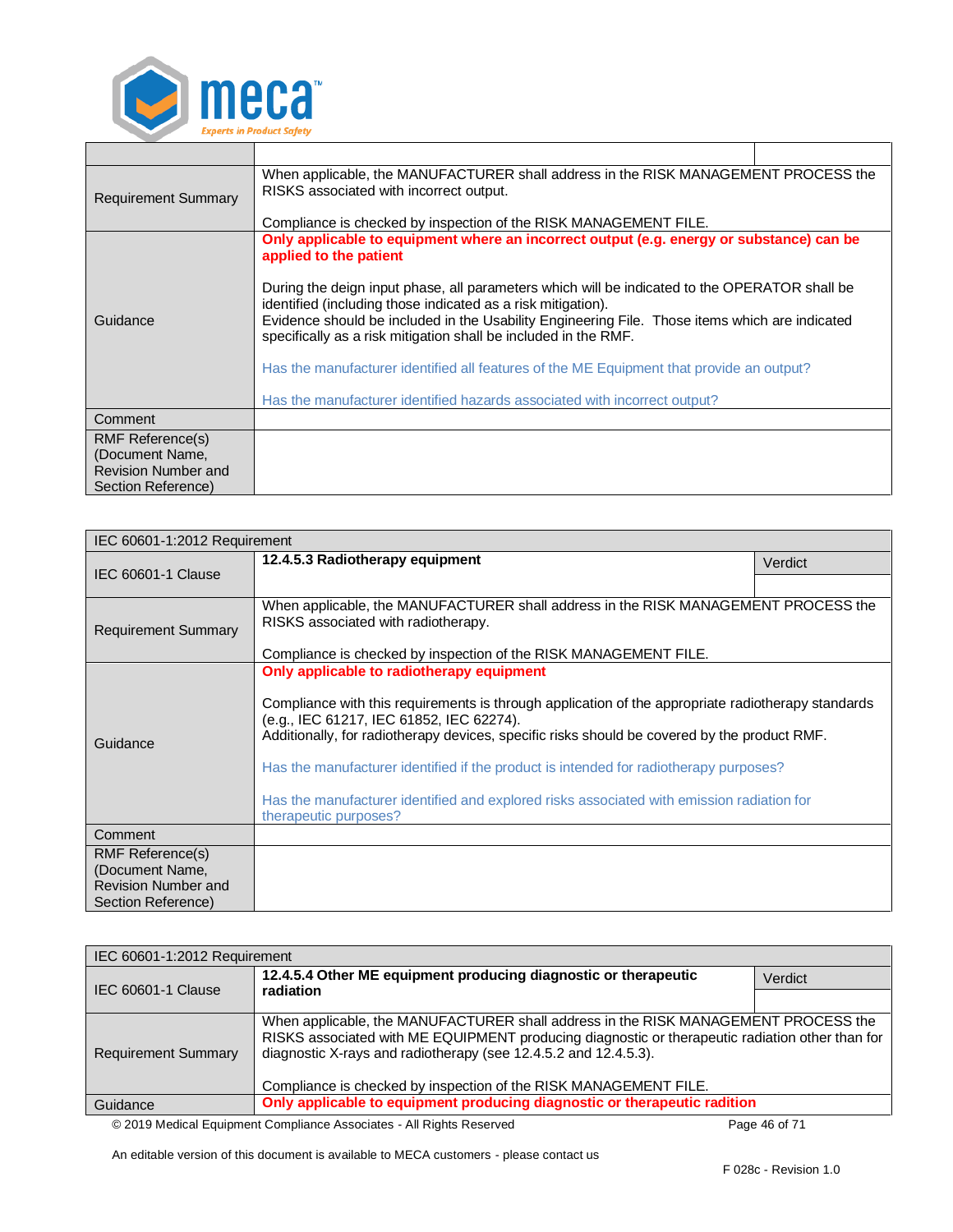

|                                                                                                | Compliance with this requirements is through application the relevant IEC standards based on the<br>device type - where no standards exist, IEC 60601-1-3 and/or IEC 60601-2-54 can be utilized as<br>quidance.<br>Additionally, for devices which utilize diagnostic X-Rays, there should be specific risks associated<br>with x-rays covered by the product RMF. |
|------------------------------------------------------------------------------------------------|--------------------------------------------------------------------------------------------------------------------------------------------------------------------------------------------------------------------------------------------------------------------------------------------------------------------------------------------------------------------|
|                                                                                                | Has the manufacturer identified if the product is intended for radiotherapy purposes?                                                                                                                                                                                                                                                                              |
|                                                                                                | Has the manufacturer identified and explored risks associated with emission radiation for<br>therapeutic purposes?                                                                                                                                                                                                                                                 |
| Comment                                                                                        |                                                                                                                                                                                                                                                                                                                                                                    |
| <b>RMF Reference(s)</b><br>(Document Name,<br><b>Revision Number and</b><br>Section Reference) |                                                                                                                                                                                                                                                                                                                                                                    |

<span id="page-46-0"></span>

| IEC 60601-1:2012 Requirement                  |                                                                                                                                                                                                                            |         |
|-----------------------------------------------|----------------------------------------------------------------------------------------------------------------------------------------------------------------------------------------------------------------------------|---------|
|                                               | 12.4.6 Diagnostic or therapeutic acoustic pressure                                                                                                                                                                         | Verdict |
| <b>IEC 60601-1 Clause</b>                     |                                                                                                                                                                                                                            |         |
| <b>Requirement Summary</b>                    | When applicable, the MANUFACTURER shall address in the RISK MANAGEMENT PROCESS the<br>RISKS associated with diagnostic or therapeutic acoustic pressure.                                                                   |         |
|                                               | Compliance is checked by inspection of the RISK MANAGEMENT FILE.                                                                                                                                                           |         |
|                                               | Only applicable to equipment producing diagnostic or therapeutic acoustic pressure                                                                                                                                         |         |
| Guidance                                      | Compliance with this requirement is through application of the relevant IEC standards for the device<br>type (e.g., IEC 60601-2-37).<br>Additionally, any risks specific to acoustic pressure should be listed in the RMF. |         |
|                                               | Has the manufacturer identified if the equipment emits an acoustic pressure output?                                                                                                                                        |         |
|                                               | Has the manufacturer identified and explored risks associated with emission of such acoustic<br>pressure?                                                                                                                  |         |
| Comment                                       |                                                                                                                                                                                                                            |         |
| <b>RMF Reference(s)</b>                       |                                                                                                                                                                                                                            |         |
| (Document Name,<br><b>Revision Number and</b> |                                                                                                                                                                                                                            |         |
| Section Reference)                            |                                                                                                                                                                                                                            |         |

<span id="page-46-1"></span>

| IEC 60601-1:2012 Requirement |                                                                                                                                                                                                                                                                                   |         |
|------------------------------|-----------------------------------------------------------------------------------------------------------------------------------------------------------------------------------------------------------------------------------------------------------------------------------|---------|
|                              | 13.2.6 Leakage of liquid                                                                                                                                                                                                                                                          | Verdict |
| IEC 60601-1 Clause           |                                                                                                                                                                                                                                                                                   |         |
| <b>Requirement Summary</b>   | ME EQUIPMENT shall be so constructed that liquid that might escape in a SINGLE FAULT<br>CONDITION does not result in an unacceptable RISK.<br>Since only small amounts of liquid will escape when they leak, sealed rechargeable batteries are<br>exempted from this requirement. |         |
|                              | A RISK MANAGEMENT PROCESS shall be used to determine the appropriate test conditions for<br>the ME EQUIPMENT.<br>Compliance is checked by inspection of the RISK MANAGEMENT FILE.                                                                                                 |         |
| Guidance                     | Only applicable to equipment that utilizes liquid (internally or externally)                                                                                                                                                                                                      |         |

© 2019 Medical Equipment Compliance Associates - All Rights Reserved Page 47 of 71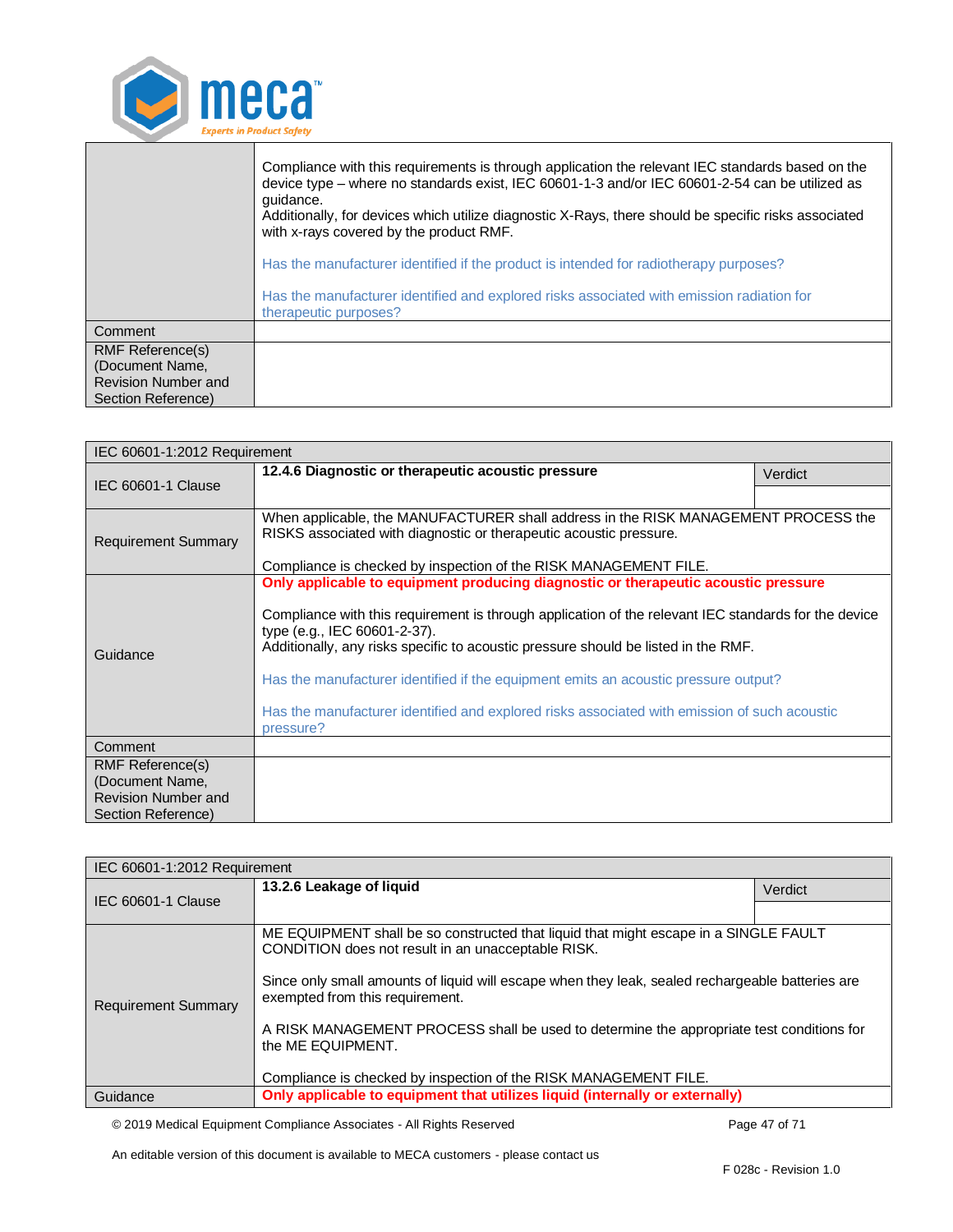

|                                                                                         | The design input and verification requirements should be developed taking this requirement into<br>account.<br>The evidence required should be located in the DHF.<br>Has the manufacturer determined the appropriate test conditions for the evaluation of liquid<br>leakage? |
|-----------------------------------------------------------------------------------------|--------------------------------------------------------------------------------------------------------------------------------------------------------------------------------------------------------------------------------------------------------------------------------|
| <b>Comment</b>                                                                          |                                                                                                                                                                                                                                                                                |
| <b>RMF Reference(s)</b><br>(Document Name,<br>Revision Number and<br>Section Reference) |                                                                                                                                                                                                                                                                                |

<span id="page-47-0"></span>

| IEC 60601-1:2012 Requirement               |                                                                                                                                                                                                                                                                               |         |
|--------------------------------------------|-------------------------------------------------------------------------------------------------------------------------------------------------------------------------------------------------------------------------------------------------------------------------------|---------|
| IEC 60601-1 Clause                         | 14.1 Programmable electrical medical systems - General                                                                                                                                                                                                                        | Verdict |
|                                            |                                                                                                                                                                                                                                                                               |         |
|                                            | The requirements in 14.2 to 14.12 (inclusive) shall apply to PEMS unless:                                                                                                                                                                                                     |         |
|                                            | - none of the PROGRAMMABLE ELECTRONIC SUBSYSTEM (PESS) provides functionality<br>necessary for BASIC SAFETY or ESSENTIAL PERFORMANCE; or                                                                                                                                      |         |
|                                            | - the application of RISK MANAGEMENT as described in 4.2 demonstrates that the failure of any<br>PESS does not lead to an unacceptable RISK.                                                                                                                                  |         |
| <b>Requirement Summary</b>                 | The requirements in 14.13 are applicable to any PEMS intended to be incorporated into an<br>ITNETWORK whether or not the requirements in 14.2 to 14.12 apply.                                                                                                                 |         |
|                                            | Compliance is determined by inspection of all documentation required, and when necessary,<br>assessment of the requirements in 14.2 to 14.13 (inclusive).                                                                                                                     |         |
|                                            | When the requirements in 14.2 to 14.13 apply, the requirements in subclause 4.3, Clause 5, Clause<br>7, Clause 8 and Clause 9 of IEC 62304:2006 shall also apply to the development or modification of<br>software for each PESS.                                             |         |
|                                            | Compliance is determined by inspection and assessment as required by subclause 1.4 of IEC<br>62304:2006.                                                                                                                                                                      |         |
|                                            | The risk assessment is always required unless there is no software/firmware (PEMS, PESS) in the<br>equipment.                                                                                                                                                                 |         |
| Guidance                                   | Based on the assessment of BASIC SAFETY, ESSENTIAL PERFORMANCE and a review of the<br>risks associated with software failures if this exemption to all the requirements in Clause 14 is taken,<br>justification shall be included in the DHF and (where appropriate) the RMF. |         |
|                                            | Does the application of ISO 14971 demonstrate that the failure of the PEMS does not lead to an<br>unacceptable risk?                                                                                                                                                          |         |
| Comment                                    |                                                                                                                                                                                                                                                                               |         |
| <b>RMF Reference(s)</b><br>(Document Name, |                                                                                                                                                                                                                                                                               |         |
| <b>Revision Number and</b>                 |                                                                                                                                                                                                                                                                               |         |
| Section Reference)                         |                                                                                                                                                                                                                                                                               |         |

| IEC 60601-1:2012 Requirement |                                                        |         |
|------------------------------|--------------------------------------------------------|---------|
| IEC 60601-1 Clause           | 14.6.1 Identification of known and foreseeable hazards | Verdict |
|                              |                                                        |         |

<span id="page-47-1"></span>© 2019 Medical Equipment Compliance Associates - All Rights Reserved Page 48 of 71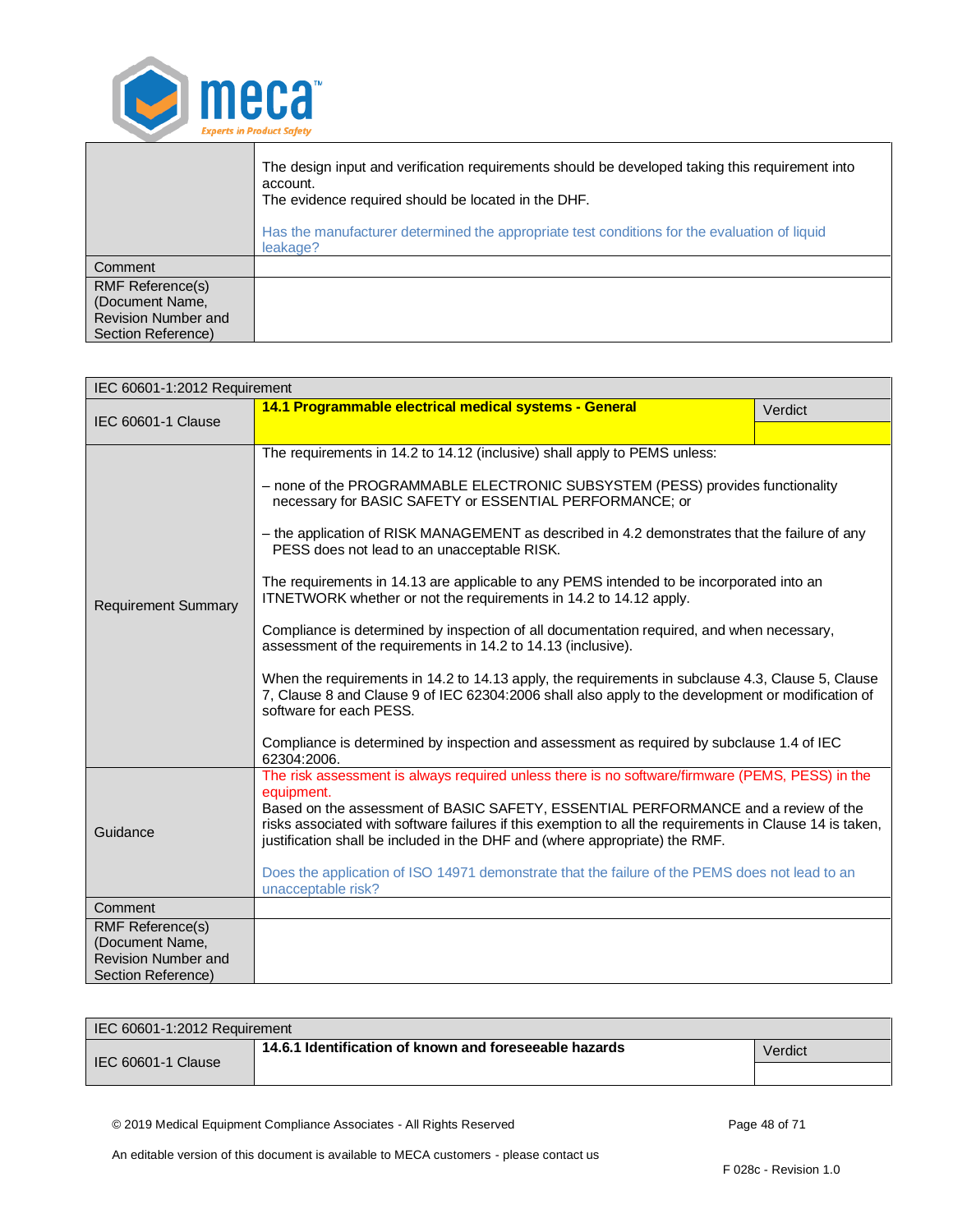

| <b>Requirement Summary</b>                                                                     | When compiling the list of known or foreseeable HAZARDS, the MANUFACTURER shall consider<br>those HAZARDS associated with software and hardware aspects of the PEMS including those<br>associated with the incorporation of the PEMS into an IT-NETWORK, components of third-party<br>origin and legacy subsystems.                                                                                                                           |
|------------------------------------------------------------------------------------------------|-----------------------------------------------------------------------------------------------------------------------------------------------------------------------------------------------------------------------------------------------------------------------------------------------------------------------------------------------------------------------------------------------------------------------------------------------|
| Guidance                                                                                       | Only applicable where software (PEMS) provides BASIC SAFETY or ESSENTIAL<br>PERFORMANCE or where the failure of the PESS leads to an unacceptable risk<br>Compliance with this requirements is though application of the Risk Management Process.<br>Has the manufacturer considered those hazards associated with the software and hardware<br>aspects of the PEMS including those associated with Network/Data coupling and legacy systems? |
| Comment                                                                                        |                                                                                                                                                                                                                                                                                                                                                                                                                                               |
| <b>RMF Reference(s)</b><br>(Document Name,<br><b>Revision Number and</b><br>Section Reference) |                                                                                                                                                                                                                                                                                                                                                                                                                                               |

<span id="page-48-0"></span>

| IEC 60601-1:2012 Requirement                                                            |                                                                                                                                                                                                                                                                                                                                                                                                                                                                                                                           |         |
|-----------------------------------------------------------------------------------------|---------------------------------------------------------------------------------------------------------------------------------------------------------------------------------------------------------------------------------------------------------------------------------------------------------------------------------------------------------------------------------------------------------------------------------------------------------------------------------------------------------------------------|---------|
|                                                                                         | 14.6.2 Risk control                                                                                                                                                                                                                                                                                                                                                                                                                                                                                                       | Verdict |
| <b>IEC 60601-1 Clause</b>                                                               |                                                                                                                                                                                                                                                                                                                                                                                                                                                                                                                           |         |
| <b>Requirement Summary</b>                                                              | The following requirements for PEMS supplement 4.2.2.<br>Suitably validated TOOLS and PROCEDURES shall be selected and identified to implement each<br>RISK CONTROL measure.<br>These TOOLS and PROCEDURES shall be appropriate to assure that each RISK CONTROL<br>measure satisfactorily reduces the identified RISK(s).                                                                                                                                                                                                |         |
| Guidance                                                                                | Only applicable where software (PEMS) provides BASIC SAFETY or ESSENTIAL<br>PERFORMANCE or where the failure of the PESS leads to an unacceptable risk<br>Compliance with this requirement is through application of IEC 62304 incorporated with the Risk<br>Management Process.<br>Has the manufacturer identified suitable tools and procedures to implement risk control measures?<br>Are these tools and procedures appropriate to ensure that each risk control measure effectively<br>reduces the identified risks? |         |
| Comment                                                                                 |                                                                                                                                                                                                                                                                                                                                                                                                                                                                                                                           |         |
| RMF Reference(s)<br>(Document Name,<br><b>Revision Number and</b><br>Section Reference) |                                                                                                                                                                                                                                                                                                                                                                                                                                                                                                                           |         |

<span id="page-48-1"></span>

| IEC 60601-1:2012 Requirement |                                                                                                                                                                                                                   |         |
|------------------------------|-------------------------------------------------------------------------------------------------------------------------------------------------------------------------------------------------------------------|---------|
| <b>IEC 60601-1 Clause</b>    | <b>14.7 Requirement specification</b>                                                                                                                                                                             | Verdict |
|                              |                                                                                                                                                                                                                   |         |
| <b>Requirement Summary</b>   | For the PEMS and each of its subsystems (e.g., for a PESS) there shall be a documented<br>requirement specification.<br>The requirement specification for a system or subsystem shall include and distinguish any |         |
|                              | ESSENTIAL PERFORMANCE and any RISK CONTROL measures implemented by that system or<br>subsystem.                                                                                                                   |         |
| Guidance                     | Only applicable where software (PEMS) provides BASIC SAFETY or ESSENTIAL<br>PERFORMANCE or where the failure of the PESS leads to an unacceptable risk                                                            |         |

© 2019 Medical Equipment Compliance Associates - All Rights Reserved Page 49 of 71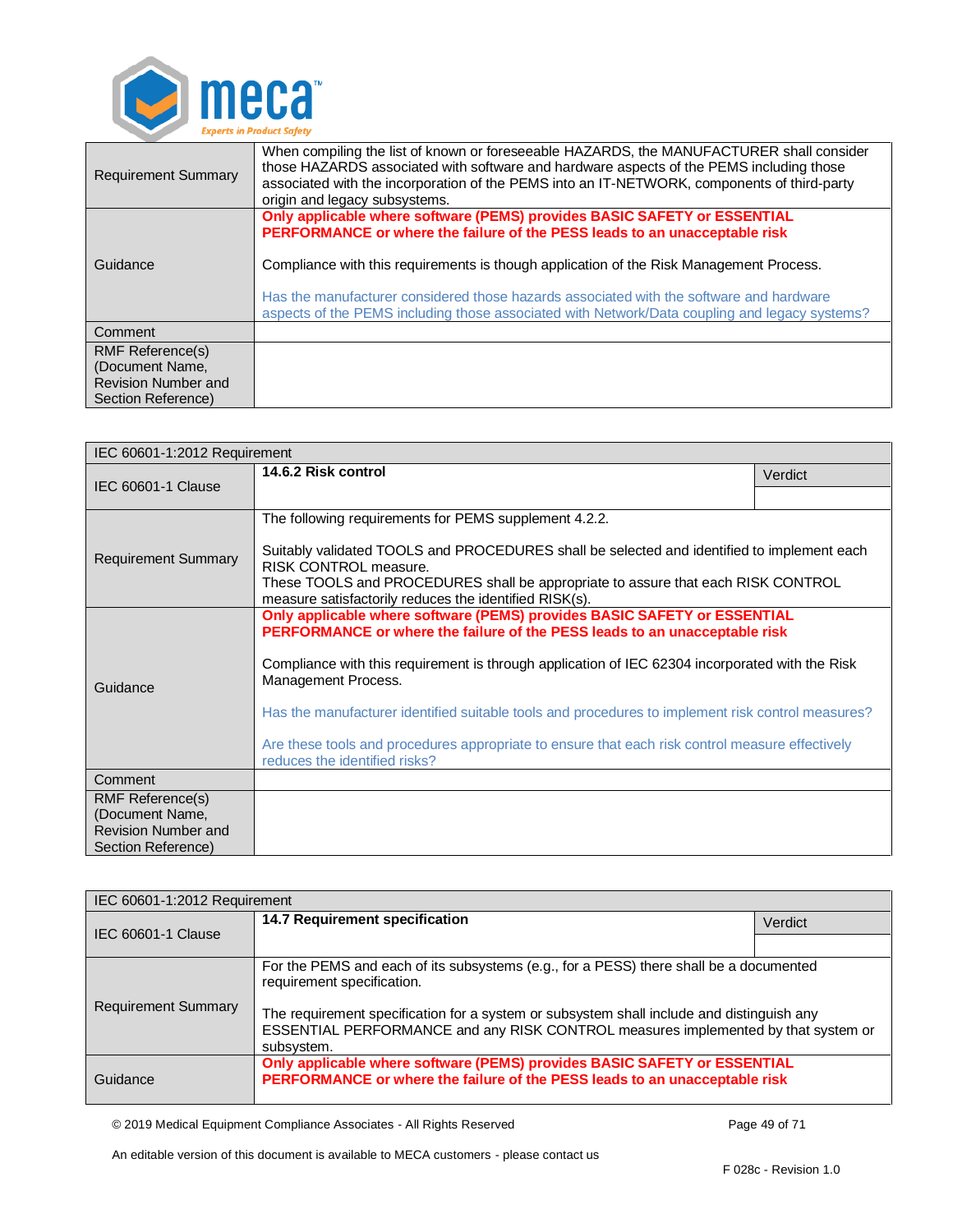

|                                                                                                | Compliance with this requirement may be achieved through application of IEC 62304.    |
|------------------------------------------------------------------------------------------------|---------------------------------------------------------------------------------------|
|                                                                                                | Does the requirement specification include and distinguish any risk control measures? |
| Comment                                                                                        |                                                                                       |
| <b>RMF Reference(s)</b><br>(Document Name,<br><b>Revision Number and</b><br>Section Reference) |                                                                                       |

<span id="page-49-0"></span>

| IEC 60601-1:2012 Requirement |                                                                                                                                                                                                                                                                                                                                                                                                                                                                                                                                                                                                                                                                                                                                                                                                                                                                                                                                                                                                                                                                                          |         |
|------------------------------|------------------------------------------------------------------------------------------------------------------------------------------------------------------------------------------------------------------------------------------------------------------------------------------------------------------------------------------------------------------------------------------------------------------------------------------------------------------------------------------------------------------------------------------------------------------------------------------------------------------------------------------------------------------------------------------------------------------------------------------------------------------------------------------------------------------------------------------------------------------------------------------------------------------------------------------------------------------------------------------------------------------------------------------------------------------------------------------|---------|
|                              | <b>14.8 Architecture</b>                                                                                                                                                                                                                                                                                                                                                                                                                                                                                                                                                                                                                                                                                                                                                                                                                                                                                                                                                                                                                                                                 | Verdict |
| <b>IEC 60601-1 Clause</b>    |                                                                                                                                                                                                                                                                                                                                                                                                                                                                                                                                                                                                                                                                                                                                                                                                                                                                                                                                                                                                                                                                                          |         |
| <b>Requirement Summary</b>   | For the PEMS and each of its subsystems, an architecture shall be specified that shall satisfy the<br>requirement specification.<br>Where appropriate, to reduce the RISK to an acceptable level, the architecture specification shall<br>make use of:<br>a) COMPONENTS WITH HIGH-INTEGRITY CHARACTERISTICS;<br>b) fail-safe functions;<br>c) redundancy;<br>d) diversity;<br>e) * partitioning of functionality;<br>f) defensive design, e.g., limits on potentially hazardous effects by restricting the available output<br>power or by introducing means to limit the travel of actuators.<br>The architecture specification shall take into consideration:<br>g) * allocation of RISK CONTROL measures to subsystems and components of the PEMS;<br>NOTE-Subsystems and components include sensors, actuators, PESS, and interfaces.<br>h) failure modes of components and their effects;<br>i) common cause failures;<br>j) systematic failures;<br>k) test interval duration and diagnostic coverage;<br>I) maintainability;<br>m) protection from reasonably foreseeable misuse; |         |
|                              | n) the IT-NETWORK specification, if applicable.                                                                                                                                                                                                                                                                                                                                                                                                                                                                                                                                                                                                                                                                                                                                                                                                                                                                                                                                                                                                                                          |         |
| Guidance                     | Only applicable where software (PEMS) provides BASIC SAFETY or ESSENTIAL<br>PERFORMANCE or where the failure of the PESS leads to an unacceptable risk<br>Compliance with this requirement may be achieved through application of IEC 62304 taking into<br>account the specific items listed here.<br>Does the architecture specification reduce the risk to an acceptable level, where appropriate, using                                                                                                                                                                                                                                                                                                                                                                                                                                                                                                                                                                                                                                                                               |         |
|                              | levels $a) - f$ ?<br>Does the architecture specification take into consideration allocation of risk control measures?                                                                                                                                                                                                                                                                                                                                                                                                                                                                                                                                                                                                                                                                                                                                                                                                                                                                                                                                                                    |         |

© 2019 Medical Equipment Compliance Associates - All Rights Reserved Page 50 of 71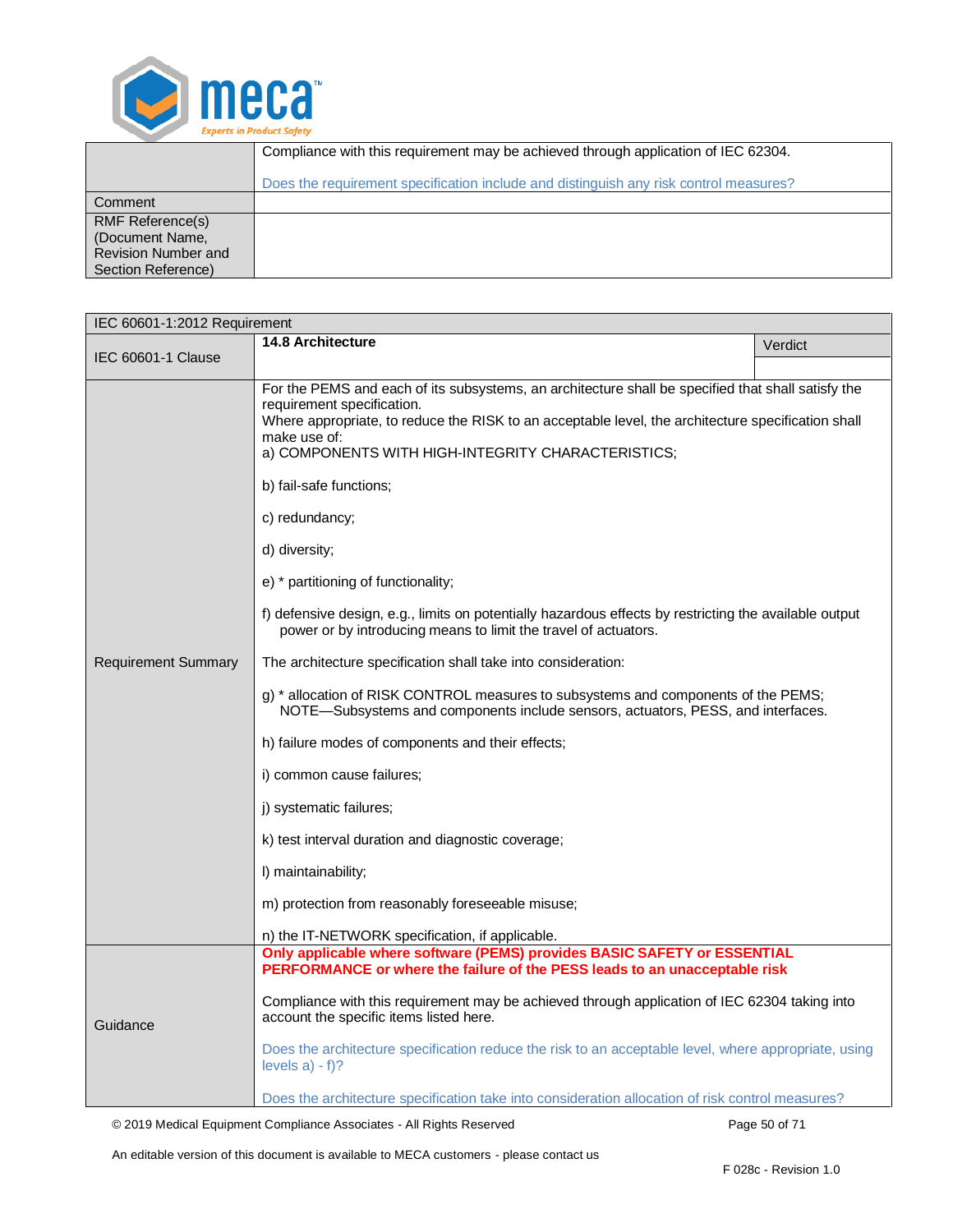

| Comment                 |  |
|-------------------------|--|
| <b>RMF Reference(s)</b> |  |
| (Document Name,         |  |
| Revision Number and     |  |
| Section Reference)      |  |

<span id="page-50-0"></span>

| IEC 60601-1:2012 Requirement                  |                                                                                                                                                                                                                                                                                                                                                                                                                                                                                                                                                                                                                                                                                                                                                                       |         |  |
|-----------------------------------------------|-----------------------------------------------------------------------------------------------------------------------------------------------------------------------------------------------------------------------------------------------------------------------------------------------------------------------------------------------------------------------------------------------------------------------------------------------------------------------------------------------------------------------------------------------------------------------------------------------------------------------------------------------------------------------------------------------------------------------------------------------------------------------|---------|--|
| <b>IEC 60601-1 Clause</b>                     | 14.10 Verification                                                                                                                                                                                                                                                                                                                                                                                                                                                                                                                                                                                                                                                                                                                                                    | Verdict |  |
|                                               |                                                                                                                                                                                                                                                                                                                                                                                                                                                                                                                                                                                                                                                                                                                                                                       |         |  |
| <b>Requirement Summary</b>                    | VERIFICATION is required for all functions that implement BASIC SAFETY, ESSENTIAL<br>PERFORMANCE, or RISK CONTROL measures.<br>A VERIFICATION plan shall be produced to show how these functions shall be verified. The plan<br>shall include:<br>- at which milestone(s) VERIFICATION is to be performed for each function;<br>— the selection and documentation of VERIFICATION strategies, activities, techniques, and the<br>appropriate level of independence of the personnel performing the VERIFICATION;<br>- the selection and utilization of VERIFICATION TOOLS; and<br>- coverage criteria for VERIFICATION.<br>The VERIFICATION shall be performed according to the VERIFICATION plan. The results of the<br>VERIFICATION activities shall be documented. |         |  |
| Guidance                                      | Only applicable where software (PEMS) provides BASIC SAFETY or ESSENTIAL<br>PERFORMANCE or where the failure of the PESS leads to an unacceptable risk<br>VERIFICATION information should be located in the DHF.<br>Is the result of the verification activity documented?<br>Have all functions that implement risk control measures been verified?                                                                                                                                                                                                                                                                                                                                                                                                                  |         |  |
| Comment                                       |                                                                                                                                                                                                                                                                                                                                                                                                                                                                                                                                                                                                                                                                                                                                                                       |         |  |
| <b>RMF Reference(s)</b>                       |                                                                                                                                                                                                                                                                                                                                                                                                                                                                                                                                                                                                                                                                                                                                                                       |         |  |
| (Document Name,<br><b>Revision Number and</b> |                                                                                                                                                                                                                                                                                                                                                                                                                                                                                                                                                                                                                                                                                                                                                                       |         |  |
| Section Reference)                            |                                                                                                                                                                                                                                                                                                                                                                                                                                                                                                                                                                                                                                                                                                                                                                       |         |  |

<span id="page-50-1"></span>

| IEC 60601-1:2012 Requirement |                                                                                                                                                                                               |         |
|------------------------------|-----------------------------------------------------------------------------------------------------------------------------------------------------------------------------------------------|---------|
| IEC 60601-1 Clause           | 14.11 PEMS validation                                                                                                                                                                         | Verdict |
|                              |                                                                                                                                                                                               |         |
|                              | A PEMS VALIDATION plan shall include the validation of BASIC SAFETY and ESSENTIAL<br>PERFORMANCE.                                                                                             |         |
| <b>Requirement Summary</b>   | Methods used for PEMS VALIDATION shall be documented.                                                                                                                                         |         |
|                              | The PEMS VALIDATION shall be performed according to the PEMS VALIDATION plan. The results<br>of PEMS VALIDATION activities shall be documented.                                               |         |
|                              | The person having the overall responsibility for the PEMS VALIDATION shall be independent of the<br>design team. The MANUFACTURER shall document the rationale for the level of independence. |         |

© 2019 Medical Equipment Compliance Associates - All Rights Reserved Page 51 of 71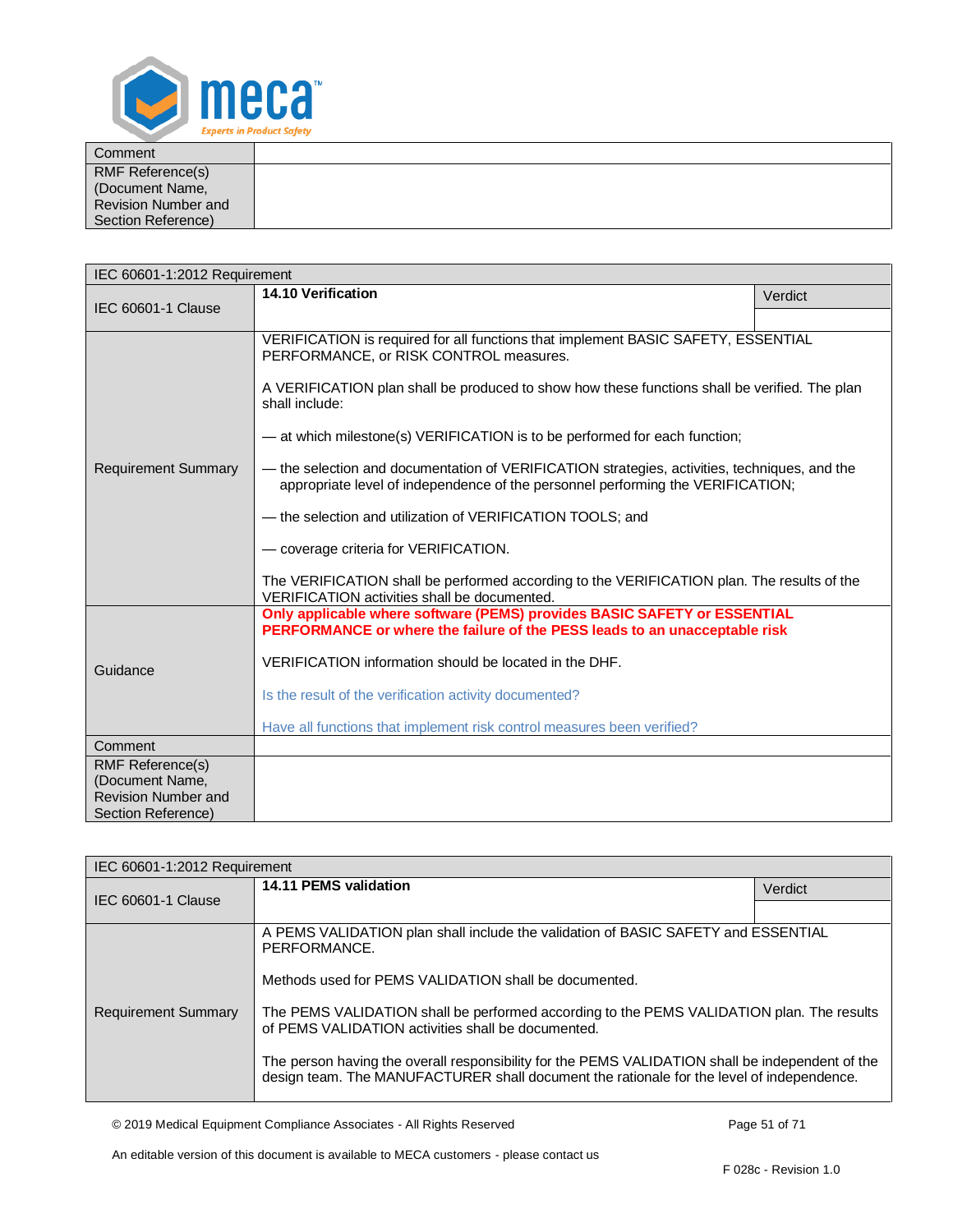

|                                               | No member of a design team shall be responsible for the PEMS VALIDATION of their own design.<br>All professional relationships of the members of the PEMS VALIDATION team with members of the<br>design team shall be documented in the RISK MANAGEMENT FILE. |
|-----------------------------------------------|---------------------------------------------------------------------------------------------------------------------------------------------------------------------------------------------------------------------------------------------------------------|
|                                               | Only applicable where software (PEMS) provides BASIC SAFETY or ESSENTIAL<br>PERFORMANCE or where the failure of the PESS leads to an unacceptable risk<br>Information regarding VALIDATION should be located in the DHF.                                      |
| Guidance                                      | Has the manufacturer documented the professional relationships of the members of the PEMS<br>validation team with members of the design team?                                                                                                                 |
|                                               | Is a reference to the methods and results of the PEMS validation included in the risk management<br>file?                                                                                                                                                     |
| Comment                                       |                                                                                                                                                                                                                                                               |
| <b>RMF Reference(s)</b>                       |                                                                                                                                                                                                                                                               |
| (Document Name,<br><b>Revision Number and</b> |                                                                                                                                                                                                                                                               |
| Section Reference)                            |                                                                                                                                                                                                                                                               |

<span id="page-51-0"></span>

| IEC 60601-1:2012 Requirement |                                                                                                                                                                                                                                                                                                                                                                                                                                                                                                                                                                                                                                                                                                                                                                                                                                                                                                                                                                                                                                                                                                                                                                                                                                                                                                                                                                                                                                                                                               |         |
|------------------------------|-----------------------------------------------------------------------------------------------------------------------------------------------------------------------------------------------------------------------------------------------------------------------------------------------------------------------------------------------------------------------------------------------------------------------------------------------------------------------------------------------------------------------------------------------------------------------------------------------------------------------------------------------------------------------------------------------------------------------------------------------------------------------------------------------------------------------------------------------------------------------------------------------------------------------------------------------------------------------------------------------------------------------------------------------------------------------------------------------------------------------------------------------------------------------------------------------------------------------------------------------------------------------------------------------------------------------------------------------------------------------------------------------------------------------------------------------------------------------------------------------|---------|
| <b>IEC 60601-1 Clause</b>    | 14.13 PEMS intended to be incorporated into an IT-NETWORK                                                                                                                                                                                                                                                                                                                                                                                                                                                                                                                                                                                                                                                                                                                                                                                                                                                                                                                                                                                                                                                                                                                                                                                                                                                                                                                                                                                                                                     | Verdict |
| <b>Requirement Summary</b>   | If the PEMS is intended to be incorporated into an IT-NETWORK that is not validated by the PEMS<br>MANUFACTURER, the MANUFACTURER shall make available instructions for implementing such<br>connection including the following:<br>a) the purpose of the PEMS's connection to an IT-NETWORK;<br>b) the required characteristics of the IT-NETWORK incorporating the PEMS;<br>c) the required configuration of the IT-NETWORK incorporating the PEMS;<br>d) the technical specifications of the network connection of the PEMS including security<br>specifications;<br>e) the intended information flow between the PEMS, the IT-NETWORK and other devices on the IT-<br>NETWORK, and the intended routing through the IT-NETWORK; and<br>f) a list of the HAZARDOUS SITUATIONS resulting from a failure of the IT-NETWORK to provide<br>the characteristics required to meet the purpose of the PEMS connection to the ITNETWORK.<br>Compliance is checked by inspection of the instructions.<br>In the ACCOMPANYING DOCUMENTS, the MANUFACTURER shall instruct the RESPONSIBLE<br><b>ORGANIZATION that:</b><br>- connection of the PEMS to an IT-NETWORK that includes other equipment could result in<br>previously unidentified RISKS to PATIENTS, OPERATORS or third parties;<br>- the RESPONSIBLE ORGANIZATION should identify, analyze, evaluate and control these RISKS;<br>- subsequent changes to the IT-NETWORK could introduce new RISKS and require additional<br>analysis; and |         |
|                              | - changes to the IT-NETWORK include:<br>• changes in the IT-network configuration;                                                                                                                                                                                                                                                                                                                                                                                                                                                                                                                                                                                                                                                                                                                                                                                                                                                                                                                                                                                                                                                                                                                                                                                                                                                                                                                                                                                                            |         |

© 2019 Medical Equipment Compliance Associates - All Rights Reserved Page 52 of 71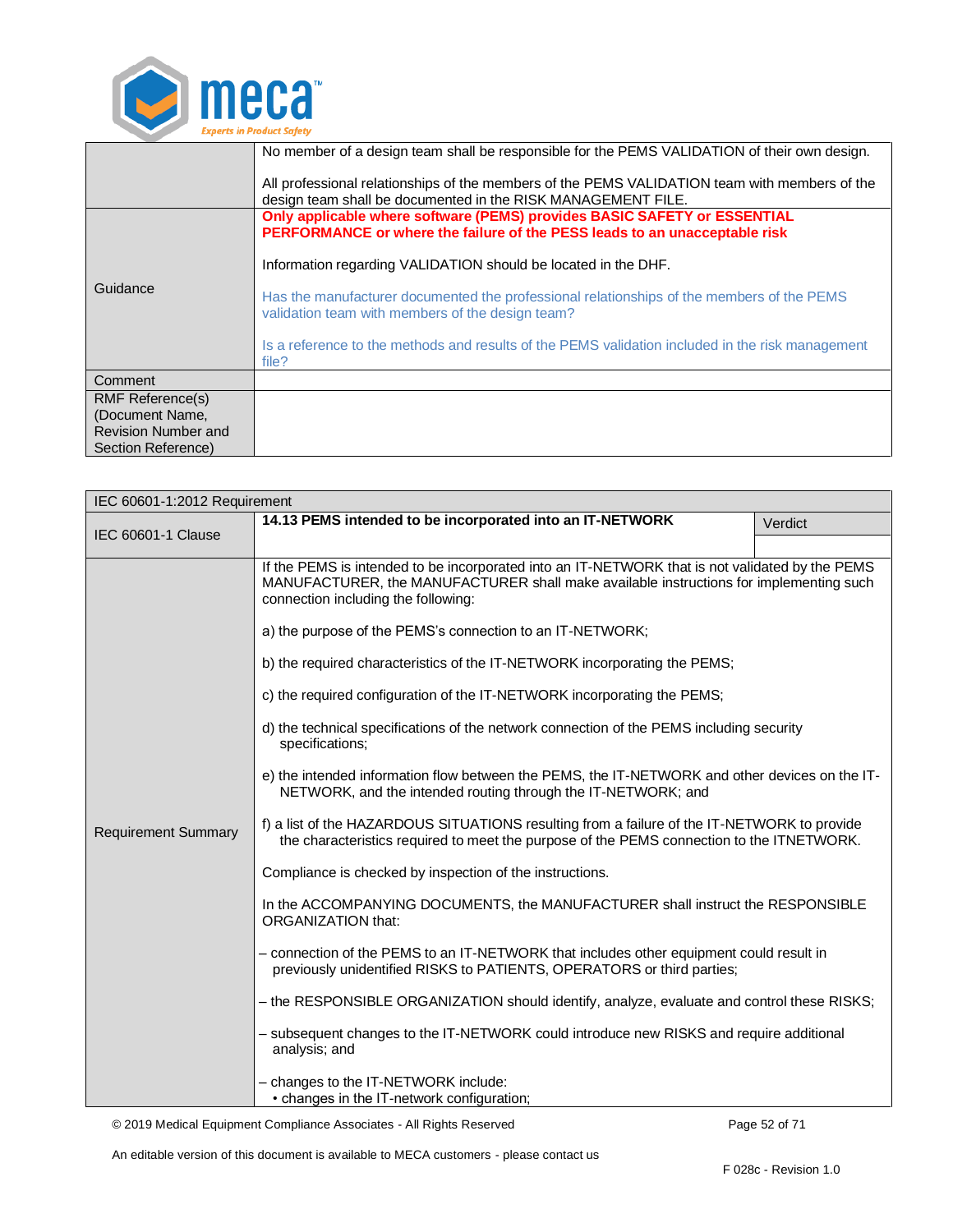

|                            | • connection of additional items to the IT-NETWORK;                                                                                                                        |
|----------------------------|----------------------------------------------------------------------------------------------------------------------------------------------------------------------------|
|                            | • disconnecting items from the IT-NETWORK;<br>• update of equipment connected to the IT-NETWORK; and                                                                       |
|                            | • upgrade of equipment connected to the IT-NETWORK.                                                                                                                        |
|                            |                                                                                                                                                                            |
|                            | Compliance is checked by inspection of the ACCOMPANYING DOCUMENTS.                                                                                                         |
|                            | Only applicable where software (PEMS) provides BASIC SAFETY or ESSENTIAL                                                                                                   |
|                            | PERFORMANCE or where the failure of the PESS leads to an unacceptable risk AND THE                                                                                         |
|                            | PEMS is intended to be connected to an IT-NETWORK (WIRED OR WIRELESS)                                                                                                      |
|                            | There is no direct reference to the RMF in this requirement.                                                                                                               |
|                            | Compliance with this clause may be satisfied by application of IEC/ISO 80001-1.                                                                                            |
|                            | Is there a list of the HAZARDOUS SITUATIONS resulting from a failure of the network/data coupling                                                                          |
| Guidance                   | provided with the specified characteristics?                                                                                                                               |
|                            | Review the manufacturers risk management file for any risk analysis, risk evaluation and any                                                                               |
|                            | necessary risk control measures.                                                                                                                                           |
|                            | Does a connection of the PEMS to a network/data coupling that includes other equipment result in<br>previously unidentified RISKS to patients, operators or third parties? |
|                            |                                                                                                                                                                            |
|                            | Review the manufacturers risk management file for any risk analysis, risk evaluation and any<br>necessary risk control measures.                                           |
| Comment                    |                                                                                                                                                                            |
| RMF Reference(s)           |                                                                                                                                                                            |
| (Document Name,            |                                                                                                                                                                            |
| <b>Revision Number and</b> |                                                                                                                                                                            |
| Section Reference)         |                                                                                                                                                                            |

<span id="page-52-0"></span>

| IEC 60601-1:2012 Requirement |                                                                                                                                                                                                                                                                                                                                                                                                                                                                                                                                                                                                                                                                                                                                                                                                                               |         |
|------------------------------|-------------------------------------------------------------------------------------------------------------------------------------------------------------------------------------------------------------------------------------------------------------------------------------------------------------------------------------------------------------------------------------------------------------------------------------------------------------------------------------------------------------------------------------------------------------------------------------------------------------------------------------------------------------------------------------------------------------------------------------------------------------------------------------------------------------------------------|---------|
| IEC 60601-1 Clause           | 15.4.1 Construction of connectors                                                                                                                                                                                                                                                                                                                                                                                                                                                                                                                                                                                                                                                                                                                                                                                             | Verdict |
|                              |                                                                                                                                                                                                                                                                                                                                                                                                                                                                                                                                                                                                                                                                                                                                                                                                                               |         |
| <b>Requirement Summary</b>   | Design and construction of electrical, hydraulic, pneumatic and gas connection terminals and<br>connectors of ME EQUIPMENT shall be such that incorrect connection of accessible connectors,<br>removable without the use of a TOOL, shall be prevented where an unacceptable RISK would<br>otherwise exist. In particular:<br>a) Plugs for connection of PATIENT leads or PATIENT cables shall be so designed that they cannot<br>be connected to other outlets on the same ME EQUIPMENT intended for other functions, unless<br>it can be proven that no unacceptable RISK can result.<br>Compliance is checked by inspection of PATIENT leads, PATIENT cables, connectors and outlets<br>and, if interchange of the leads, cables, connectors or outlets is possible, by inspection of the RISK<br><b>MANAGEMENT FILE.</b> |         |
| Guidance                     | Only applicable to equipment with electrical, hydraulic, pneumatic or gas connections that<br>are removable without the use of a tool and incorrect connection leads to an unacceptable<br>risk<br>The requirements of this clause should be identified as design input requirements with reference to<br>Table 28 to determine which sections of this clause are applicable to specific devices.<br>Has the manufacturer identified electrical, hydraulic, and pneumatic or gas connection terminals and<br>connectors removable without the use of a tool where incorrect connection to other outlets intended<br>for other functions would not result in unacceptable risks?                                                                                                                                               |         |

© 2019 Medical Equipment Compliance Associates - All Rights Reserved Page 53 of 71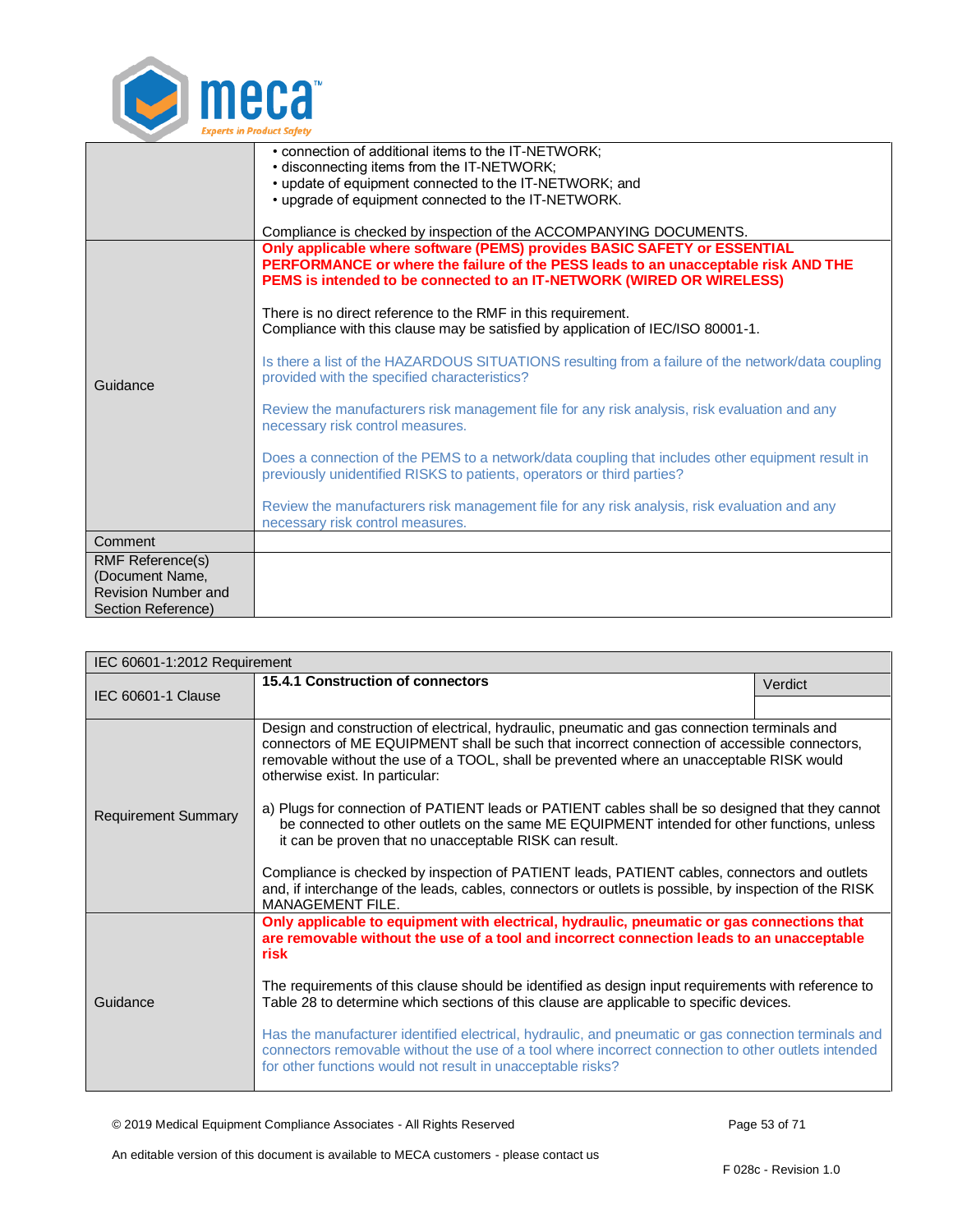

|                                                                                         | If so, ensure that incorrect connection does not result in an unacceptable risk. (Gas connectors<br>must comply with item b) of this clause). |
|-----------------------------------------------------------------------------------------|-----------------------------------------------------------------------------------------------------------------------------------------------|
| Comment                                                                                 |                                                                                                                                               |
| <b>RMF Reference(s)</b><br>(Document Name,<br>Revision Number and<br>Section Reference) |                                                                                                                                               |

<span id="page-53-0"></span>

| IEC 60601-1:2012 Requirement                  |                                                                                                                                                                                                                                                                                                                                                                                                                                                                                                                                                                                                                                                                                                                                                                                   |         |  |
|-----------------------------------------------|-----------------------------------------------------------------------------------------------------------------------------------------------------------------------------------------------------------------------------------------------------------------------------------------------------------------------------------------------------------------------------------------------------------------------------------------------------------------------------------------------------------------------------------------------------------------------------------------------------------------------------------------------------------------------------------------------------------------------------------------------------------------------------------|---------|--|
| <b>IEC 60601-1 Clause</b>                     | 15.4.2.1 a THERMAL CUT-OUTS and OVER-CURRENT RELEASES                                                                                                                                                                                                                                                                                                                                                                                                                                                                                                                                                                                                                                                                                                                             | Verdict |  |
|                                               |                                                                                                                                                                                                                                                                                                                                                                                                                                                                                                                                                                                                                                                                                                                                                                                   |         |  |
| <b>Requirement Summary</b>                    | a) THERMAL CUT-OUTS and OVER-CURRENT RELEASES with automatic resetting shall not be<br>used in ME EQUIPMENT if their use could lead to a HAZARDOUS SITUATION as described in<br>13.1 by such resetting.<br>Compliance is checked by inspection of the RISK MANAGEMENT FILE.                                                                                                                                                                                                                                                                                                                                                                                                                                                                                                       |         |  |
| Guidance                                      | Only applicable to equipment with automatic resetting thermal cut-outs or over-current<br>releases where resetting could result in a hazardous situation<br>During the design input phase, the requirements listed here should be identified as design inputs.<br>Where appropriate, information regarding risks associated with fire or burns can be found in the<br>RMF. Specific information related to the design in accordance with this clause should be located in<br>the DHF.<br>Has the manufacturer identified in the risk management file, any automatic resetting thermal cut-<br>outs or over-current releases where their use would not result in an unacceptable risk?<br>If so, ensure that the resetting of these devices does not result in unacceptable risks. |         |  |
| Comment                                       |                                                                                                                                                                                                                                                                                                                                                                                                                                                                                                                                                                                                                                                                                                                                                                                   |         |  |
| RMF Reference(s)                              |                                                                                                                                                                                                                                                                                                                                                                                                                                                                                                                                                                                                                                                                                                                                                                                   |         |  |
| (Document Name,<br><b>Revision Number and</b> |                                                                                                                                                                                                                                                                                                                                                                                                                                                                                                                                                                                                                                                                                                                                                                                   |         |  |
| Section Reference)                            |                                                                                                                                                                                                                                                                                                                                                                                                                                                                                                                                                                                                                                                                                                                                                                                   |         |  |

<span id="page-53-1"></span>

| IEC 60601-1:2012 Requirement |                                                                                                                                                                                                                                                                                                                                                                                                                                                                                                                                                                   |         |
|------------------------------|-------------------------------------------------------------------------------------------------------------------------------------------------------------------------------------------------------------------------------------------------------------------------------------------------------------------------------------------------------------------------------------------------------------------------------------------------------------------------------------------------------------------------------------------------------------------|---------|
| IEC 60601-1 Clause           | 15.4.2.1 c Independent non-SELF-RESETTING THERMAL CUT-OUT                                                                                                                                                                                                                                                                                                                                                                                                                                                                                                         | Verdict |
|                              |                                                                                                                                                                                                                                                                                                                                                                                                                                                                                                                                                                   |         |
| <b>Requirement Summary</b>   | c) In ME EQUIPMENT, where a failure of a THERMOSTAT could lead to a HAZARDOUS<br>SITUATION described in 13.1, an independent non-SELFRESETTING THERMAL CUT-OUT<br>shall additionally be provided. The temperature of operation of the additional device shall be<br>outside that attainable at the extreme setting of the normal control device (THERMOSTAT) but<br>shall be within the safe temperature limit for the intended function of the ME EQUIPMENT.<br>Compliance is checked by inspection of the design documentation and the RISK MANAGEMENT<br>FILE. |         |
| Guidance                     | Only applicable to equipment with a thermostat where the failure of the thermostat<br>constitutes a hazard<br>During the design input phase, the requirements listed here should be identified as design inputs.<br>Where appropriate, information regarding risks associated with fire or burns can be found in the<br>RMF. Specific information related to the design in accordance with this clause should be located in<br>the DHF.<br>Has the manufacturer identified the use of a thermostat in the MEE in the risk management file?                        |         |

© 2019 Medical Equipment Compliance Associates - All Rights Reserved Page 54 of 71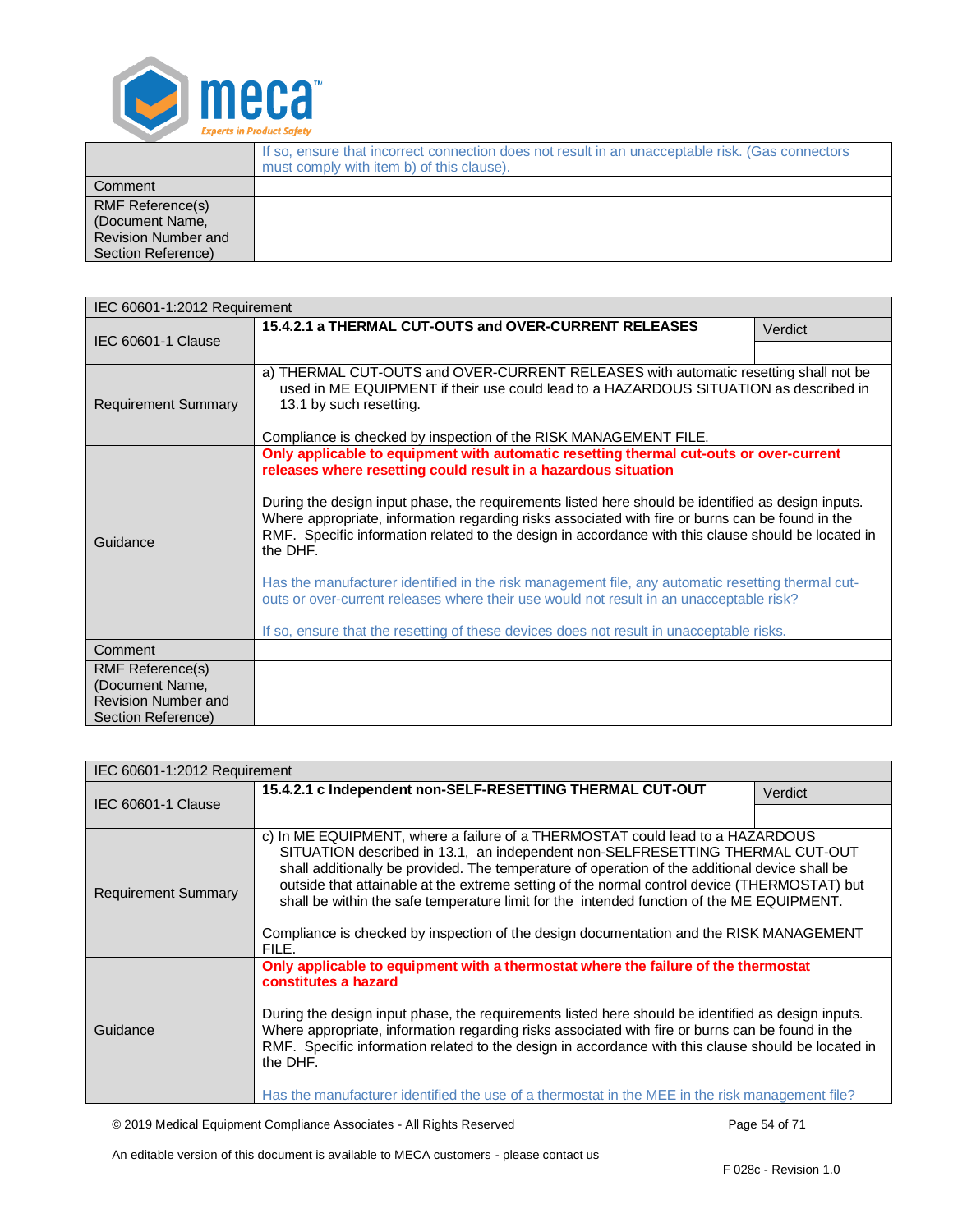

|                                                                                         | If so, inspect for an independent non-self-resetting thermal cutout with a setting outside the<br>maximum range of the thermostat but within the safe temperature limit for its intended function. |
|-----------------------------------------------------------------------------------------|----------------------------------------------------------------------------------------------------------------------------------------------------------------------------------------------------|
| Comment                                                                                 |                                                                                                                                                                                                    |
| <b>RMF Reference(s)</b><br>(Document Name,<br>Revision Number and<br>Section Reference) |                                                                                                                                                                                                    |

<span id="page-54-0"></span>

| IEC 60601-1:2012 Requirement                  |                                                                                                                                                                                                                                                                                                                                                                                                                                                                                                                                                                                                                                                    |         |
|-----------------------------------------------|----------------------------------------------------------------------------------------------------------------------------------------------------------------------------------------------------------------------------------------------------------------------------------------------------------------------------------------------------------------------------------------------------------------------------------------------------------------------------------------------------------------------------------------------------------------------------------------------------------------------------------------------------|---------|
| IEC 60601-1 Clause                            | 15.4.2.1 d Loss of function of ME EQUIPMENT                                                                                                                                                                                                                                                                                                                                                                                                                                                                                                                                                                                                        | Verdict |
|                                               |                                                                                                                                                                                                                                                                                                                                                                                                                                                                                                                                                                                                                                                    |         |
| <b>Requirement Summary</b>                    | d) Loss of function of the ME EQUIPMENT caused by operation of a THERMAL CUT-OUT or<br>OVER-CURRENT RELEASE shall not result in the loss of ESSENTIAL PERFORMANCE or any<br>of the HAZARDOUS SITUATIONS described in 13.1.<br>Compliance is checked by inspection of the design documentation and the RISK MANAGEMENT<br>FILE.                                                                                                                                                                                                                                                                                                                     |         |
| Guidance                                      | Only applicable to equipment with a thermal cut-out or over-current release<br>During the design input phase, the requirements listed here should be identified as design inputs.<br>Where appropriate, information regarding risks associated with fire or burns can be found in the<br>RMF. Specific information related to the design in accordance with this clause should be located in<br>the DHF.<br>Has the manufacturer identified that loss of function of the MEE could result in a hazardous<br>situation?<br>If so, ensure that the operation of a thermal cut-out or overcurrent release does not result in an<br>unacceptable risk. |         |
| Comment                                       |                                                                                                                                                                                                                                                                                                                                                                                                                                                                                                                                                                                                                                                    |         |
| <b>RMF Reference(s)</b>                       |                                                                                                                                                                                                                                                                                                                                                                                                                                                                                                                                                                                                                                                    |         |
| (Document Name,<br><b>Revision Number and</b> |                                                                                                                                                                                                                                                                                                                                                                                                                                                                                                                                                                                                                                                    |         |
| Section Reference)                            |                                                                                                                                                                                                                                                                                                                                                                                                                                                                                                                                                                                                                                                    |         |

<span id="page-54-1"></span>

| IEC 60601-1:2012 Requirement |                                                                                                                                                                                                                                                                                                                           |         |
|------------------------------|---------------------------------------------------------------------------------------------------------------------------------------------------------------------------------------------------------------------------------------------------------------------------------------------------------------------------|---------|
| <b>IEC 60601-1 Clause</b>    | 15.4.2.1 h ME EQUIPMENT with tubular heating elements                                                                                                                                                                                                                                                                     | Verdict |
|                              |                                                                                                                                                                                                                                                                                                                           |         |
| <b>Requirement Summary</b>   | h) ME EQUIPMENT that incorporates tubular heating elements shall have protection against<br>overheating in both leads where a conductive connection to earth could result in overheating.                                                                                                                                 |         |
|                              | Compliance is checked by inspection of the design documentation and the RISK MANAGEMENT<br>FILE.                                                                                                                                                                                                                          |         |
|                              | Only applicable to equipment with tubular heating elements where a conductive connection<br>to earth from the leads results in overheating                                                                                                                                                                                |         |
| Guidance                     | During the design input phase, the requirements listed here should be identified as design inputs.<br>Where appropriate, information regarding risks associated with fire or burns can be found in the<br>RMF. Specific information related to the design in accordance with this clause should be located in<br>the DHF. |         |
|                              | Has the manufacturer identified the need for fusing each lead for the use of tubular heating<br>elements in the risk management file?                                                                                                                                                                                     |         |

© 2019 Medical Equipment Compliance Associates - All Rights Reserved Page 55 of 71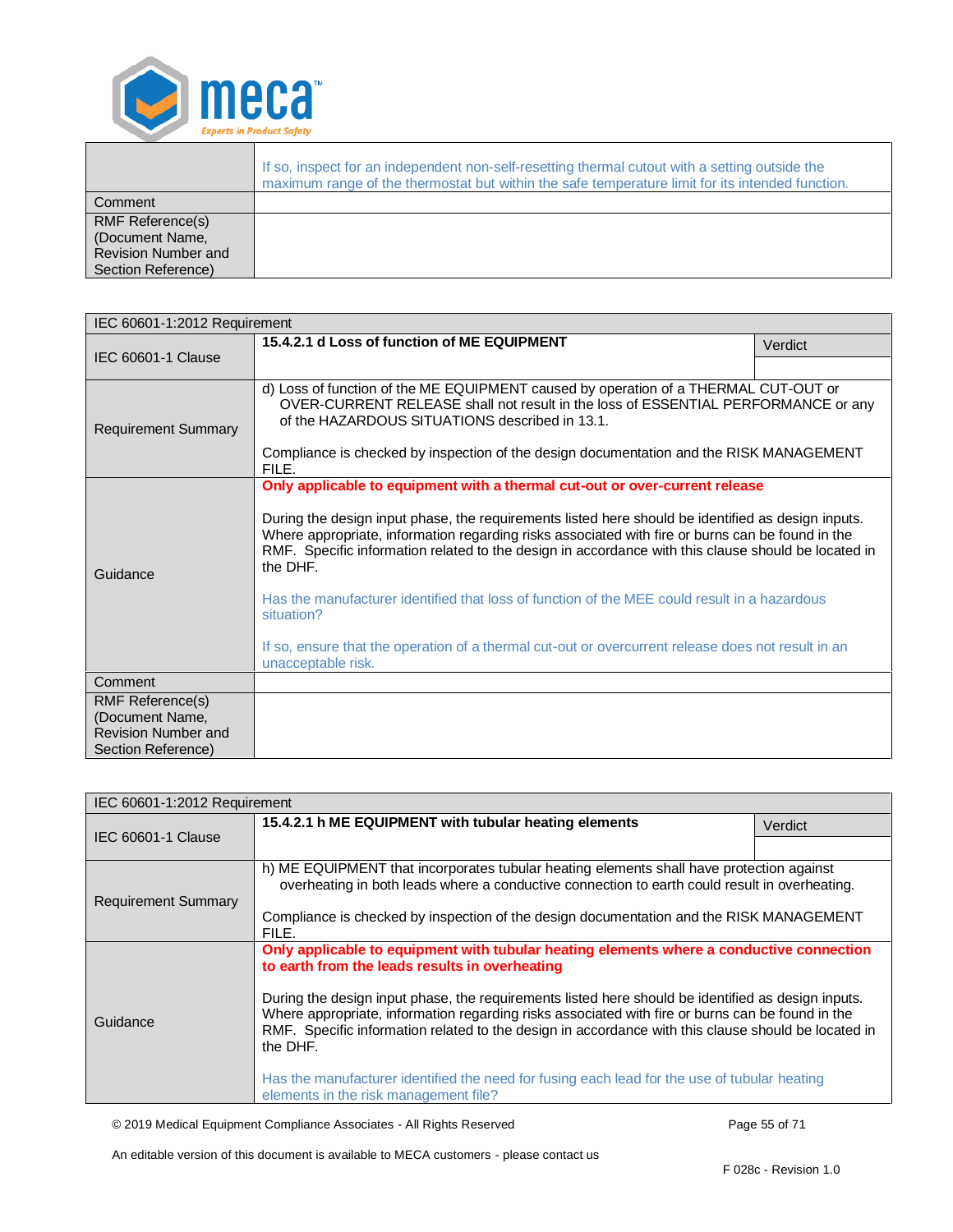

|                                                                                                | If so, inspect for fuses in both leads and fault either lead to ground and ensure over-heating does<br>not occur. |
|------------------------------------------------------------------------------------------------|-------------------------------------------------------------------------------------------------------------------|
| Comment                                                                                        |                                                                                                                   |
| <b>RMF Reference(s)</b><br>(Document Name,<br><b>Revision Number and</b><br>Section Reference) |                                                                                                                   |

<span id="page-55-0"></span>

| IEC 60601-1:2012 Requirement                                                                   |                                                                                                                                                                                                                                                                                                                                                                                                                                                  |         |
|------------------------------------------------------------------------------------------------|--------------------------------------------------------------------------------------------------------------------------------------------------------------------------------------------------------------------------------------------------------------------------------------------------------------------------------------------------------------------------------------------------------------------------------------------------|---------|
| IEC 60601-1 Clause                                                                             | 15.4.3.1 Housing                                                                                                                                                                                                                                                                                                                                                                                                                                 | Verdict |
|                                                                                                |                                                                                                                                                                                                                                                                                                                                                                                                                                                  |         |
| <b>Requirement Summary</b>                                                                     | In ME EQUIPMENT, housings containing batteries from which gases can escape during charging or<br>discharging shall be ventilated so that there is no unacceptable RISK from the accumulation of<br>gasses and possible ignition is prevented.<br>Battery compartments of ME EQUIPMENT shall be designed to prevent accidental short circuiting of<br>the battery where such short circuits could result in the HAZARDOUS SITUATIONS described in |         |
|                                                                                                | 13.1.                                                                                                                                                                                                                                                                                                                                                                                                                                            |         |
|                                                                                                | Compliance is checked by inspection of the design documentation and the RISK MANAGEMENT<br>FILE.                                                                                                                                                                                                                                                                                                                                                 |         |
|                                                                                                | Only applicable to equipment with batteries (and housings)                                                                                                                                                                                                                                                                                                                                                                                       |         |
| Guidance                                                                                       | Devices with batteries should be designed taking this requirement into account.<br>General RISKS associated with the use of batteries should be included in the RMF.                                                                                                                                                                                                                                                                             |         |
|                                                                                                | Has the manufacturer identified the need for ventilated battery housings where gases that could<br>result in a hazard can escape during charging or discharging?                                                                                                                                                                                                                                                                                 |         |
|                                                                                                | If so, inspect the battery housings for proper ventilation.                                                                                                                                                                                                                                                                                                                                                                                      |         |
|                                                                                                | Has the manufacturer identified the need for battery polarity connection construction such that<br>short-circuiting is not possible?                                                                                                                                                                                                                                                                                                             |         |
|                                                                                                | If so, inspect the battery connection and ensure that incorrect connection is not possible.                                                                                                                                                                                                                                                                                                                                                      |         |
| Comment                                                                                        |                                                                                                                                                                                                                                                                                                                                                                                                                                                  |         |
| <b>RMF Reference(s)</b><br>(Document Name,<br><b>Revision Number and</b><br>Section Reference) |                                                                                                                                                                                                                                                                                                                                                                                                                                                  |         |

<span id="page-55-1"></span>

| IEC 60601-1:2012 Requirement |                                                                                                                                                                                                                                                                   |         |
|------------------------------|-------------------------------------------------------------------------------------------------------------------------------------------------------------------------------------------------------------------------------------------------------------------|---------|
| IEC 60601-1 Clause           | 15.4.3.2 Connection                                                                                                                                                                                                                                               | Verdict |
|                              |                                                                                                                                                                                                                                                                   |         |
| <b>Requirement Summary</b>   | If a HAZARDOUS SITUATION might develop by the incorrect connection or replacement of a<br>battery, ME EQUIPMENT shall be fitted with a means of preventing incorrect polarity of connection.<br>See also 7.3.3 and 8.2.2.<br>Compliance is checked by inspection. |         |
| Guidance                     | Only applicable to equipment with batteries<br>Battery connections shall not be reversible unless it can be shown that no hazardous situation<br>results from the incorrect connection.                                                                           |         |

© 2019 Medical Equipment Compliance Associates - All Rights Reserved Page 56 of 71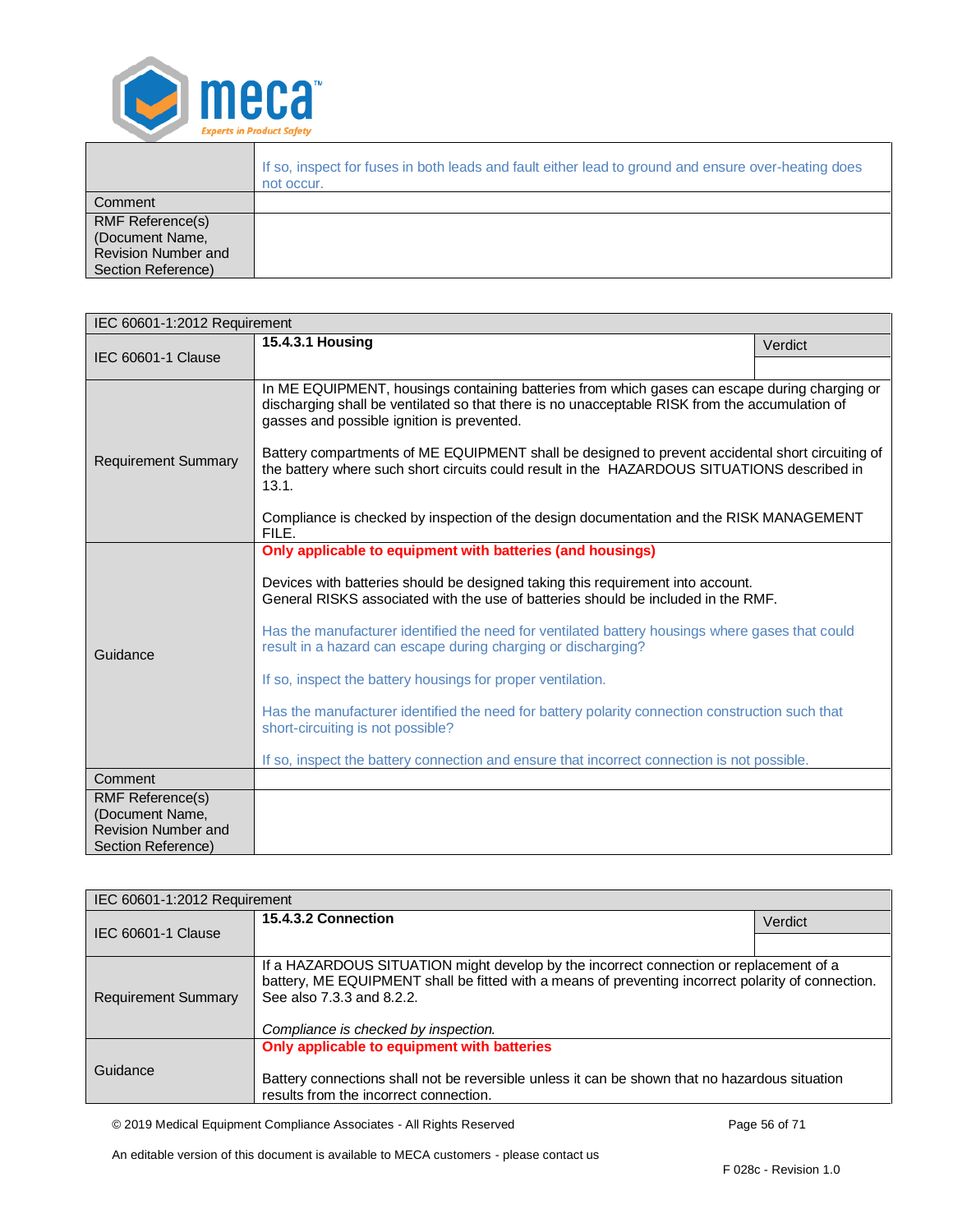

|                                                                                         | If a HAZARDOUS SITUATION might develop by the incorrect connection or replacement of a<br>battery, verify the ME Equipment is fitted with a means of preventing incorrect polarity of connection.<br>Review the manufacturers risk management file for any risk analysis. |
|-----------------------------------------------------------------------------------------|---------------------------------------------------------------------------------------------------------------------------------------------------------------------------------------------------------------------------------------------------------------------------|
| Comment                                                                                 |                                                                                                                                                                                                                                                                           |
| <b>RMF Reference(s)</b><br>(Document Name,<br>Revision Number and<br>Section Reference) |                                                                                                                                                                                                                                                                           |

<span id="page-56-0"></span>

| IEC 60601-1:2012 Requirement |                                                                                                                                                                                                        |         |
|------------------------------|--------------------------------------------------------------------------------------------------------------------------------------------------------------------------------------------------------|---------|
| <b>IEC 60601-1 Clause</b>    | 15.4.3.3 Protection against overcharging                                                                                                                                                               | Verdict |
|                              |                                                                                                                                                                                                        |         |
| <b>Requirement Summary</b>   | Where overcharging of any battery of ME EQUIPMENT could result in an unacceptable RISK, the<br>design shall prevent overcharging.                                                                      |         |
|                              | Compliance is checked by inspection of the design documentation.                                                                                                                                       |         |
| Guidance                     | Only applicable to equipment with rechargeable batteries where overcharging could result in<br>an unacceptable risk<br>Devices with batteries should be designed taking this requirement into account. |         |
|                              | Does overcharging of any battery of equipment result in an unacceptable risk, the design shall<br>prevent overcharging?                                                                                |         |
|                              | Review the manufacturers risk management file for any risk analysis.                                                                                                                                   |         |
| Comment                      |                                                                                                                                                                                                        |         |
| RMF Reference(s)             |                                                                                                                                                                                                        |         |
| (Document Name,              |                                                                                                                                                                                                        |         |
| <b>Revision Number and</b>   |                                                                                                                                                                                                        |         |
| Section Reference)           |                                                                                                                                                                                                        |         |

<span id="page-56-1"></span>

| IEC 60601-1:2012 Requirement |                                                                                                                                                                                                                                                                    |         |
|------------------------------|--------------------------------------------------------------------------------------------------------------------------------------------------------------------------------------------------------------------------------------------------------------------|---------|
| IEC 60601-1 Clause           | 15.4.4 Indicators                                                                                                                                                                                                                                                  | Verdict |
|                              |                                                                                                                                                                                                                                                                    |         |
| <b>Requirement Summary</b>   | Unless it is otherwise apparent to the OPERATOR from the normal operating position, indicator<br>lights shall be provided to indicate that ME EQUIPMENT is ready for NORMAL USE. The marking of<br>7.4.1 is not sufficient for this purpose.                       |         |
|                              | If equipped with a stand-by state or a warm-up state whose duration exceeds 15 s, the ME<br>EQUIPMENT shall be provided with an additional indicator light unless it is otherwise apparent to<br>the OPERATOR from the normal operating position.                  |         |
|                              | Indicator lights shall be provided on ME EQUIPMENT incorporating non-luminous heaters to<br>indicate that the heaters are operational, if a HAZARDOUS SITUATION could exist unless it is<br>otherwise apparent to the OPERATOR from the normal operating position. |         |
|                              | Indicator lights shall be provided on ME EQUIPMENT to indicate that an output exists where an<br>accidental or prolonged operation of the output circuit could constitute a HAZARDOUS SITUATION.                                                                   |         |
|                              | Colors of indicator lights are described in 7.8.1.                                                                                                                                                                                                                 |         |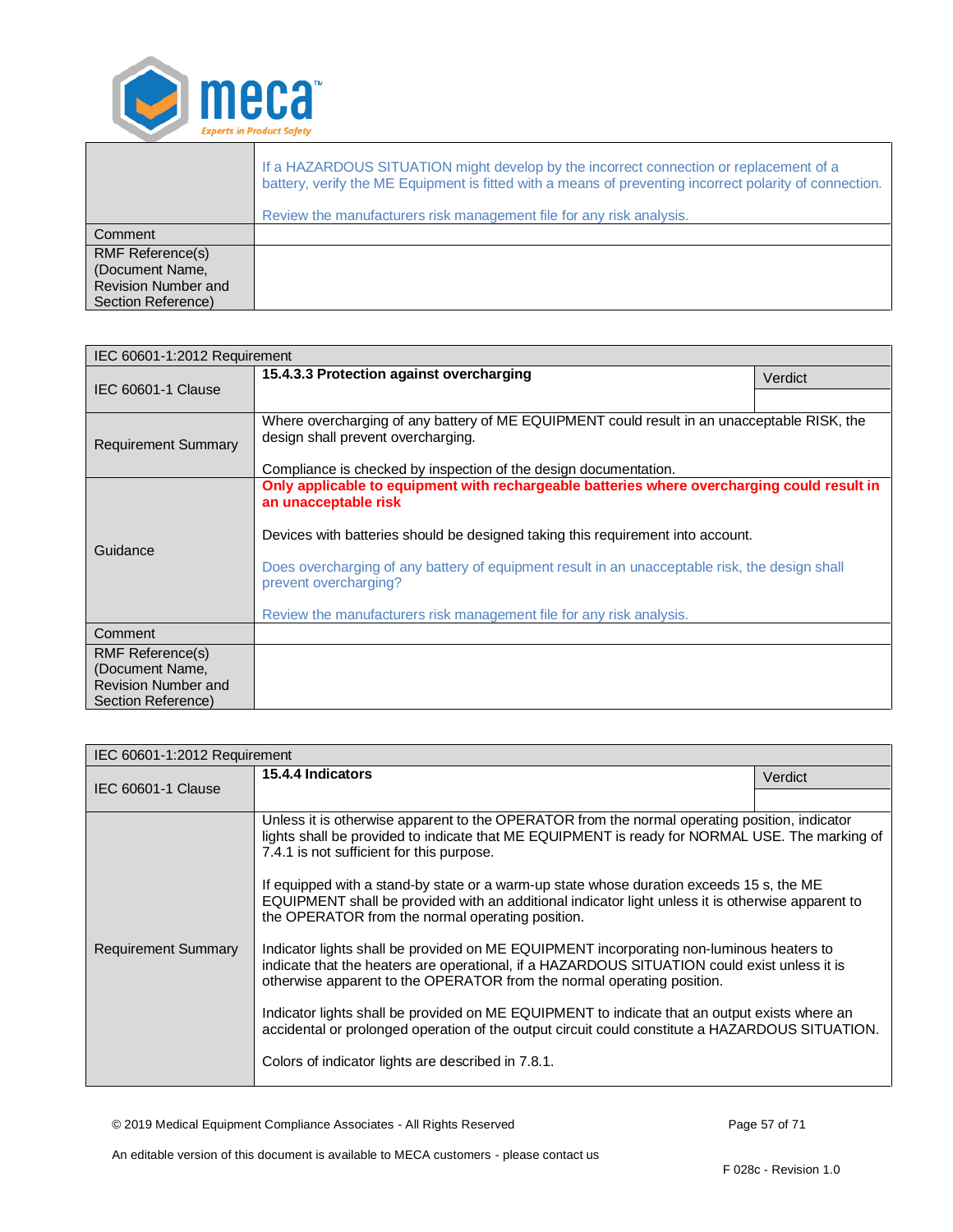

|                                               | In ME EQUIPMENT incorporating a means for charging an INTERNAL ELECTRICAL POWER<br>SOURCE, the charging mode shall be visibly indicated to the OPERATOR.                                                                                                                                                                                                                                |
|-----------------------------------------------|-----------------------------------------------------------------------------------------------------------------------------------------------------------------------------------------------------------------------------------------------------------------------------------------------------------------------------------------------------------------------------------------|
|                                               | Compliance is checked by inspection of the presence and function of indicating means visible from<br>the position of NORMAL USE.                                                                                                                                                                                                                                                        |
|                                               | Indicator lights, indicating that non-luminous heaters are operational shall be provided unless it is<br>apparent to the operator from the normal operating position or no hazardous situation exists without<br>the indication.<br>This does not apply to heated stylus-pens.<br>Indicator lights indicating an equipment output exists when accidental or prolonged use of the output |
|                                               | could constitute a hazardous situation.                                                                                                                                                                                                                                                                                                                                                 |
| Guidance                                      | Are indicator lights provided on ME Equipment incorporating non-luminous heaters to indicate that<br>the heaters are operational, if a HAZARDOUS SITUATION could exist unless it is otherwise<br>apparent to the operator from the normal operating position?                                                                                                                           |
|                                               | Review the manufacturers risk management file for any risk analysis.                                                                                                                                                                                                                                                                                                                    |
|                                               | Are indicator lights provided on ME Equipment to indicate that an output exists where an accidental<br>or prolonged operation of the output circuit could constitute a HAZARDOUS SITUATION?                                                                                                                                                                                             |
|                                               | Review the manufacturers risk management file for any risk analysis.                                                                                                                                                                                                                                                                                                                    |
| Comment                                       |                                                                                                                                                                                                                                                                                                                                                                                         |
| <b>RMF Reference(s)</b>                       |                                                                                                                                                                                                                                                                                                                                                                                         |
| (Document Name,<br><b>Revision Number and</b> |                                                                                                                                                                                                                                                                                                                                                                                         |
| Section Reference)                            |                                                                                                                                                                                                                                                                                                                                                                                         |

<span id="page-57-0"></span>

| IEC 60601-1:2012 Requirement |                                                                                                                                                                                                                                                                                                                                                                                                                                                            |         |
|------------------------------|------------------------------------------------------------------------------------------------------------------------------------------------------------------------------------------------------------------------------------------------------------------------------------------------------------------------------------------------------------------------------------------------------------------------------------------------------------|---------|
| IEC 60601-1 Clause           | 15.4.5 Pre-set controls                                                                                                                                                                                                                                                                                                                                                                                                                                    | Verdict |
|                              |                                                                                                                                                                                                                                                                                                                                                                                                                                                            |         |
| <b>Requirement Summary</b>   | When applicable, the MANUFACTURER shall address in the RISK MANAGEMENT PROCESS the<br>RISKS associated with pre-set controls.                                                                                                                                                                                                                                                                                                                              |         |
|                              | Compliance is checked by inspection of the RISK MANAGEMENT FILE.                                                                                                                                                                                                                                                                                                                                                                                           |         |
| Guidance                     | Only applicable to equipment with pre-set controls (e.g. power cycle sets controls to a<br>specific setting)<br>If the device will have any pre-set controls they should be designed taking the risks into account.<br>Any risks associated with preset controls (and their accidental resetting e.g., due to power loss)<br>should be captured in the RMF.<br>Where applicable, has the manufacturer addressed the risk associated with pre-set controls? |         |
| Comment                      |                                                                                                                                                                                                                                                                                                                                                                                                                                                            |         |
| RMF Reference(s)             |                                                                                                                                                                                                                                                                                                                                                                                                                                                            |         |
| (Document Name,              |                                                                                                                                                                                                                                                                                                                                                                                                                                                            |         |
| Revision Number and          |                                                                                                                                                                                                                                                                                                                                                                                                                                                            |         |
| Section Reference)           |                                                                                                                                                                                                                                                                                                                                                                                                                                                            |         |

<span id="page-57-1"></span>

| IEC 60601-1:2012 Requirement |                                                                                                          |         |
|------------------------------|----------------------------------------------------------------------------------------------------------|---------|
| IEC 60601-1 Clause           | 16.1 General requirements for ME Systems                                                                 | Verdict |
|                              |                                                                                                          |         |
| <b>Requirement Summary</b>   | After installation or subsequent modification, an ME SYSTEM shall not result in an unacceptable<br>RISK. |         |
|                              |                                                                                                          |         |

© 2019 Medical Equipment Compliance Associates - All Rights Reserved Page 58 of 71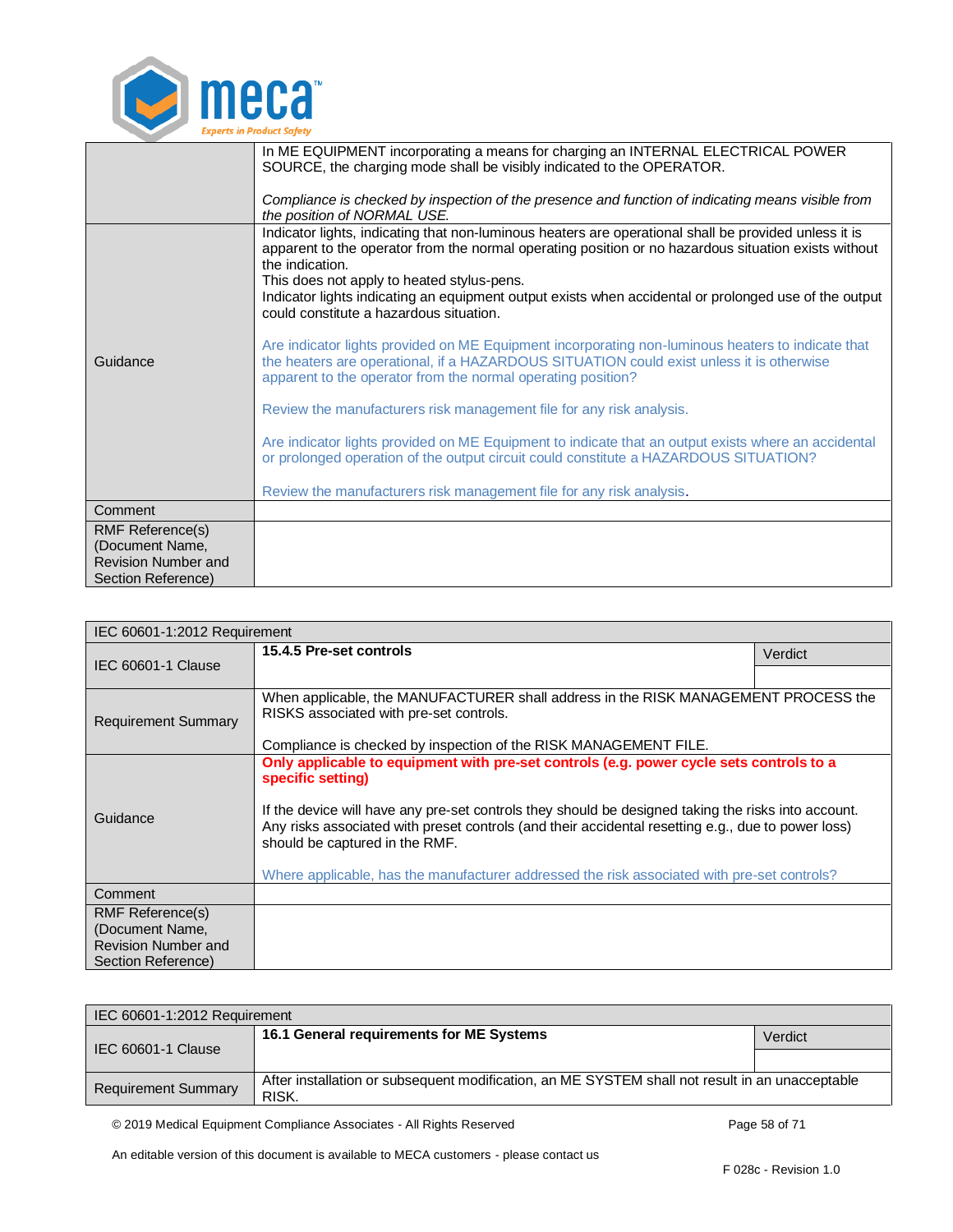

|                                                                                                | Only HAZARDS arising from combining various equipment to constitute an ME SYSTEM shall be<br>considered.                                                                                                                                                                                                                                      |
|------------------------------------------------------------------------------------------------|-----------------------------------------------------------------------------------------------------------------------------------------------------------------------------------------------------------------------------------------------------------------------------------------------------------------------------------------------|
|                                                                                                | An ME SYSTEM shall provide:                                                                                                                                                                                                                                                                                                                   |
|                                                                                                | - within the PATIENT ENVIRONMENT, the level of safety equivalent to ME EQUIPMENT<br>complying with this standard; and                                                                                                                                                                                                                         |
|                                                                                                | - outside the PATIENT ENVIRONMENT, the level of safety equivalent to equipment complying<br>with their respective IEC or ISO safety standards.                                                                                                                                                                                                |
|                                                                                                | Tests shall be performed:                                                                                                                                                                                                                                                                                                                     |
|                                                                                                | - in NORMAL CONDITION unless otherwise specified, and                                                                                                                                                                                                                                                                                         |
|                                                                                                | - under the operating conditions specified by the MANUFACTURER of the ME SYSTEM.                                                                                                                                                                                                                                                              |
|                                                                                                | Safety tests that have already been performed on individual equipment of the ME SYSTEM<br>according to relevant standards shall not be repeated.                                                                                                                                                                                              |
|                                                                                                | The MANUFACTURER of an ME SYSTEM that is (re)configurable by the RESPONSIBLE<br>ORGANIZATION or OPERATOR may use RISK MANAGEMENT methods to determine which<br>configurations constitute the highest RISKS and which measures are needed to ensure that the ME<br>SYSTEM in any possible configuration does not present an unacceptable RISK. |
|                                                                                                | Non-ME EQUIPMENT, when used in an ME SYSTEM, shall comply with IEC or ISO safety<br>standards that are relevant to that equipment.<br>Equipment in which protection against electric shock relies only on BASIC INSULATION shall not be<br>used in an ME SYSTEM.                                                                              |
|                                                                                                | Compliance is checked by inspection of appropriate documents or certificates.<br>Only applicable to equipment intended to be part of a system                                                                                                                                                                                                 |
|                                                                                                | There is no reference to the RMF in this requirement.                                                                                                                                                                                                                                                                                         |
|                                                                                                | For evaluation of ME SYSTEMS, the verification requirements should specify the "worst case"<br>system configurations which need to be evaluated for compliance with the requirements of this<br>standard.                                                                                                                                     |
|                                                                                                | After installation or subsequent modification, does the ME system result in an unacceptable risk?                                                                                                                                                                                                                                             |
| Guidance                                                                                       | Have hazards arising from combining various equipment to constitute an ME system been<br>considered?                                                                                                                                                                                                                                          |
|                                                                                                | Is the level of safety equivalent to ME system complying with this standard IEC 60601-1 within the<br>patient environment?                                                                                                                                                                                                                    |
|                                                                                                | If the ME System is reconfigurable, have risk management methods been used to determine which<br>configurations constitute the highest risks and which measures are needed to ensure that the<br>reconfiguration does not constitute an unacceptable risk?                                                                                    |
| Comment                                                                                        |                                                                                                                                                                                                                                                                                                                                               |
| <b>RMF Reference(s)</b><br>(Document Name,<br><b>Revision Number and</b><br>Section Reference) |                                                                                                                                                                                                                                                                                                                                               |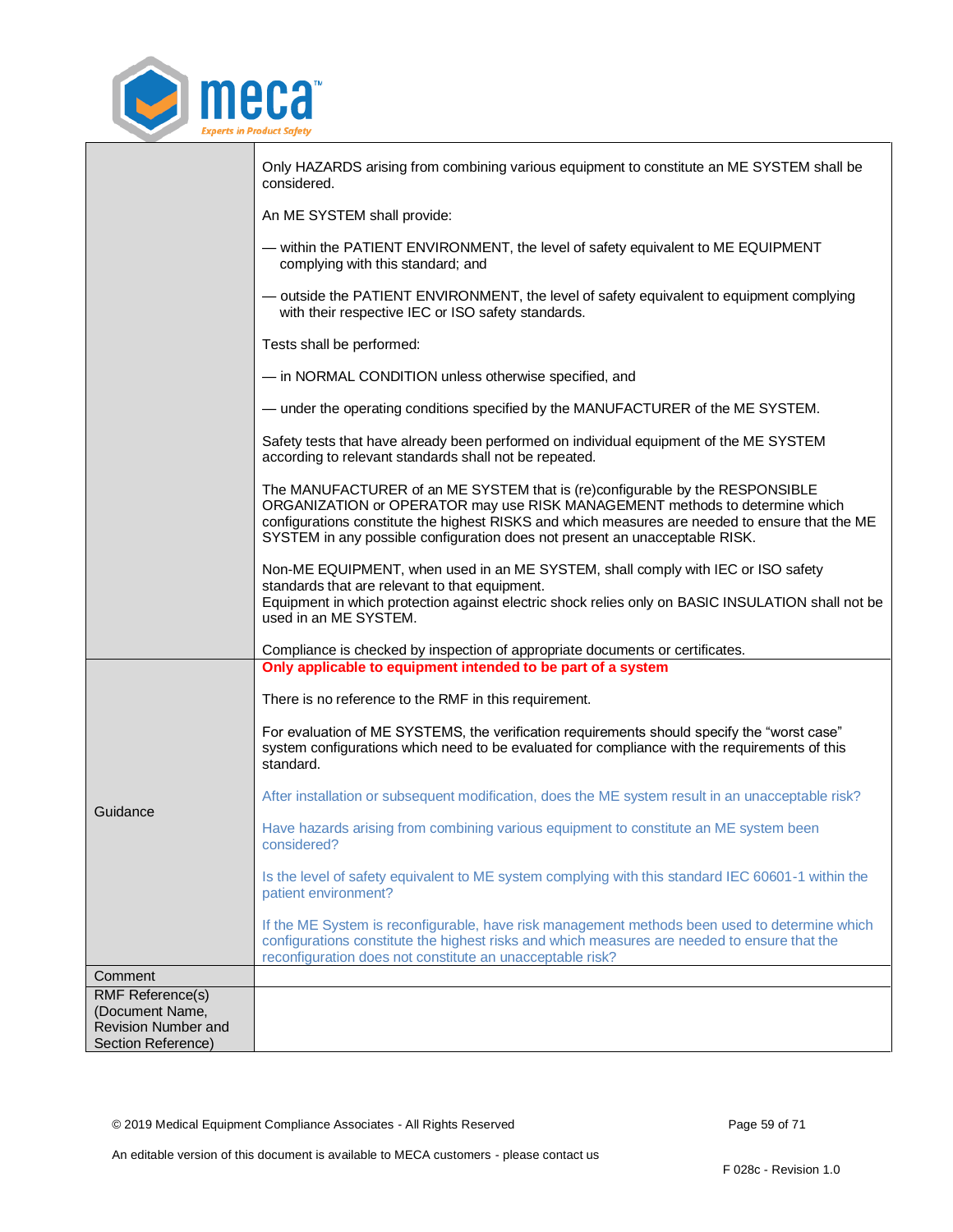

<span id="page-59-0"></span>

| IEC 60601-1:2012 Requirement                                                            |                                                                                                                                                                                                                                                                                                                                                                                                                                                                                                                                                                                                                                                                                                                                                                                                                                                                                                                                                                                                                                                                                                                                                                                        |         |
|-----------------------------------------------------------------------------------------|----------------------------------------------------------------------------------------------------------------------------------------------------------------------------------------------------------------------------------------------------------------------------------------------------------------------------------------------------------------------------------------------------------------------------------------------------------------------------------------------------------------------------------------------------------------------------------------------------------------------------------------------------------------------------------------------------------------------------------------------------------------------------------------------------------------------------------------------------------------------------------------------------------------------------------------------------------------------------------------------------------------------------------------------------------------------------------------------------------------------------------------------------------------------------------------|---------|
|                                                                                         | 16.9.1 Connection terminals and connectors                                                                                                                                                                                                                                                                                                                                                                                                                                                                                                                                                                                                                                                                                                                                                                                                                                                                                                                                                                                                                                                                                                                                             | Verdict |
| <b>IEC 60601-1 Clause</b>                                                               |                                                                                                                                                                                                                                                                                                                                                                                                                                                                                                                                                                                                                                                                                                                                                                                                                                                                                                                                                                                                                                                                                                                                                                                        |         |
|                                                                                         | Design and construction of electrical, hydraulic, pneumatic, and gas connection terminals and<br>connectors shall be such that incorrect connection of accessible connectors, removable without the<br>use of a TOOL, shall be prevented unless it can be proven that no unacceptable RISK can result.<br>In particular:                                                                                                                                                                                                                                                                                                                                                                                                                                                                                                                                                                                                                                                                                                                                                                                                                                                               |         |
| <b>Requirement Summary</b>                                                              | - Plugs for connection of PATIENT leads or PATIENT cables shall be so designed that they cannot<br>be connected to other outlets of the same ME SYSTEM that are likely to be located in the<br>PATIENT ENVIRONMENT unless it can be proved that no unacceptable RISK can result.                                                                                                                                                                                                                                                                                                                                                                                                                                                                                                                                                                                                                                                                                                                                                                                                                                                                                                       |         |
|                                                                                         | Compliance is checked by inspection of PATIENT leads, PATIENT cables, connectors and outlets<br>and, if interchange of the leads, cables or connectors or outlets is possible, by inspection of the<br><b>RISK MANAGEMENT FILE.</b>                                                                                                                                                                                                                                                                                                                                                                                                                                                                                                                                                                                                                                                                                                                                                                                                                                                                                                                                                    |         |
| Guidance                                                                                | Only applicable to systems with electrical, hydraulic, pneumatic or gas connections that are<br>removable without the use of a tool and incorrect connection leads to an unacceptable risk<br>Accessible connectors shall not be removable without the use of a tool unless it can be shown that<br>no hazardous situation exists.<br>Connectors for patient leads shall be designed so that they cannot connect to other outlets on the<br>ME or MES located in the patient environment unless it can be shown that no hazardous situation<br>can result.<br>Are the design and construction of electrical, hydraulic, pneumatic and gas connection terminals<br>and connectors such that incorrect connection of accessible connectors, removable without the use<br>of a tool, can be prevented where a HAZARDOUS SITUATION could otherwise exist?<br>Review the manufacturers risk management file for any risk analysis, risk evaluation and risk control<br>measures.<br>Are plugs for patient leads designed to prevent connection to other outlets of the same ME System<br>that are likely to be located in the patient environment unless no hazardous situation can result? |         |
|                                                                                         | Review the manufacturers risk management file for any risk analysis, risk evaluation and risk control<br>measures.                                                                                                                                                                                                                                                                                                                                                                                                                                                                                                                                                                                                                                                                                                                                                                                                                                                                                                                                                                                                                                                                     |         |
| Comment                                                                                 |                                                                                                                                                                                                                                                                                                                                                                                                                                                                                                                                                                                                                                                                                                                                                                                                                                                                                                                                                                                                                                                                                                                                                                                        |         |
| <b>RMF Reference(s)</b><br>(Document Name,<br>Revision Number and<br>Section Reference) |                                                                                                                                                                                                                                                                                                                                                                                                                                                                                                                                                                                                                                                                                                                                                                                                                                                                                                                                                                                                                                                                                                                                                                                        |         |

<span id="page-59-1"></span>

| IEC 60601-1:2012 Requirement |                                                                                                                                                                                                                                                                                                                                                                                                                                                                               |         |
|------------------------------|-------------------------------------------------------------------------------------------------------------------------------------------------------------------------------------------------------------------------------------------------------------------------------------------------------------------------------------------------------------------------------------------------------------------------------------------------------------------------------|---------|
| IEC 60601-1 Clause           | 17 Electromagnetic compatibility of ME equipment and ME systems                                                                                                                                                                                                                                                                                                                                                                                                               | Verdict |
|                              |                                                                                                                                                                                                                                                                                                                                                                                                                                                                               |         |
| <b>Requirement Summary</b>   | The MANUFACTURER shall address In the RISK MANAGEMENT PROCESS the RISKS<br>associated with:<br>— the electromagnetic phenomena existing at the locations where the ME EQUIPMENT or ME<br>SYSTEM is intended to be used as indicated in the ACCOMPANYING DOCUMENTS; and<br>- the introduction by the ME EQUIPMENT or ME SYSTEM of electromagnetic phenomena into the<br>environment that might degrade the performance of other devices, electrical equipment, and<br>systems. |         |

© 2019 Medical Equipment Compliance Associates - All Rights Reserved Page 60 of 71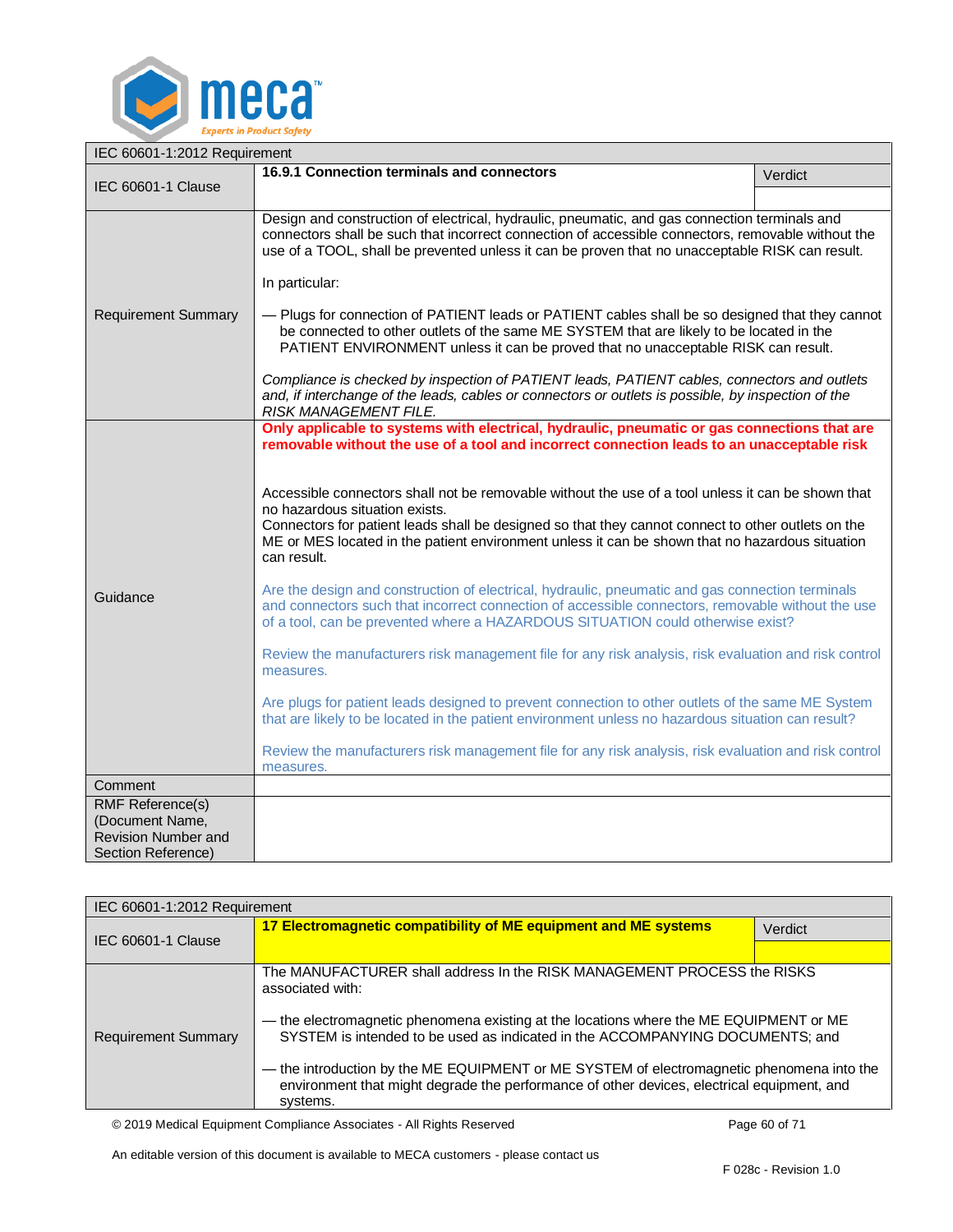

|                                                                                         | See IEC 60601-1-2 and also see 1.3.<br>Compliance is checked by inspection of the RISK MANAGEMENT FILE.                                                                                                                                                                                                   |
|-----------------------------------------------------------------------------------------|-----------------------------------------------------------------------------------------------------------------------------------------------------------------------------------------------------------------------------------------------------------------------------------------------------------|
|                                                                                         | Compliance with this clause is through application of IEC 60601-1-2.<br>Prior to testing to this standard, the pass/fail criteria should be determined. Any results that arise<br>that are not expected should be reviewed to determine if they are acceptable.<br>Evidence should be located in the DHF. |
| Guidance                                                                                | Does the risk management process address the risks associated with the electromagnetic<br>phenomena existing at the locations where the ME equipment or ME System is intended to be used<br>as indicated in the accompanying documents?                                                                   |
|                                                                                         | Does the risk management process address the risks associated with the introduction by the ME<br>equipment or ME system of electromagnetic phenomena into the environment that might degrade<br>the performance of other devices, electrical equipment, and systems?                                      |
| Comment                                                                                 |                                                                                                                                                                                                                                                                                                           |
| <b>RMF Reference(s)</b><br>(Document Name,<br>Revision Number and<br>Section Reference) |                                                                                                                                                                                                                                                                                                           |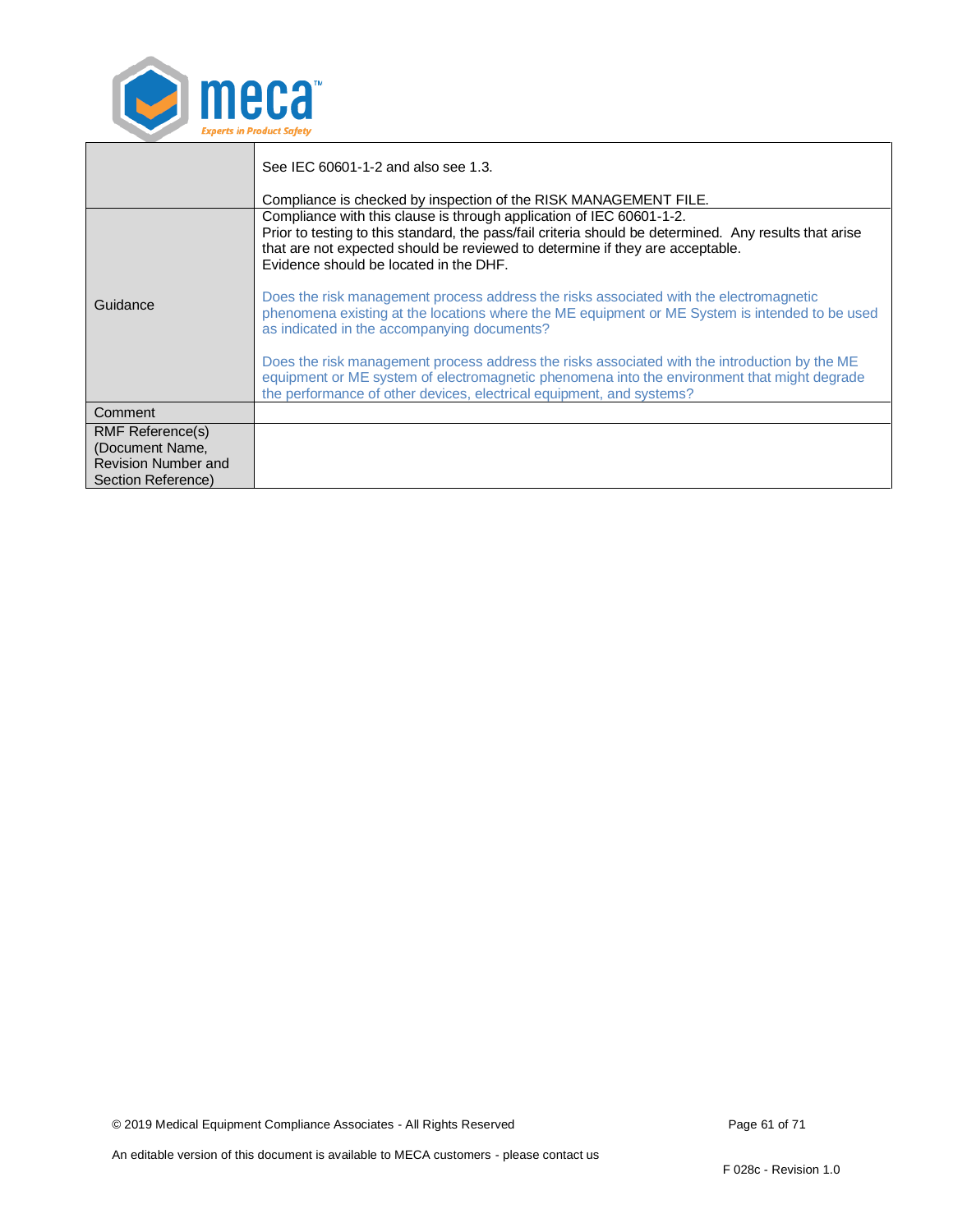

<span id="page-61-0"></span>

| IEC 60601-1-8:2012 Requirement                                                                 |                                                                                                                                                                                                                                                                                                                                                                                                                                                                                                                                                                                                                                                                                                                                                                         |         |
|------------------------------------------------------------------------------------------------|-------------------------------------------------------------------------------------------------------------------------------------------------------------------------------------------------------------------------------------------------------------------------------------------------------------------------------------------------------------------------------------------------------------------------------------------------------------------------------------------------------------------------------------------------------------------------------------------------------------------------------------------------------------------------------------------------------------------------------------------------------------------------|---------|
|                                                                                                | IEC 60601-1-8, 4 Alarm System - General requirements                                                                                                                                                                                                                                                                                                                                                                                                                                                                                                                                                                                                                                                                                                                    | Verdict |
| Clause                                                                                         |                                                                                                                                                                                                                                                                                                                                                                                                                                                                                                                                                                                                                                                                                                                                                                         |         |
| <b>Requirement Summary</b>                                                                     | If the MANUFACTURER chooses as a means of RISK CONTROL to have the ME EQUIPMENT or<br>ME SYSTEM notify the OPERATOR that a HAZARDOUS SITUATION can exist, then the ME<br>EQUIPMENT or ME SYSTEM shall include an ALARM SYSTEM complying with this collateral<br>standard for that purpose. See also 12.3 of the general standard.<br>The RISK ASSESSMENT shall also consider HAZARDS to PATIENTS, OPERATORS, and other<br>persons arising from the ALARM SYSTEM (see 6.8.3).                                                                                                                                                                                                                                                                                            |         |
| Guidance                                                                                       | As a means of risk control, has the manufacturer provided an alarm system that is used to notify the<br>operator that a hazardous situation can exist?<br>. If so, then an alarm system complying with this standard is used for this purpose.<br>. If not, continue with other risk management requirements.<br>Does the manufacturer's risk assessment identify hazards to patients, operators and other persons<br>arising from the alarm system?<br>. If so, verify that the resulting risk is an acceptable level before or after risk control measures are<br>implemented as applicable based on the manufacturer's criteria for acceptable risks.<br>• If not, and the medical electrical equipment has an alarm system, then this is an unacceptable<br>result. |         |
| Comment                                                                                        |                                                                                                                                                                                                                                                                                                                                                                                                                                                                                                                                                                                                                                                                                                                                                                         |         |
| <b>RMF Reference(s)</b><br>(Document Name,<br><b>Revision Number and</b><br>Section Reference) |                                                                                                                                                                                                                                                                                                                                                                                                                                                                                                                                                                                                                                                                                                                                                                         |         |

<span id="page-61-1"></span>

| IEC 60601-1-8:2012 Requirement             |                                                                                                                                                                                                                                                                                                                                                                                                                                                                                                                                                                       |         |
|--------------------------------------------|-----------------------------------------------------------------------------------------------------------------------------------------------------------------------------------------------------------------------------------------------------------------------------------------------------------------------------------------------------------------------------------------------------------------------------------------------------------------------------------------------------------------------------------------------------------------------|---------|
|                                            | IEC 60601-1-8, 6.1.2 Alarm Condition Priority                                                                                                                                                                                                                                                                                                                                                                                                                                                                                                                         | Verdict |
| Clause                                     |                                                                                                                                                                                                                                                                                                                                                                                                                                                                                                                                                                       |         |
| <b>Requirement Summary</b>                 | ALARM CONDITIONS shall be assigned to one or more of the following priorities: HIGH PRIORITY,<br>MEDIUM PRIORITY, or LOW PRIORITY. Unless a particular ALARM CONDITION priority is<br>specified in a relevant particular standard, the assignment of priorities is part of the RISK<br>MANAGEMENT PROCESS and shall be based on Table 1. The priority of each ALARM<br>CONDITION shall be disclosed in the instructions for use. Priorities may be identified in groups.<br>Compliance is checked by inspection of the instructions for use and RISK MANAGEMENT FILE. |         |
| Guidance                                   | Compliance is checked by inspection of the risk management file.<br>Does the manufacturer's risk management file include the assignment of alarm priorities based on<br>Table 1 or in accordance with relevant particular standards?<br>. If so, then verify by testing them accordingly.<br>• If not, then this is an unacceptable result.<br>Review the manufacturer's risk management file in regards to the assignment of alarm condition<br>priorities                                                                                                           |         |
| Comment                                    |                                                                                                                                                                                                                                                                                                                                                                                                                                                                                                                                                                       |         |
| <b>RMF Reference(s)</b><br>(Document Name, |                                                                                                                                                                                                                                                                                                                                                                                                                                                                                                                                                                       |         |
| Revision Number and                        |                                                                                                                                                                                                                                                                                                                                                                                                                                                                                                                                                                       |         |
| Section Reference)                         |                                                                                                                                                                                                                                                                                                                                                                                                                                                                                                                                                                       |         |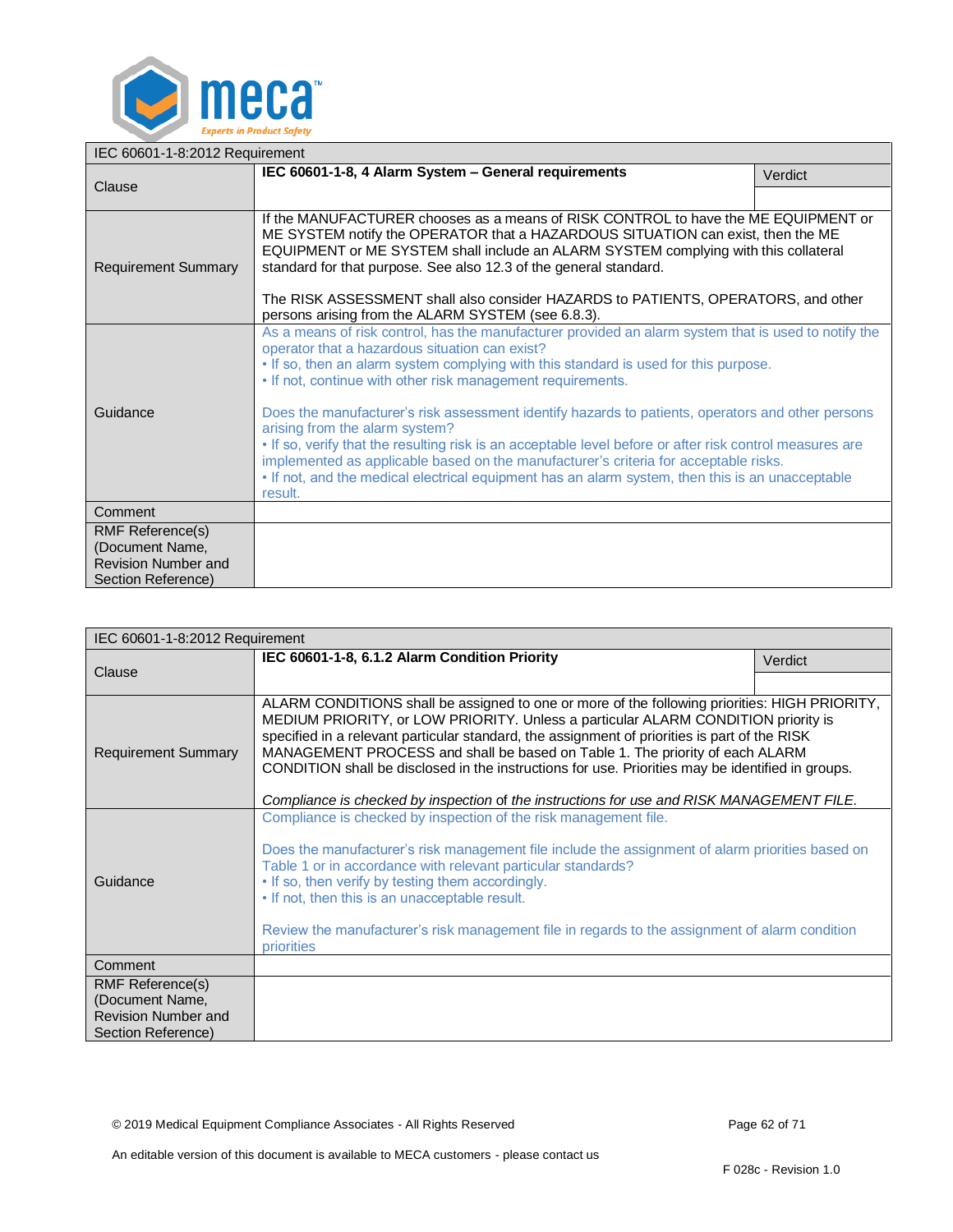

<span id="page-62-0"></span>

| IEC 60601-1-8:2012 Requirement                                                                 |                                                                                                                                                                                                                                                                                                                                                                                                                                                                                                                                                                                                                                                                                                                                                                                                                                    |         |
|------------------------------------------------------------------------------------------------|------------------------------------------------------------------------------------------------------------------------------------------------------------------------------------------------------------------------------------------------------------------------------------------------------------------------------------------------------------------------------------------------------------------------------------------------------------------------------------------------------------------------------------------------------------------------------------------------------------------------------------------------------------------------------------------------------------------------------------------------------------------------------------------------------------------------------------|---------|
| Clause                                                                                         | IEC 60601-1-8, 6.8.3 Global indefinite Alarm Signal inactivation states                                                                                                                                                                                                                                                                                                                                                                                                                                                                                                                                                                                                                                                                                                                                                            | Verdict |
|                                                                                                |                                                                                                                                                                                                                                                                                                                                                                                                                                                                                                                                                                                                                                                                                                                                                                                                                                    |         |
| <b>Requirement Summary</b>                                                                     | If deemed acceptable by RISK ASSESSMENT with regard to the intended environment of use of<br>the ALARM SYSTEM, a global ALARM OFF or AUDIO OFF may be provided. If an ALARM<br>SYSTEM is provided with a global ALARM OFF or AUDIO OFF, the ALARM SYSTEM shall be<br>provided with:<br>a) a REMINDER SIGNAL; and<br>b) means to configure (enable or disable) any global ALARM OFF or AUDIO OFF. Such means<br>shall be restricted to the RESPONSIBLE ORGANIZATION and shall prevent the clinical<br>OPERATOR from changing the configuration in NORMAL USE (see 6.7).<br>NOTE 1 A global ALARM OFF or AUDIO OFF ALARM SIGNAL inactivation state affects all<br>PHYSIOLOGICAL ALARM<br>CONDITIONS in an ALARM SYSTEM with multiple PHYSIOLOGICAL ALARM CONDITIONS.<br>NOTE 2 See also 6.8.2 for requirements for REMINDER SIGNALS. |         |
| Guidance                                                                                       | The application specification, user profile, frequently used functions are all used as inputs into the<br>risk analysis according to ISO 14971.<br>Compliance is checked by inspection of the risk management file.<br>Has the manufacturer's risk management file, risk assessment, considered the intended<br>environment of use, and accepted the Alarm System function of global Alarm Off or global Audio<br>Off?<br>. If so, follow the requirements of the standard.<br>• If not, then this is an unacceptable result.                                                                                                                                                                                                                                                                                                      |         |
| Comment                                                                                        |                                                                                                                                                                                                                                                                                                                                                                                                                                                                                                                                                                                                                                                                                                                                                                                                                                    |         |
| <b>RMF Reference(s)</b><br>(Document Name,<br><b>Revision Number and</b><br>Section Reference) |                                                                                                                                                                                                                                                                                                                                                                                                                                                                                                                                                                                                                                                                                                                                                                                                                                    |         |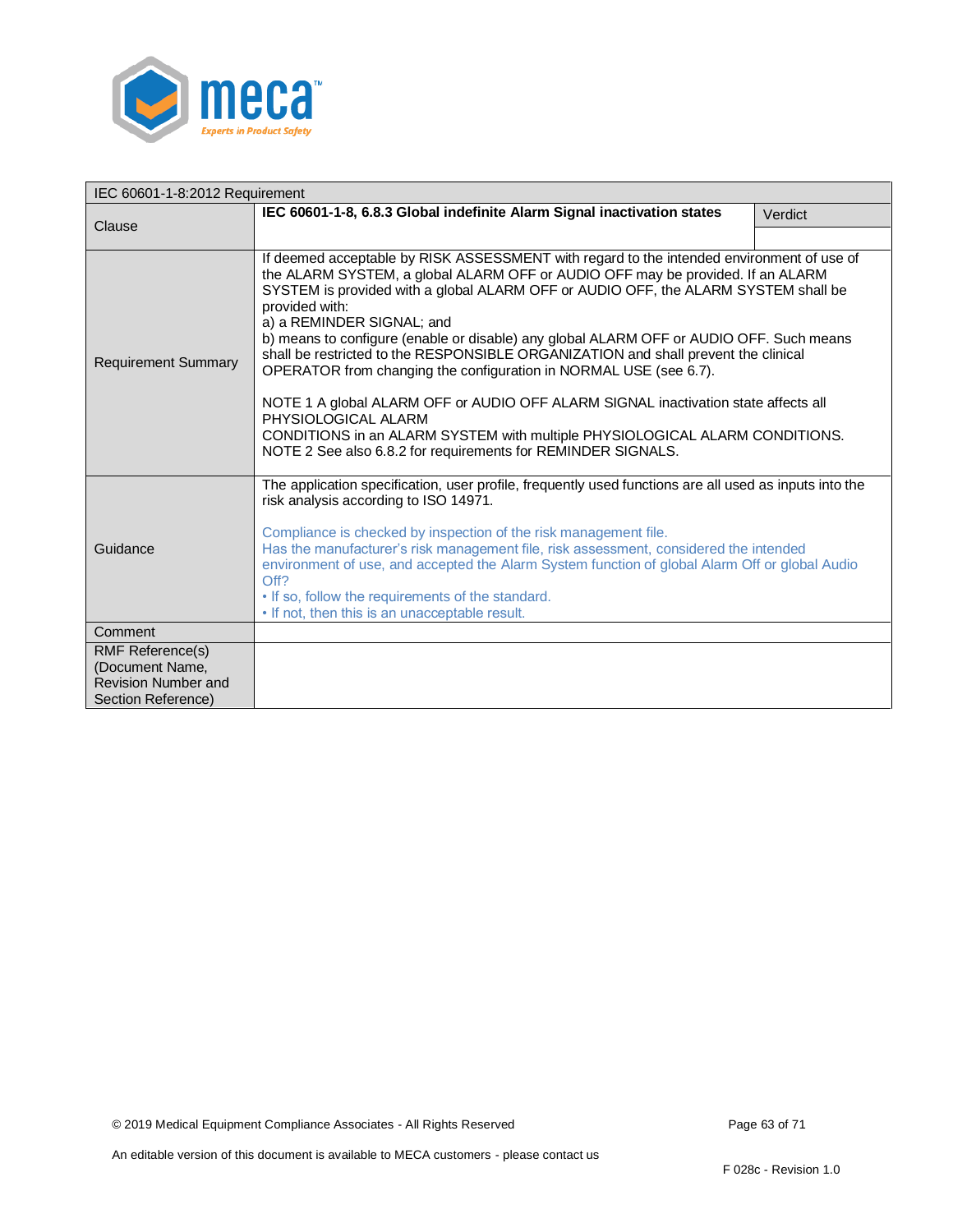

<span id="page-63-0"></span>

| IEC 60601-1-11:2015 Requirement |                                                                                                                                                                                                                                                                                                                                                                                                                                                                                                                                                                                                                                                                                                                                                                                                                                                                                                                                                                                                                                                                                                                                                                                                                                                                                                                                                                                                                                                                                                                                                                                                                                                                                                                                                                                                                                                                                                                                                                                                                                                                                                                                                                                                                                                                                                                                                                         |         |
|---------------------------------|-------------------------------------------------------------------------------------------------------------------------------------------------------------------------------------------------------------------------------------------------------------------------------------------------------------------------------------------------------------------------------------------------------------------------------------------------------------------------------------------------------------------------------------------------------------------------------------------------------------------------------------------------------------------------------------------------------------------------------------------------------------------------------------------------------------------------------------------------------------------------------------------------------------------------------------------------------------------------------------------------------------------------------------------------------------------------------------------------------------------------------------------------------------------------------------------------------------------------------------------------------------------------------------------------------------------------------------------------------------------------------------------------------------------------------------------------------------------------------------------------------------------------------------------------------------------------------------------------------------------------------------------------------------------------------------------------------------------------------------------------------------------------------------------------------------------------------------------------------------------------------------------------------------------------------------------------------------------------------------------------------------------------------------------------------------------------------------------------------------------------------------------------------------------------------------------------------------------------------------------------------------------------------------------------------------------------------------------------------------------------|---------|
|                                 | IEC 60601-1-11, 4.2.2 Environmental conditions of transport and storage                                                                                                                                                                                                                                                                                                                                                                                                                                                                                                                                                                                                                                                                                                                                                                                                                                                                                                                                                                                                                                                                                                                                                                                                                                                                                                                                                                                                                                                                                                                                                                                                                                                                                                                                                                                                                                                                                                                                                                                                                                                                                                                                                                                                                                                                                                 | Verdict |
| Clause                          | between uses                                                                                                                                                                                                                                                                                                                                                                                                                                                                                                                                                                                                                                                                                                                                                                                                                                                                                                                                                                                                                                                                                                                                                                                                                                                                                                                                                                                                                                                                                                                                                                                                                                                                                                                                                                                                                                                                                                                                                                                                                                                                                                                                                                                                                                                                                                                                                            |         |
| <b>Requirement Summary</b>      | The instructions for use shall indicate the permissible environmental conditions of transport and<br>storage of ME EQUIPMENT after the ME EQUIPMENT has been removed from its protective<br>packaging and subsequently between uses.<br>Unless otherwise indicated in the instructions for use or if the ME EQUIPMENT is STATIONARY,<br>the ME EQUIPMENT shall remain operational in NORMAL USE within its specification and the<br>requirements of this standard after transport or storage in the following environmental range:<br>$- -25$ °C to + 5 °C, and<br>$-$ + 5 °C to + 35 °C at a relative humidity up to 90 %, non-condensing;<br>$-$ > 35 °C to 70 °C at a water vapour pressure up to 50 hPa<br>after having been removed from its protective packaging and subsequently between uses.<br>If the instructions for use state a more restricted range of environmental transport and storage<br>conditions between uses, these environmental conditions shall be:<br>- justified in the RISK MANAGEMENT FILE;<br>- marked on the ME EQUIPMENT, unless such marking is not practicable, in which case the<br>more restricted range need only be disclosed in the instructions for use; and<br>- marked on the carrying case, if the instructions for use indicate that the ME EQUIPMENT is<br>intended to be transported or stored in a carrying case between uses.<br>Symbols 5.3.5 (ISO 7000-0534 (2004-01)), 5.3.6 (ISO 7000-0533 (2004-01)) or 5.3.7<br>(ISO 7000-0632 (2004-01)) of ISO 15223-1:2012 may be used to mark the temperature range<br>(see Table C.1, symbols 2, 3 and 4). Symbol 5.3.8 (ISO 7000-2620) of ISO 15223-1:2012 may<br>be used to mark the humidity range (see Table C.1, symbol 5) and symbol 5.3.9 (ISO 7000-<br>2621) of ISO 15223-1:2012 may be used to mark the atmospheric pressure range (see<br>Table C.1, symbol 6). Where ME EQUIPMENT has different markings for conditions of transport<br>and storage between uses, continuous operating conditions (see 4.2.3.1) and transient<br>operating conditions (see 4.2.3.2), those markings shall be accompanied by supplementary<br>marking (e.g. appropriate wording) except where the respective applicability would be obvious<br>(e.g. limits for transport and storage between uses on the carrying case and limits for<br>operation on the ME EQUIPMENT itself). |         |
| Guidance                        | Where the environments are more restricted than specified in this clause, there must be a<br>justification in the risk management file for the more restricted range. This justification should take<br>into account the intended use of the equipment as well as reasonably foreseeable misuse.<br>Do the instructions for use state a more restricted range of environmental transport and storage<br>conditions between uses?<br>If yes, the range of environmental conditions shall be justified in the Risk Management file.                                                                                                                                                                                                                                                                                                                                                                                                                                                                                                                                                                                                                                                                                                                                                                                                                                                                                                                                                                                                                                                                                                                                                                                                                                                                                                                                                                                                                                                                                                                                                                                                                                                                                                                                                                                                                                       |         |
| Comment                         |                                                                                                                                                                                                                                                                                                                                                                                                                                                                                                                                                                                                                                                                                                                                                                                                                                                                                                                                                                                                                                                                                                                                                                                                                                                                                                                                                                                                                                                                                                                                                                                                                                                                                                                                                                                                                                                                                                                                                                                                                                                                                                                                                                                                                                                                                                                                                                         |         |
| <b>RMF Reference(s)</b>         |                                                                                                                                                                                                                                                                                                                                                                                                                                                                                                                                                                                                                                                                                                                                                                                                                                                                                                                                                                                                                                                                                                                                                                                                                                                                                                                                                                                                                                                                                                                                                                                                                                                                                                                                                                                                                                                                                                                                                                                                                                                                                                                                                                                                                                                                                                                                                                         |         |
| (Document Name,                 |                                                                                                                                                                                                                                                                                                                                                                                                                                                                                                                                                                                                                                                                                                                                                                                                                                                                                                                                                                                                                                                                                                                                                                                                                                                                                                                                                                                                                                                                                                                                                                                                                                                                                                                                                                                                                                                                                                                                                                                                                                                                                                                                                                                                                                                                                                                                                                         |         |
| <b>Revision Number and</b>      |                                                                                                                                                                                                                                                                                                                                                                                                                                                                                                                                                                                                                                                                                                                                                                                                                                                                                                                                                                                                                                                                                                                                                                                                                                                                                                                                                                                                                                                                                                                                                                                                                                                                                                                                                                                                                                                                                                                                                                                                                                                                                                                                                                                                                                                                                                                                                                         |         |
| Section Reference)              |                                                                                                                                                                                                                                                                                                                                                                                                                                                                                                                                                                                                                                                                                                                                                                                                                                                                                                                                                                                                                                                                                                                                                                                                                                                                                                                                                                                                                                                                                                                                                                                                                                                                                                                                                                                                                                                                                                                                                                                                                                                                                                                                                                                                                                                                                                                                                                         |         |

<span id="page-63-1"></span>

| IEC 60601-1-11:2015 Requirement |                                                                                                                    |         |
|---------------------------------|--------------------------------------------------------------------------------------------------------------------|---------|
| Clause                          | IEC 60601-1-11, 4.2.3.1 Continuous environmental operating conditions                                              | Verdict |
|                                 |                                                                                                                    |         |
| <b>Requirement Summary</b>      | The instructions for use shall indicate the permissible environmental operating conditions of the ME<br>EQUIPMENT. |         |

© 2019 Medical Equipment Compliance Associates - All Rights Reserved Page 64 of 71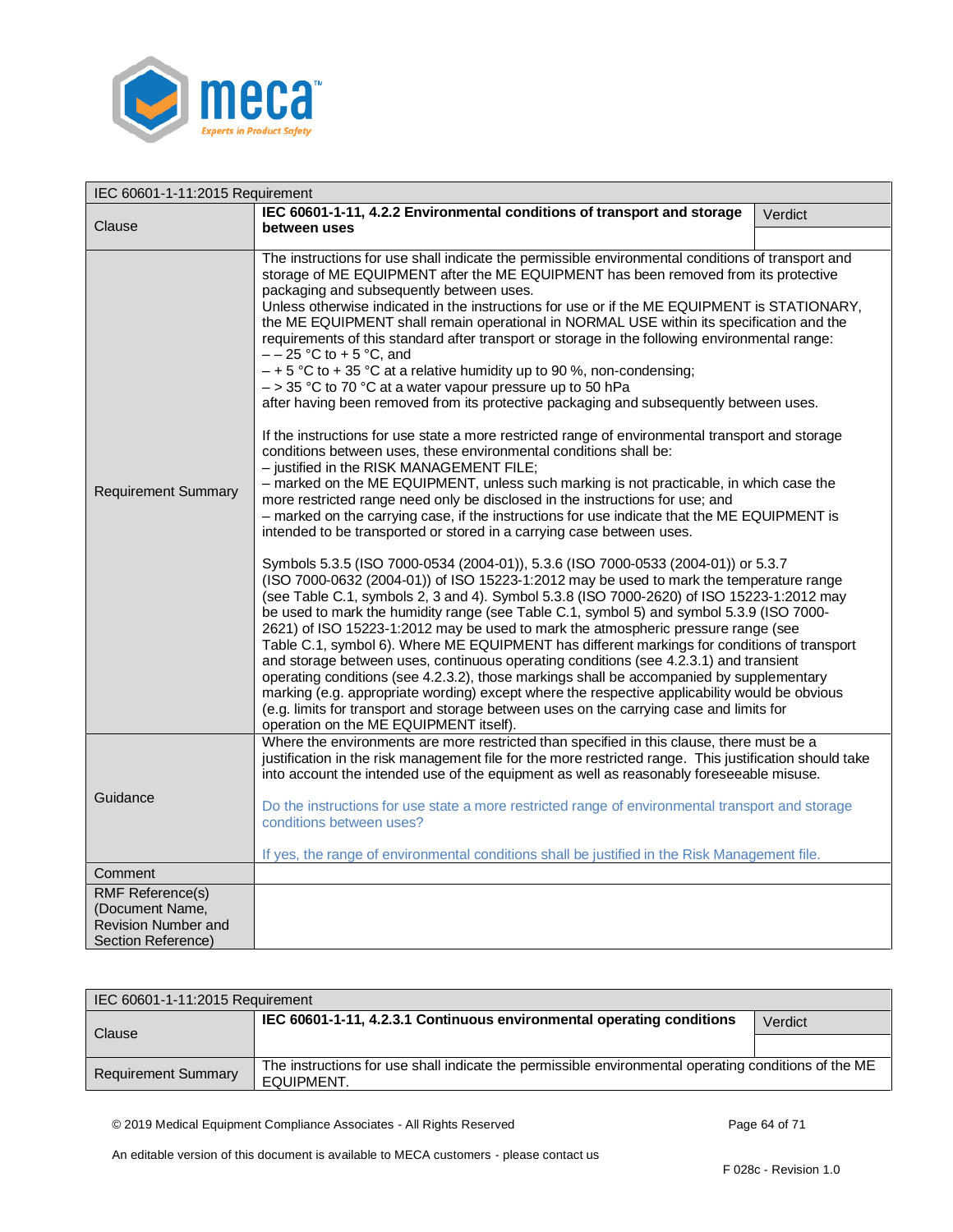

|                            | NOTE 1 The environmental operating conditions should be marked on TRANSIT-OPERABLE ME EQUIPMENT,          |
|----------------------------|-----------------------------------------------------------------------------------------------------------|
|                            | unless such marking is not practicable, in which case the environmental operating conditions need only be |
|                            | disclosed in the instructions for use.                                                                    |
|                            | Unless otherwise indicated in the instructions for use, the ME EQUIPMENT shall comply with its            |
|                            | specifications and all the requirements of this standard when operated in NORMAL USE under                |
|                            | the following environmental operating conditions:                                                         |
|                            | - a temperature range of $+5$ °C to $+40$ °C;                                                             |
|                            | $-$ a relative humidity range of 15 % to 90 %, non-condensing, but not requiring a water                  |
|                            | vapour partial pressure greater than 50 hPa; and                                                          |
|                            | - an atmospheric pressure range of 700 hPa to 1 060 hPa.                                                  |
|                            | NOTE 2 This represents class 7K1 as described in IEC TR 60721-4-7:2001 [7].                               |
|                            |                                                                                                           |
|                            | If the instructions for use state a more restricted range of environmental operating conditions,          |
|                            | these conditions shall be:                                                                                |
|                            |                                                                                                           |
|                            | - justified in the RISK MANAGEMENT FILE;                                                                  |
|                            | - marked on the ME EQUIPMENT, unless such marking is not practicable, in which case the                   |
|                            | more restricted range need only be disclosed in the instructions for use; and                             |
|                            | - marked on the carrying case if the instructions for use indicate that the ME EQUIPMENT is               |
|                            | intended to be operated in a carrying case.                                                               |
|                            |                                                                                                           |
|                            | Symbols 5.3.5 (ISO 7000-0534 (2004-01)), 5.3.6 (ISO 7000-0533 (2004-01)) or 5.3.7                         |
|                            | (ISO 7000-0632 (2004-01)) of ISO 15223-1:2012 may be used to mark the temperature range                   |
|                            | (see Table C.1, symbols 2, 3 and 4). Symbol 5.3.8 (ISO 7000-2620 (2004-01)) of                            |
|                            | ISO 15223-1:2012 may be used to mark the humidity range (see Table C.1, symbol 5) and                     |
|                            | symbol 5.3.9 (ISO 7000-2621 (2004-01)) of ISO 15223-1:2012 may be used to mark the                        |
|                            | atmospheric pressure range (see Table C.1, symbol 6). Where ME EQUIPMENT has different                    |
|                            |                                                                                                           |
|                            | markings for continuous operating conditions and transient operating conditions (4.2.3.2),                |
|                            | those markings shall be accompanied by supplementary marking (e.g. appropriate wording).                  |
|                            |                                                                                                           |
|                            | The ME EQUIPMENT shall comply with its specifications and all the requirements of this                    |
|                            | standard when operated in NORMAL USE under the specified environmental operating                          |
|                            | conditions.                                                                                               |
|                            | Where the environments are more restricted than specified in this clause, there must be a                 |
|                            | justification in the risk management file for the more restricted range. This justification should take   |
|                            | into account the intended use of the equipment as well as reasonably foreseeable misuse.                  |
|                            |                                                                                                           |
| Guidance                   | Do the instructions for use state a more restricted range of environmental operating conditions of        |
|                            | the ME Equipment?                                                                                         |
|                            |                                                                                                           |
|                            | If yes, the range of environmental conditions shall be justified in the Risk Management file              |
|                            |                                                                                                           |
| Comment                    |                                                                                                           |
| <b>RMF Reference(s)</b>    |                                                                                                           |
| (Document Name,            |                                                                                                           |
| <b>Revision Number and</b> |                                                                                                           |
| Section Reference)         |                                                                                                           |

<span id="page-64-0"></span>

| IEC 60601-1-11:2015 Requirement |                                                                                                                                                                                                                                                                                                                                                                                                                                                                                                                                                                                                                                   |         |
|---------------------------------|-----------------------------------------------------------------------------------------------------------------------------------------------------------------------------------------------------------------------------------------------------------------------------------------------------------------------------------------------------------------------------------------------------------------------------------------------------------------------------------------------------------------------------------------------------------------------------------------------------------------------------------|---------|
|                                 | IEC 60601-1-11, 7.4.1 Additional requirements for warning and safety                                                                                                                                                                                                                                                                                                                                                                                                                                                                                                                                                              | Verdict |
| Clause                          | notices                                                                                                                                                                                                                                                                                                                                                                                                                                                                                                                                                                                                                           |         |
| <b>Requirement Summary</b>      | In addition to the requirements of 7.9.2.2 and 16.2 c) of the general standard for each warning and<br>safety sign, the instructions for use shall describe the nature of the HAZARD, likely<br>consequences that could occur if the advice is not followed, and the precautions for reducing<br>the RISK.<br>If applicable, the instructions for use shall address the issues of:<br>- strangulation due to cables and hoses, particularly due to excessive length;<br>EXAMPLE 1 Strangulation resulting from baby or child entanglement in monitoring cables.<br>EXAMPLE 2 Strangulation resulting from breathing system hoses. |         |

© 2019 Medical Equipment Compliance Associates - All Rights Reserved Page 65 of 71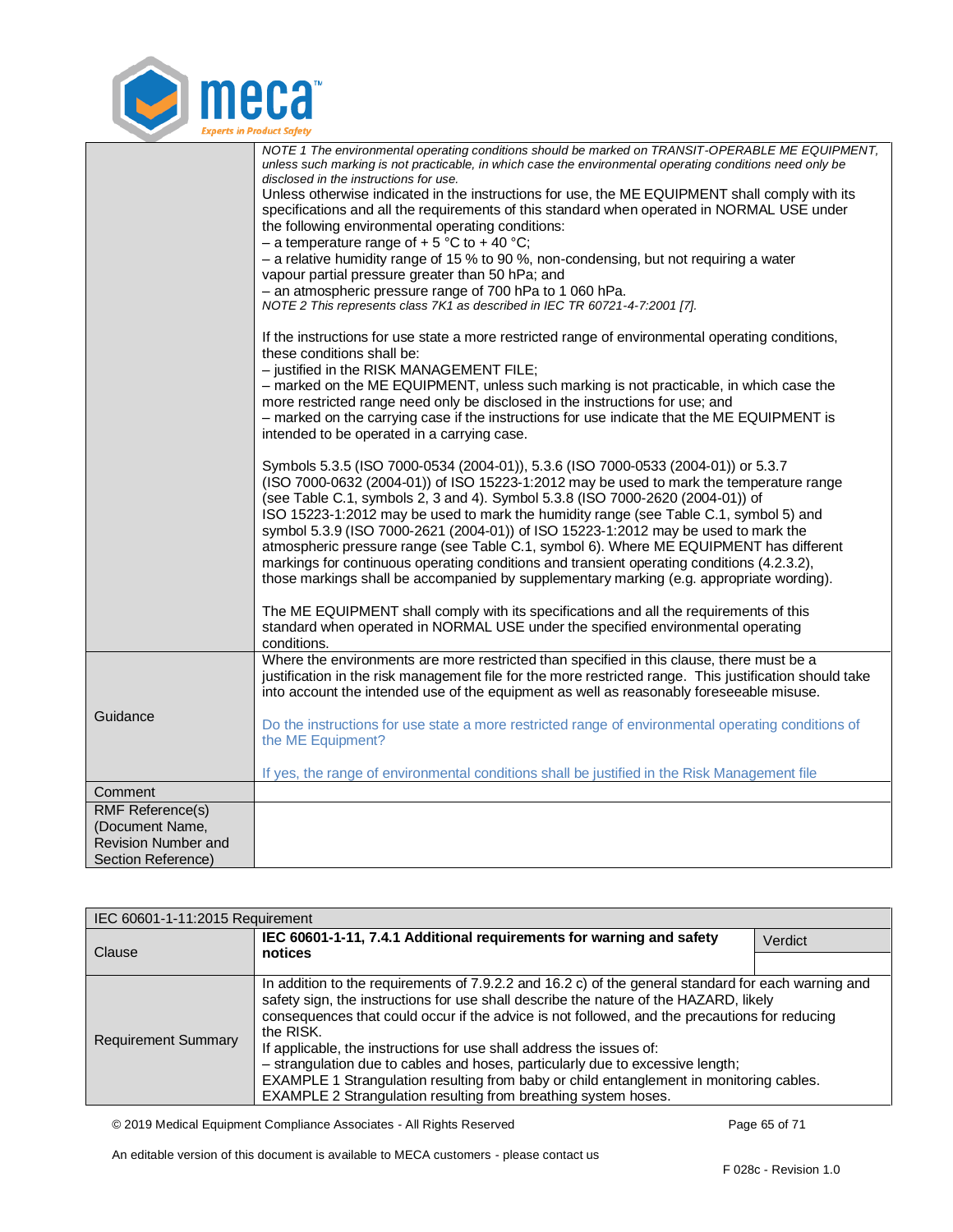

|                                                                                                | - small parts being inhaled or swallowed;<br>EXAMPLE 3 Choking resulting from a child swallowing a small part that has become detached from<br>the<br>ME EQUIPMENT.<br>- potential allergic reactions to accessible materials used in the ME EQUIPMENT;<br>EXAMPLE 4 Natural rubber latex sensitivity.<br>- contact injuries.<br>EXAMPLE 5 Skin irritation due to prolonged exposure to APPLIED PARTS or other<br>ACCESSORIES. |
|------------------------------------------------------------------------------------------------|--------------------------------------------------------------------------------------------------------------------------------------------------------------------------------------------------------------------------------------------------------------------------------------------------------------------------------------------------------------------------------------------------------------------------------|
|                                                                                                | If applicable, the instructions for use shall include warnings to the effect that it can be unsafe<br>to:<br>- use ACCESSORIES, detachable parts and materials not described in the instructions for use                                                                                                                                                                                                                       |
|                                                                                                | (see 7.9.2.14 of the general standard);<br>- interconnect this equipment with other equipment not described in the instructions for use<br>(see 16.2 c) indent 9) of the general standard);                                                                                                                                                                                                                                    |
|                                                                                                | - modify the equipment;<br>- use the ME EQUIPMENT outside its carrying case if some part of the protection required by<br>this standard is provided by that carrying case (see 8.3.1 and 10.1).                                                                                                                                                                                                                                |
|                                                                                                | The risk management file should contain (as appropriate) an assessment of unique risks related to<br>this use environment and the users within the home healthcare environment. When necessary,<br>advice on reducing these risks should be included in the instructions for use.                                                                                                                                              |
| Guidance                                                                                       | For each warning and safety sign, the instructions for use shall describe the nature of the HAZARD,<br>likely consequences that could occur if the advice is not followed, and the precautions for reducing<br>the RISK. Review the manufacturers risk management file for risk analysis, risk evaluation and<br>where necessary implementation of risk control.                                                               |
| Comment                                                                                        |                                                                                                                                                                                                                                                                                                                                                                                                                                |
| <b>RMF Reference(s)</b><br>(Document Name,<br><b>Revision Number and</b><br>Section Reference) |                                                                                                                                                                                                                                                                                                                                                                                                                                |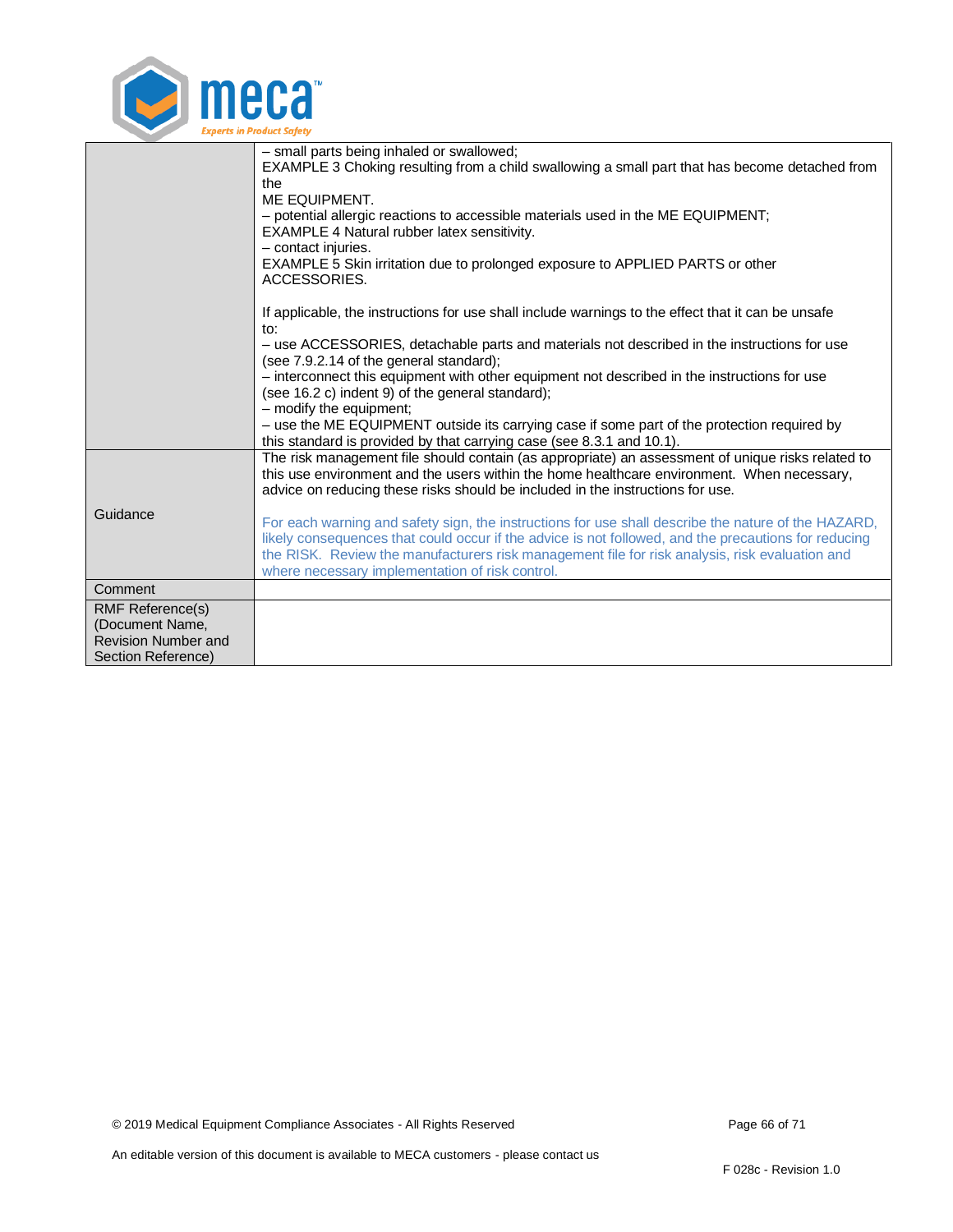

<span id="page-66-0"></span>

| IEC 60601-1-11:2015 Requirement               |                                                                                                                                                                                                                                                                                                                                                                                                                                                                                                                                                                                                                                                                                                                                                                                                                                                                                                                                                                                                                                                                                                                                                                                                        |         |
|-----------------------------------------------|--------------------------------------------------------------------------------------------------------------------------------------------------------------------------------------------------------------------------------------------------------------------------------------------------------------------------------------------------------------------------------------------------------------------------------------------------------------------------------------------------------------------------------------------------------------------------------------------------------------------------------------------------------------------------------------------------------------------------------------------------------------------------------------------------------------------------------------------------------------------------------------------------------------------------------------------------------------------------------------------------------------------------------------------------------------------------------------------------------------------------------------------------------------------------------------------------------|---------|
| Clause                                        | IEC 60601-1-11, 7.4.5 Additional requirements for operating instructions                                                                                                                                                                                                                                                                                                                                                                                                                                                                                                                                                                                                                                                                                                                                                                                                                                                                                                                                                                                                                                                                                                                               | Verdict |
|                                               |                                                                                                                                                                                                                                                                                                                                                                                                                                                                                                                                                                                                                                                                                                                                                                                                                                                                                                                                                                                                                                                                                                                                                                                                        |         |
| <b>Requirement Summary</b>                    | In addition to the requirements of 7.9.2.9 of the general standard, the instructions for use for<br>ME EQUIPMENT that is intended for use by a LAY OPERATOR shall include a description of<br>generally known conditions in the HOME HEALTHCARE ENVIRONMENT that can unacceptably<br>affect the BASIC SAFETY and ESSENTIAL PERFORMANCE of the ME EQUIPMENT and the<br>steps that<br>can be taken by the LAY OPERATOR to identify and resolve these conditions, and shall include,<br>where applicable, at least the following issues:<br>- the effects of lint, dust, light (including sunlight), etc.;<br>- a list of known devices or other sources that can potentially cause interference problems;<br>EXAMPLE 1 Heat from a fireplace or radiant heater.<br>EXAMPLE 2 Moisture from a nebuliser or steam kettle.<br>- the effects of degraded sensors and electrodes, or loosened electrodes, which can<br>degrade performance or cause other problems;<br>- the effects caused by pets, pests or children.<br>The instructions for use shall explain the meaning of the IP classification marked on the<br>ME EQUIPMENT and, if applicable, on any carrying case provided with the ME EQUIPMENT. |         |
| Guidance                                      | Based on the risk analysis (hazard identification), any risks than can be caused by the use<br>environment must be identified and mitigated, where appropriate information must be included in<br>the instructions for use to aid in minimizing the risks.<br>Where the instructions for use include a description of generally known conditions in the HOME<br>HEALTHCARE ENVIRONMENT that can unacceptably affect the BASIC SAFETY and ESSENTIAL<br>PERFORMANCE of the ME EQUIPMENT and the steps that can be taken by the LAY OPERATOR<br>to identify and resolve these conditions, review the manufacturers risk management file for risk<br>analysis, risk evaluation and implementation of risk control.                                                                                                                                                                                                                                                                                                                                                                                                                                                                                         |         |
| Comment                                       |                                                                                                                                                                                                                                                                                                                                                                                                                                                                                                                                                                                                                                                                                                                                                                                                                                                                                                                                                                                                                                                                                                                                                                                                        |         |
| <b>RMF Reference(s)</b>                       |                                                                                                                                                                                                                                                                                                                                                                                                                                                                                                                                                                                                                                                                                                                                                                                                                                                                                                                                                                                                                                                                                                                                                                                                        |         |
| (Document Name,<br><b>Revision Number and</b> |                                                                                                                                                                                                                                                                                                                                                                                                                                                                                                                                                                                                                                                                                                                                                                                                                                                                                                                                                                                                                                                                                                                                                                                                        |         |
| Section Reference)                            |                                                                                                                                                                                                                                                                                                                                                                                                                                                                                                                                                                                                                                                                                                                                                                                                                                                                                                                                                                                                                                                                                                                                                                                                        |         |

<span id="page-66-1"></span>

| IEC 60601-1-11:2015 Requirement |                                                                                                                                                                                                                                                                                                                                                                                                                                                                                                                                                                                                                                                                                                                                                                                                                                                                                                                                                                                                                                                                                                                                                                                                                                                                                                                                                                                                                                                    |         |
|---------------------------------|----------------------------------------------------------------------------------------------------------------------------------------------------------------------------------------------------------------------------------------------------------------------------------------------------------------------------------------------------------------------------------------------------------------------------------------------------------------------------------------------------------------------------------------------------------------------------------------------------------------------------------------------------------------------------------------------------------------------------------------------------------------------------------------------------------------------------------------------------------------------------------------------------------------------------------------------------------------------------------------------------------------------------------------------------------------------------------------------------------------------------------------------------------------------------------------------------------------------------------------------------------------------------------------------------------------------------------------------------------------------------------------------------------------------------------------------------|---------|
| Clause                          | IEC 60601-1-11, 8.4 Additional requirements for interruption of the power                                                                                                                                                                                                                                                                                                                                                                                                                                                                                                                                                                                                                                                                                                                                                                                                                                                                                                                                                                                                                                                                                                                                                                                                                                                                                                                                                                          | Verdict |
|                                 | supply/supply mains to ME Equipment and ME System                                                                                                                                                                                                                                                                                                                                                                                                                                                                                                                                                                                                                                                                                                                                                                                                                                                                                                                                                                                                                                                                                                                                                                                                                                                                                                                                                                                                  |         |
| <b>Requirement Summary</b>      | In addition to the requirements of 11.8 and 16.8 of the general standard, ME EQUIPMENT or ME<br>SYSTEM with ESSENTIAL PERFORMANCE intended to actively keep alive or resuscitate a<br>PATIENT shall maintain its ESSENTIAL PERFORMANCE for a sufficient time or for a<br>sufficient number of PROCEDURES, when loss or failure of the SUPPLY MAINS or near depletion<br>of the INTERNAL ELECTRICAL POWER SOURCE occurs. The time or number of PROCEDURES<br>remaining shall allow alternative life-supporting methods to be employed.<br>NOTE 1 Requirements for loss or failure of SUPPLY MAINS for very short periods are found in IEC 60601-1-2.<br>An INTERNAL ELECTRICAL POWER SOURCE may be utilized to maintain ESSENTIAL<br>PERFORMANCE. Independent means may also be utilized to provide ESSENTIAL<br>PERFORMANCE.<br><b>EXAMPLE 1 Manually-driven pump or resuscitator.</b><br>The instructions for use shall disclose the time or number of PROCEDURES available following a<br>loss or failure of the SUPPLY MAINS or near depletion of the INTERNAL ELECTRICAL POWER<br>SOURCE. The instructions for use shall describe the alternative life-supporting methods to be<br>employed. The technical description shall describe methods that can be employed for longer<br>periods.<br>NOTE 2 Electrical power supply failure includes failure of the SUPPLY MAINS or any near depletion of<br><b>INTERNAL ELECTRICAL POWER SOURCES.</b> |         |

© 2019 Medical Equipment Compliance Associates - All Rights Reserved Page 67 of 71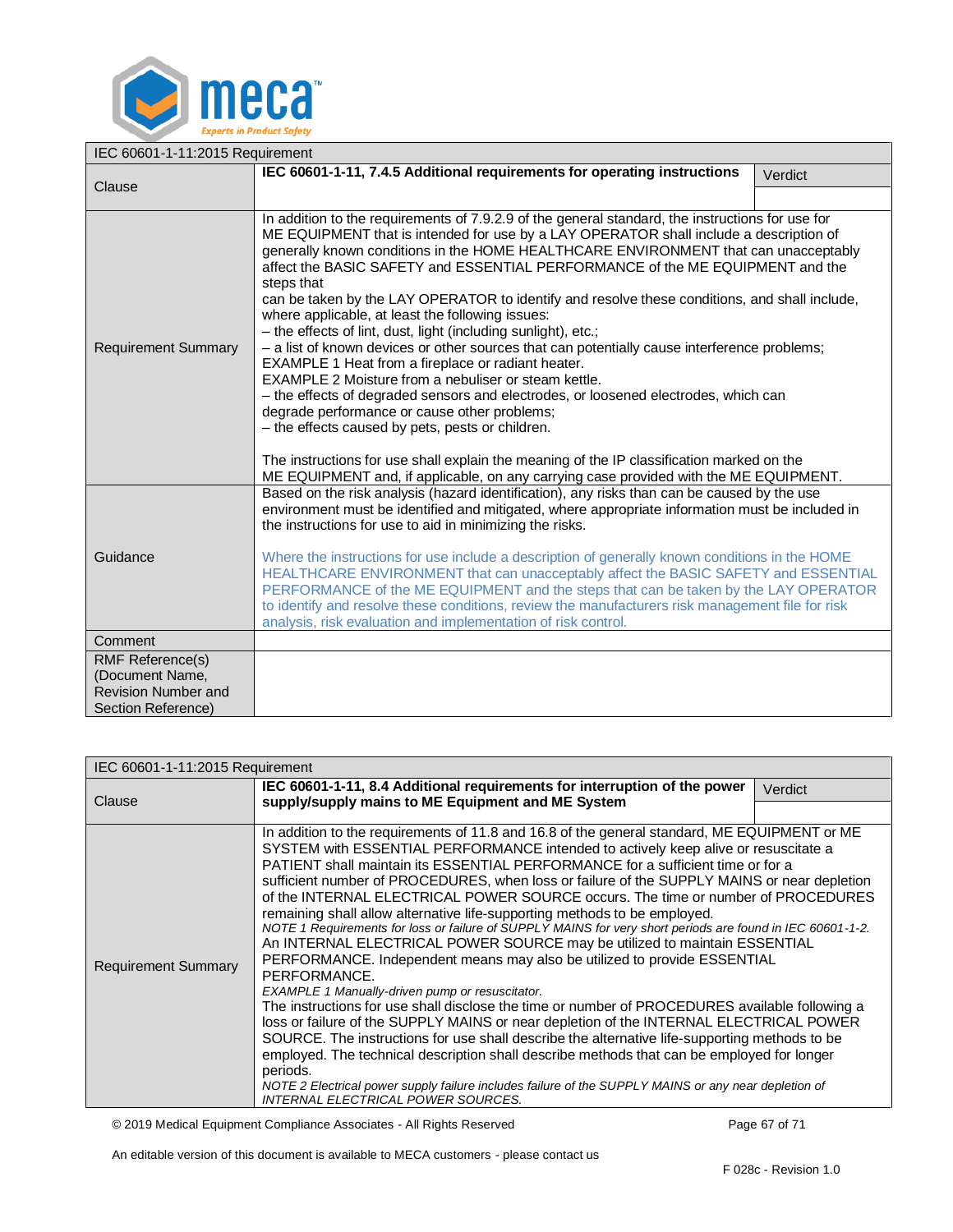

|                                                                                                | If an INTERNAL ELECTRICAL POWER SOURCE is not used, ME EQUIPMENT or ME SYSTEMS<br>with ESSENTIAL PERFORMANCE intended to actively keep alive or resuscitate a PATIENT shall<br>be equipped with an ALARM SYSTEM that includes at least a MEDIUM PRIORITY ALARM<br>CONDITION that indicates a power supply failure.<br>EXAMPLE 2 The SUPPLY MAINS voltage falls below the minimum value required for normal operation.<br>If an INTERNAL ELECTRICAL POWER SOURCE is used, ME EQUIPMENT or ME SYSTEMS with<br>ESSENTIAL PERFORMANCE intended to actively keep alive or resuscitate a PATIENT shall be<br>equipped with an automatic switchover to the INTERNAL ELECTRICAL POWER SOURCE.<br>NOTE 3 A visual indication of this charging mode is required in 15.4.4 of the general standard.<br>If an INTERNAL ELECTRICAL POWER SOURCE is used, ME EQUIPMENT or ME SYSTEMS with<br>ESSENTIAL PERFORMANCE intended to actively keep alive or resuscitate a PATIENT shall be<br>equipped with an ALARM SYSTEM that includes at least a MEDIUM PRIORITY TECHNICAL<br>ALARM CONDITION that indicates that the INTERNAL ELECTRICAL POWER SOURCE is nearing<br>insufficient remaining power for ME EQUIPMENT operation. This TECHNICAL ALARM CONDITION<br>shall provide for a sufficient time or for a sufficient number of PROCEDURES for a LAY<br>OPERATOR to act. A TECHNICAL ALARM CONDITION of at least LOW PRIORITY shall remain<br>active until the INTERNAL ELECTRICAL POWER SOURCE is returned to a level that is above the<br>ALARM LIMIT or until it is depleted. It shall not be possible to inactivate the visual ALARM SIGNAL<br>of this TECHNICAL ALARM CONDITION. |
|------------------------------------------------------------------------------------------------|-------------------------------------------------------------------------------------------------------------------------------------------------------------------------------------------------------------------------------------------------------------------------------------------------------------------------------------------------------------------------------------------------------------------------------------------------------------------------------------------------------------------------------------------------------------------------------------------------------------------------------------------------------------------------------------------------------------------------------------------------------------------------------------------------------------------------------------------------------------------------------------------------------------------------------------------------------------------------------------------------------------------------------------------------------------------------------------------------------------------------------------------------------------------------------------------------------------------------------------------------------------------------------------------------------------------------------------------------------------------------------------------------------------------------------------------------------------------------------------------------------------------------------------------------------------------------------------------------------------------------------------------------------------------------|
| Guidance                                                                                       | The risk management file should contain an assessment of the risk(s) related to loss of power. For<br>life supporting equipment, this risk must be mitigated for a specified period of time according to the<br>requirements of this clause.<br>When loss or failure of the SUPPLY MAINS or INTERNAL ELECTRICAL POWER SOURCE would<br>result in an unacceptable risk, do the time or number of PROCEDURES remaining allow for<br>alternative life-supporting methods to be employed? If so, review the manufacturers risk<br>management file for risk analysis, risk evaluation and where necessary implementation of risk<br>control, as well as whether an acceptable residual risk results.                                                                                                                                                                                                                                                                                                                                                                                                                                                                                                                                                                                                                                                                                                                                                                                                                                                                                                                                                                          |
| Comment                                                                                        |                                                                                                                                                                                                                                                                                                                                                                                                                                                                                                                                                                                                                                                                                                                                                                                                                                                                                                                                                                                                                                                                                                                                                                                                                                                                                                                                                                                                                                                                                                                                                                                                                                                                         |
| <b>RMF Reference(s)</b><br>(Document Name,<br><b>Revision Number and</b><br>Section Reference) |                                                                                                                                                                                                                                                                                                                                                                                                                                                                                                                                                                                                                                                                                                                                                                                                                                                                                                                                                                                                                                                                                                                                                                                                                                                                                                                                                                                                                                                                                                                                                                                                                                                                         |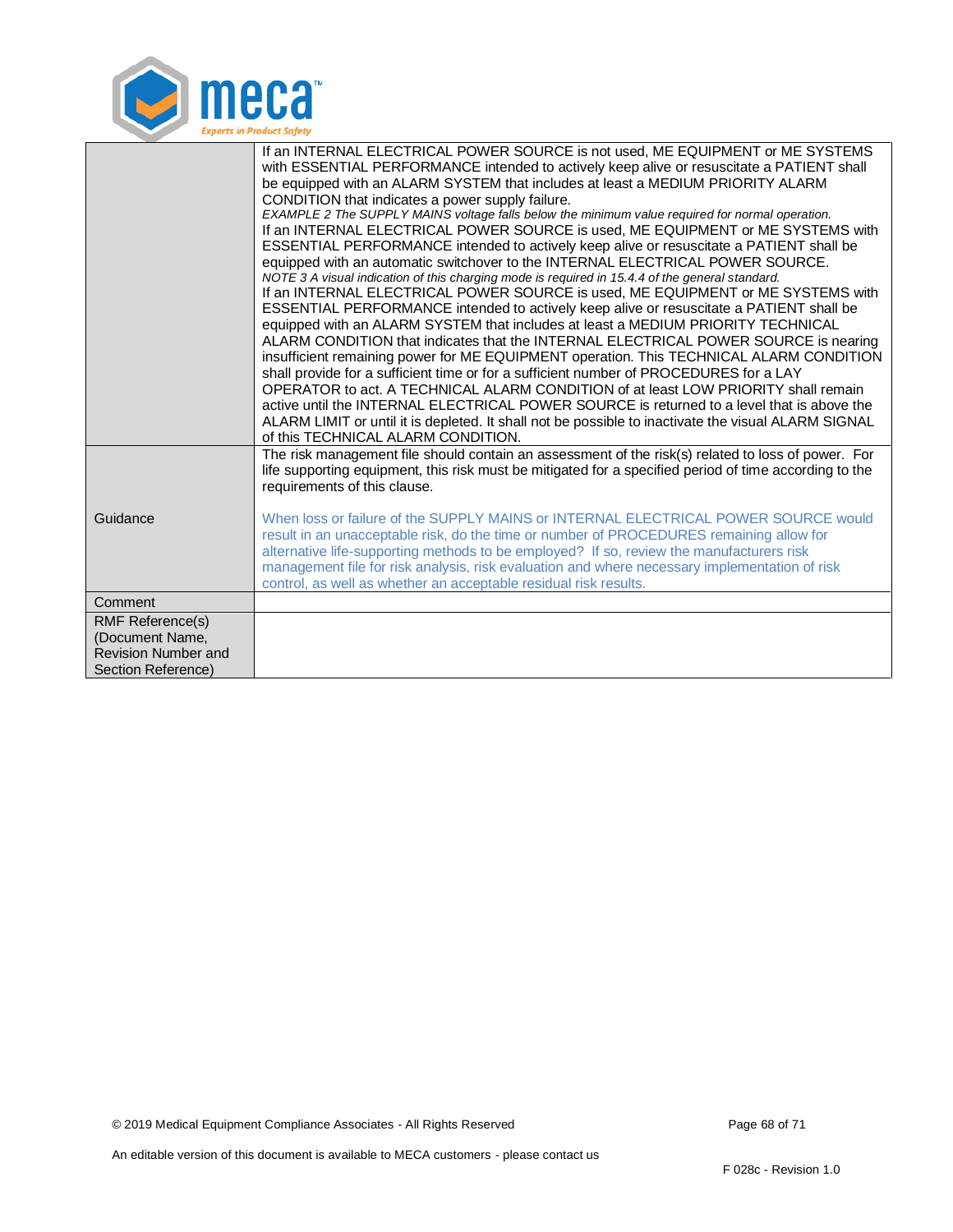

<span id="page-68-0"></span>

| IEC 60601-1-11:2015 Requirement                                                                |                                                                                                                                                                                                                                                                                                                                                                                                                                                                                                                                                                                                                                                                                                                                                                                                                                                                                                                                                                                                                                                                                                                                                       |         |  |  |  |
|------------------------------------------------------------------------------------------------|-------------------------------------------------------------------------------------------------------------------------------------------------------------------------------------------------------------------------------------------------------------------------------------------------------------------------------------------------------------------------------------------------------------------------------------------------------------------------------------------------------------------------------------------------------------------------------------------------------------------------------------------------------------------------------------------------------------------------------------------------------------------------------------------------------------------------------------------------------------------------------------------------------------------------------------------------------------------------------------------------------------------------------------------------------------------------------------------------------------------------------------------------------|---------|--|--|--|
| Clause                                                                                         | IEC 60601-1-11, 9 Accuracy of controls and instruments and protection<br>against hazardous outputs                                                                                                                                                                                                                                                                                                                                                                                                                                                                                                                                                                                                                                                                                                                                                                                                                                                                                                                                                                                                                                                    | Verdict |  |  |  |
|                                                                                                |                                                                                                                                                                                                                                                                                                                                                                                                                                                                                                                                                                                                                                                                                                                                                                                                                                                                                                                                                                                                                                                                                                                                                       |         |  |  |  |
| <b>Requirement Summary</b>                                                                     | In addition to the requirements of 12.2 of the general standard, when performing the USABILITY<br>ENGINEERING PROCESS, the RISKS associated with USABILITY in the HOME HEALTHCARE<br>ENVIRONMENT for OPERATOR PROFILES including a LAY OPERATOR shall include<br>consideration of at least:<br>- changes of controls;<br>- unexpected movement;<br>- potential for misconnection;<br>- potential for improper operation, or unsafe use;<br>- potential for confusion as to current operational mode;<br>- change in the transfer of energy or substance;<br>- exposure to environmental conditions specified in this standard;<br>- exposure to biological materials; and<br>- small parts being inhaled or swallowed.<br>Particular emphasis shall be placed on the limited training of a LAY OPERATOR with respect to<br>the ability to intervene and maintain BASIC SAFETY and ESSENTIAL PERFORMANCE. The<br>MANUFACTURER shall include the least capable intended LAY OPERATOR or LAY<br>RESPONSIBLE ORGANIZATION in the USABILITY ENGINEERING PROCESS.<br>EXAMPLES LAY OPERATORS with sensory, cognitive, physical limitations or comorbidities. |         |  |  |  |
| Guidance                                                                                       | Have the RISKS associated with USABILITY in the HOME HEALTHCARE ENVIRONMENT<br>included consideration of all factors identified by the Standard, placing particular emphasis on the<br>limited training of a LAY OPERATOR with respect to the ability to intervene and maintain BASIC<br>SAFETY and ESSENTIAL PERFORMANCE? If so, review the manufacturer's USABILITY<br>ENGINEERING FILE for risk analysis, risk evaluation and where necessary implementation of risk<br>control, as well as whether an acceptable residual risk results.<br>See USABILITY ENGINEERING FILE<br>Assessment per IEC 60601-1-6/IEC 62366                                                                                                                                                                                                                                                                                                                                                                                                                                                                                                                               |         |  |  |  |
| Comment                                                                                        |                                                                                                                                                                                                                                                                                                                                                                                                                                                                                                                                                                                                                                                                                                                                                                                                                                                                                                                                                                                                                                                                                                                                                       |         |  |  |  |
| <b>RMF Reference(s)</b><br>(Document Name,<br><b>Revision Number and</b><br>Section Reference) |                                                                                                                                                                                                                                                                                                                                                                                                                                                                                                                                                                                                                                                                                                                                                                                                                                                                                                                                                                                                                                                                                                                                                       |         |  |  |  |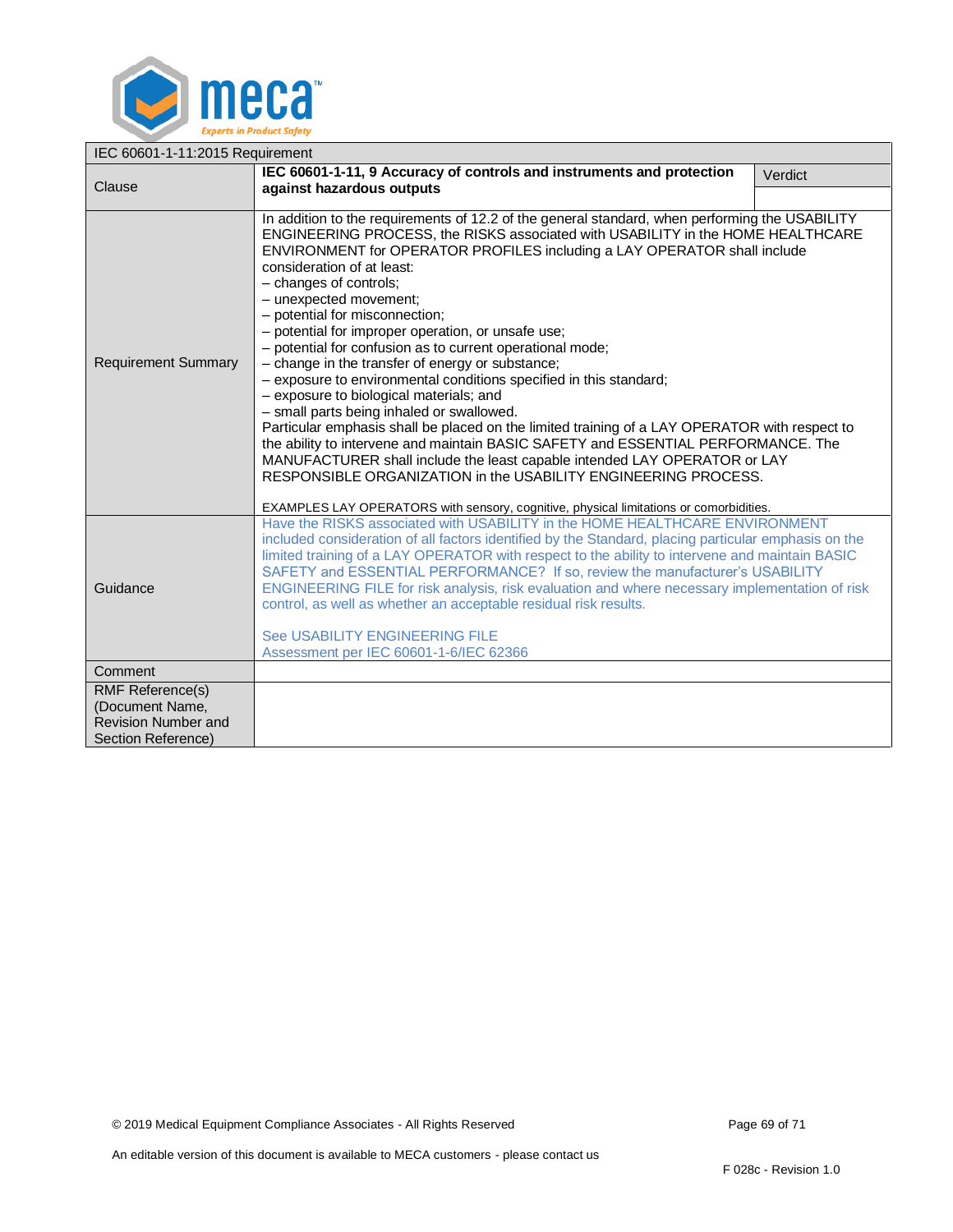

<span id="page-69-0"></span>

| IEC 60601-1-11:2015 Requirement                                                         |                                                                                                                                                                                                                                                                                                                                                                                                                                                                                                                                        |         |  |  |
|-----------------------------------------------------------------------------------------|----------------------------------------------------------------------------------------------------------------------------------------------------------------------------------------------------------------------------------------------------------------------------------------------------------------------------------------------------------------------------------------------------------------------------------------------------------------------------------------------------------------------------------------|---------|--|--|
| Clause                                                                                  | IEC 60601-1-11, 11 Protection against strangulation or asphyxiation                                                                                                                                                                                                                                                                                                                                                                                                                                                                    | Verdict |  |  |
|                                                                                         |                                                                                                                                                                                                                                                                                                                                                                                                                                                                                                                                        |         |  |  |
| <b>Requirement Summary</b>                                                              | Means shall be provided to control the RISK of strangulation and asphyxiation of the PATIENT<br>and others to an acceptable level.<br>EXAMPLE 1 By routing wires or tubing.<br><b>EXAMPLE 2 Using retention devices.</b><br>EXAMPLE 3 Providing the option of multiple length ACCESSORIES.<br>EXAMPLE 4 Not providing removable small parts for ME EQUIPMENT.                                                                                                                                                                          |         |  |  |
| Guidance                                                                                | Risks associated with strangulation must be identified in the risk management file. These risks must<br>be controlled to an acceptable level through the design of the equipment.<br>Have means been provided to control the RISK of strangulation and asphyxiation of the PATIENT<br>and others to an acceptable level?<br>If so, review the manufacturers risk management file for risk analysis, risk evaluation and where<br>necessary implementation of risk control, including whether other hazards may have been<br>generated. |         |  |  |
| Comment                                                                                 |                                                                                                                                                                                                                                                                                                                                                                                                                                                                                                                                        |         |  |  |
| RMF Reference(s)<br>(Document Name,<br><b>Revision Number and</b><br>Section Reference) |                                                                                                                                                                                                                                                                                                                                                                                                                                                                                                                                        |         |  |  |